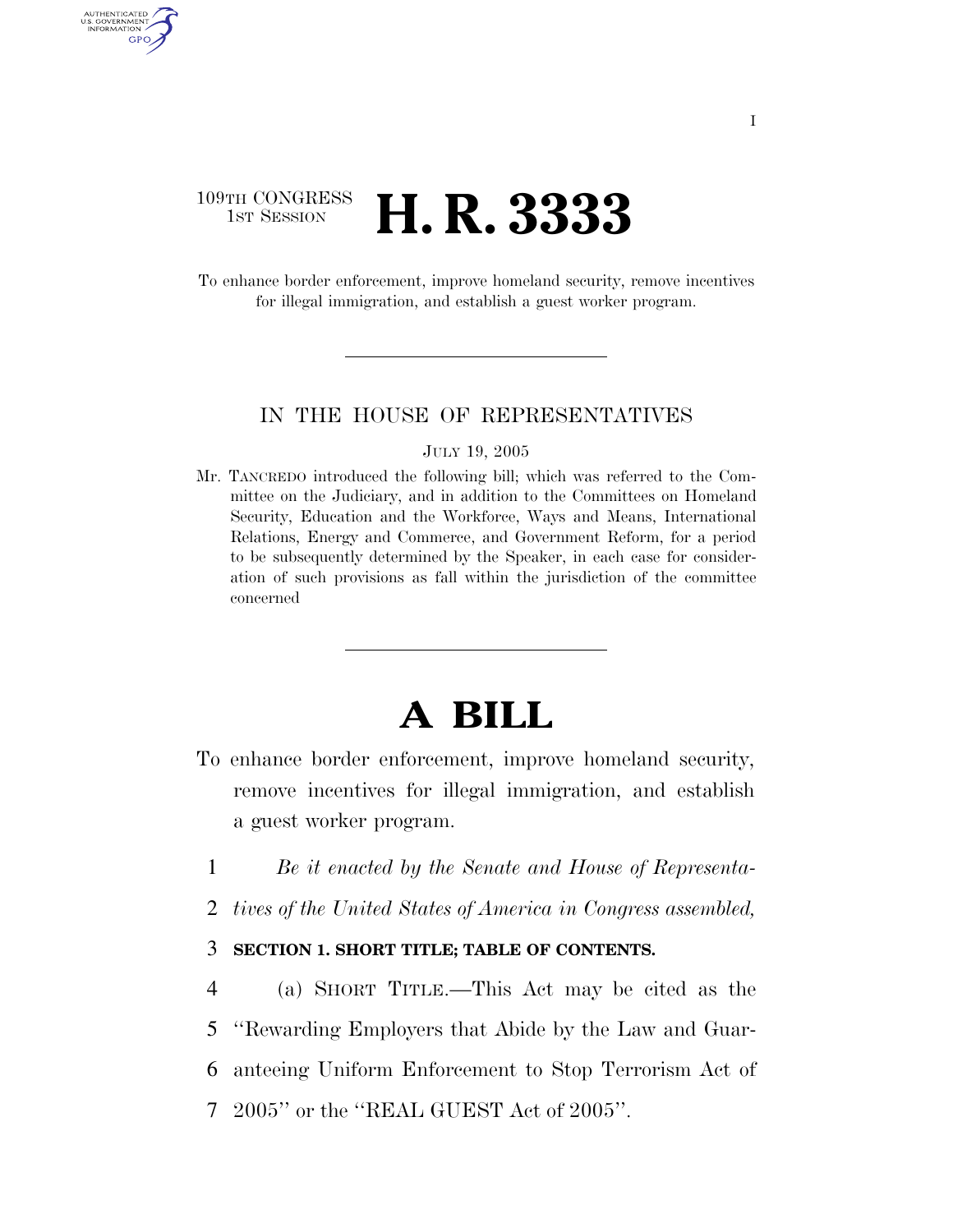## 1 (b) TABLE OF CONTENTS.—The table of contents for

#### 2 this Act is as follows:

Sec. 1. Short title; table of contents.

#### TITLE I—REWARDING EMPLOYERS THAT ABIDE BY THE LAW

#### Subtitle A—Access; Opportunity

- Sec. 101. H nonimmigrant worker category.
- Sec. 102. Internet-based job posting system.
- Sec. 103. Requirements for prospective employers of H nonimmigrants.
- Sec. 104. Requirements for aliens seeking H nonimmigrant status.
- Sec. 105. Database of approved prospective H nonimmigrants.
- Sec. 106. Effective date.

#### Subtitle B—Requiring Lawful Migration

Sec. 111. Certifications.

#### TITLE II—GUARANTEEING UNIFORM ENFORCEMENT TO STOP TERRORISM

Subtitle A—No Access; No Opportunity

- Sec. 201. Sense of Congress that the military, when feasible, should conduct training exercises in supporting functions for the border patrol.
- Sec. 202. Use of army and air force to secure the borders.
- Sec. 203. Increase in full-time USCBP immigration inspectors.
- Sec. 204. Increase in full-time USICE detention and removal officers.
- Sec. 205. Functions of detention and removal officers.
- Sec. 206. Increase in USICE criminal investigators for benefits fraud.
- Sec. 207. Increase in attorneys for the USICE legal program.
- Sec. 208. Suspension of visa waiver program.
- Sec. 209. Civil and criminal penalties for unlawful presence.
- Sec. 210. Listing of immigration violators in the National Crime Information Center Database.
- Sec. 211. Civil and criminal penalties for document fraud, benefit fraud, and false claims of citizenship.
- Sec. 212. Identification standard for Federal benefits.
- Sec. 213. Fingerprinting of applicants for United States passports.
- Sec. 214. Visa term compliance bonds.
- Sec. 215. Release of aliens in removal proceedings.
- Sec. 216. Detention of aliens delivered by bondsmen.
- Sec. 217. Independent verification of birth records provided in support of applications for social security account numbers.
- Sec. 218. Birth certificates.
- Sec. 219. Maximum period of validity for State licenses and identification documents.
- Sec. 220. Establishment of immigration and customs field office in Tulsa, Oklahoma.

#### Subtitle B—Reversing Unlawful Migration

- Sec. 221. Mandatory employment authorization verification.
- Sec. 222. Employer sanctions.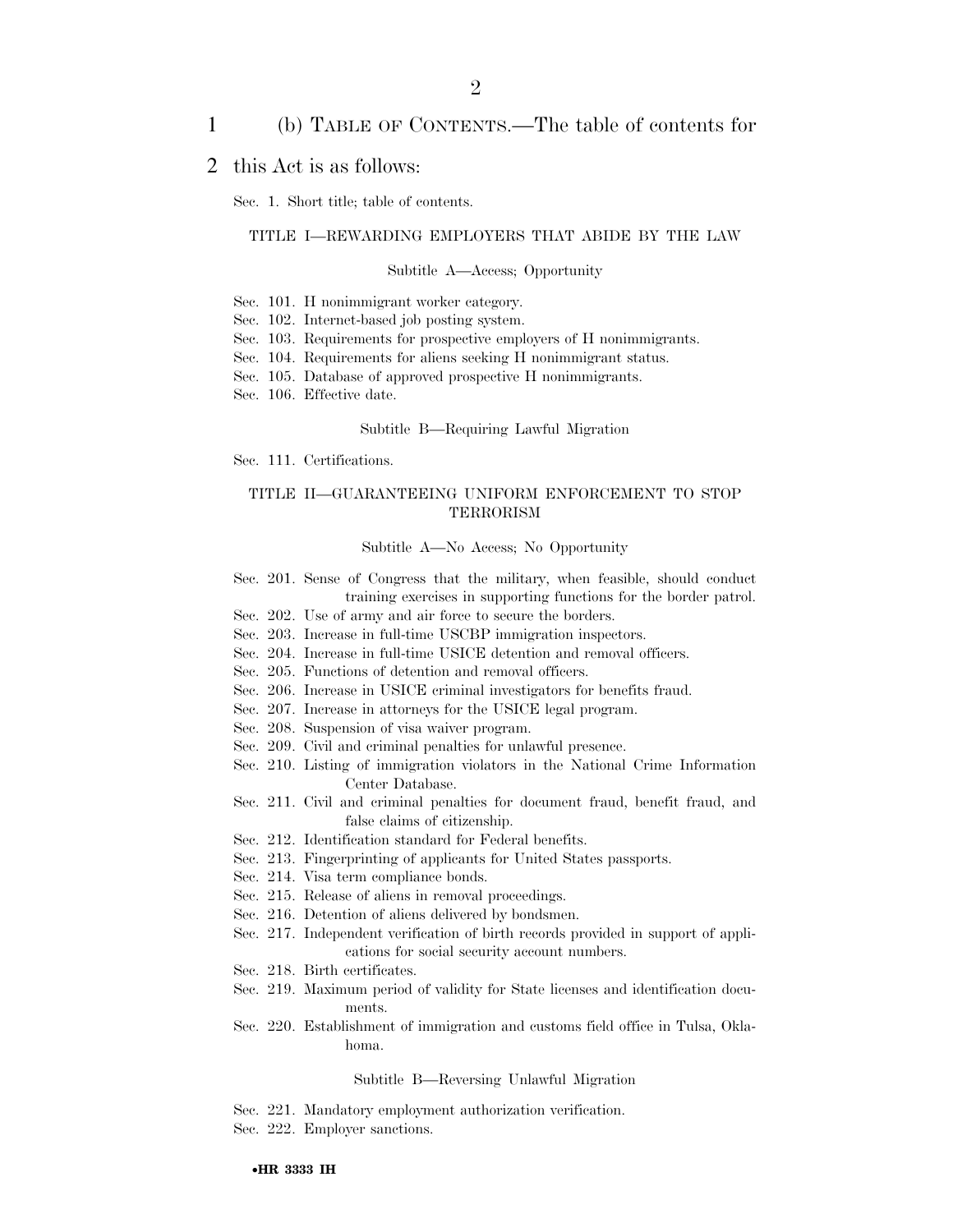- Sec. 223. Limited duration social security account numbers for nonimmigrants.
- Sec. 224. Mandatory notification of social security account number mismatches and multiple uses.
- Sec. 225. No social security credit for work performed while unlawfully present.
- Sec. 226. Reducing individual taxpayer identification number abuse.
- Sec. 227. Limited eligibility for tax credits and refunds.
- Sec. 228. Penalty for failure to file correct information returns.
- Sec. 229. Adjustment of status.
- Sec. 230. Revocation of temporary status.
- Sec. 231. Repeal of amnesty provision.
- Sec. 232. Penalties for violations of Federal immigration laws by States and localities.
- Sec. 233. Clarification of inherent authority of State and local law enforcement.
- Sec. 234. USICE response to requests for assistance from State and local law enforcement.
- Sec. 235. Basic immigration enforcement training for State, local, and tribal law enforcement officers.
- TITLE III—REVISION OF FEDERAL REIMBURSEMENT OF EMER-GENCY HEALTH CARE SERVICES FURNISHED TO ILLEGAL ALIENS

Sec. 301. Revision of Federal reimbursement of emergency health care services furnished to illegal aliens.

# 1 **TITLE I—REWARDING EMPLOY-**2 **ERS THAT ABIDE BY THE LAW**

# 3 **Subtitle A—Access; Opportunity**

## 4 **SEC. 101. H NONIMMIGRANT WORKER CATEGORY.**

5 (a) IN GENERAL.—Section  $101(a)(15)(H)$  of the Im-6 migration and Nationality Act  $(8 \text{ U.S.C. } 1101(a)(15)(\text{H}))$ 7 is amended to read as follows:

8 "(H) an alien having a residence in a foreign country which the alien has no intention of aban- doning who is coming temporarily to the United States to perform work for which qualified and law- fully present workers are not available and could not be trained in a period of less than one year, and with respect to whom the Secretary of Labor deter-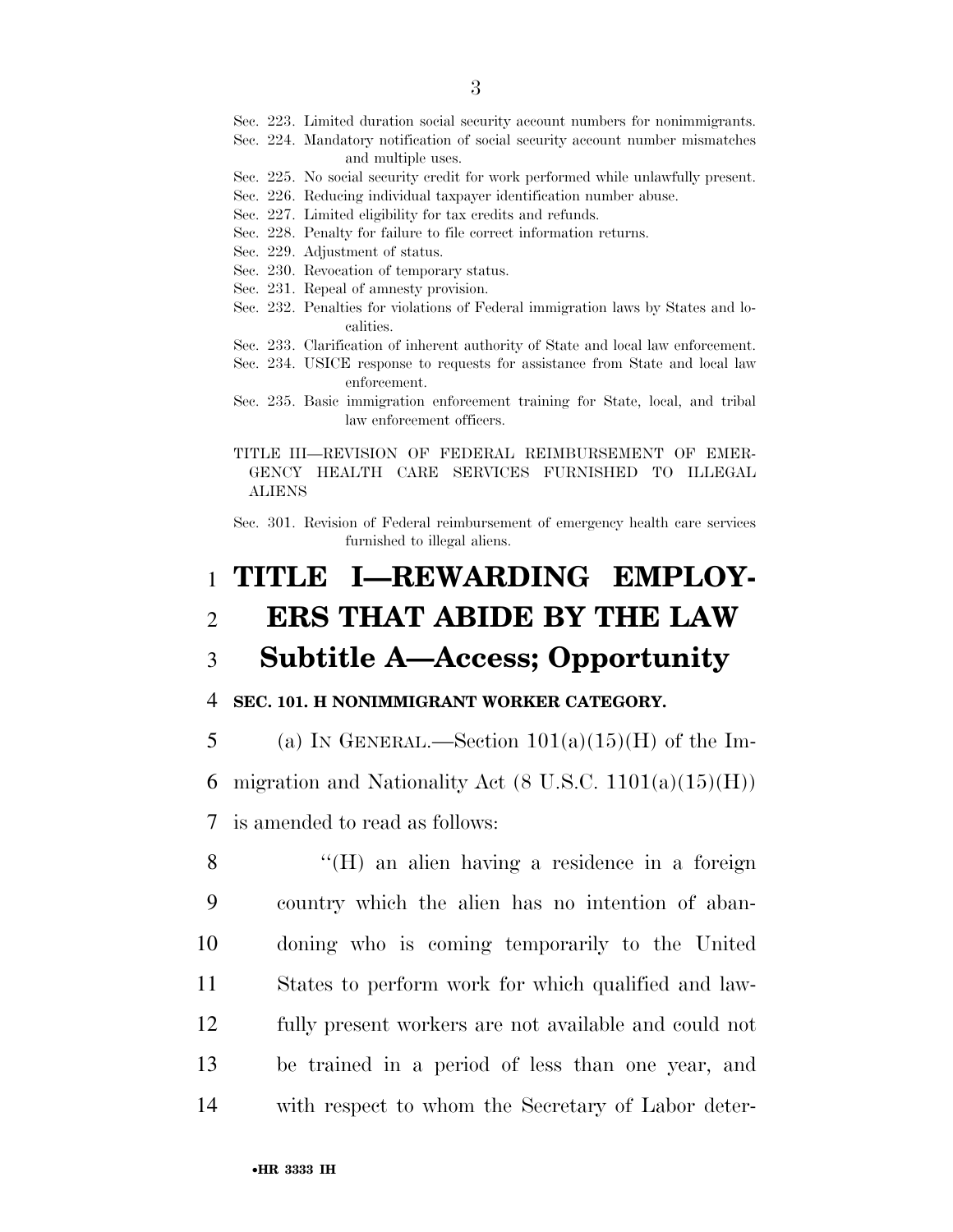| $\mathbf{1}$   | mines and certifies to the Secretary of Homeland            |
|----------------|-------------------------------------------------------------|
| $\overline{2}$ | Security that the intending employer has filed with         |
| 3              | Secretary an application under<br>the<br>section            |
| $\overline{4}$ | $212(n)(1)$ ;".                                             |
| 5              | ADMISSION OF NONIMMIGRANTS.-Section<br>(b)                  |
| 6              | $214(g)$ of the Immigration and Nationality Act (8 U.S.C.   |
| $\tau$         | $1184(g)$ ) is amended to read as follows:                  |
| 8              | "(g) ADMISSION OF H NONIMMIGRANTS.—                         |
| 9              | $``(1)$ In the case of a nonimmigrant described in          |
| 10             | section $101(a)(15)(H)$ —                                   |
| 11             | $\lq\lq$ the period of authorized admission                 |
| 12             | may not exceed 365 days during any 2-year pe-               |
| 13             | riod and may be renewed only upon expiration                |
| 14             | of each 2-year period;                                      |
| 15             | $\lq\lq$ adjustment of status and change of                 |
| 16             | status to any other immigrant or nonimmigrant               |
| 17             | classification or status are prohibited; and                |
| 18             | $\lq\lq$ spouses and children may not accom-                |
| 19             | pany or follow to join the principal aliens.".              |
| 20             | (c) EFFECTIVE DATE.—The amendments made by                  |
| 21             | this section shall take effect 180 days after the date on   |
| 22             | which the last of the certifications required under section |
| 23             | $111$ is made.                                              |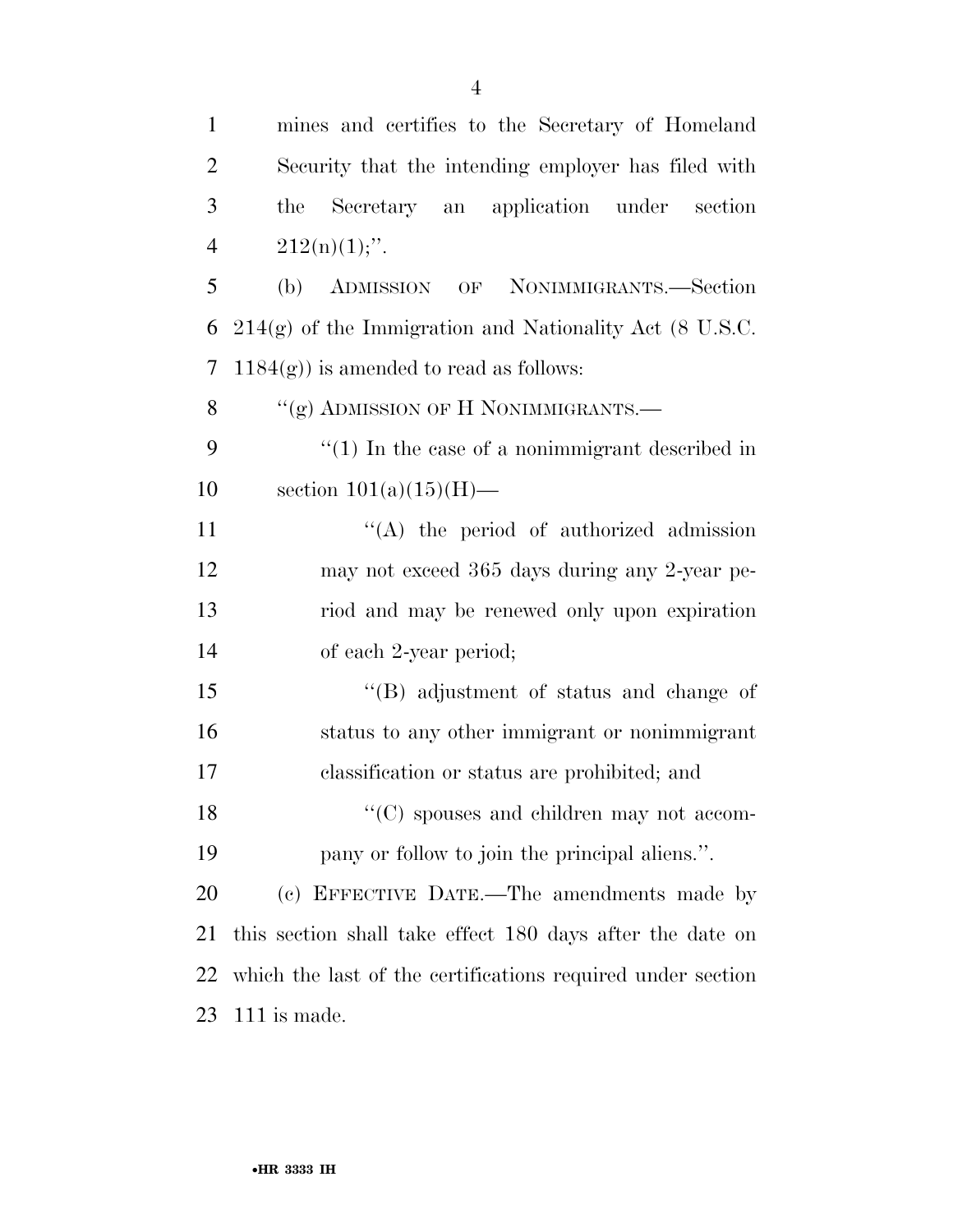## **SEC. 102. INTERNET-BASED JOB POSTING SYSTEM.**

 (a) IN GENERAL.—The Secretary of Labor shall take any steps necessary to ensure that all State employment agencies and all employers in the United States are able to acquire secure, password-protected access to the Inter- net-based job database provided jointly by the Department of Labor and State employment security agencies and known as ''America's Job Bank'' in order to permit the posting of job openings throughout the United States.

 (b) USE OF DATA.—The Secretary of Labor may use posted job announcements and resumes submitted through the job posting system to determine whether employers who petition for nonimmigrants described in section  $101(a)(15)(H)$  of the Immigration and Nationality Act (as amended by section 101 of this Act) are complying with the law.

 (c) REPORTS; CESSATION OF LABOR CERTIFI-CATIONS.—

 (1) REPORTS.—The Secretary of Labor shall publish quarterly reports, utilizing the data included in the job posting system, indicating unemployment and real wage trends by occupational category and geographic region. The Secretary shall make such reports available to the public on a timely basis.

•**HR 3333 IH**  (2) CESSATION.—If compensation, including real wages, benefits, and working conditions, in a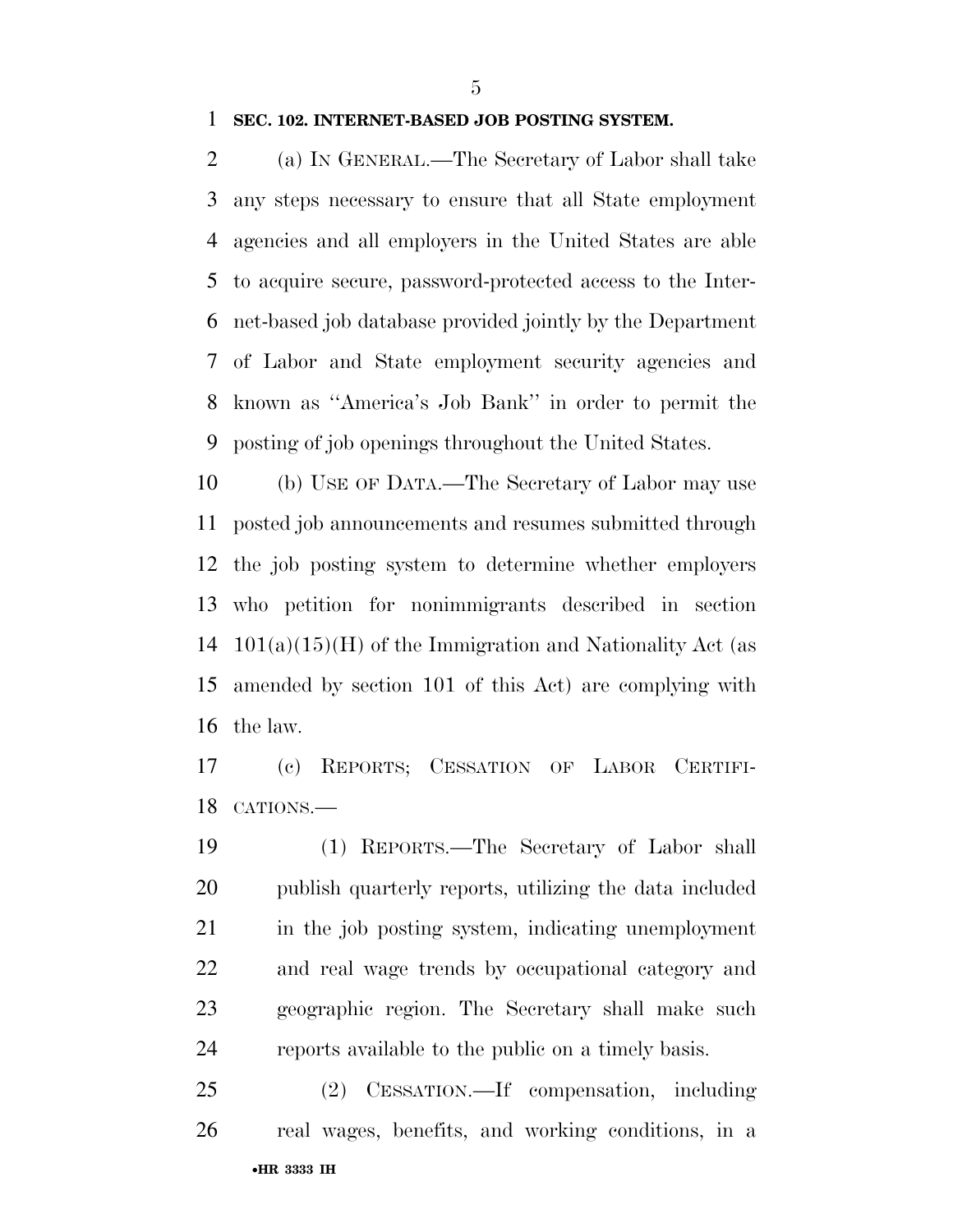| $\mathbf{1}$   | particular occupational category in a geographic re-      |
|----------------|-----------------------------------------------------------|
| $\overline{2}$ | gion has been stagnant or in decline for the 6-month      |
| 3              | period immediately preceding the filing of a petition     |
| $\overline{4}$ | for an H nonimmigrant worker, the Secretary shall         |
| 5              | not approve the petition until—                           |
| 6              | (A) compensation in that occupational cat-                |
| 7              | egory and geographic region has increased each            |
| 8              | month for at least 6 months by an amount to               |
| 9              | be determined by the Secretary; and                       |
| 10             | (B) the Secretary has reassessed the pre-                 |
| 11             | vailing wage for that occupational category and           |
| 12             | geographic region to ensure that it reflects the          |
| 13             | rising real wage levels.                                  |
|                |                                                           |
| 14             | SEC. 103. REQUIREMENTS FOR PROSPECTIVE EMPLOYERS          |
| 15             | OF H NONIMMIGRANTS.                                       |
| 16             | (a) IN GENERAL.—An employer seeking to hire a             |
| 17             | nonimmigrant described in section $101(a)(15)(H)$ of the  |
|                | 18 Immigration and Nationality Act (as amended by section |
| 19             | 101 of this Act) shall post an announcement of the job    |
| 20             | for which the nonimmigrant is sought on America's Job     |
| 21             | Bank.                                                     |
| 22             | (b) FEE.—Employers shall be required to pay a user        |
| 23             | fee of \$10 per worker sought through America's Job       |
| 24             | Bank. Such fees shall be placed by the Secretary of Labor |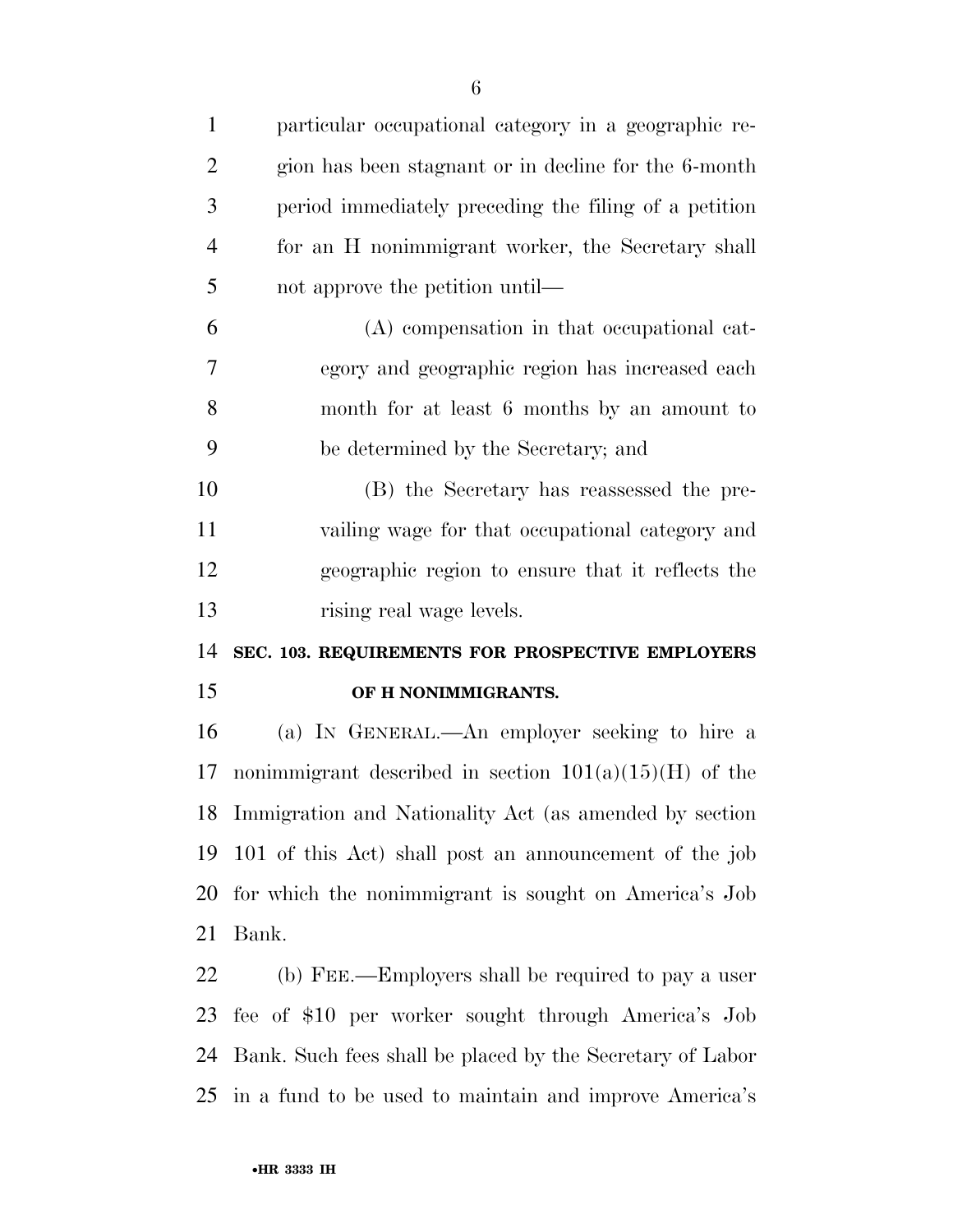| 1      | Job Bank. Any amounts from such fund not used for sys-     |
|--------|------------------------------------------------------------|
| 2      | tem maintenance shall be used to investigate abuses of the |
| 3      | H nonimmigrant program.                                    |
| 4      | (c) ANNOUNCEMENT CONTENTS.-Each job an-                    |
| 5      | nouncement posted pursuant to this section shall list, at  |
| 6      | a minimum, the following:                                  |
| 7      | (1) The name, contact information, and de-                 |
| 8      | scription of the employer.                                 |
| 9      | $(2)$ A description of the job and the minimum             |
| 10     | skills necessary to perform it.                            |
| 11     | (3) A description of any additional knowledge,             |
| 12     | skills, or abilities that are preferred by the employer.   |
| 13     | (4) The wage rate or salary being offered for              |
| 14     | the job, which shall be at least equal to the median       |
| 15     | national wage rate for the occupation, as determined       |
| 16     | by the Occupational Employment Statistics survey of        |
| $17\,$ | the Bureau of Labor Statistics, or the prevailing          |
| 18     | wage, whichever is greater.                                |
| 19     | (5) The benefits package being offered for the             |
| 20     | job.                                                       |
| 21     | (d) MINIMUM POSTING PERIOD. Each announce-                 |
| 22     | ment shall be posted for a minimum period of 14 days,      |
| 23     | including the 7 days that end one week before the job be-  |
| 24     | gins, before an employer may seek authorization to hire    |
| 25     | an H nonimmigrant.                                         |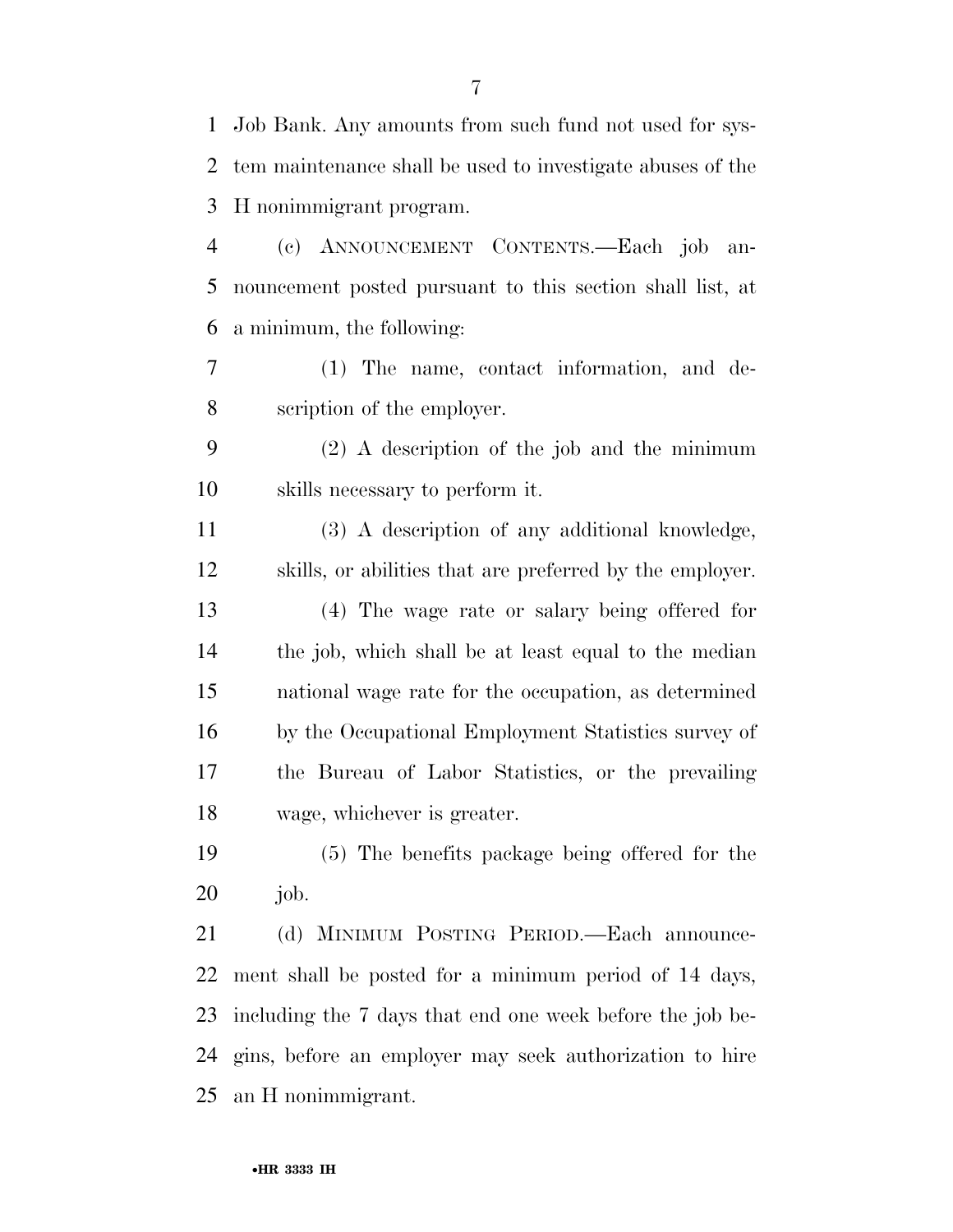(e) REQUIRED ESCROW OF RETURN TRANSPOR- TATION COSTS.—An employer of an H nonimmigrant shall place into an escrow account at the time of hiring sufficient funds to transport the nonimmigrant back to the home country when the job ends or when the period of authorized admission expires.

 (f) AMENDMENTS TO IMMIGRATION AND NATION- ALITY ACT.—Section 212(n) of the Immigration and Na-9 tionality Act  $(8 \text{ U.S.C. } 1182(\text{n}))$  is amended—

 (1) by striking ''H–1B nonimmigrants'' each place it appears and inserting ''H nonimmigrants''; 12 (2) in paragraph  $(1)$ —

 (A) by amending clause (i) of subpara-graph (A) to read as follows:

 $\frac{1}{10}$  is offering and will offer during the period of authorized employment to aliens admitted or provided status as H nonimmigrants real wages equal to the me- dian national wage rate for the occupation, as determined by the Occupational Em- ployment Statistics survey of the Bureau of Labor Statistics, or the prevailing wage, 23 whichever is greater.";

 (B) by striking subparagraph (E) and in-serting the following: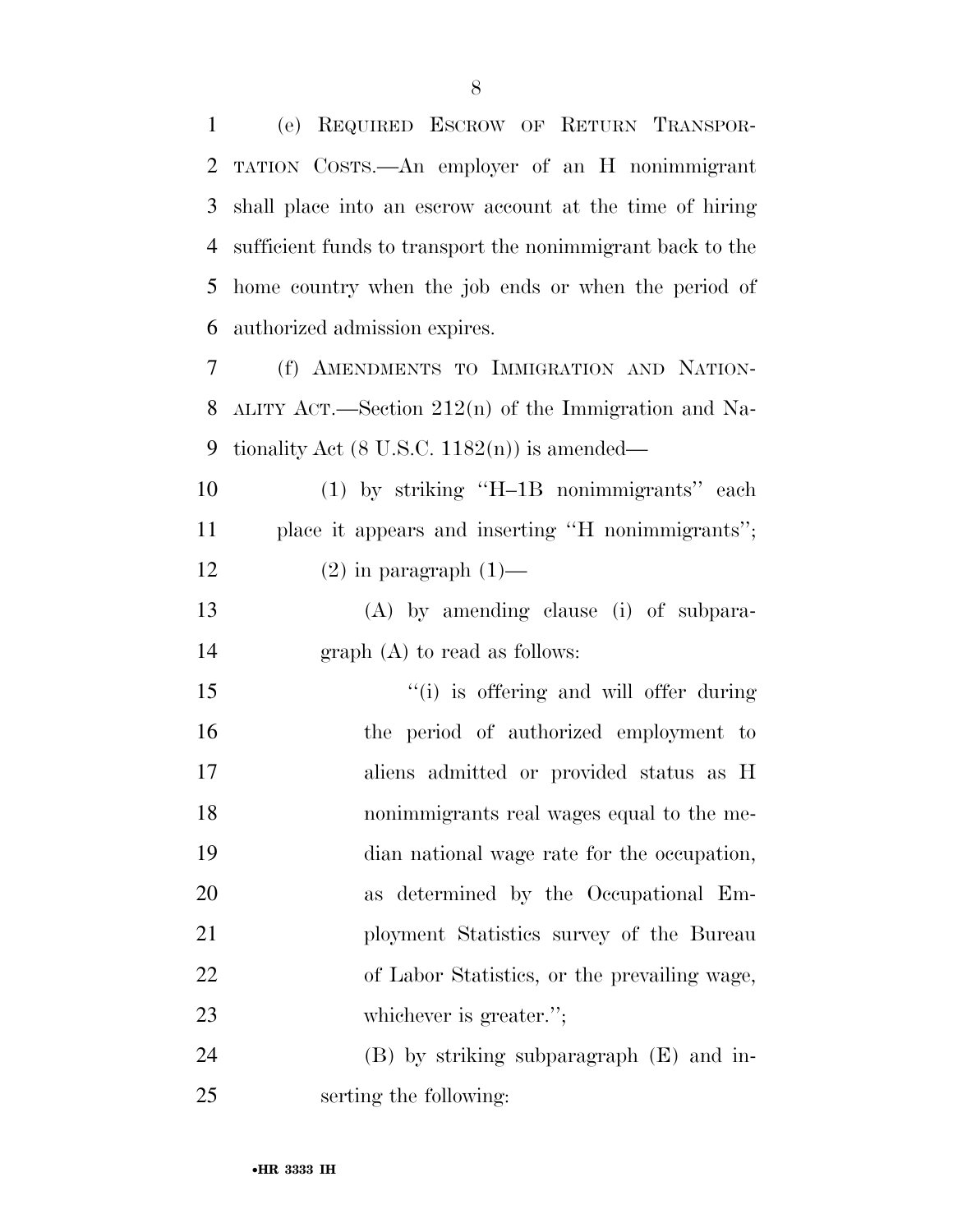1  $"({\rm E})$  The employer has not laid off or dis-

|                | $(1)$ The employer has not fall of the          |
|----------------|-------------------------------------------------|
| $\overline{2}$ | missed (except for cause) any United States     |
| 3              | worker performing the announced job or an       |
| $\overline{4}$ | equivalent job in the 6 months immediately pre- |
| 5              | eeding the date of application and that the em- |
| 6              | ployer will not lay off or dismiss (except for  |
| 7              | cause) any such worker while employing the H    |
| 8              | nonimmigrant worker. If the employer, due to    |
| 9              | unforeseen financial or economic circumstances, |
| 10             | must lay off a United States worker, the em-    |
| 11             | ployer shall terminate any H nonimmigrants      |
| 12             | performing equivalent jobs prior to laying off  |
| 13             | any United States workers.";                    |
| 14             | $(C)$ in subparagraph $(F)$ —                   |
| 15             | (i) by striking "In the case of" and all        |
| 16             | that follows through ", the" and inserting      |
| 17             | "The"; and                                      |
| 18             | (ii) by striking "regardless of wheth-          |
| 19             | er" and all that follows through "em-           |
| 20             | ployer)"; and                                   |
| 21             | (D) by amending subparagraph $(G)$ to           |
| 22             | read as follows:                                |
| 23             | " $(G)$ The employer, prior to filing the ap-   |
| 24             | plication—                                      |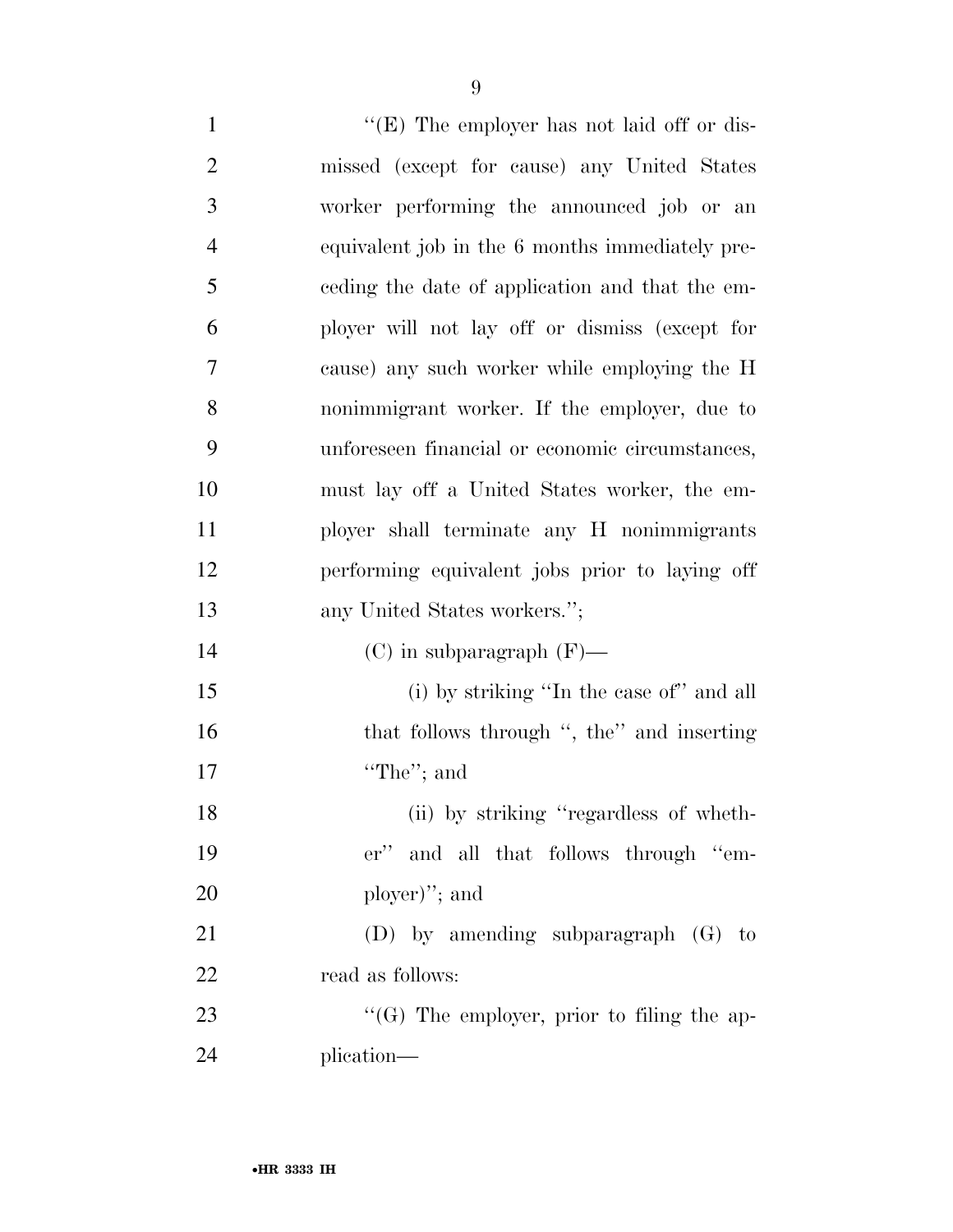10

| $\mathbf{1}$   | "(i) has complied with the job-posting                     |
|----------------|------------------------------------------------------------|
|                |                                                            |
| $\overline{2}$ | requirements described in subsections (b),                 |
| 3              | (c), and (d) to recruit United States work-                |
| $\overline{4}$ | ers for the job for which the nonimmigrant                 |
| 5              | is or nonimmigrants are sought; and                        |
| 6              | "(ii) has offered the job to any United                    |
| $\overline{7}$ | States worker who applies and is equally                   |
| 8              | or better qualified for such job.";                        |
| 9              | $(3)$ in paragraph $(2)(C)$ —                              |
| 10             | $(A)$ in subclause $(i)(I)$ , by striking                  |
| 11             | " $$1,000"$ and inserting " $$2,000"$ ;                    |
| 12             | in subclause $(ii)(I)$ , by striking<br>(B)                |
| 13             | " $$5,000"$ and inserting " $$10,000"$ ;                   |
| 14             | in subclause $(iii)(I)$ , by striking<br>(C)               |
| 15             | " $\$35,000"$ and inserting " $\$70,000"$ ; and            |
| 16             | (D) in subclause $(vi)(III)$ , by striking                 |
| 17             | " $$1,000"$ and inserting " $$2,000"$ ;                    |
| 18             | (4) in clause (i) of paragraph $(5)(E)$ , by strik-        |
| 19             | ing " $$1,000$ per violation or $$5,000"$ and inserting    |
| 20             | " $$2,000$ per violation or \$10,000";                     |
| 21             | $(5)$ in paragraph $(2)(E)$ , by striking "a non-          |
| 22             | exempt" and inserting "an"; and                            |
| 23             | $(6)$ by striking paragraph $(3)$ and redesignating        |
| 24             | paragraphs $(4)$ and $(5)$ as paragraphs $(3)$ and $(4)$ , |
| 25             | respectively.                                              |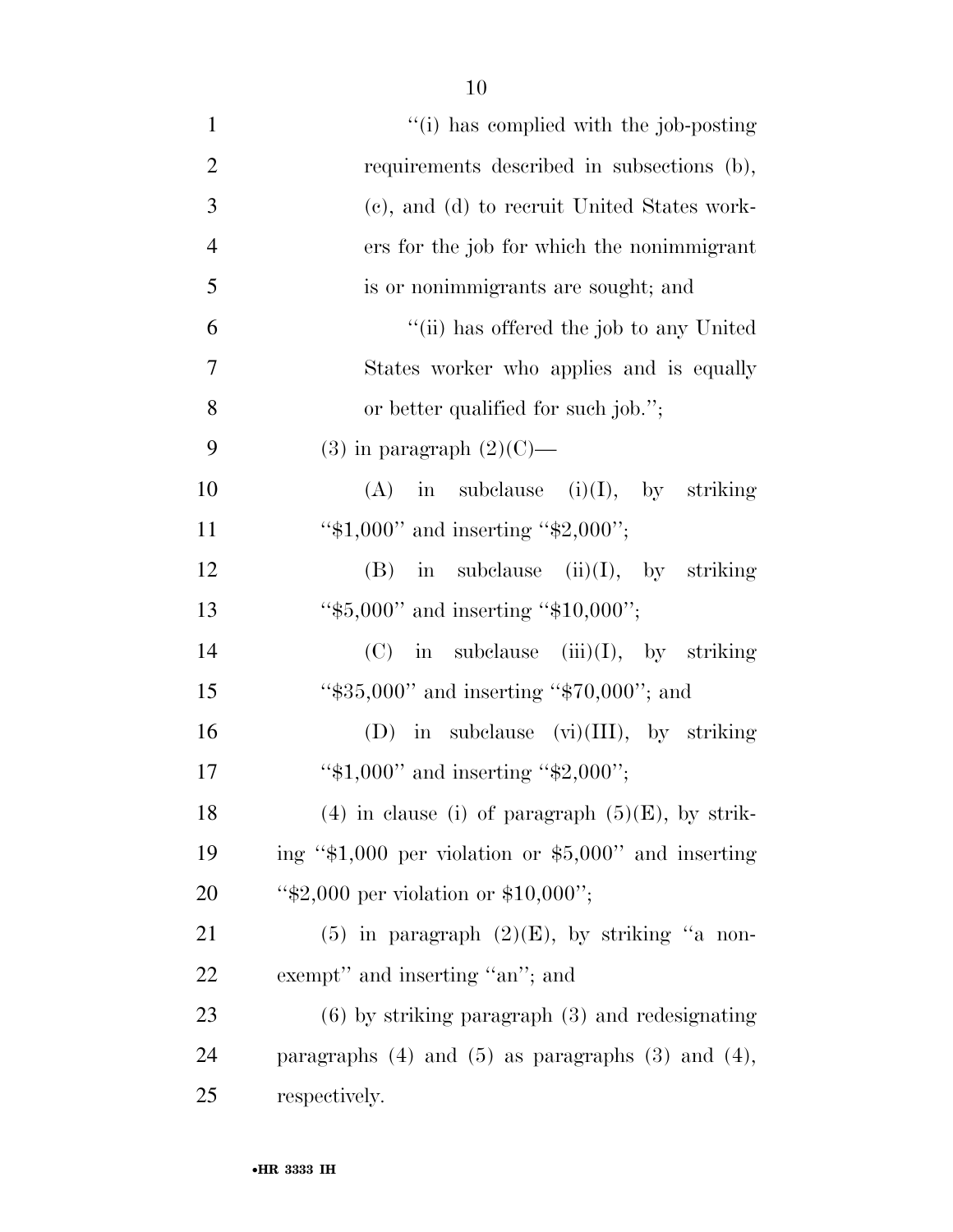(g) EFFECTIVE DATE.—This section (and the amendments made by this section) shall take effect 180 days after the date on which the last of the certifications required under section 111 is made.

# **SEC. 104. REQUIREMENTS FOR ALIENS SEEKING H NON-IMMIGRANT STATUS.**

7 (a) IN GENERAL.—Section  $214(g)$  of the Immigra- tion and Nationality Act (8 U.S.C. 1184(g)), as amended by section 101(b), is further amended by adding at the end the following:

11 ''(2) Aliens seeking status under section  $12 \t101(a)(15)(H)$  shall—

13 ''(A) be physically present in the country of the alien's residence and apply at a United States embassy, consular office, or other des-ignated State Department post;

17 ''(B) pay a visa processing fee in an amount determined under section 281;

 $\cdot$  (C) file an application that includes edu- cational attainment, job skills, and prior em- ployment history, along with supporting docu-mentation and references;

23  $\cdot$  (D) sign a legally enforceable affidavit at-24 testing that they—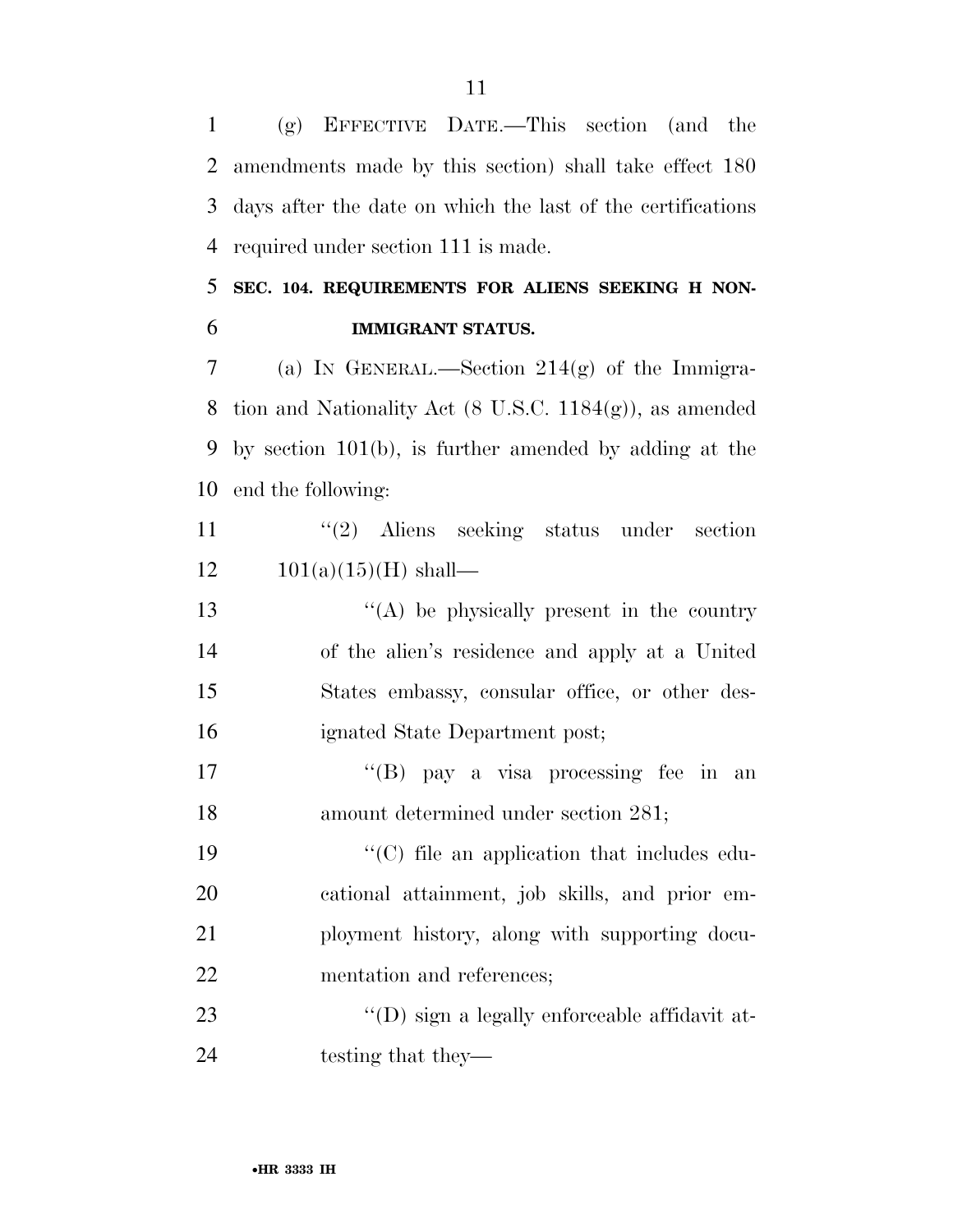| $\mathbf{1}$   | "(i) understand that they will not be              |
|----------------|----------------------------------------------------|
| $\overline{2}$ | permitted to change or adjust to any other         |
| 3              | immigrant or nonimmigrant classification           |
| $\overline{4}$ | or status while present in the United              |
| 5              | States;                                            |
| 6              | "(ii) acknowledge that a child born to             |
| 7              | them during their stay in the United               |
| 8              | States will not be granted U.S. citizenship        |
| 9              | unless the other parent is a U.S. citizen or       |
| 10             | lawful permanent resident;                         |
| 11             | "(iii) waive eligibility for any Federal,          |
| 12             | State, or local non-emergency public assist-       |
| 13             | ance for which they might otherwise be eli-        |
| 14             | gible during their tenure as an H non-             |
| 15             | immigrant; and                                     |
| 16             | $\lq\lq$ (iv) understand the penalties for fail-   |
| 17             | ing to abide by the terms of their admis-          |
| 18             | sion as an H nonimmigrant;                         |
| 19             | "(E) apply to be added to the database of          |
| 20             | prescreened, available workers described<br>in     |
| 21             | paragraph $(7)$ , rather than applying for a par-  |
| 22             | ticular, available job;                            |
| 23             | $\lq\lq(F)$ remain in the foreign country of resi- |
| 24             | dence until such time as an employer receives      |
| 25             | authorization to hire an H nonimmigrant and        |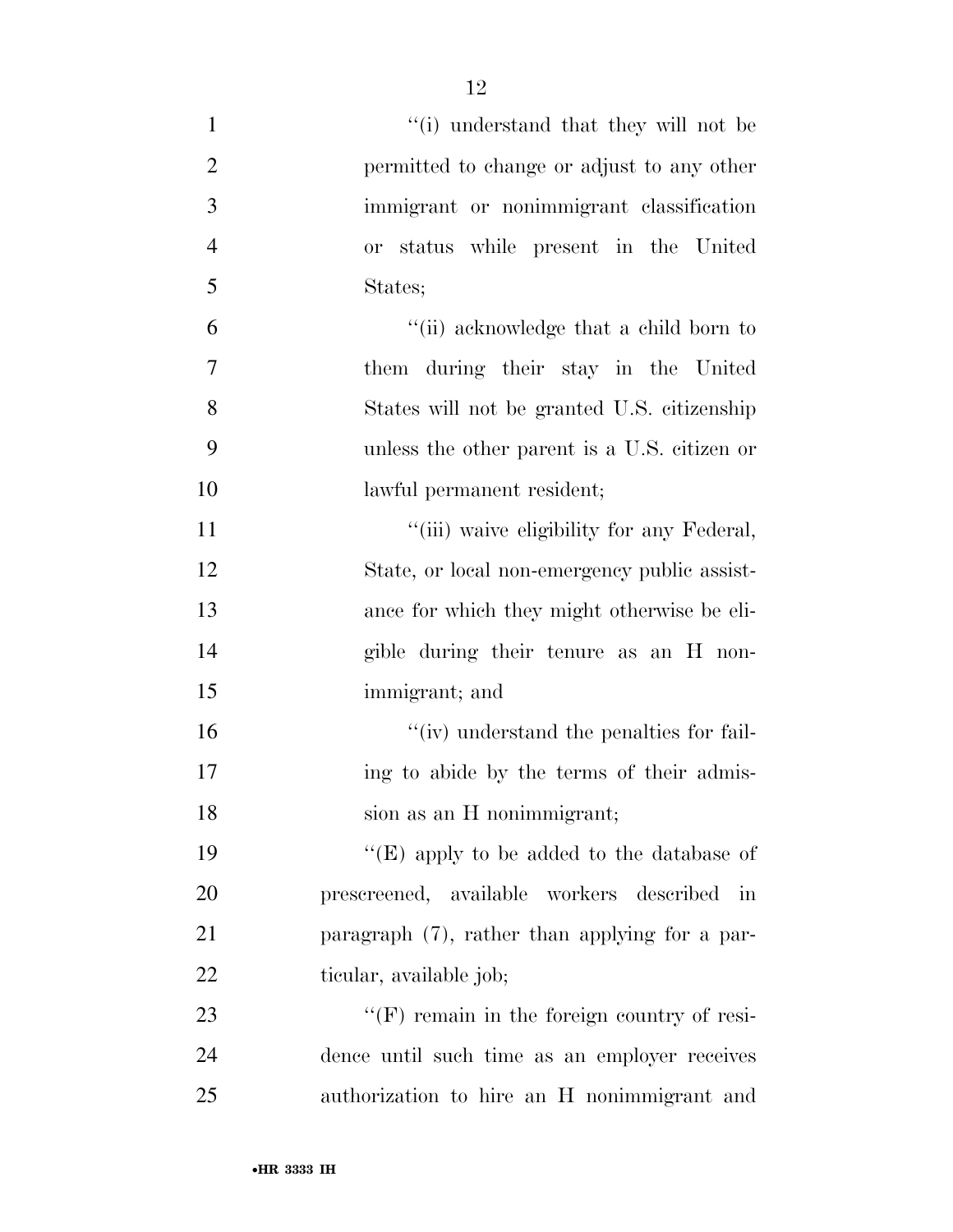| $\mathbf{1}$   | chooses that alien from the database to fill the      |
|----------------|-------------------------------------------------------|
| $\overline{2}$ | particular job opening; and                           |
| 3              | $\lq\lq(G)$ submit to fingerprinting<br>and           |
| $\overline{4}$ | photographing so that the data may be added           |
| 5              | to the Chimera system, required by the En-            |
| 6              | hanced Border Security and Visa Entry Reform          |
| 7              | Act of $2002$ (Public Law $107-173$ ), and under-     |
| 8              | go criminal background and health checks to           |
| 9              | ensure admissibility under section $212(a)$ .         |
| 10             | "(3) The Secretary of State shall take reason-        |
| 11             | able steps to verify that the education and work his- |
| 12             | tory provided by aliens seeking H nonimmigrant sta-   |
| 13             | tus are accurate prior to adding such aliens to the   |
| 14             | database described in paragraph (7).                  |
| 15             | $\lq(4)$ Notwithstanding any prior criminal or ter-   |
| 16             | rorist background checks performed, nonimmigrants     |
| 17             | described in section $101(a)(15)(H)$ who are selected |
| 18             | by employers from the database shall be checked       |
| 19             | against criminal and terrorist databases no more      |
| 20             | than one week prior to admission to the United        |
| 21             | States. Aliens who apply for renewal of non-          |
| 22             | immigrant status under section $101(a)(15)(H)$ shall  |
| 23             | undergo new criminal background and health checks     |
| 24             | before renewal may be granted.                        |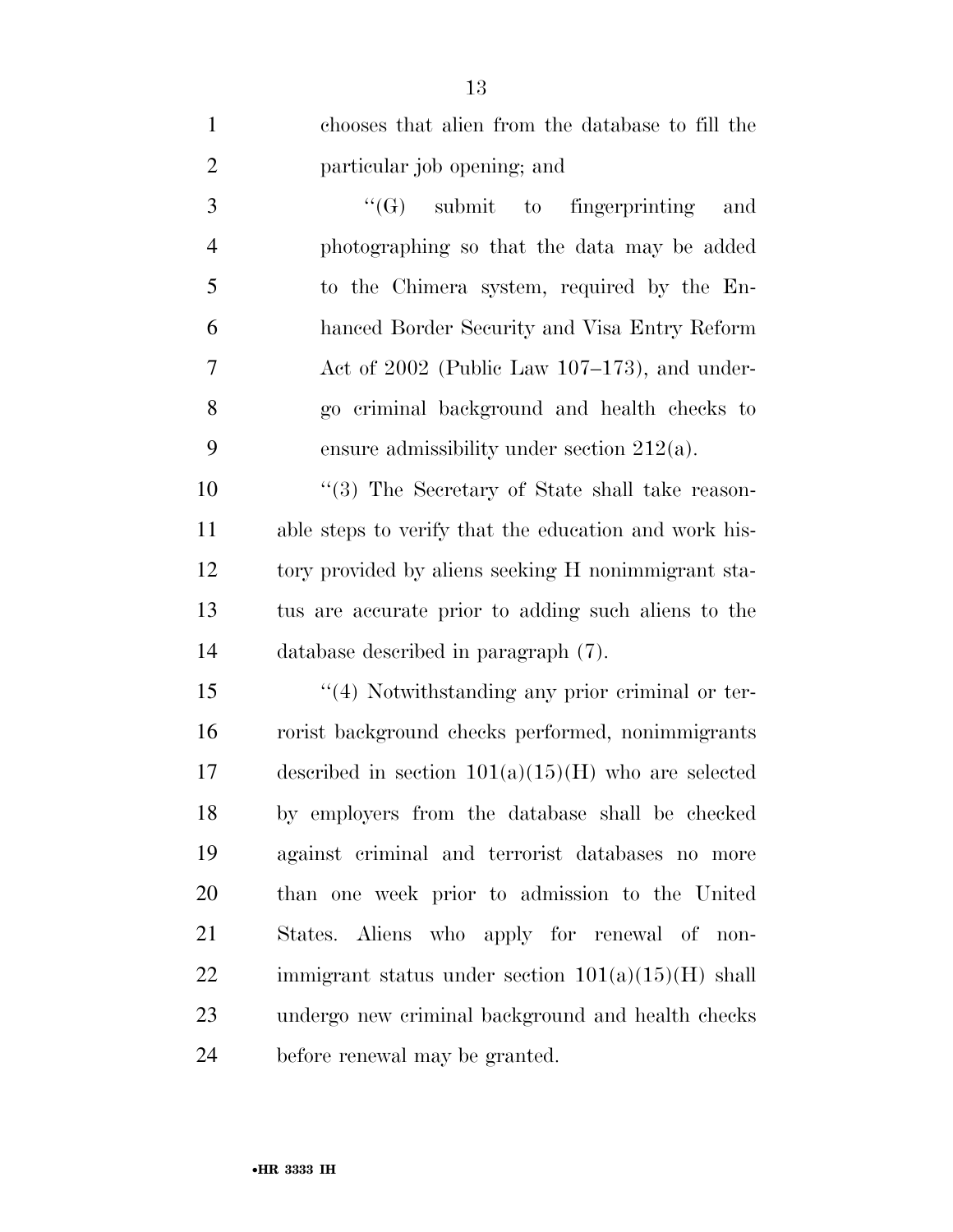$\frac{1}{(5)(A)}$  Any alien who has been listed in the database described in paragraph (7) for a contin- uous period of 24 months without being selected by an employer shall be removed from the database un- less such alien submits an updated application to be listed. The Secretary of State shall extend such alien's listing for another 24 months, without addi- tional cost to the alien, if the updated application is timely, complete, and accurate.

 ''(B) Any alien in the database who is selected by an employer shall be removed from the database upon admission to the United States to perform the work. Such alien may submit an updated application to be relisted at the end of his or her authorized stay in the United States if the application is timely, complete, and accurate, and if the alien satisfied all the terms of the H nonimmigrant visa.

 ''(6) An alien who violates a term or condition of the alien's admission as an H nonimmigrant, in- cluding failure to leave the United States upon the expiration of the period of authorized admission, shall be barred from receiving any immigrant or nonimmigrant visa for a period of 10 years.''.

 (b) SPECIAL RULE ON CITIZENSHIP AT BIRTH FOR CHILDREN OF H NONIMMIGRANTS.—Notwithstanding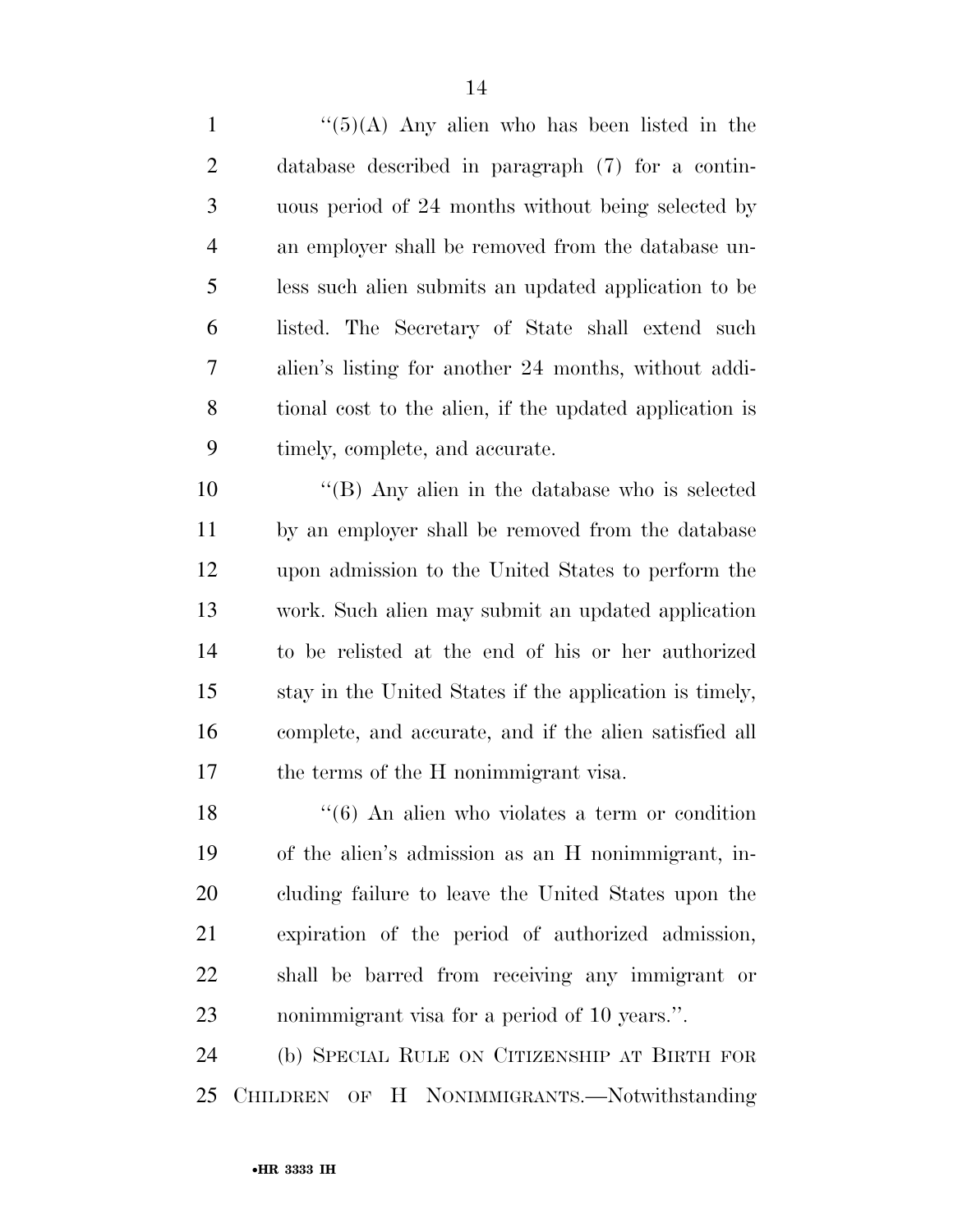Title III of the Immigration and Nationality Act (8 U.S.C. 1401 et seq.), or any other law, a child born in the United States to a parent who is a nonimmigrant described in 4 section  $101(a)(15)(H)$  of the Immigration and Nationality Act (as amended by section 101 of this Act) shall not be a national or citizen of the United States at birth unless the other parent is a citizen or lawful permanent resident of the United States.

# **SEC. 105. DATABASE OF APPROVED PROSPECTIVE H NON-IMMIGRANTS.**

 Section 214(g) of the Immigration and Nationality 12 Act (8 U.S.C. 1184 $(g)$ ), as amended by sections 101 $(b)$  and 104(a), is further amended by adding at the end the following:

 $\frac{15}{2}$   $\frac{15}{2}$   $\frac{15}{2}$  The Secretary of Labor shall establish and maintain a database of all aliens approved for status under section 101(a)(15)(H). Such database shall include all information regarding each alien's job skills, education, and employment history.

20 "(B) Once the Secretary approves an employ-21 er's petition under section  $212(n)(1)$ , the Secretary shall make available to the employer a list of the prescreened, available aliens who may be able to fill the open job position, as described in the announce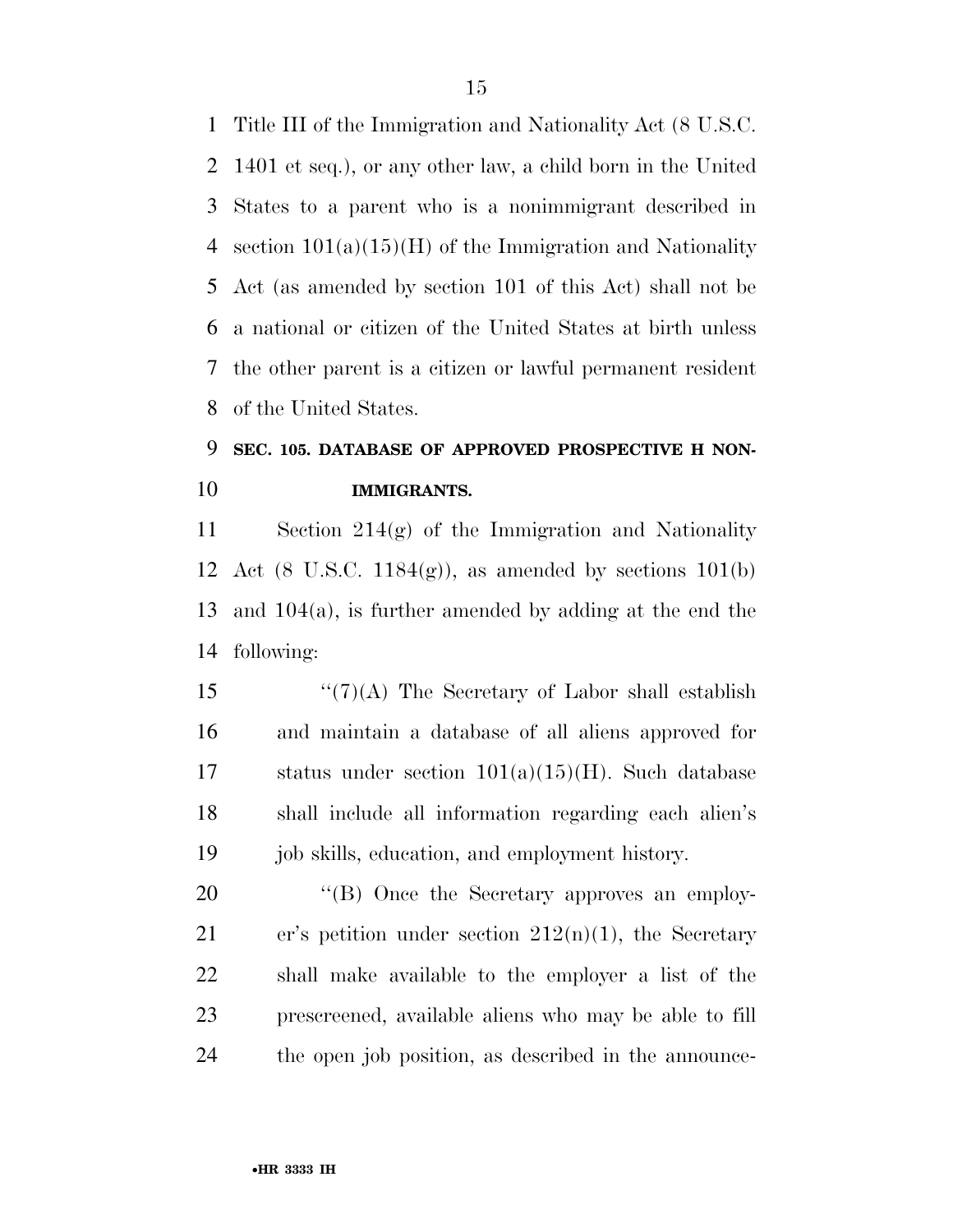ment posted by the employer on America's Job Bank.

3 ''(i) The Secretary shall not provide the employer with access to contact information, other than the alien's name, about any alien listed in the database.

7 ''(ii) The Secretary shall ensure that no employer is able to access any information in the database until after such employer's labor condition application is approved.

 $\langle ^{\prime}(C) \rangle$  Once an employer selects one or more workers in the database, the Secretary shall provide the employer with contact information for the work- er so the employer can make an offer of employ- ment. If the alien accepts the offer, the Secretary shall issue the alien an H nonimmigrant visa within 3 days of such acceptance.''.

## **SEC. 106. EFFECTIVE DATE.**

 Except as otherwise provided, the provisions in this subtitle (and the amendments made by this subtitle) shall take effect on the date on which the last of the certifi-cations required by section 111 is made.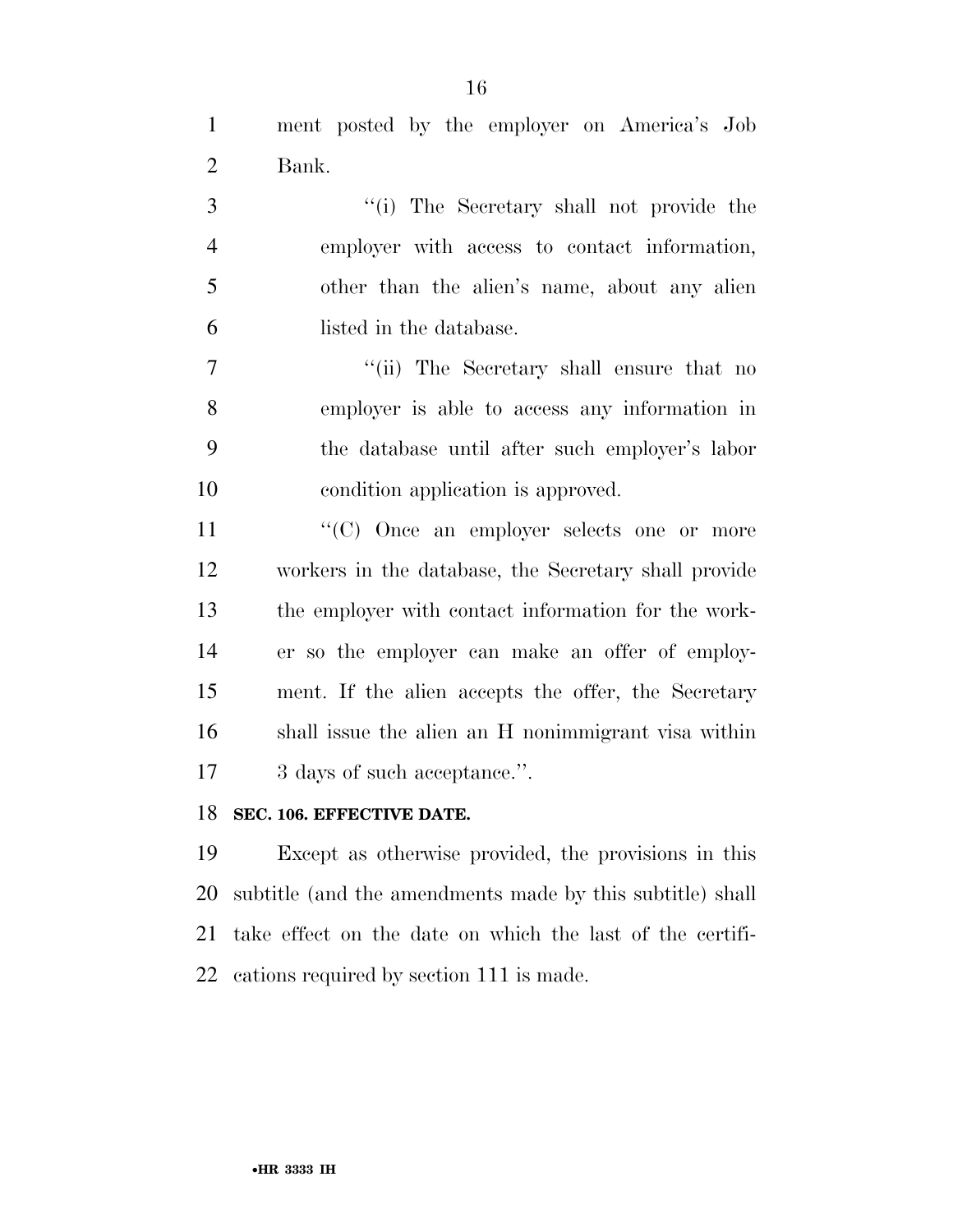# **Subtitle B—Requiring Lawful Migration**

**SEC. 111. CERTIFICATIONS.** 

 (a) SECRETARY OF HOMELAND SECURITY.—Prior to the implementation of the program described in subtitle A, the Secretary of Homeland Security, in consultation with the Attorney General and the Secretary of State, shall certify to the Congress the following:

 (1) The automated entry-exit control system re- quired under section 110 of the Illegal Immigration Reform and Immigrant Responsibility Act of 1996 (8 U.S.C. 1221 note), as amended, is fully imple- mented and functional, all ports of entry have func- tional biometric machine readers, and the entry into and departure from the United States of all nonciti-zens is recorded.

 (2) All noncitizens already in the United States legally and all aliens authorized to enter the United States have been issued biometric, machine-readable travel and entry documents, as required by section 303 of the Enhanced Border Security and Visa Entry Reform Act of 2002 (8 U.S.C. 1732).

 (3) Neither immigrant nor nonimmigrant visas are being issued to nationals of foreign states that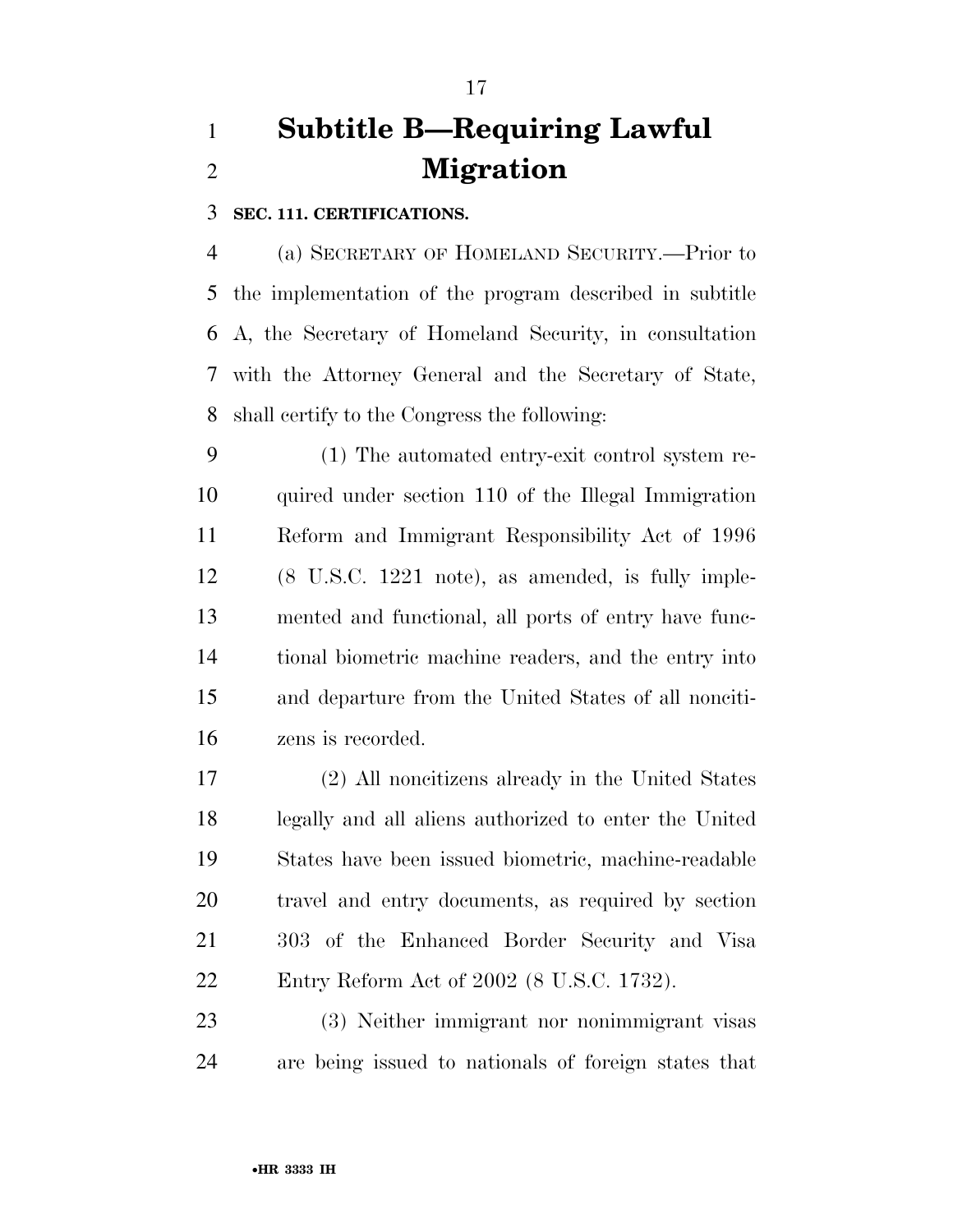| $\mathbf{1}$   | refuse to permit the return of their nationals who    |
|----------------|-------------------------------------------------------|
| $\mathfrak{2}$ | are ordered removed from the United States.           |
| 3              | (4) The EASI Check system described in sec-           |
| $\overline{4}$ | tion 221 of this Act is fully implemented and func-   |
| 5              | tional and DHS has an enforcement plan in place       |
| 6              | that targets U.S. employers based on information      |
| 7              | from DHS, SSA, and IRS regarding the EASI-            |
| 8              | Check system, mismatched SSNs, and incorrectly        |
| 9              | filed information returns.                            |
| 10             | (5) All of the additional Border Patrol agents        |
| 11             | authorized under the Intelligence Reform and Ter-     |
| 12             | rorism Prevention Act of 2004 (Public Law 108–        |
| 13             | 458) have been hired, trained, and deployed and, if   |
| 14             | necessary, a sufficient number of United States mili- |
| 15             | tary personnel has been deployed to support the       |
| 16             | Border Patrol so illegal entry has been reduced to    |
| 17             | the point that it is estimated at a lower level than  |
| 18             | annual removals.                                      |
| 19             | $(6)$ The Chimera system required under section       |
| 20             | $202(a)(2)$ of the Enhanced Border Security and Visa  |
| 21             | Entry Reform Act of 2002 (8 U.S.C, 1722(a)(2)) is     |
| 22             | fully implemented and functional and includes dig-    |
|                |                                                       |

ed admission to the United States and all aliens or-

ital fingerprints and photographs of all aliens grant-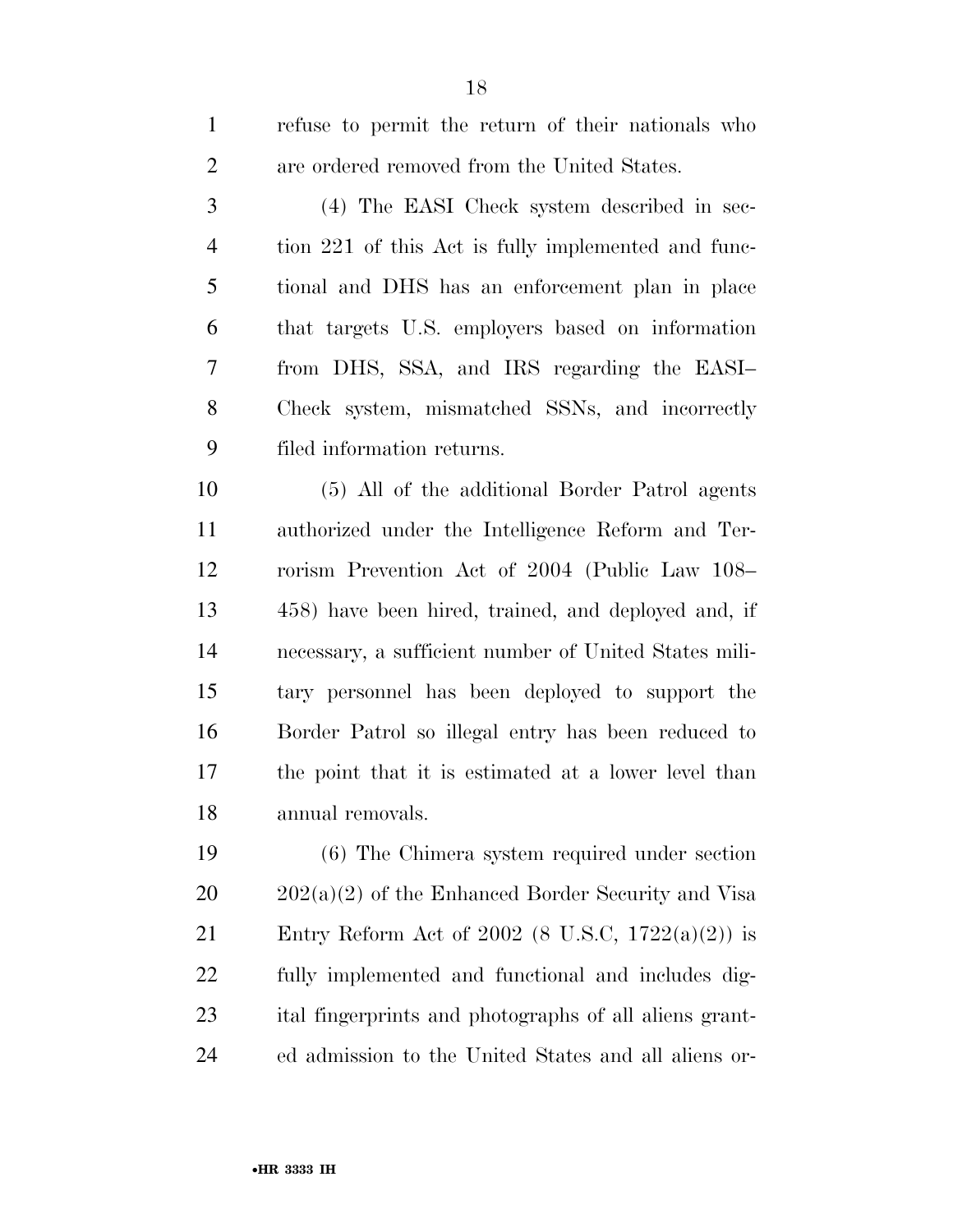| $\mathbf{1}$   | dered removed or granted voluntary departure from             |
|----------------|---------------------------------------------------------------|
| $\overline{2}$ | the United States.                                            |
| 3              | (7) All DHS databases containing information                  |
| $\overline{4}$ | on noncitizens and the National Crime Information             |
| 5              | Center database are interoperable.                            |
| 6              | (8) The absconder rate for aliens ordered re-                 |
| 7              | moved from the United States is less than five per-           |
| 8              | cent for the previous 12-month period.                        |
| 9              | $(9)$ Section 287 $(g)$ of the Immigration and Na-            |
| 10             | tionality Act $(8 \text{ U.S.C. } 1357(g))$ and sections 209, |
| 11             | 232, and 233 of this Act have been fully imple-               |
| 12             | mented and United States Immigration and Cus-                 |
| 13             | toms Enforcement employees respond to every re-               |
| 14             | quest for assistance from State and local law en-             |
| 15             | forcement authorities, either by taking custody of il-        |
| 16             | legal aliens located by those authorities or by reim-         |
| 17             | bursing those authorities for the costs of detaining          |
| 18             | and transporting such aliens.                                 |
| 19             | $(10)$ At least 80 percent of visa overstays are              |
| 20             | located and removed within one year of overstaying.           |
| 21             | (b) IMPACT STUDY.—Prior to the implementation of              |
| 22             | the program described in subtitle A:                          |
| 23             | (1) STUDY.—The Director of the Bureau of the                  |
| 24             | Census, jointly with the Secretaries of Agriculture,          |
| 25             | Education, Energy, Health and Human Services,                 |
|                |                                                               |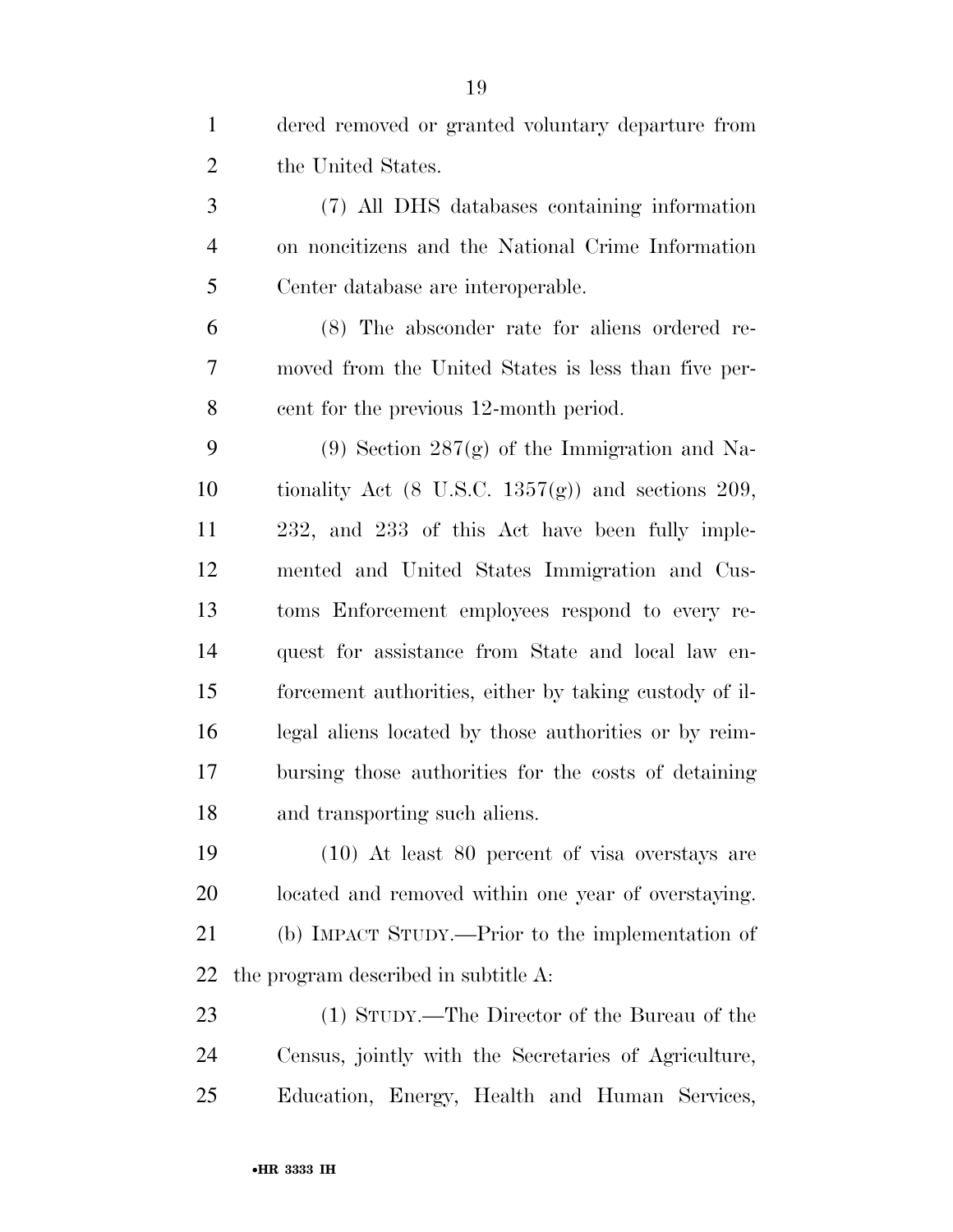| $\mathbf{1}$   | Homeland Security, Housing and Urban Develop-         |
|----------------|-------------------------------------------------------|
| $\overline{2}$ | ment, Interior, Justice, Labor, Transportation, and   |
| 3              | Treasury and the Administrator of the Environ-        |
| $\overline{4}$ | mental Protection Agency shall undertake a study      |
| 5              | examining the impacts on U.S. infrastructure and      |
| 6              | quality of life of—                                   |
| 7              | (A) current annual levels of immigrant and            |
| 8              | nonimmigrant admissions;                              |
| 9              | (B) illegal immigration; and                          |
| 10             | (C) implementation of the program estab-              |
| 11             | lished in subtitle A.                                 |
| 12             | (2) REPORT.—The Director of the Bureau of             |
| 13             | the Census shall submit to Congress a report on the   |
| 14             | findings of the study required in paragraph (1) of    |
| 15             | this subsection, including the following information: |
| 16             | (A) An estimate of the total legal and ille-          |
| 17             | gal alien populations of the United States, as        |
| 18             | they relate to the total population.                  |
| 19             | (B) The projected impact of legal and ille-           |
| <b>20</b>      | gal immigration on the size of the population of      |
| 21             | the United States over the next 50 years; the         |
| 22             | regions of the country that are likely to experi-     |
| 23             | ence the largest increases; and the small towns       |
| 24             | and rural counties that are likely to lose their      |
| 25             | character as a result of such growth.                 |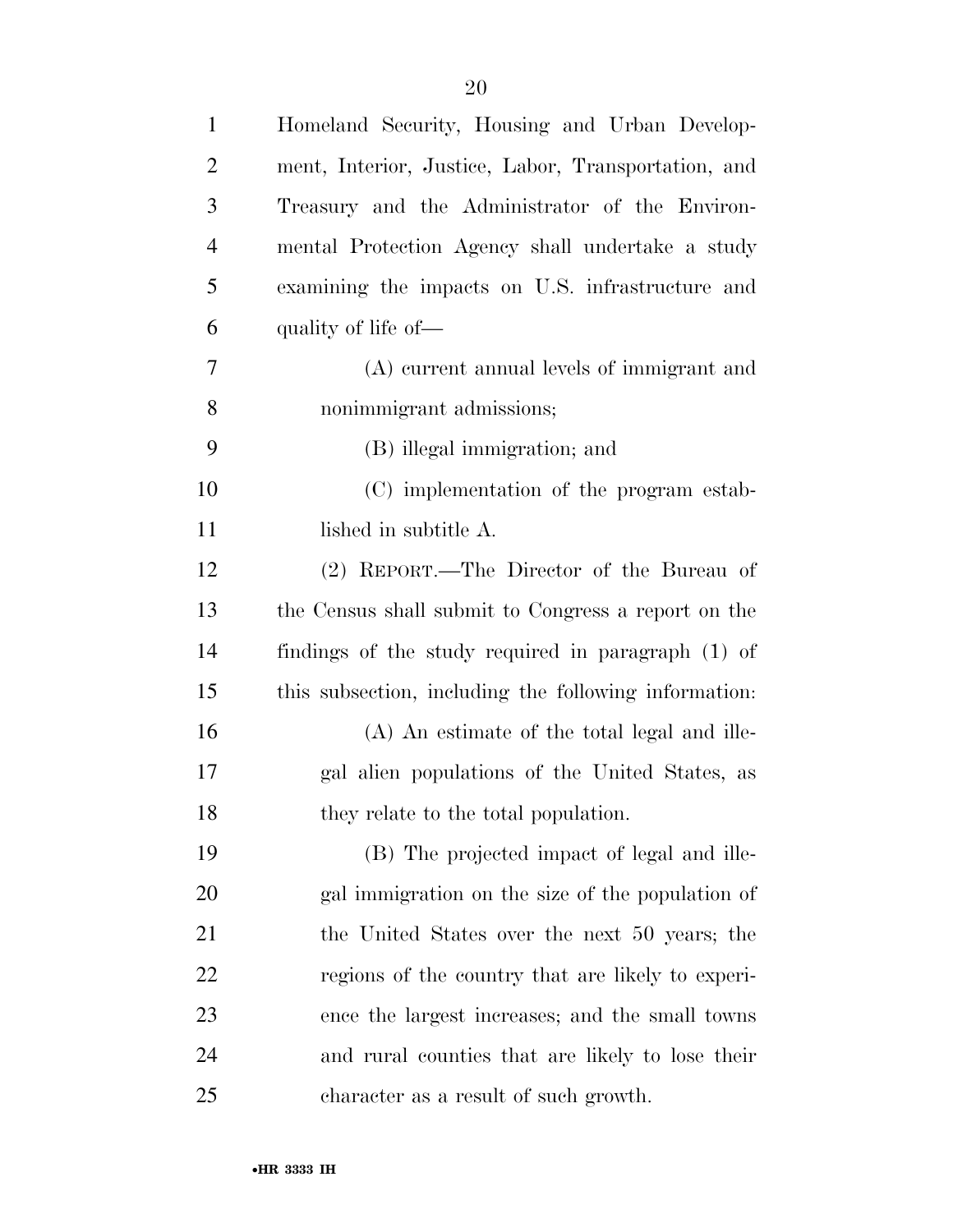(C) The impact of the current and pro- jected foreign-born populations on the natural environment, including the consumption of non- renewable resources, waste production, and dis- posal, the emission of pollutants, and the loss of habitat and productive farmland; an estimate of the public expenditures required to maintain current standards in each of these areas; and the degree to which current standards will dete- riorate if such expenditures are not forth-coming.

 (D) The impact of the current and pro- jected foreign-born populations on employment and wage rates, particularly in industries in which the foreign born are concentrated; and an estimate of the associated public costs.

 (E) The impact of the current and pro- jected foreign-born populations on the need for additions and improvements to the transpor- tation infrastructure of the United States; an estimate of the public expenditures required to meet this need; and the impact on Americans' mobility if such expenditures are not forth-coming.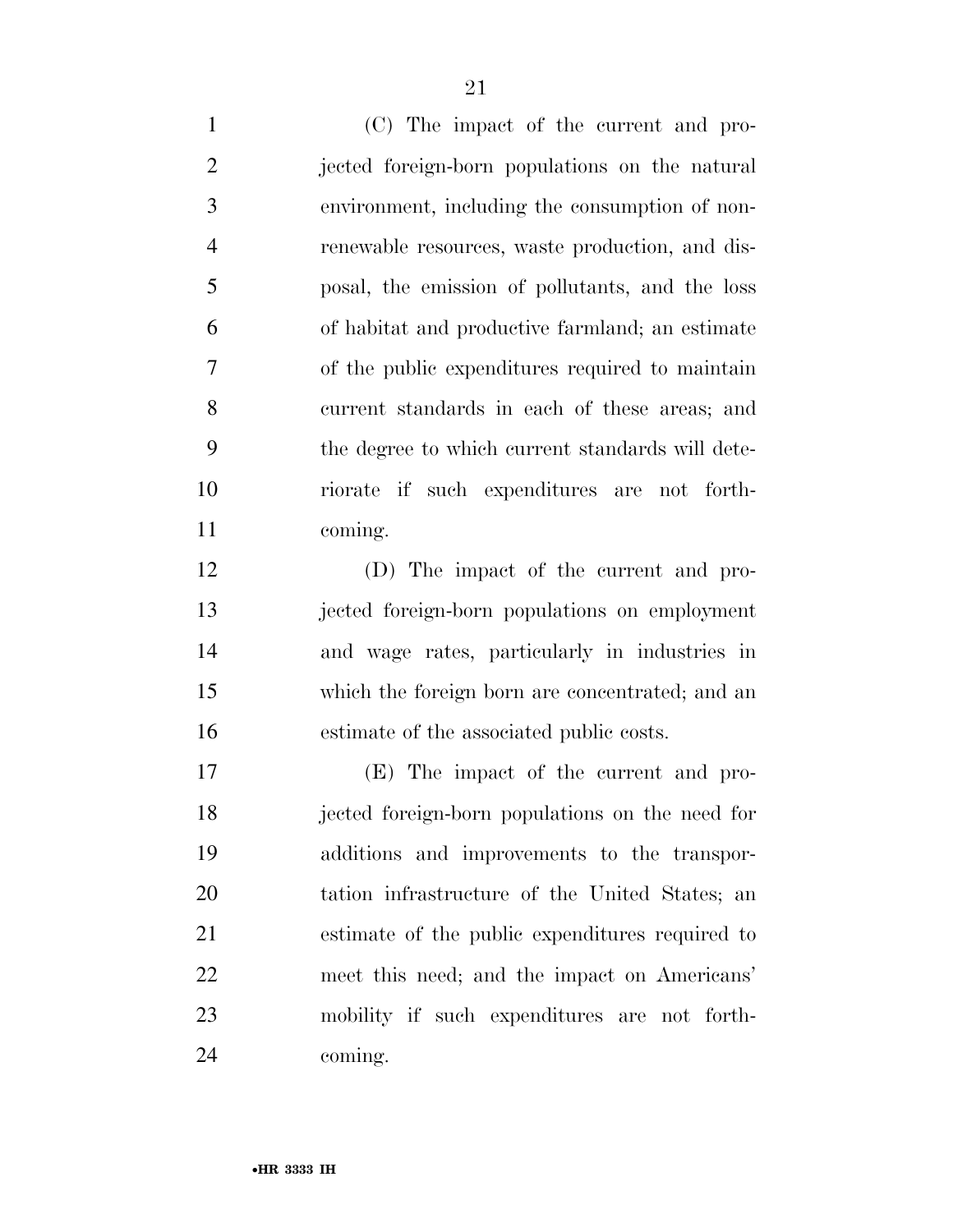(F) The impact of the current and pro- jected foreign-born populations on enrollment, class size, teacher-student ratios, and the qual- ity of education in public schools; an estimate of the public expenditures required to maintain current median standards; and the degree to which those standards will deteriorate if such expenditures are not forthcoming.

 (G) The impact of the current and pro- jected foreign-born populations on homeowner- ship rates, housing prices, and the demand for low-income and subsidized housing; the public expenditures required to maintain current me- dian standards in these areas; and the degree to which those standards will deteriorate if such expenditures are not forthcoming.

 (H) The impact of the current and pro- jected foreign-born populations on access to quality health care and on the cost of health care and health insurance; an estimate of the public expenditures required to maintain cur- rent median standards; and the degree to which those standards will deteriorate if such expendi-tures are not forthcoming.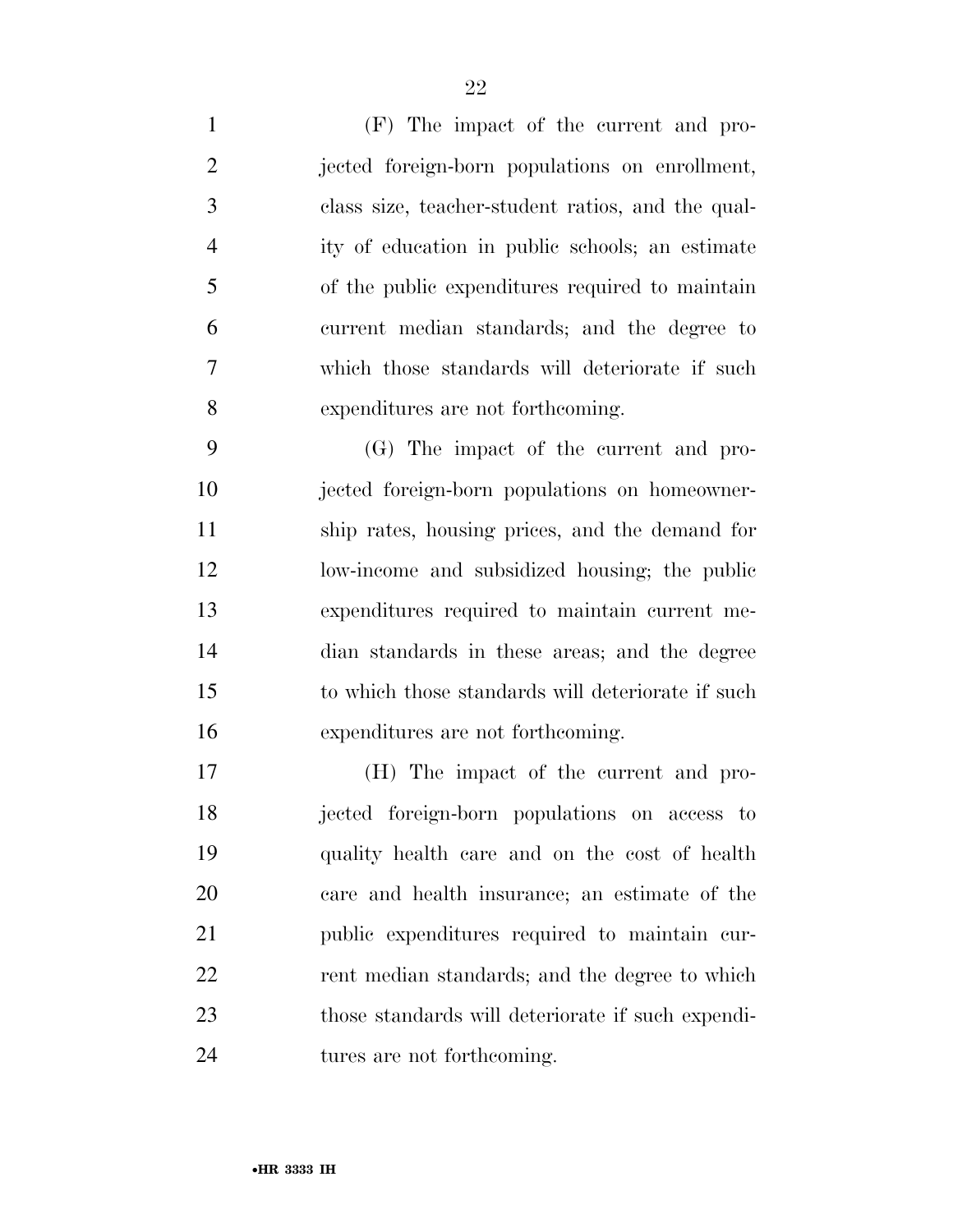| 1              | (I) The impact of the current and pro-                     |
|----------------|------------------------------------------------------------|
| $\overline{2}$ | jected foreign-born populations on the criminal            |
| 3              | justice system in the United States; and an es-            |
| $\overline{4}$ | timate of the associated public costs.                     |
| 5              | TITLE II—GUARANTEEING UNI-                                 |
| 6              | <b>ENFORCEMENT</b><br><b>FORM</b><br>TO                    |
| 7              | <b>STOP TERRORISM</b>                                      |
| 8              | <b>Subtitle A–No Access; No</b>                            |
| 9              | Opportunity                                                |
| 10             | SEC. 201. SENSE OF CONGRESS THAT THE MILITARY, WHEN        |
| 11             | FEASIBLE, SHOULD CONDUCT TRAINING EX-                      |
| 12             | ERCISES IN SUPPORTING FUNCTIONS FOR                        |
| 13             | THE BORDER PATROL.                                         |
| 14             | It is the sense of Congress that the President should      |
| 15             | deploy United States military troops, when feasible, to    |
| 16             | conduct training exercises in supporting functions for the |
| 17             | border patrol.                                             |
| 18             | SEC. 202. USE OF ARMY AND AIR FORCE TO SECURE THE          |
| 19             | <b>BORDERS.</b>                                            |
| 20             | Section 1385 of title 18, United States Code, is           |
| 21             | amended by inserting after "execute the laws" the fol-     |
| 22             | lowing: "other than at or near a border of the United      |
| 23             | States in order to prevent aliens, terrorists, and drug    |
| 24             | smugglers from entering the United States".                |
|                |                                                            |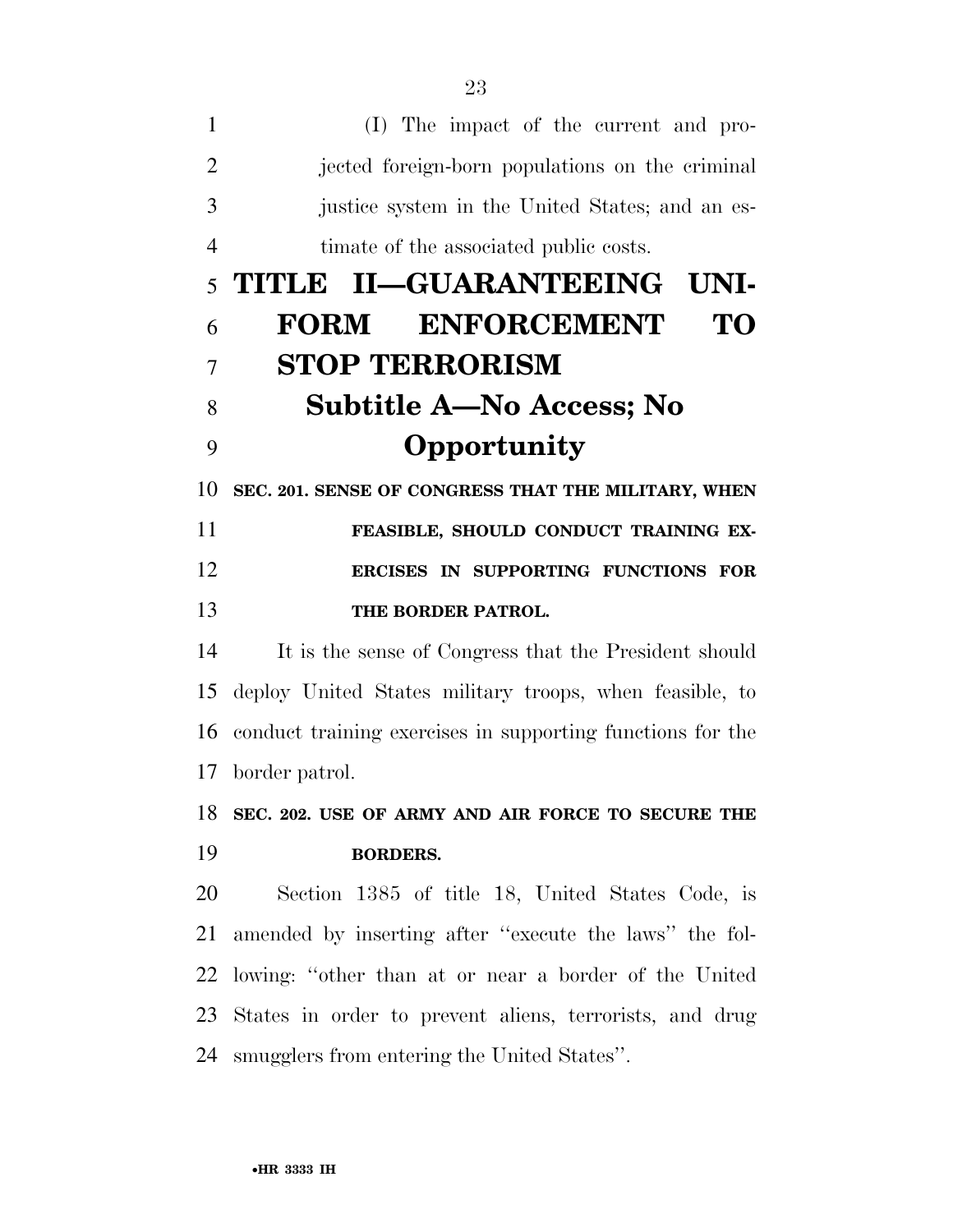Subject to the availability of appropriations, the Sec- retary of Homeland Security shall increase by 2,000 above the number funded in fiscal year 2006 the number of full- time United States Customs and Border Protection immi- gration inspectors by the end of fiscal year 2008. There are authorized to be appropriated such sums as may be necessary for such additional resources for support per- sonnel and equipment for inspections as may be necessary to implement such an increase in inspectors.

# **SEC. 204. INCREASE IN FULL-TIME USICE DETENTION AND REMOVAL OFFICERS.**

 Subject to the availability of appropriations, the Sec- retary of Homeland Security shall increase by 2,000 above the number funded in fiscal year 2006 the number of full- time United States Immigration and Customs Enforce- ment detention and removal officers by the end of the fis- cal year 2008. There are authorized to be appropriated such sums as may be necessary for additional resources for support personnel and equipment for detention and re-movals to implement such increase in personnel.

# **SEC. 205. FUNCTIONS OF DETENTION AND REMOVAL OFFI-**

## **CERS.**

•**HR 3333 IH**  Notwithstanding any other provision of law, detention and removal officers of the Department of Homeland Se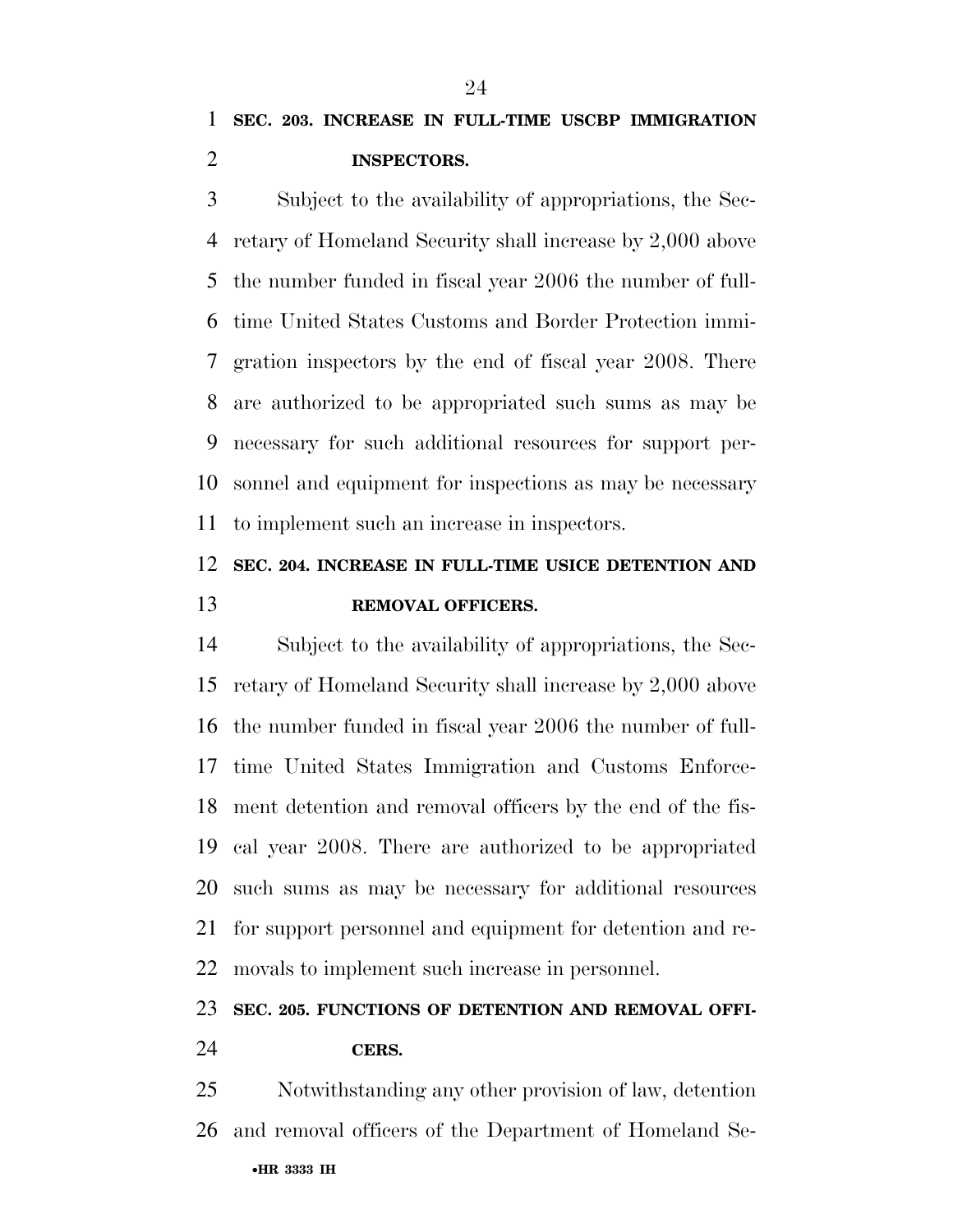curity at the GS–9 and GS–11 levels are authorized to perform interior patrol functions, including locating, de- taining, and transporting aliens who have overstayed their visas, alien absconders, and aliens apprehended by State or local authorities.

# **SEC. 206. INCREASE IN USICE CRIMINAL INVESTIGATORS FOR BENEFITS FRAUD.**

 Subject to the availability of appropriations, the Sec- retary of Homeland Security shall increase by 500 above the number funded in fiscal year 2006 the number of 1811-series criminal investigators to be assigned to the benefits fraud unit in the United States Immigration and Customs Enforcement to do benefits and false claims in- vestigation by the end of fiscal year 2008. There are au- thorized to be appropriated such sums as may be nec-essary for related training and support.

# **SEC. 207. INCREASE IN ATTORNEYS FOR THE USICE LEGAL**

# **PROGRAM.**

 Subject to the availability of appropriations, the Sec- retary of Homeland Security shall increase by 300 above the number funded in fiscal year 2006 the number of at- torneys for the United States Immigration and Customs Enforcement Legal Program by the end of the fiscal year 2008. There are authorized to be appropriated such sums as may be necessary for related training and support.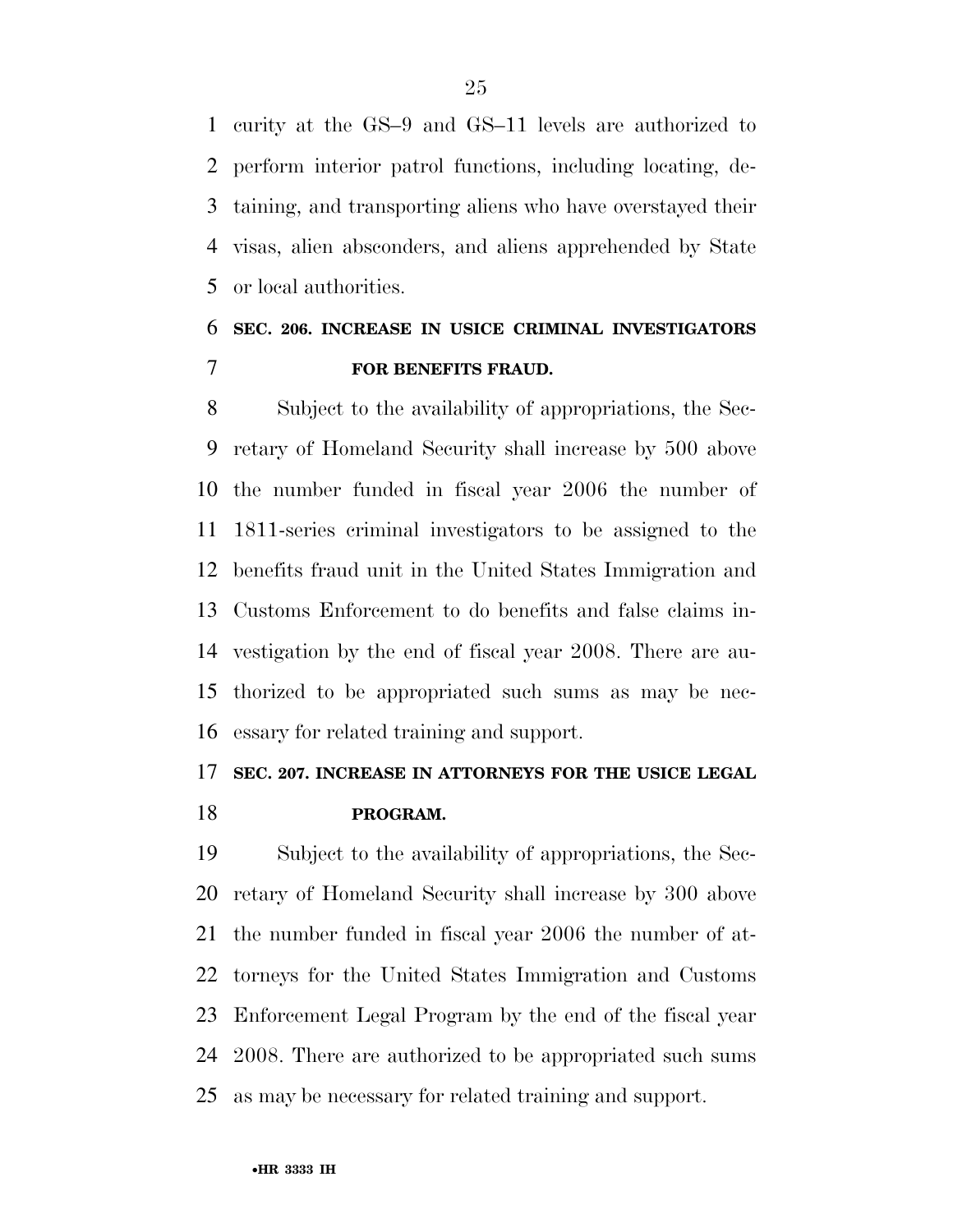#### **SEC. 208. SUSPENSION OF VISA WAIVER PROGRAM.**

 (a) Notwithstanding any other provision of law, the visa waiver program established under section 217 of the Immigration and Nationality Act is suspended until the Secretary of Homeland Security determines and certifies to the Congress that—

 (1) the automated entry-exit control system au- thorized under section 110 of the Illegal Immigra- tion Reform and Immigrant Responsibility Act of 1996 (8 U.S.C. 1221 note), as amended, is fully im-plemented and functional;

 (2) all United States ports of entry have func-tional biometric machine readers; and

 (3) all nonimmigrants, including Border Cross- ing Card holders, are processed through the auto-mated entry-exit system.

17 (b) Subparagraph (B) of section  $217(a)(3)$  of the Im-18 migration and Nationality Act  $(8 \text{ U.S.C. } 1187(a)(3))$  is repealed.

 **SEC. 209. CIVIL AND CRIMINAL PENALTIES FOR UNLAWFUL PRESENCE.** 

 (a) ALIENS UNLAWFULLY PRESENT.—Title II of the Immigration and Nationality Act (8 U.S.C. 1151 et seq.) is amended by inserting after section 275 the following: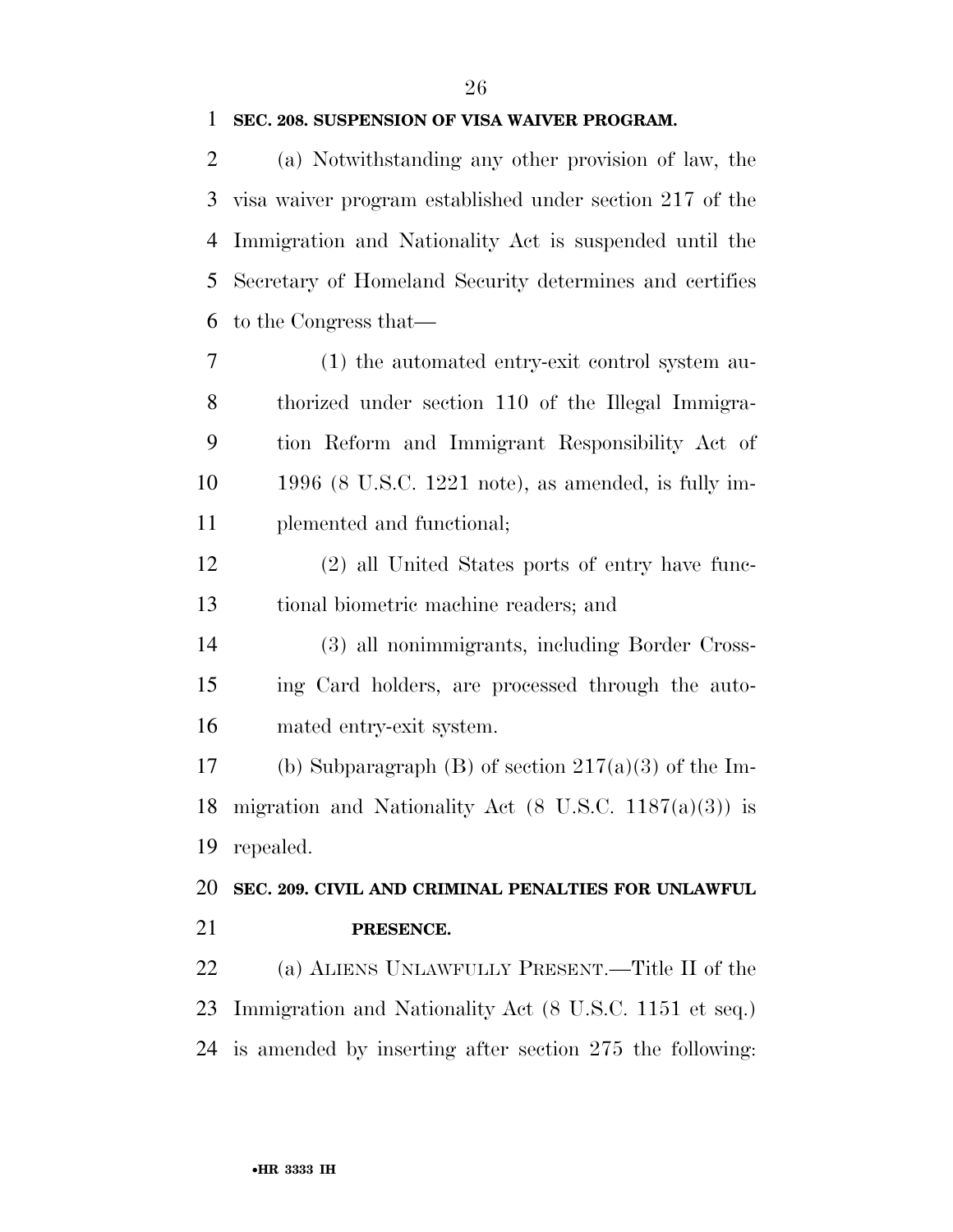| $\mathbf{1}$   | "CRIMINAL PENALTIES AND FORFEITURE FOR                     |
|----------------|------------------------------------------------------------|
| $\overline{2}$ | UNLAWFUL PRESENCE IN THE UNITED STATES                     |
| 3              | "SEC. 275A. (a) In addition to any other violation,        |
| 4              | an alien present in the United States in violation of this |
|                | 5 Act shall be guilty of a felony and shall be fined under |
|                | 6 title 18, United States Code, imprisoned not less than 1 |
|                | 7 year, or both. The assets of any alien present in the    |
| 8              | United States in violation of this Act shall be subject to |
| 9              | forfeiture under title 18, United States Code.             |
| 10             | "(b) It shall be an affirmative defense to a violation"    |

 of subsection (a) that the alien overstayed the time allot- ted under the visa due to an exceptional and extremely unusual hardship or physical illness that prevented the alien from leaving the United States by the required date.''.

 (b) INCREASE IN CRIMINAL PENALTIES FOR ILLEGAL ENTRY.—Section 275(a) of the Immigration and Nation- ality Act (8 U.S.C. 1325(a)) is amended by striking ''not more than 6 months,'' and inserting ''not less than 1 year,''.

# **SEC. 210. LISTING OF IMMIGRATION VIOLATORS IN THE NA- TIONAL CRIME INFORMATION CENTER DATA-BASE.**

 (a) PROVISION OF INFORMATION TO THE NCIC.— Not later than 180 days after the date of enactment of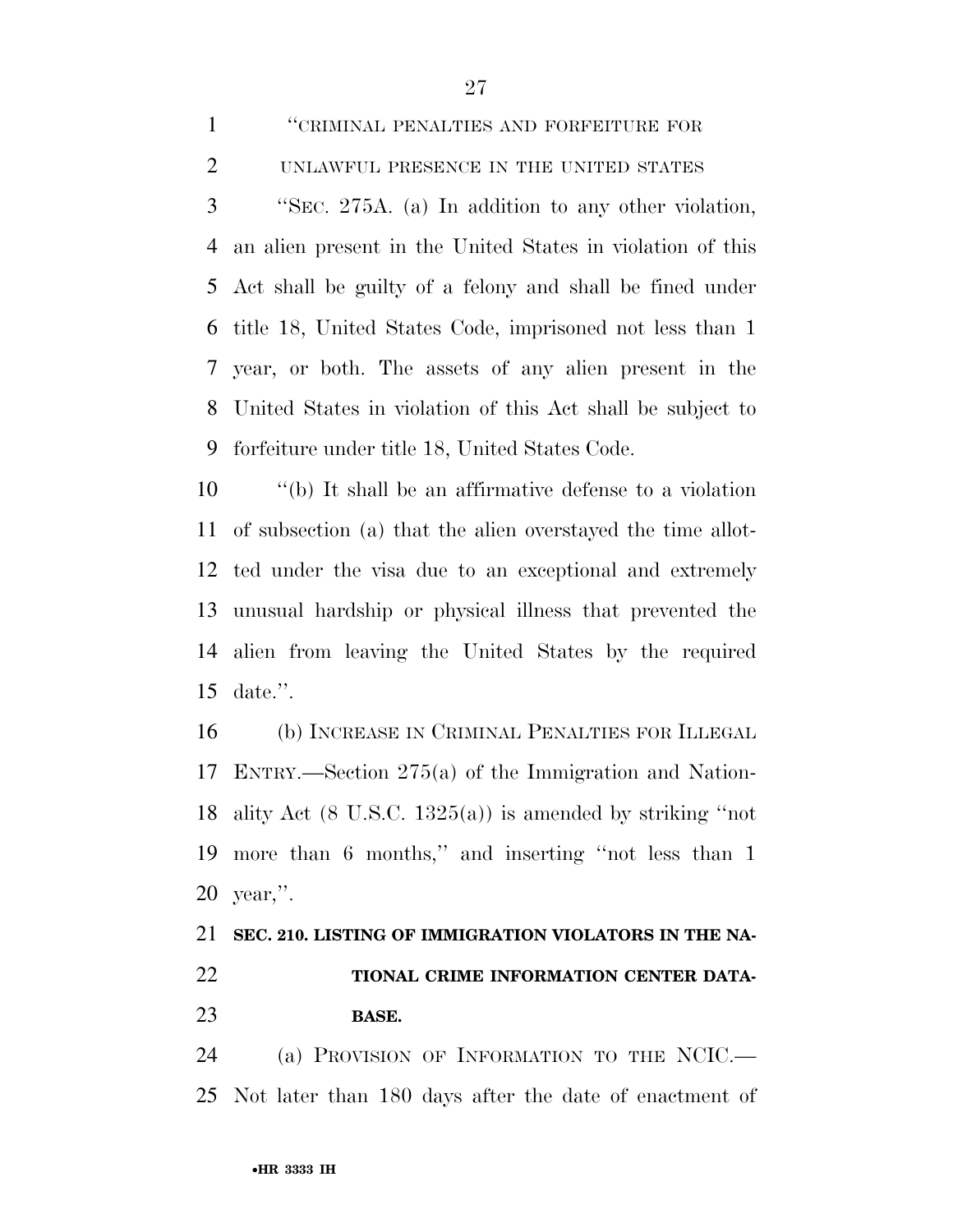this Act, the Under Secretary for Border and Transpor- tation Security of the Department of Homeland Security shall provide the National Crime Information Center of the Department of Justice with such information as the Director may have on any and all aliens against whom a final order of removal has been issued, any and all aliens who have signed a voluntary departure agreement, and any and all aliens who have overstayed their visa. Such information shall be provided to the National Crime Infor- mation Center regardless of whether or not the alien re- ceived notice of a final order of removal and even if the alien has already been removed.

 (b) INCLUSION OF INFORMATION IN THE NCIC DATABASE.—Section 534(a) of title 28, United States Code, is amended—

 (1) in paragraph (3), by striking ''and'' at the end;

 (2) by redesignating paragraph (4) as para-19  $\qquad \qquad$  graph (5); and

 (3) by inserting after paragraph (3) the fol-lowing:

22 "(4) acquire, collect, classify, and preserve records of violations of the immigration laws of the United States, regardless of whether or not the alien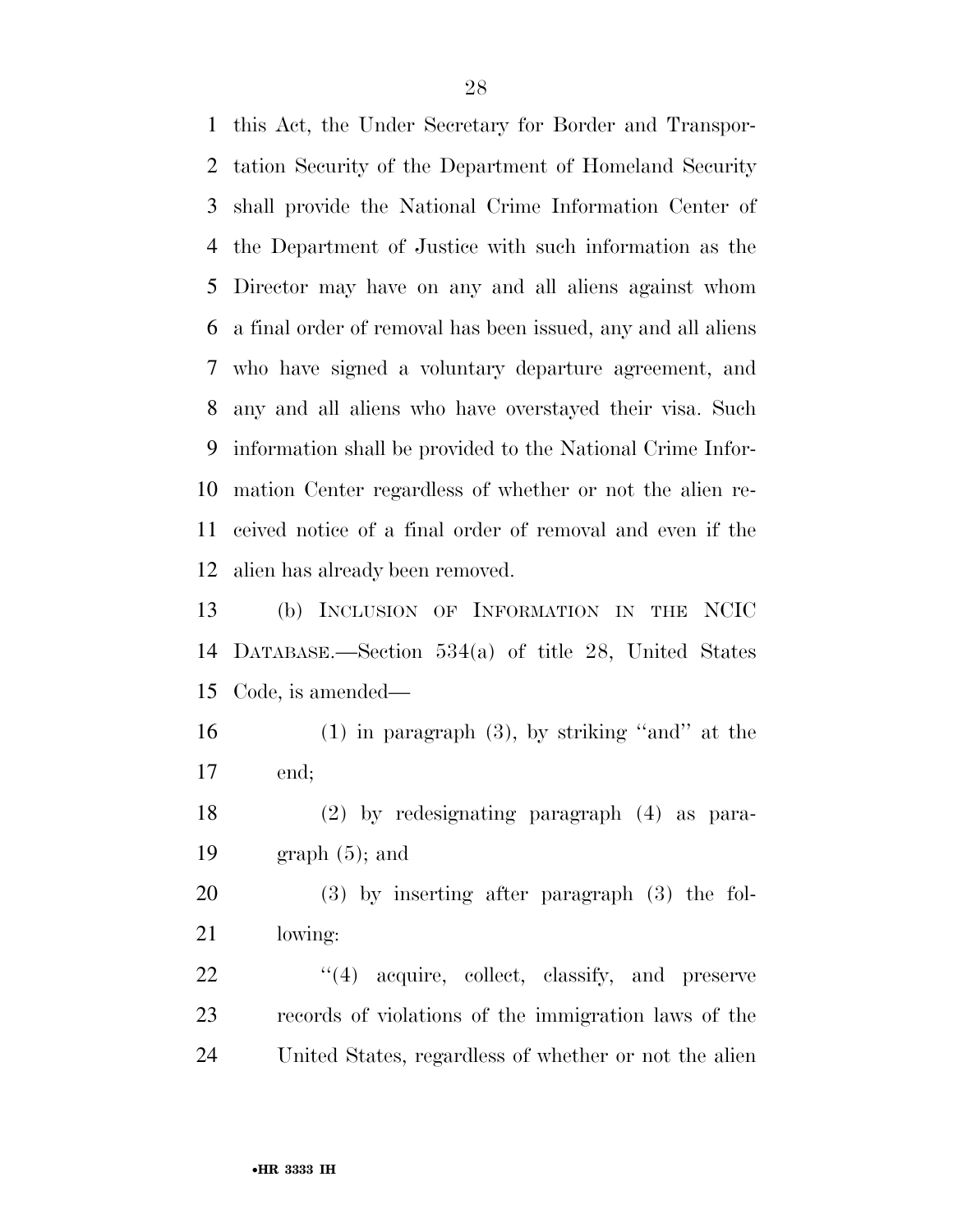has received notice of the violation and even if the alien has already been removed; and''. (c) STATE AND LOCAL LAW ENFORCEMENT PROVI- SION OF INFORMATION ABOUT APPREHENDED ILLEGAL ALIENS.— (1) PROVISION OF INFORMATION.— (A) IN GENERAL.—In order to receive funds under the State Criminal Alien Assist- ance Program described in section 241(i) of the Immigration and Nationality Act (8 U.S.C. 1231(i)), States and localities shall provide to the Department of Homeland Security the in- formation listed in subsection (b) on each alien apprehended in the jurisdiction of the State or locality who is believed to be in violation of an immigration law of the United States. (B) TIME LIMITATION.—Not later than 10 days after an alien described in paragraph (1) is apprehended, information required to be pro-vided under paragraph (1) must be provided in

 such form and in such manner as the Secretary of Homeland Security may, by regulation or guideline, require.

 (2) INFORMATION REQUIRED.—The information listed in this subsection is as follows: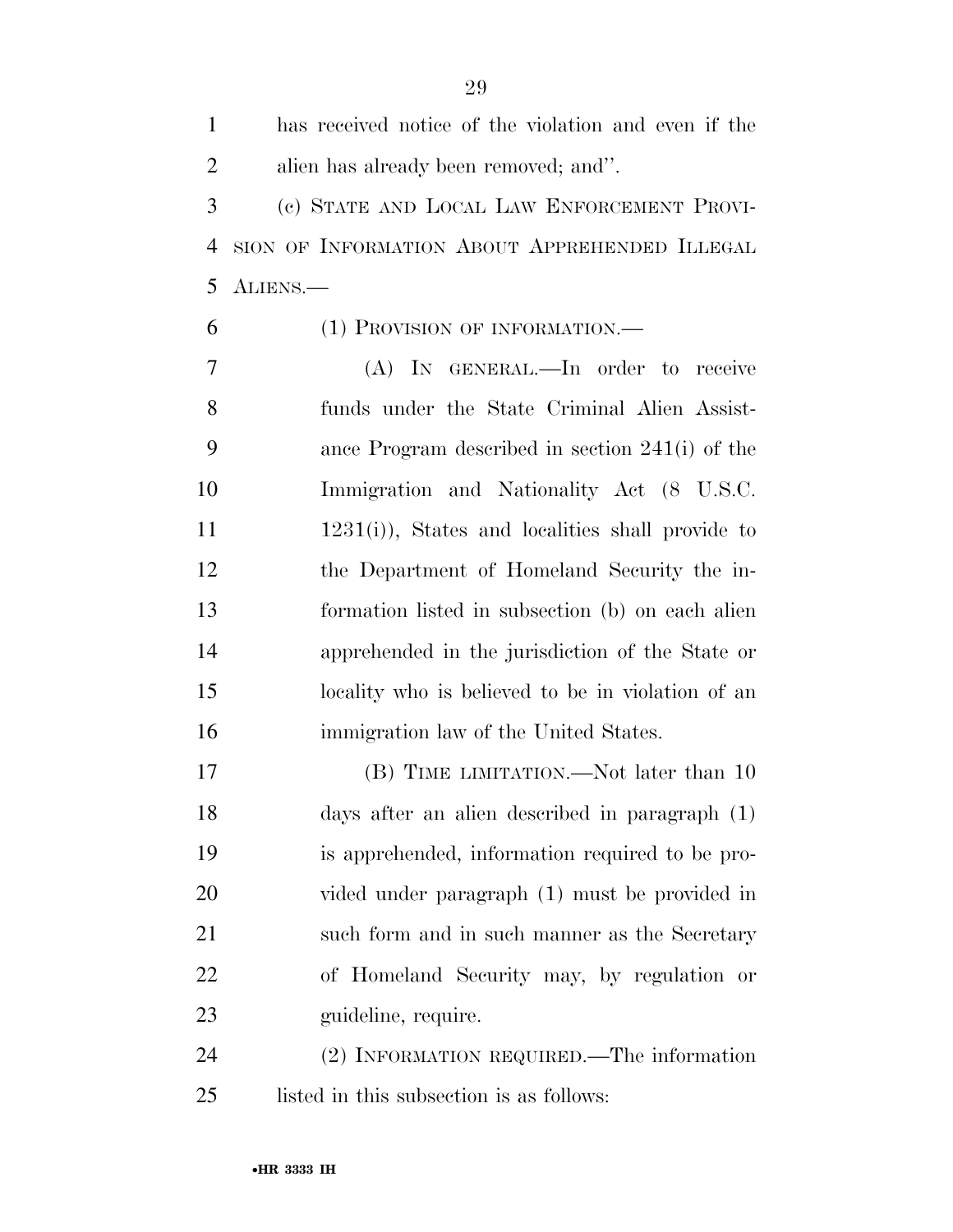| $\mathbf{1}$   | $(A)$ The alien's name.                              |
|----------------|------------------------------------------------------|
| $\overline{2}$ | (B) The alien's address or place of resi-            |
| 3              | dence.                                               |
| $\overline{4}$ | (C) A physical description of the alien.             |
| 5              | (D) The date, time, and location of the en-          |
| 6              | counter with the alien and reason for stopping,      |
| 7              | detaining, apprehending, or arresting the alien.     |
| 8              | (E) If applicable, the alien's driver's li-          |
| 9              | cense number and the State of issuance of such       |
| 10             | license.                                             |
| 11             | (F) If applicable, the type of any other             |
| 12             | identification document issued to the alien, any     |
| 13             | designation number contained on the identifica-      |
| 14             | tion document, and the issuing entity for the        |
| 15             | identification document.                             |
| 16             | (G) If applicable, the license plate number,         |
| 17             | make, and model of any automobile registered         |
| 18             | to, or driven by, the alien.                         |
| 19             | (H) A photo of the alien, if available or            |
| 20             | readily obtainable.                                  |
| 21             | (I) The alien's fingerprints, if available or        |
| 22             | readily obtainable.                                  |
| 23             | REIMBURSEMENT.—The Department<br><b>(3)</b><br>- of  |
| 24             | Homeland Security shall reimburse States and local-  |
| 25             | ities for all reasonable costs, as determined by the |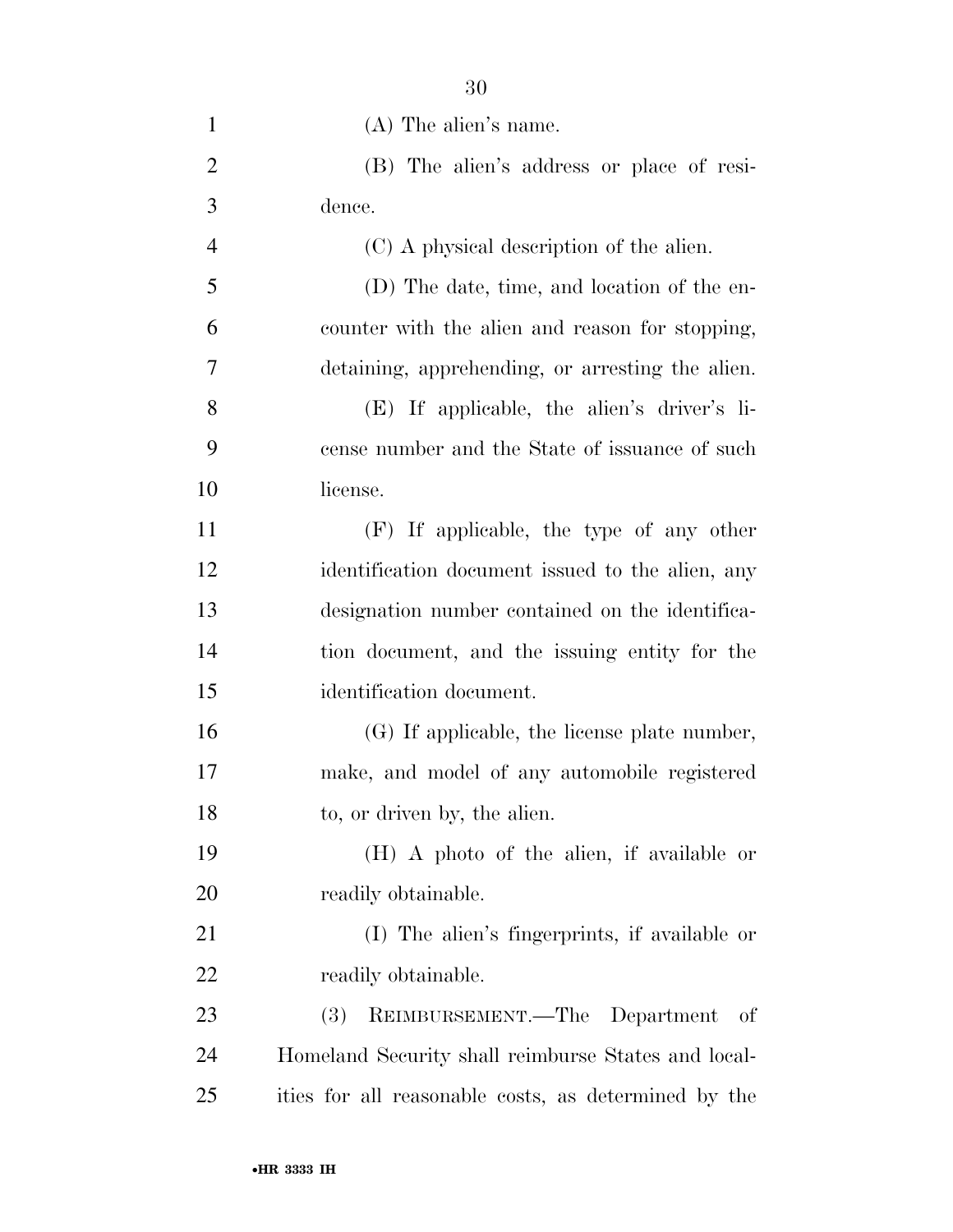| $\mathbf{1}$   | Secretary of Homeland Security, incurred by that         |
|----------------|----------------------------------------------------------|
| $\overline{2}$ | State or locality as a result of providing information   |
| 3              | required by this section.                                |
| $\overline{4}$ | (4) AUTHORIZATION OF APPROPRIATIONS.                     |
| 5              | There is authorized to be appropriated such sums as      |
| 6              | necessary to carry out this Act.                         |
| 7              | (d) FORGERY OF FEDERAL DOCUMENTS.-                       |
| 8              | (1) IN GENERAL.—Chapter $25$ of title 18,                |
| 9              | United States Code, is amended by adding at the          |
| 10             | end the following:                                       |
| 11             | "§515. Federal records, documents, and writings,         |
| 12             | generally                                                |
|                |                                                          |
| 13             | "Any person who-                                         |
| 14             | $\lq(1)$ falsely makes, alters, forges, or counter-      |
| 15             | feits any Federal record, Federal document, Federal      |
| 16             | writing, or record, document or writing character-       |
| 17             | izing, or purporting to characterize, official Federal   |
| 18             | activity, service, contract, obligation, duty, property, |
| 19             | or chose;                                                |
| 20             | $\lq(2)$ utters or publishes as true, or possesses       |
| 21             | with intent to utter or publish as true, any record,     |
| 22             | document, or writing described in paragraph (1),         |
| 23             | knowing, or negligently failing to know, that such       |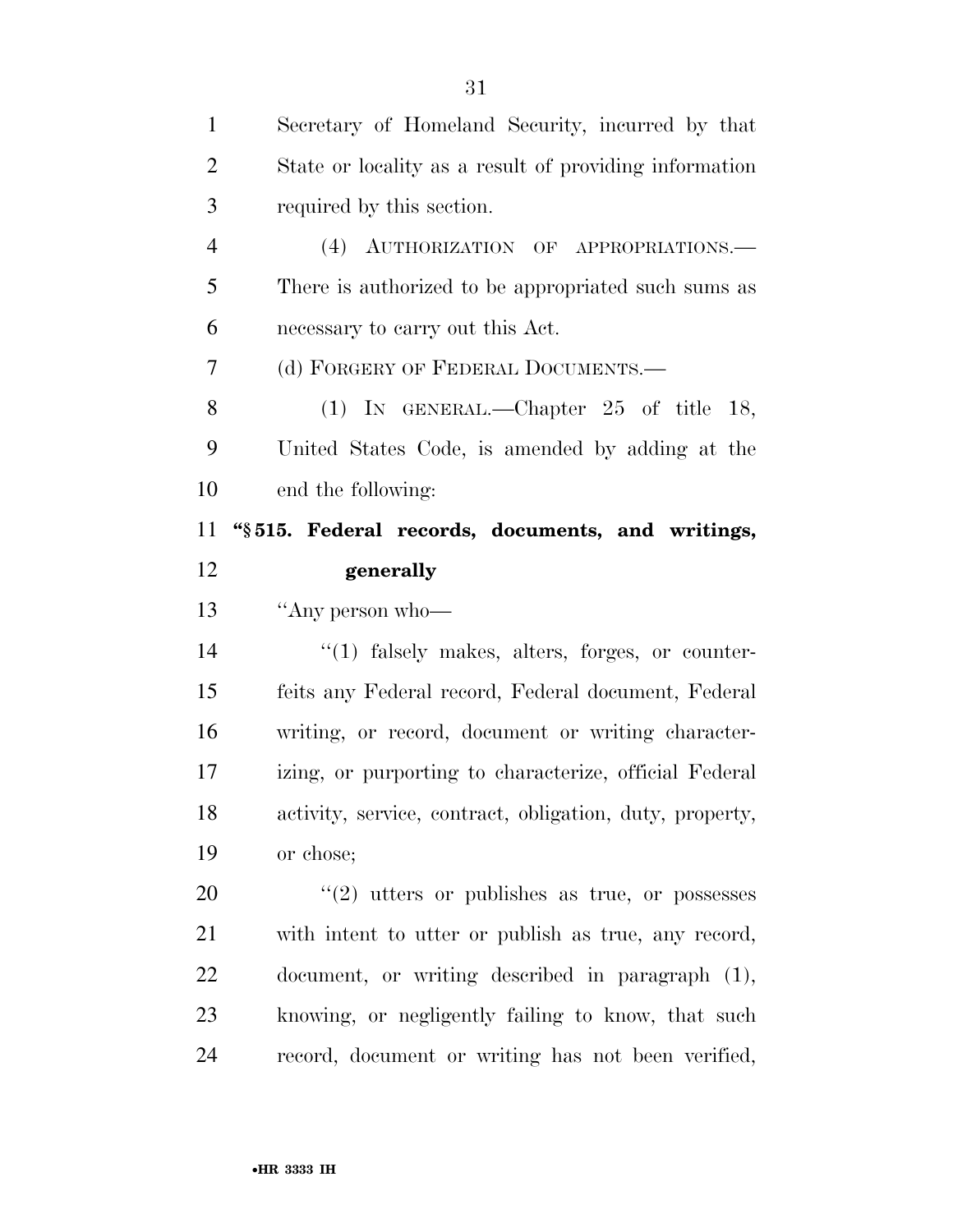| $\mathbf{1}$   | has been inconclusively verified, is unable to be            |
|----------------|--------------------------------------------------------------|
| $\overline{2}$ | verified, or is false, altered, forged, or counterfeited;    |
| 3              | $\cdot\cdot$ (3) transmits to, or presents at any office, or |
| $\overline{4}$ | to any officer, of the United States, any records,           |
| 5              | document, or writing described in paragraph (1),             |
| 6              | knowing, or negligently failing to know, that such           |
| 7              | record, document or writing has not been verified,           |
| 8              | has been inconclusively verified, in unable to be            |
| 9              | verified, or is false, altered, forged, or counterfeited;    |
| 10             | $\cdot$ (4) attempts, or conspires to commit, any of         |
| 11             | the acts described in paragraphs $(1)$ through $(3)$ ; or    |
| 12             | $\cdot$ (5) while outside of the United States, engages      |
| 13             | in any of the acts described in paragraphs (1)               |
| 14             | through $(3)$ ,                                              |
| 15             | shall be fined under this title, imprisoned not more than    |
| 16             | 10 years, or both.".                                         |
| 17             | (2) CLERICAL AMENDMENT.—The table of con-                    |
| 18             | tents for chapter 25, of title 18, United States Code,       |
| 19             | is amended by inserting after the item relating to           |
| 20             | section 415 the following:                                   |
|                |                                                              |

''515. Federal records, documents, and writing, generally.''.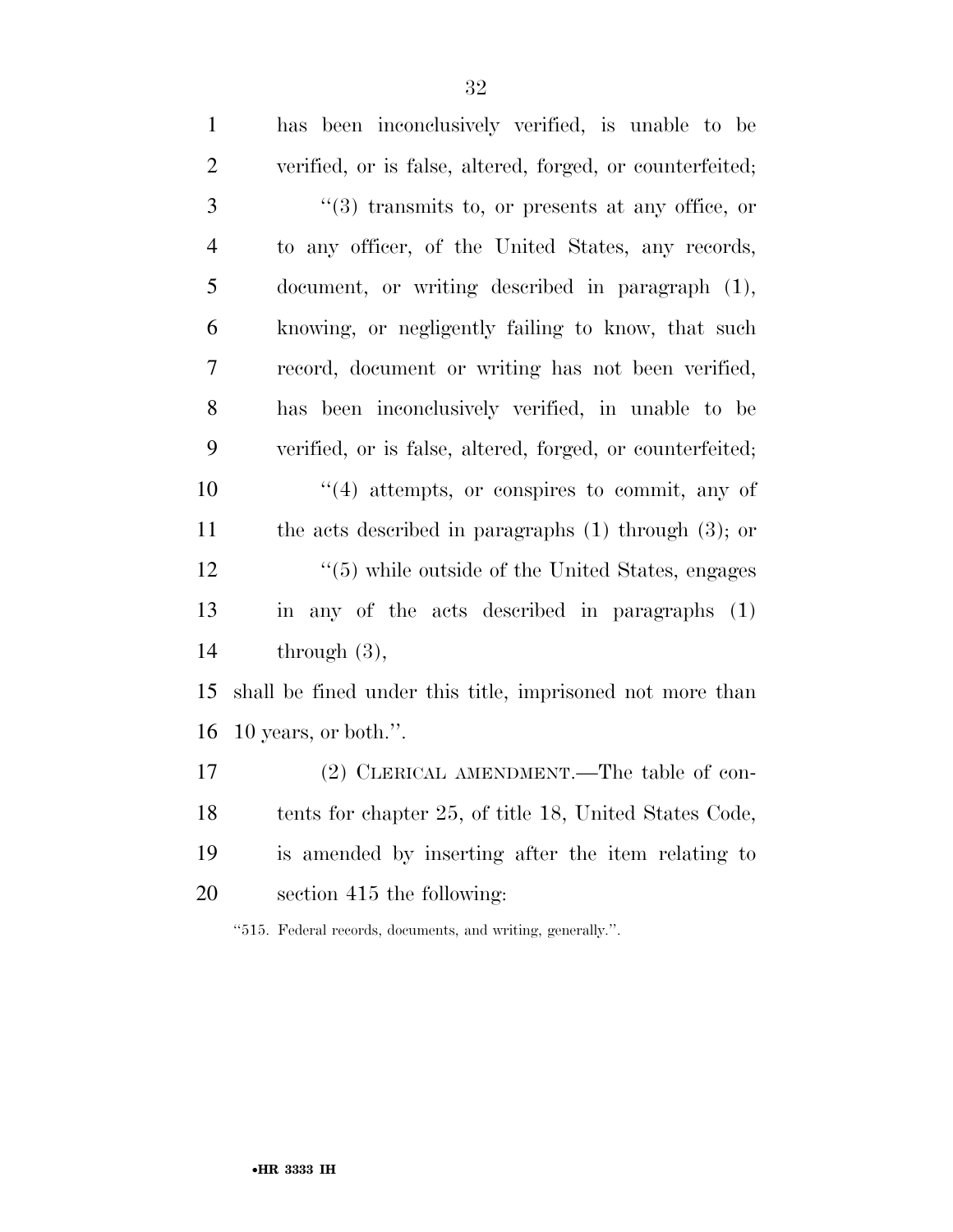| 1              | SEC. 211. CIVIL AND CRIMINAL PENALTIES FOR DOCUMENT     |
|----------------|---------------------------------------------------------|
| $\overline{2}$ | FRAUD, BENEFIT FRAUD, AND FALSE CLAIMS                  |
| 3              | OF CITIZENSHIP.                                         |
| $\overline{4}$ | (a) PENALTIES FOR DOCUMENT FRAUD.-Section               |
| 5              | $274C(d)(3)$ of the Immigration and Nationality Act (8) |
| 6              | U.S.C. $1324e(d)(3)$ is amended—                        |
| $\overline{7}$ | $(1)$ in subparagraph $(A)$ , by striking "\$250 and    |
| 8              | not more than \$2,000" and inserting "\$500 and not     |
| 9              | more than $$4,000$ "; and                               |
| 10             | (2) in subparagraph (B), by striking " $\text{$}2,000$  |
| 11             | and not more than \$5,000" and inserting "\$4,000       |
| 12             | and not more than $$10,000$ ".                          |
| 13             | (b) FRAUD AND FALSE STATEMENTS.—Chapter 47              |
| 14             | of title 18, United States Code, is amended             |
| 15             | $(1)$ in section 1015, by striking "five years"         |
| 16             | and inserting "10 years"; and                           |
| 17             | $(2)$ in section $1028(b)$ —                            |
| 18             | (A) in paragraph $(1)$ , by striking "15                |
| 19             | years" and inserting "20 years";                        |
| 20             | $(B)$ in paragraph $(2)$ , by striking "three           |
| 21             | years" and inserting "six years";                       |
| 22             | $(C)$ in paragraph $(3)$ , by striking "20              |
| 23             | years" and inserting "25 years"; and                    |
| 24             | (D) in paragraph $(6)$ , by striking "one               |
| 25             | year" and inserting "two years".                        |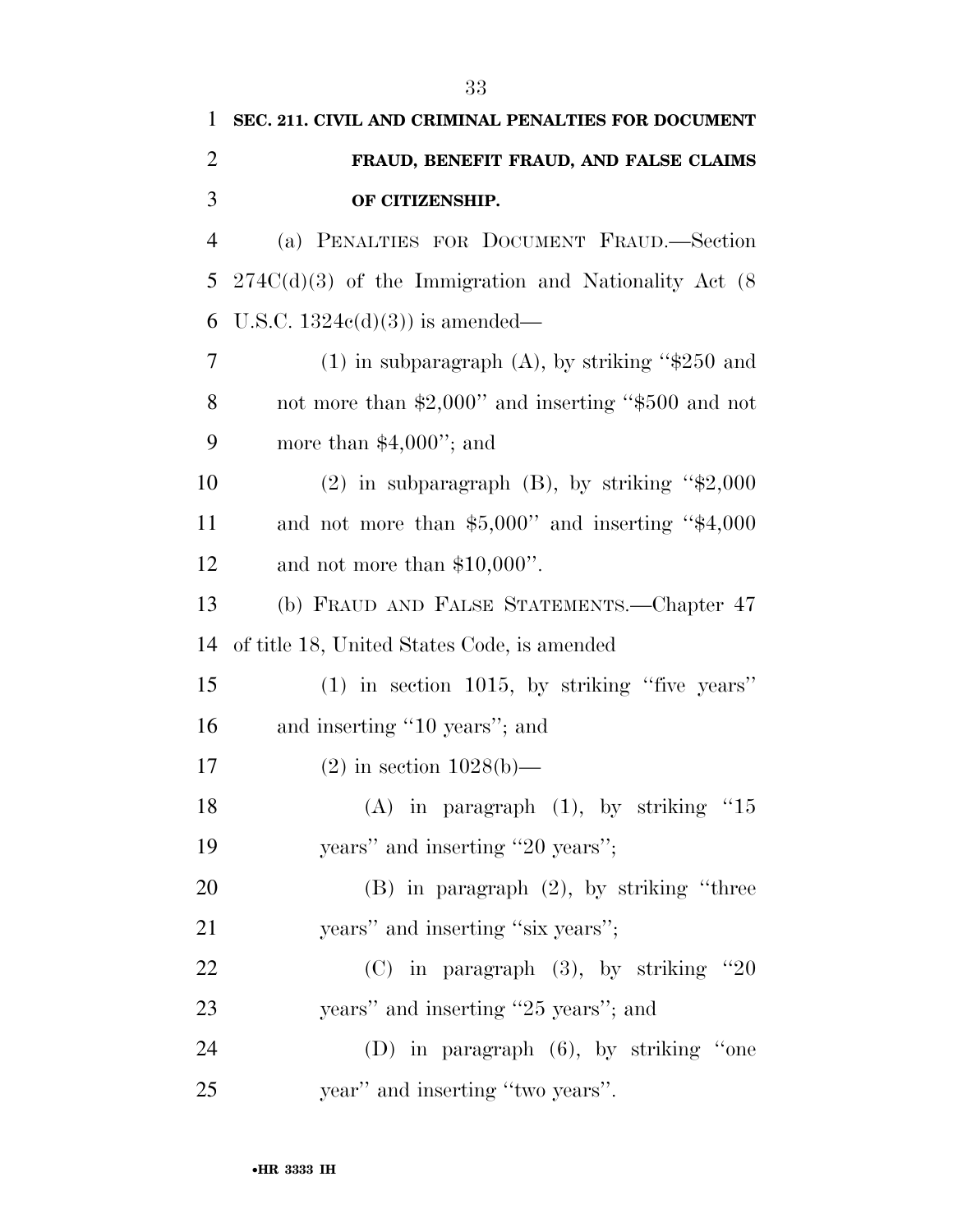# **SEC. 212. IDENTIFICATION STANDARD FOR FEDERAL BENE-FITS.**

 (a) FEDERAL AGENCIES.—No department, agency, commission, other entity, or employee of the Federal Gov- ernment may accept, recognize, or rely on (or authorize the acceptance or recognition of or reliance on) for the purpose of establishing identity any document except those described in subsection (c).

 (b) STATE AND LOCAL AGENCIES.—No department, agency, commission, other entity, or employee of a State or local government charged with providing or approving applications for public benefits or services funded in whole or in part with Federal funds may accept, recognize, or rely on (or authorize the acceptance or recognition of or reliance on) for the purpose of establishing identity any document except those described in subsection (c).

 (c) DOCUMENTS DESCRIBED.—Documents described in this subsection are limited to—

 (1)(A) Valid, unexpired United States pass- ports, immigration documents, and other identity documents issued by a Federal authority.

 (B) Individual taxpayer identification numbers issued by the Internal Revenue Service shall not be considered identity documents for purposes of sub-paragraph (A).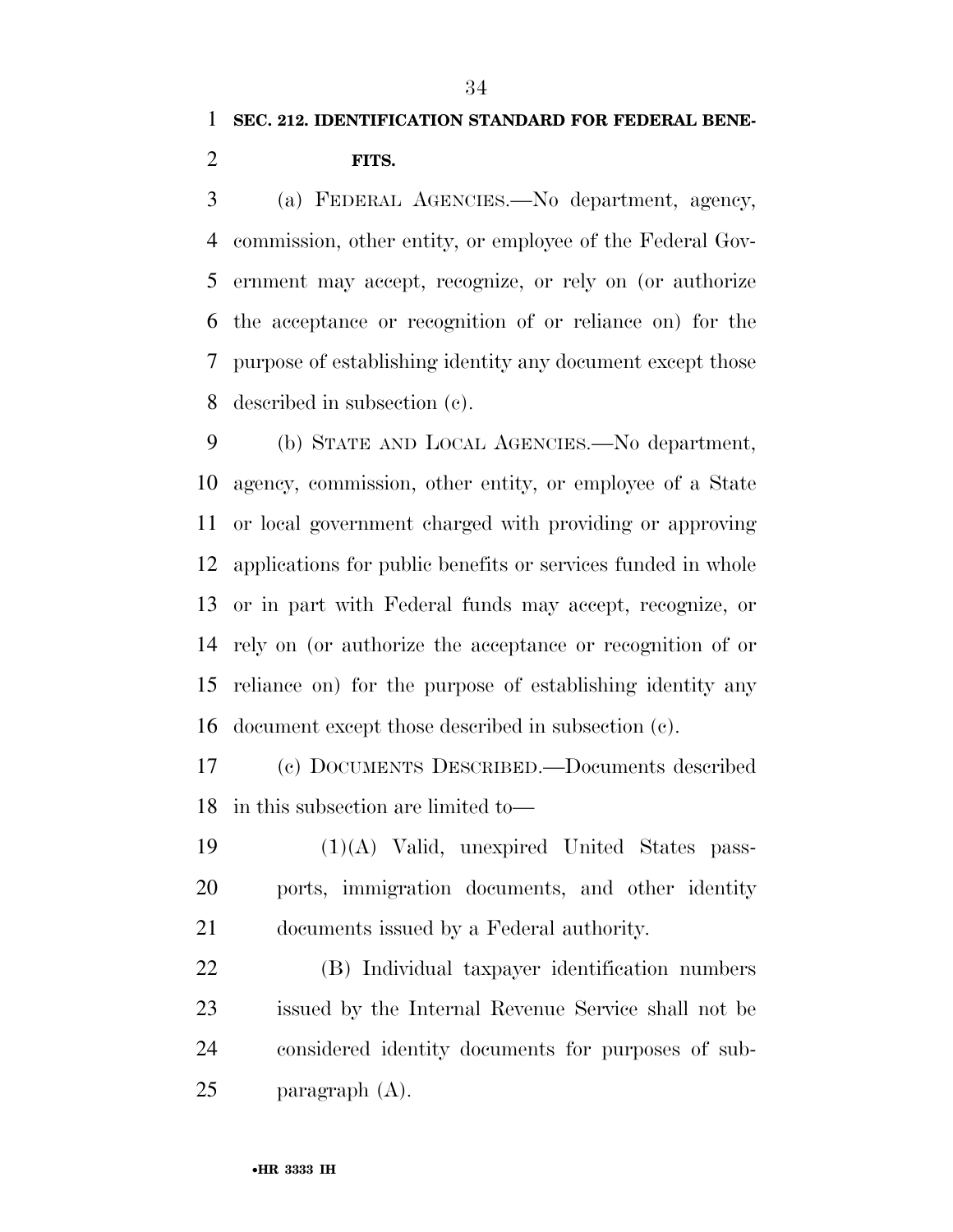| $\mathbf{1}$   | (2) Valid, unexpired identity documents issued        |
|----------------|-------------------------------------------------------|
| $\overline{2}$ | by a State or local authority if—                     |
| 3              | (A) the State or local authority statutorily          |
| $\overline{4}$ | bars issuance of such identity documents to           |
| 5              | aliens unlawfully present in the United States;       |
| 6              | and                                                   |
| 7              | (B) the State or local authority requires             |
| 8              | independent verification of records provided by       |
| 9              | the applicant in support of the application for       |
| 10             | such identity documents.                              |
| 11             | (3) Valid, unexpired foreign passports, if such       |
| 12             | passports include or are accompanied by proof of      |
| 13             | lawful presence in the United States.                 |
| 14             | SEC. 213. FINGERPRINTING OF APPLICANTS FOR UNITED     |
| 15             | STATES PASSPORTS.                                     |
| 16             | Section 1 of title IX of the Act of June 15, $1917$   |
|                | 17 $(22 \text{ U.S.C. } 213)$ is amended—             |
| 18             | (1) by inserting " $(a)$ " before "Before a pass-     |
| 19             | port";                                                |
| 20             | $(2)$ by adding at the end the following:             |
| 21             | "(b) No new or replacement United States passport     |
| <u>22</u>      | may be issued to any applicant on or after January 1, |
| 23             | $2008$ , unless—                                      |
| 24             | $\lq(1)$ the applicant has been fingerprinted elec-   |
|                |                                                       |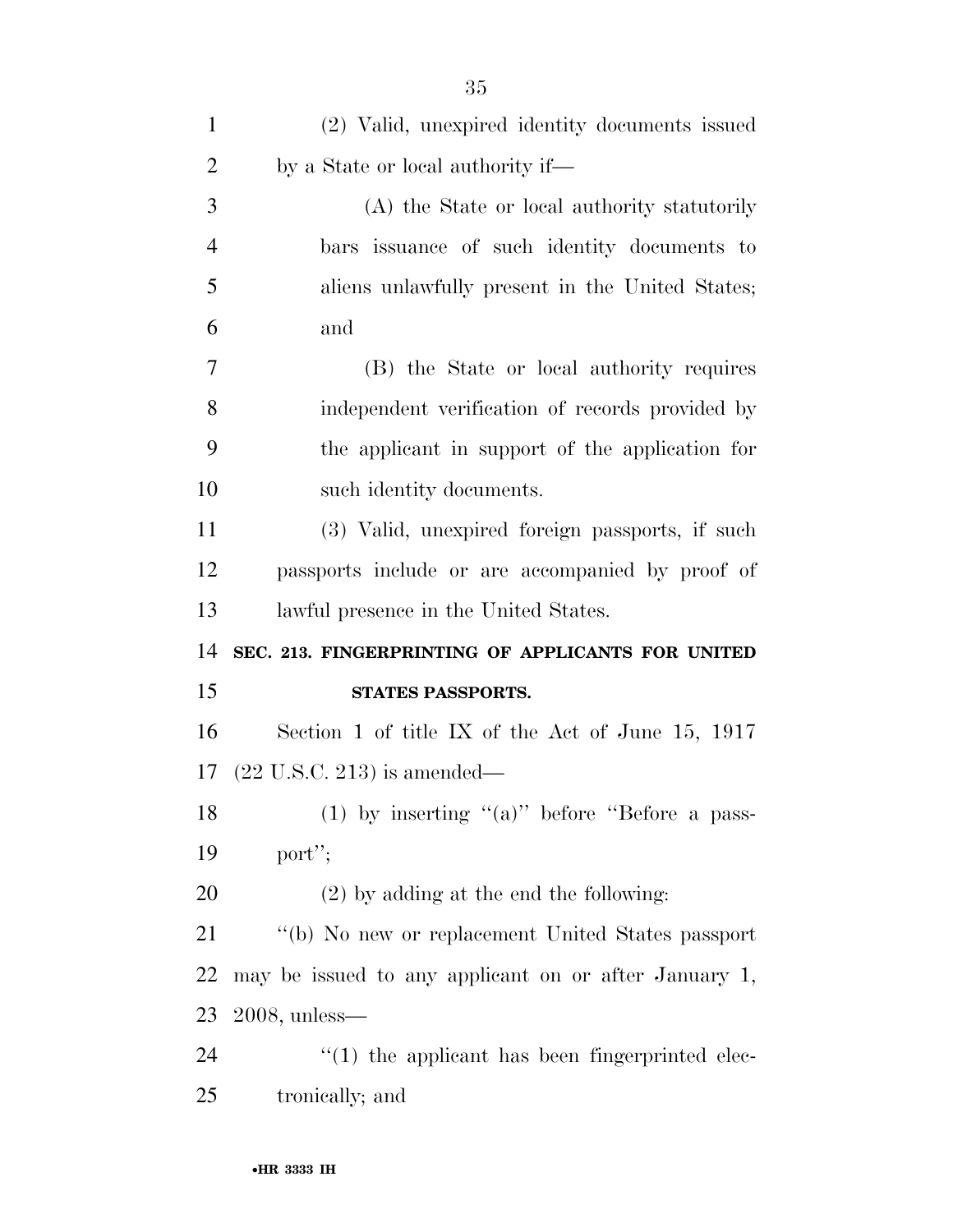$\frac{1}{2}$  the applicant's fingerprints have been checked against the National Crime Information Center database of the Federal Bureau of Investiga-tion.''.

## **SEC. 214. VISA TERM COMPLIANCE BONDS.**

(a) DEFINITIONS.—For purposes of this section:

 (1) VISA TERM COMPLIANCE BOND.—The term ''visa term compliance bond'' means a written suretyship undertaking entered into by an alien indi- vidual seeking admission to the United States on a nonimmigrant visa whose performance is guaranteed by a bail agent.

 (2) SURETYSHIP UNDERTAKING.—The term ''suretyship undertaking'' means a written agree- ment, executed by a bail agent, which binds all par- ties to its certain terms and conditions and which provides obligations for the visa applicant while under the bond and penalties for forfeiture to ensure the obligations of the principal under the agreement.

 (3) BAIL AGENT.—The term ''bail agent'' means any individual properly licensed, approved, and appointed by power of attorney to execute or countersign bail bonds in connection with judicial proceedings and who receives a premium.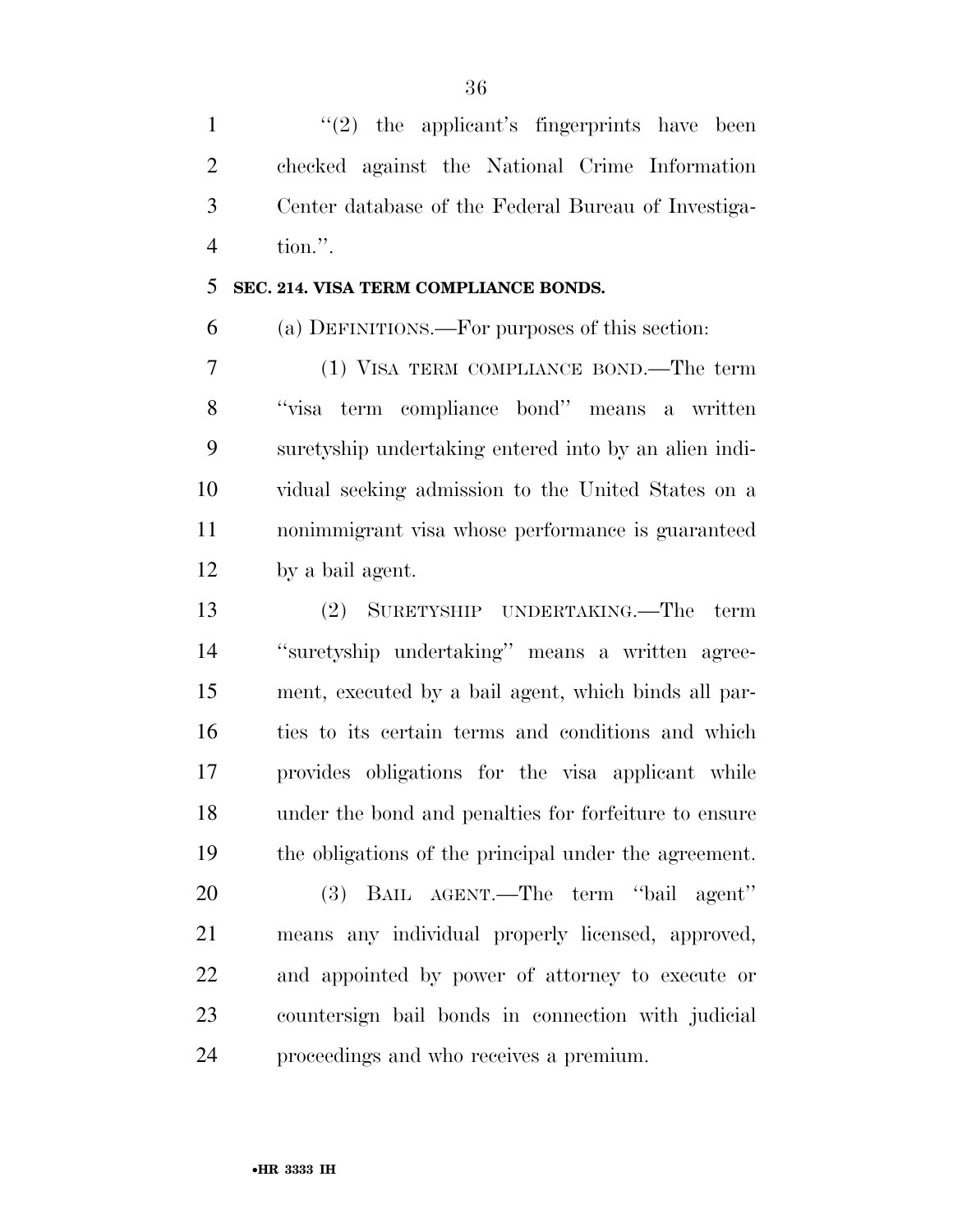| $\mathbf{1}$   | (4) SURETY.—The term "surety" means an en-                 |
|----------------|------------------------------------------------------------|
| $\overline{2}$ | tity, as defined by, and that is in compliance with,       |
| 3              | sections 9304 through 9308 of title 31, United             |
| $\overline{4}$ | States Code, that agrees—                                  |
| 5              | (A) to guarantee the performance, where                    |
| 6              | appropriate, of the principal under a visa term            |
| 7              | compliance bond;                                           |
| 8              | (B) to perform as required in the event of                 |
| 9              | a forfeiture; and                                          |
| 10             | (C) to pay over the principal (penal) sum                  |
| 11             | of the bond for failure to perform.                        |
| 12             | (5) SECRETARY.—The term "Secretary" means                  |
| 13             | the Secretary of Homeland Security.                        |
| 14             | (b) ISSUANCE OF BOND.—A consular officer may re-           |
| 15             | quire an applicant for a nonimmigrant visa, as a condition |
| 16             | for granting such application, to obtain a visa term com-  |
|                | 17 pliance bond.                                           |
| 18             | (c) VALIDITY, EXPIRATION, RENEWAL, AND CAN-                |
| 19             | CELLATION OF BONDS.—                                       |
| 20             | (1) VALIDITY.—A visa term compliance bond                  |
| 21             | undertaking is valid if it—                                |
| 22             | $(A)$ states the full, correct, and proper                 |
| 23             | name of the alien principal;                               |
| 24             | (B) states the amount of the bond;                         |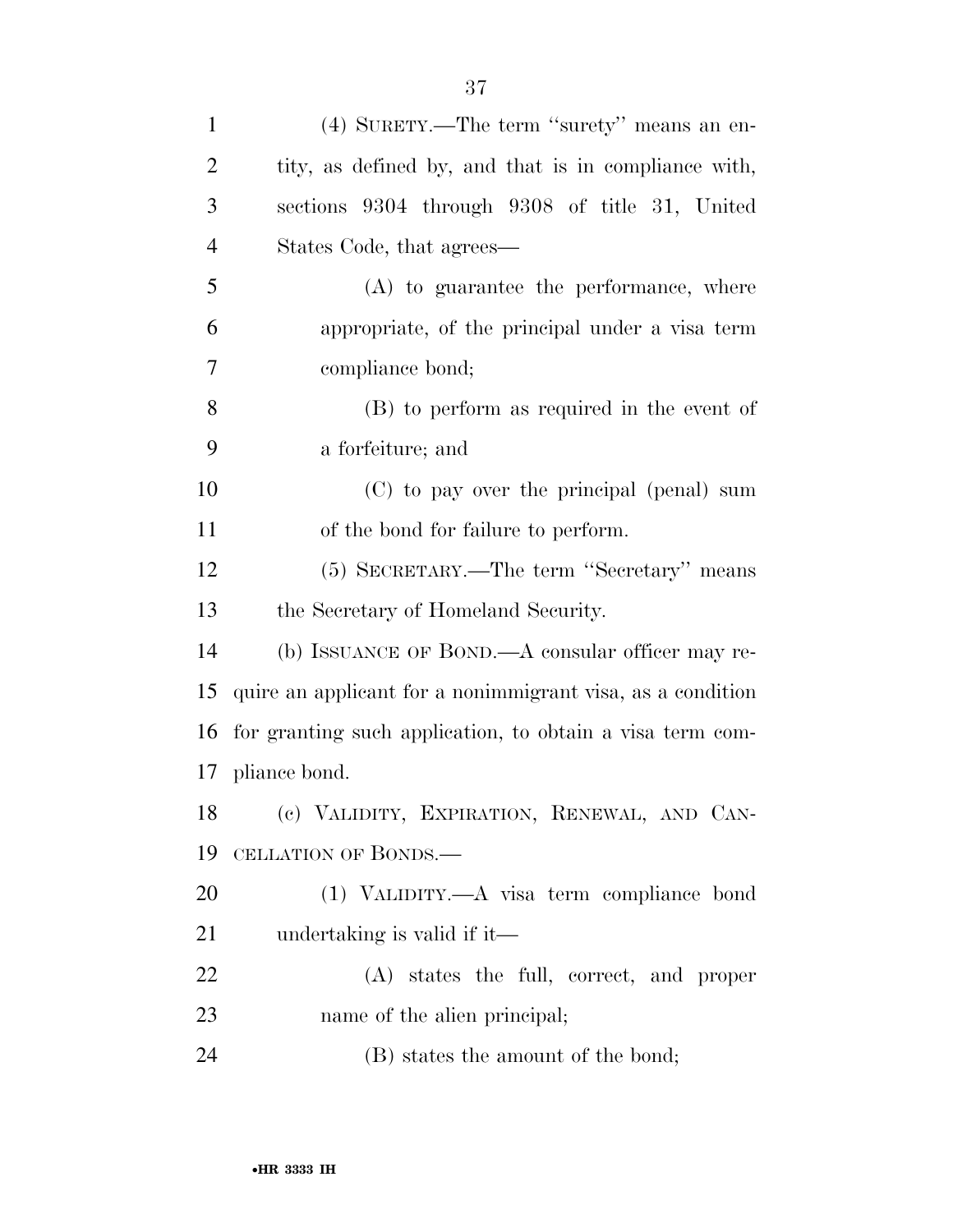| $\mathbf{1}$   | (C) is guaranteed by a surety and                    |
|----------------|------------------------------------------------------|
| $\overline{2}$ | countersigned by an attorney-in-fact who is          |
| 3              | properly appointed;                                  |
| $\overline{4}$ | (D) is an original signed document;                  |
| 5              | (E) is filed with the Secretary of Home-             |
| 6              | land Security along with the original application    |
| 7              | for a visa; and                                      |
| 8              | (F) is not executed by electronic means.             |
| 9              | $(2)$ EXPIRATION.—A visa term compliance bond        |
| 10             | undertaking shall expire at the earliest of—         |
| 11             | $(A)$ 1 year after the date of issue;                |
| 12             | (B) at the expiration, cancellation, or sur-         |
| 13             | render of the visa; or                               |
| 14             | (C) immediately upon nonpayment of the               |
| 15             | premium.                                             |
| 16             | $(3)$ RENEWAL.—A visa term compliance may be         |
| 17             | renewed annually with payment of proper premium      |
| 18             | at the option of the bail agent or surety, but only  |
| 19             | if there has been no breech of conditions, default,  |
| 20             | claim, or forfeiture of the bond.                    |
| 21             | (4) CANCELLATION.—A visa term compliance             |
| 22             | bond shall be canceled and the surety and bail agent |
| 23             | exonerated—                                          |
| 24             | $(A)$ for nonrenewal;                                |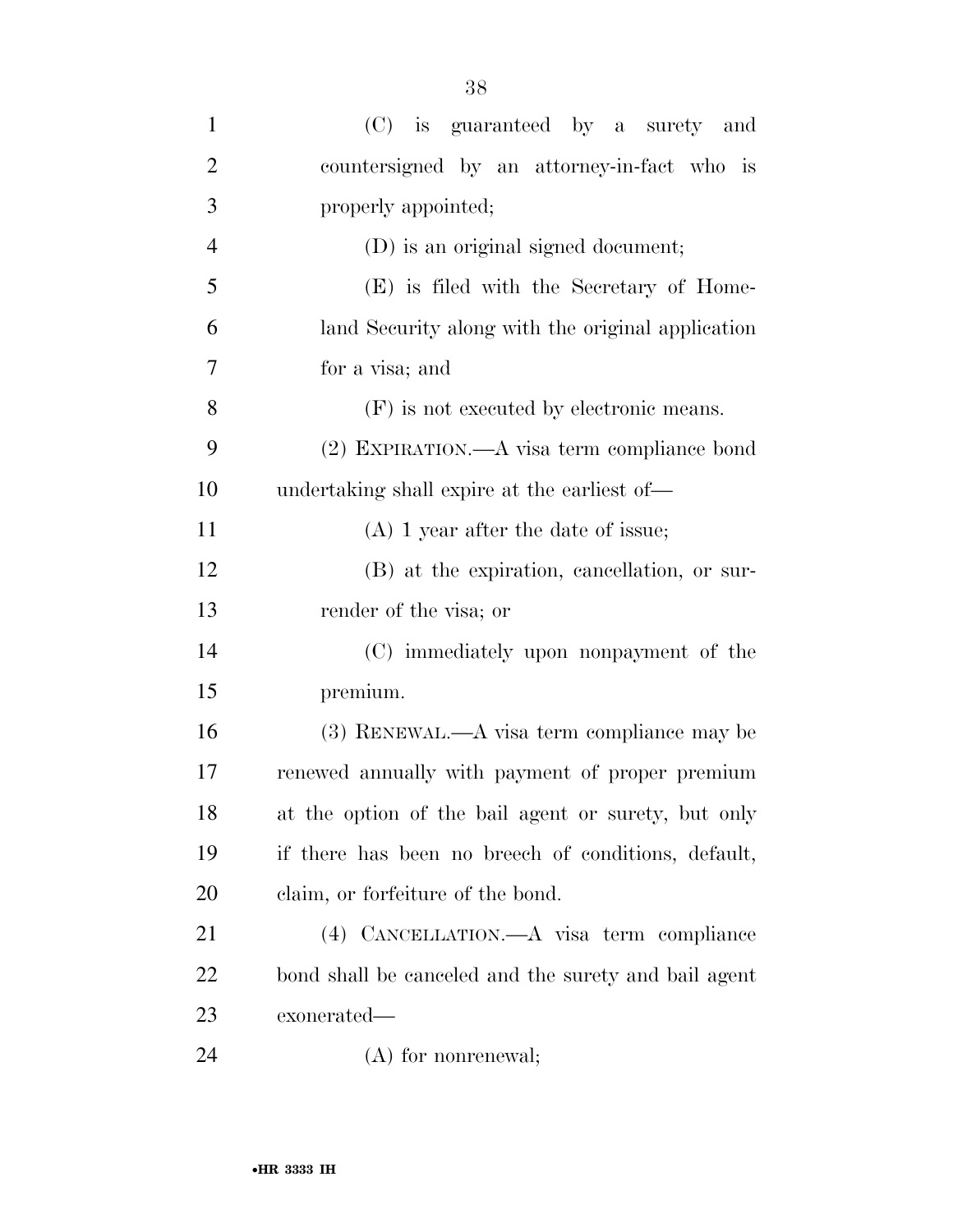| $\mathbf{1}$   | (B) if the surety or bail agent provides           |
|----------------|----------------------------------------------------|
| $\overline{2}$ | reasonable evidence that there was misrepresen-    |
| 3              | tation or fraud in the application for the bond;   |
| $\overline{4}$ | (C) upon termination of the visa;                  |
| 5              | (D) upon death, incarceration of the prin-         |
| 6              | eipal, or the inability of the surety to produce   |
| 7              | the principal for medical reasons;                 |
| 8              | (E) if the principal is detained in any city,      |
| 9              | State, country, or political subdivision thereof;  |
| 10             | $(F)$ if the principal departs from the            |
| 11             | United States for any reason without permis-       |
| 12             | sion of the Secretary of Homeland Security and     |
| 13             | the surety or bail agent; or                       |
| 14             | $(G)$ if the principal is surrendered by the       |
| 15             | surety.                                            |
| 16             | (5) EFFECT OF EXPIRATION OR CANCELLA-              |
| 17             | TION.—When a visa term compliance bond expires     |
| 18             | without being immediately renewed, or is canceled, |
| 19             | the nonimmigrant status of the alien shall be re-  |
| 20             | voked immediately.                                 |
| 21             | (6) SURRENDER OF PRINCIPAL; FORFEITURE             |
| 22             | OF BOND PREMIUM.-                                  |
| 23             | (A) SURRENDER.—At any time before a                |
| 24             | breach of any of the conditions of a visa term     |
| 25             | compliance bond, the surety or bail agent may      |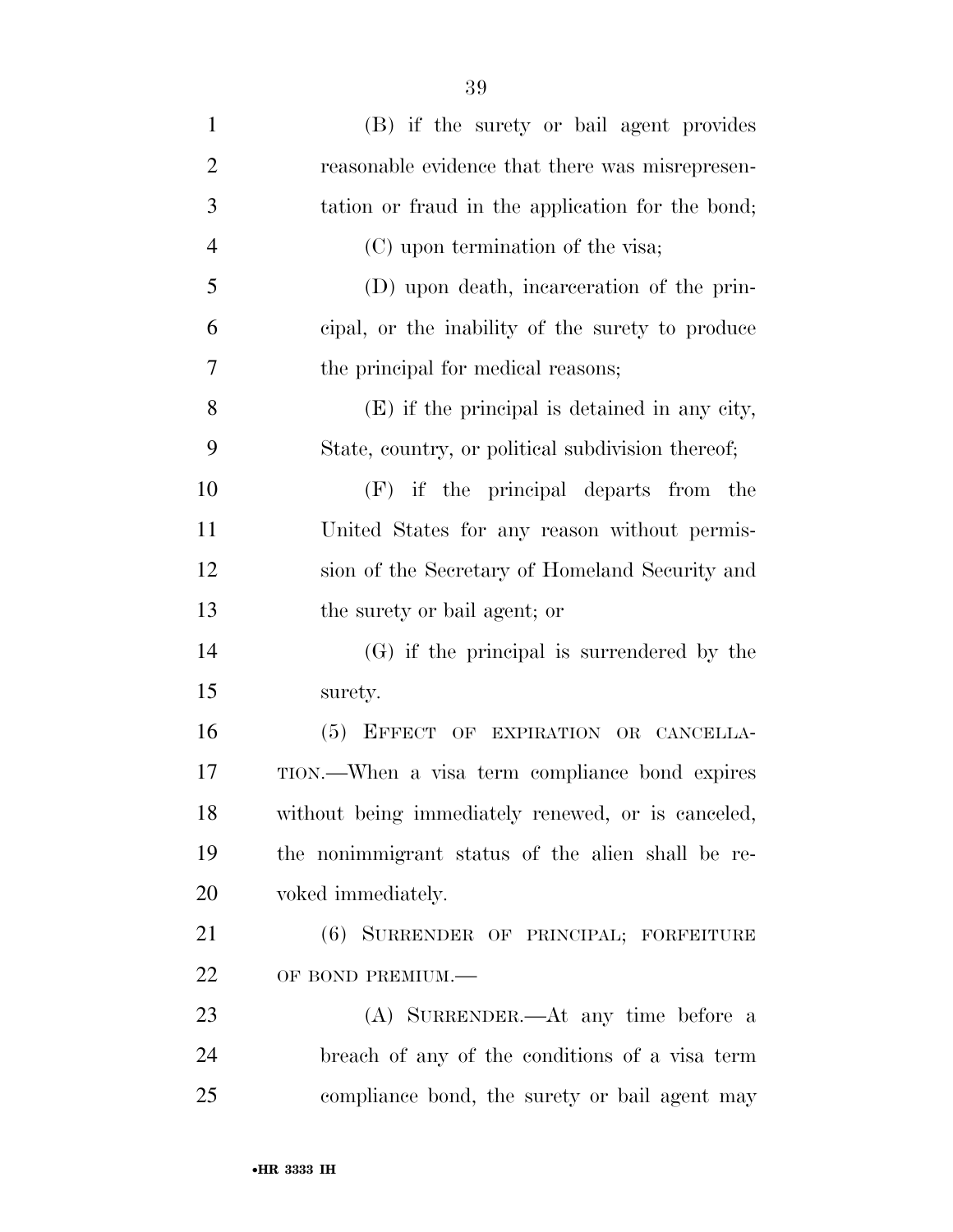| $\mathbf{1}$   | surrender the principal, or the principal may |
|----------------|-----------------------------------------------|
| $\overline{2}$ | surrender, to any United States Immigration   |
| 3              | and Customs Enforcement or Customs and        |
| $\overline{4}$ | Border Protection office or facility.         |
| 5              | (B) FORFEITURE OF BOND PREMIUM.-A             |
| 6              | principal may be surrendered without the re-  |
| 7              | turn of any bond premium if the visa holder—  |
| 8              | (i) changes address without notifying         |
| 9              | the surety or bail agent and the Secretary    |
| 10             | of Homeland Security in writing at least      |
| 11             | 60 days prior to such change;                 |
| 12             | (ii) changes schools, jobs, or occupa-        |
| 13             | tions without written permission of the       |
| 14             | surety, bail agent, and the Secretary;        |
| 15             | (iii) conceals himself or herself;            |
| 16             | (iv) fails to report to the Secretary as      |
| 17             | required at least annually; or                |
| 18             | (v) violates the contract with the bail       |
| 19             | agent or surety, commits any act that may     |
| <b>20</b>      | lead to a breech of the bond, or otherwise    |
| 21             | violates any other obligation or condition    |
| 22             | of the visa established by the Secretary.     |
| 23             | (7)<br>CERTIFIED COPY OF UNDERTAKING<br>OR    |
| 24             | WARRANT TO ACCOMPANY SURRENDER.-              |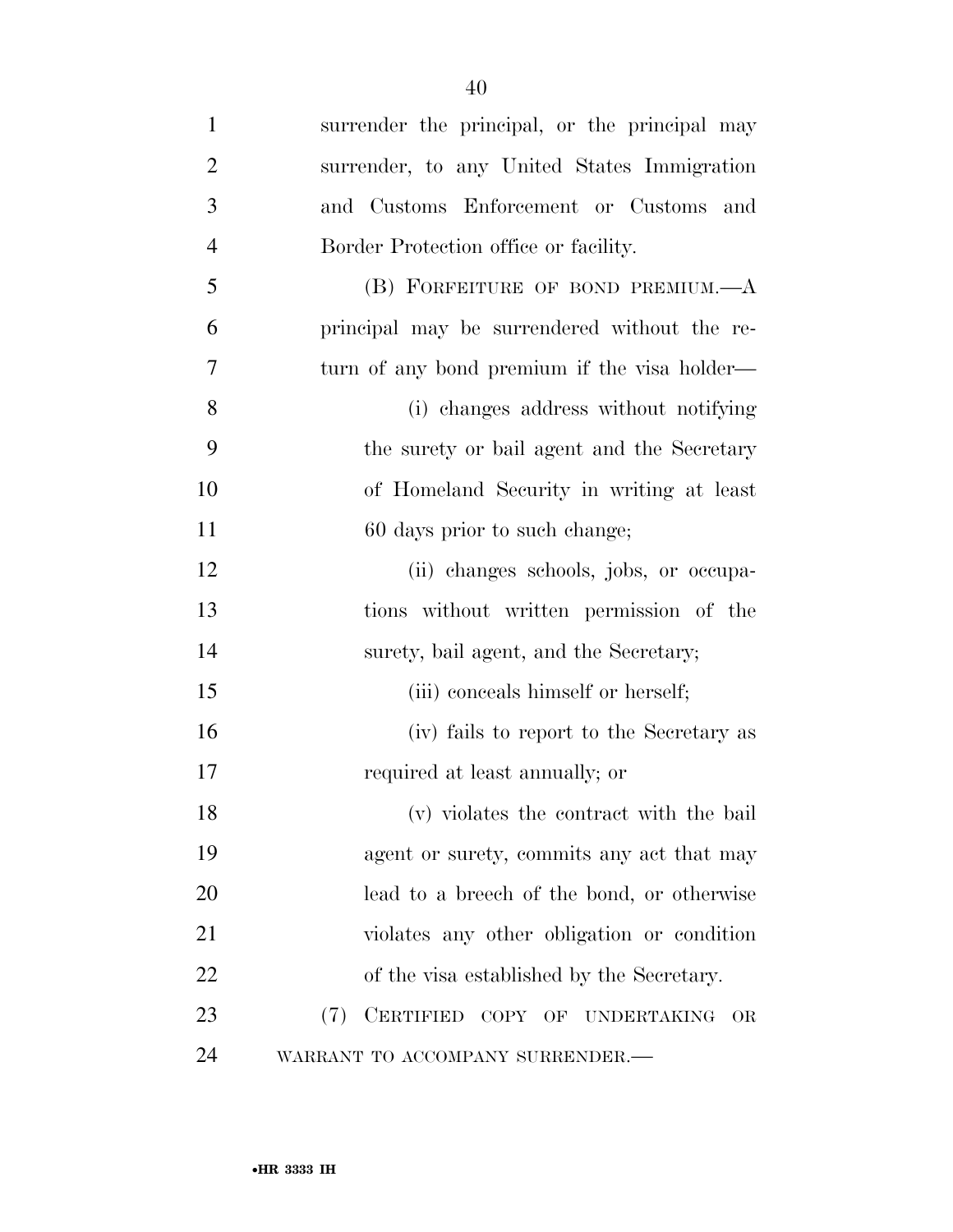| $\mathbf{1}$   | $(A)$ In GENERAL.— $A$ person desiring to       |
|----------------|-------------------------------------------------|
| $\overline{2}$ | make a surrender of the visa holder—            |
| 3              | (i) shall have the right to petition any        |
| $\overline{4}$ | Federal court for an arrest warrant for the     |
| 5              | arrest of the visa holder;                      |
| 6              | (ii) shall forthwith be provided a cer-         |
| 7              | tified copy of the arrest warrant and the       |
| 8              | undertaking; and                                |
| 9              | (iii) shall have the right to pursue, ap-       |
| 10             | prehend, detain, and deliver the visa hold-     |
| 11             | er, together with the certified copy of the     |
| 12             | arrest warrant and the undertaking, to any      |
| 13             | official or facility of the United States Im-   |
| 14             | migration and Customs Enforcement or of         |
| 15             | Customs and Border Protection or any de-        |
| 16             | tention facility authorized to hold Federal     |
| 17             | detainees.                                      |
| 18             | (B) EFFECTS OF DELIVERY.—Upon deliv-            |
| 19             | ery of a person under subparagraph $(A)(iii)$ — |
| 20             | (i) the official to whom the delivery is        |
| 21             | made shall detain the visa holder in cus-       |
| 22             | tody and issue a written certificate of sur-    |
| 23             | render; and                                     |
| 24             | (ii) the court issuing the warrant de-          |
| 25             | scribed in subparagraph $(A)(i)$ and the        |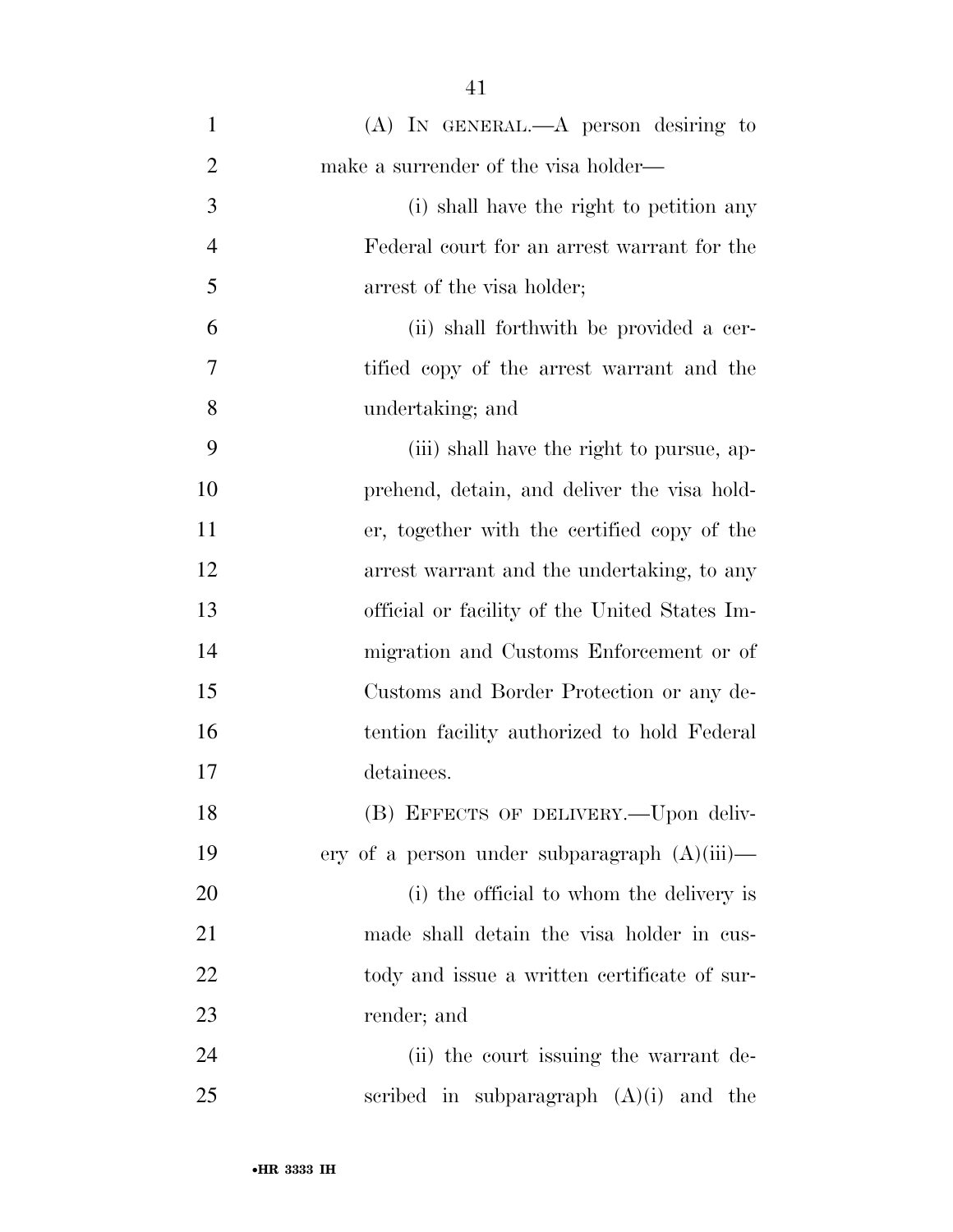| $\mathbf{1}$   | Secretary of Homeland Security shall im-               |
|----------------|--------------------------------------------------------|
| $\overline{2}$ | mediately exonerate the surety and bail                |
| 3              | agent from any further liability on the                |
| $\overline{4}$ | bond.                                                  |
| 5              | $(8)$ FORM OF BOND.—A visa term compliance             |
| 6              | bond shall in all cases state the following and be se- |
| 7              | cured by a surety:                                     |
| 8              | (A) BREACH OF BOND; PROCEDURE; FOR-                    |
| 9              | FEITURE; NOTICE.-                                      |
| 10             | (i) If a visa holder violates any condi-               |
| 11             | tions of the visa or the visa bond the Sec-            |
| 12             | retary shall—                                          |
| 13             | (I) order the visa canceled;                           |
| 14             | (II) immediately obtain a war-                         |
| 15             | rant for the visa holder's arrest;                     |
| 16             | (III) order the bail agent and                         |
| 17             | surety to take the visa holder into                    |
| 18             | custody and surrender the visa holder                  |
| 19             | to the Secretary; and                                  |
| 20             | (IV) mail notice to the bail agent                     |
| 21             | and surety via certified mail return                   |
| 22             | receipt at each of the addresses in the                |
| 23             | bond.                                                  |
| 24             | (ii) A bail agent or surety shall have                 |
| 25             | full and complete access to any and all in-            |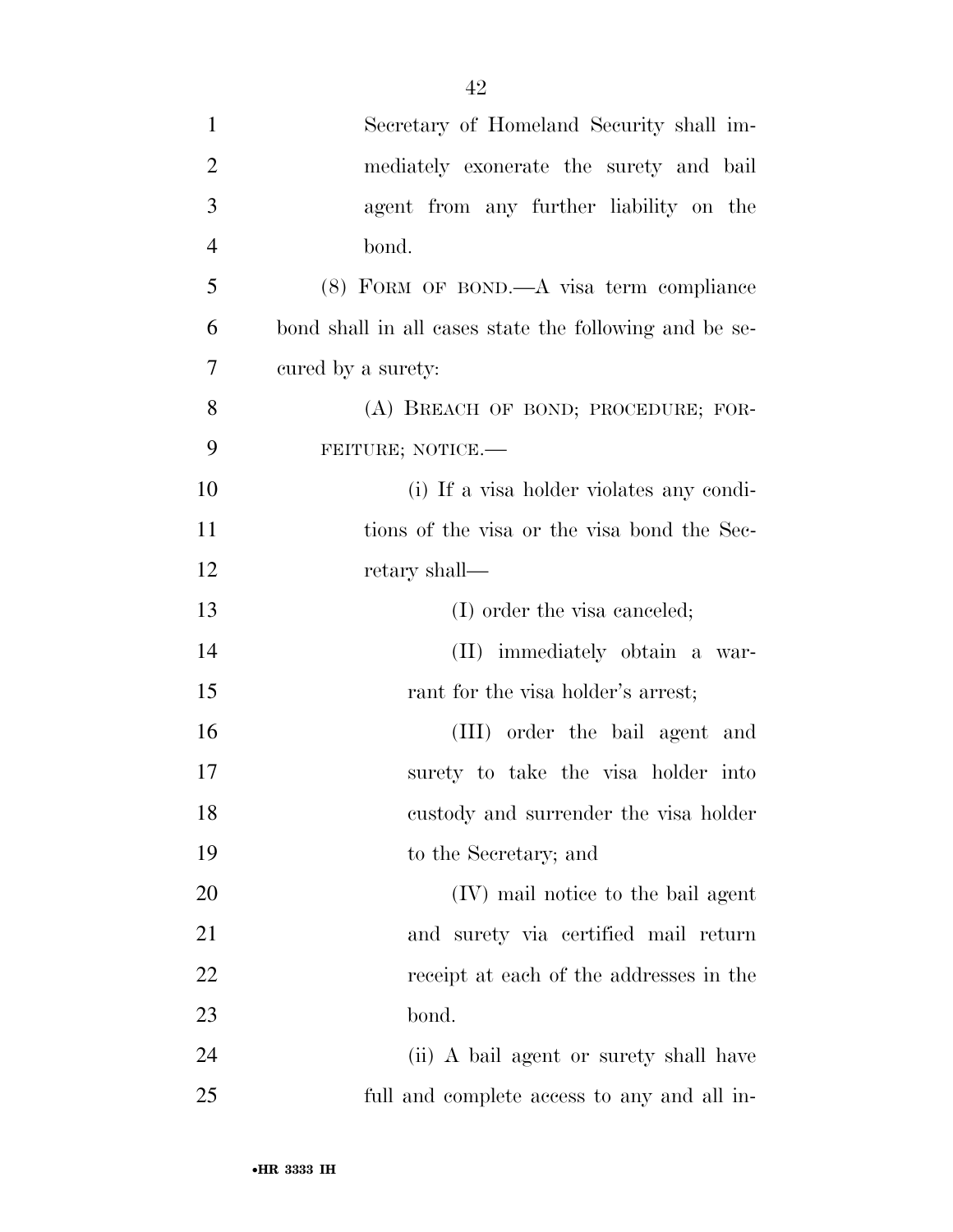| $\mathbf{1}$   | formation, electronic or otherwise, in the   |
|----------------|----------------------------------------------|
| $\overline{2}$ | care, custody, and control of the United     |
| 3              | States Government or any State or local      |
| $\overline{4}$ | government or any subsidiary or police       |
| 5              | agency thereof regarding the visa holder     |
| 6              | needed to comply with section 213 of the     |
| 7              | REAL GUEST Act of 2005 that the court        |
| 8              | is is erucial in lo-                         |
| 9              | cating the visa holder.                      |
| 10             | (iii) If the visa holder is later ar-        |
| 11             | rested, detained, or otherwise located out-  |
| 12             | side the United States and the outlying      |
| 13             | possessions of the United States (as de-     |
| 14             | fined in section $101(a)$ of the Immigration |
| 15             | and Nationality Act), the Secretary shall—   |
| 16             | (I) order that the bail agent and            |
| 17             | surety are completely exonerated, and        |
| 18             | the bond canceled and terminated;            |
| 19             | and                                          |
| 20             | (II) if the Secretary has issued             |
| 21             | an order under clause (i), the surety        |
| 22             | may request, by written, properly filed      |
| 23             | motion, reinstatement of the bond.           |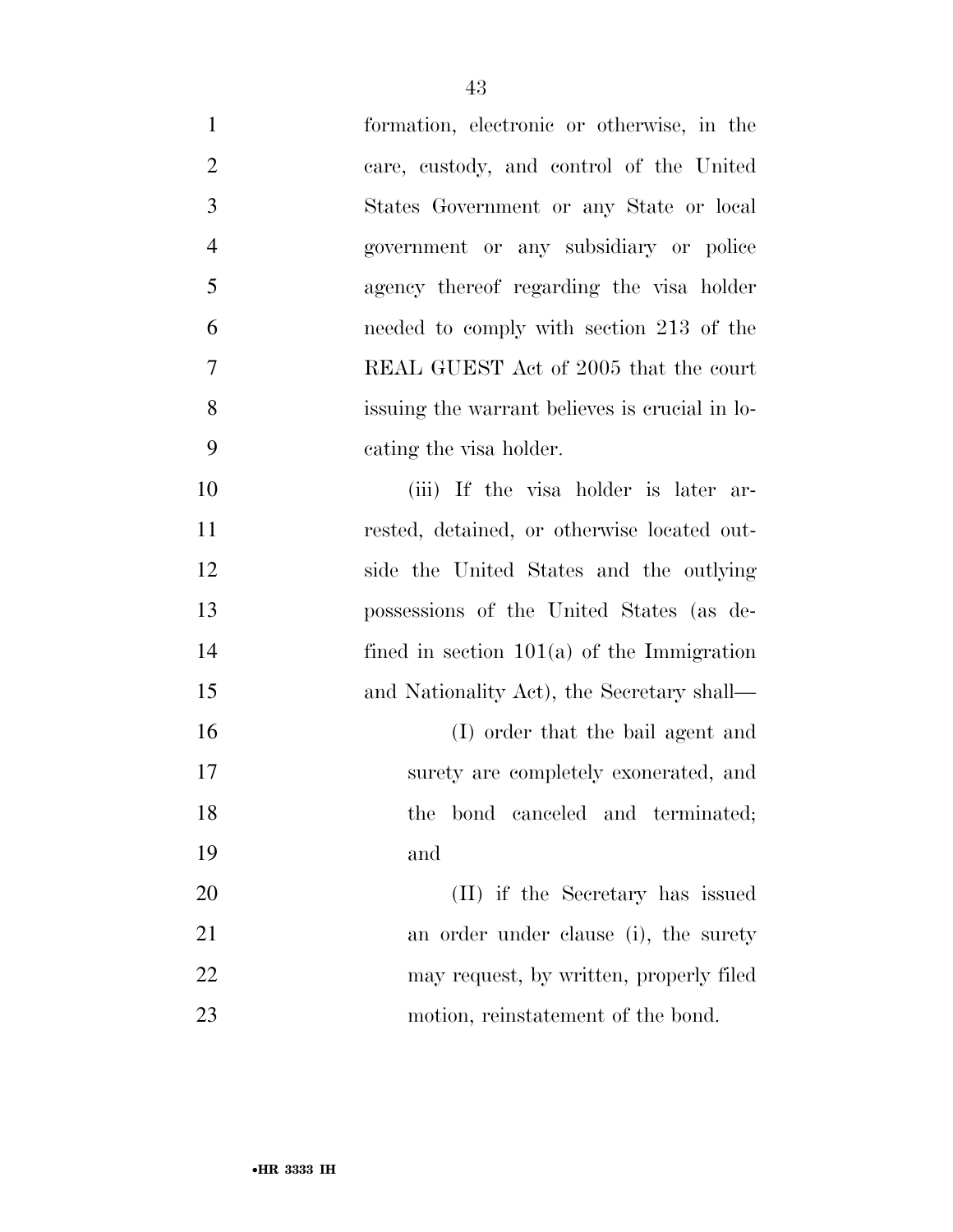- Subclause (II) may not be construed to prevent the Secretary from revoking or re- setting a higher bond. (iv) The bail agent or surety must— 5 (I) produce the visa bond holder; or (II)(aa) prove within 180 days 8 that producing the bond holder was prevented— (AA) by the bond holder's 11 illness or death; 12 (BB) because the bond hold- er is detained in custody in any city, State, country, or political 15 subdivision thereof; 16 (CC) because the bond hold- er has left the United States or its outlying possessions (as de- fined in section 101(a) of the Im-20 migration and Nationality Act (8) 21 U.S.C.  $1101(a)$ ; or (DD) because required no-tice was not given to the bail
- 24 agent or surety; and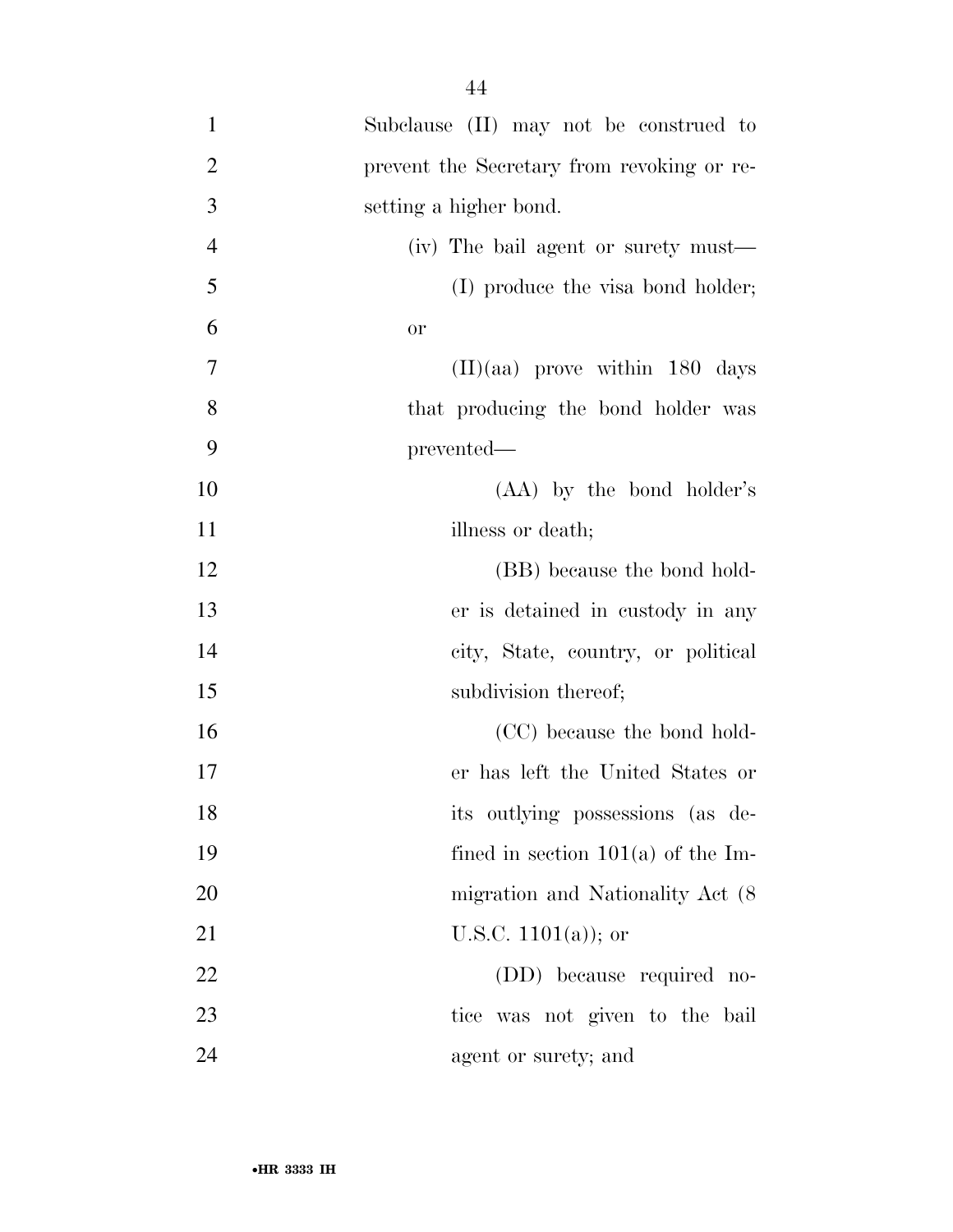| $\mathbf{1}$   | (bb) prove within 180 days that               |
|----------------|-----------------------------------------------|
| $\overline{2}$ | the inability to produce the bond hold-       |
| 3              | er was not with the consent or conniv-        |
| $\overline{4}$ | ance of the bail agent or sureties.           |
| 5              | (v) If the bail agent or surety does          |
| 6              | not comply with the terms of this bond        |
| 7              | within 60 days after the mailing of the no-   |
| 8              | tice required under clause $(i)(IV)$ , a por- |
| 9              | tion of the face value of the bond shall be   |
| 10             | assessed as a penalty against the surety.     |
| 11             | (vi) If compliance occurs more than           |
| 12             | 60 days but no more than 90 days after        |
| 13             | the mailing of such notice, the amount as-    |
| 14             | sessed shall be one-third of the face value   |
| 15             | of the bond.                                  |
| 16             | (vii) If compliance occurs more than          |
| 17             | 90 days, but no more than 180 days, after     |
| 18             | the mailing of such notice, the amount as-    |
| 19             | sessed shall be two-thirds of the face value  |
| 20             | of the bond.                                  |
| 21             | (viii) If compliance does not occur           |
| 22             | within 180 days after the mailing of such     |
| 23             | notice, the amount assessed shall be 100      |
| 24             | percent of the face value of the bond.        |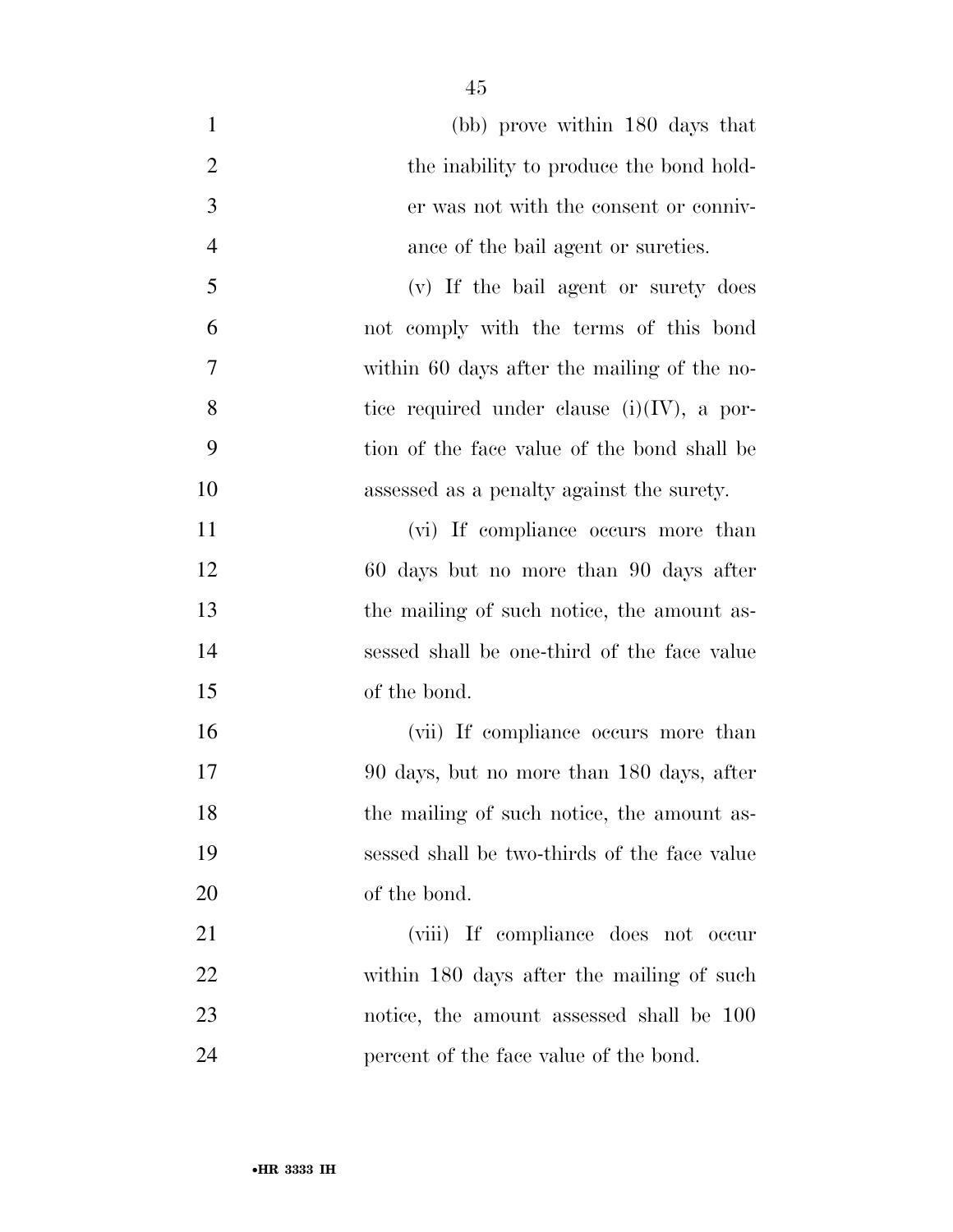| $\mathbf{1}$   | (ix) All penalty fees shall be paid by         |
|----------------|------------------------------------------------|
| $\overline{2}$ | the surety within 45 days after the end of     |
| 3              | such 180-day period.                           |
| $\overline{4}$ | (B) WAIVER.—The Secretary may waive            |
| 5              | the penalty fees or extend the period for pay- |
| 6              | ment or both under subparagraph $(A)$ , if—    |
| 7              | (i) a written request is filed with the        |
| 8              | Secretary; and                                 |
| 9              | (ii) the bail agent or surety provides         |
| 10             | evidence satisfactory to the Secretary that    |
| 11             | diligent efforts were made to effect compli-   |
| 12             | ance of the visa holder.                       |
| 13             | (C) COMPLIANCE; EXONERATION; LIMITA-           |
| 14             | TION OF LIABILITY.-                            |
| 15             | (i) COMPLIANCE.—The bail agent or              |
| 16             | surety shall have the absolute right to lo-    |
| 17             | cate, apprehend, arrest, detain, and sur-      |
| 18             | render any visa holder, wherever the visa      |
| 19             | holder may be found, who violates any of       |
| 20             | the terms and conditions of the visa or        |
| 21             | bond.                                          |
| 22             | (ii) EXONERATION.—Upon satisfying              |
| 23             | any of the requirements of the bond, the       |
| 24             | surety shall be completely exonerated.         |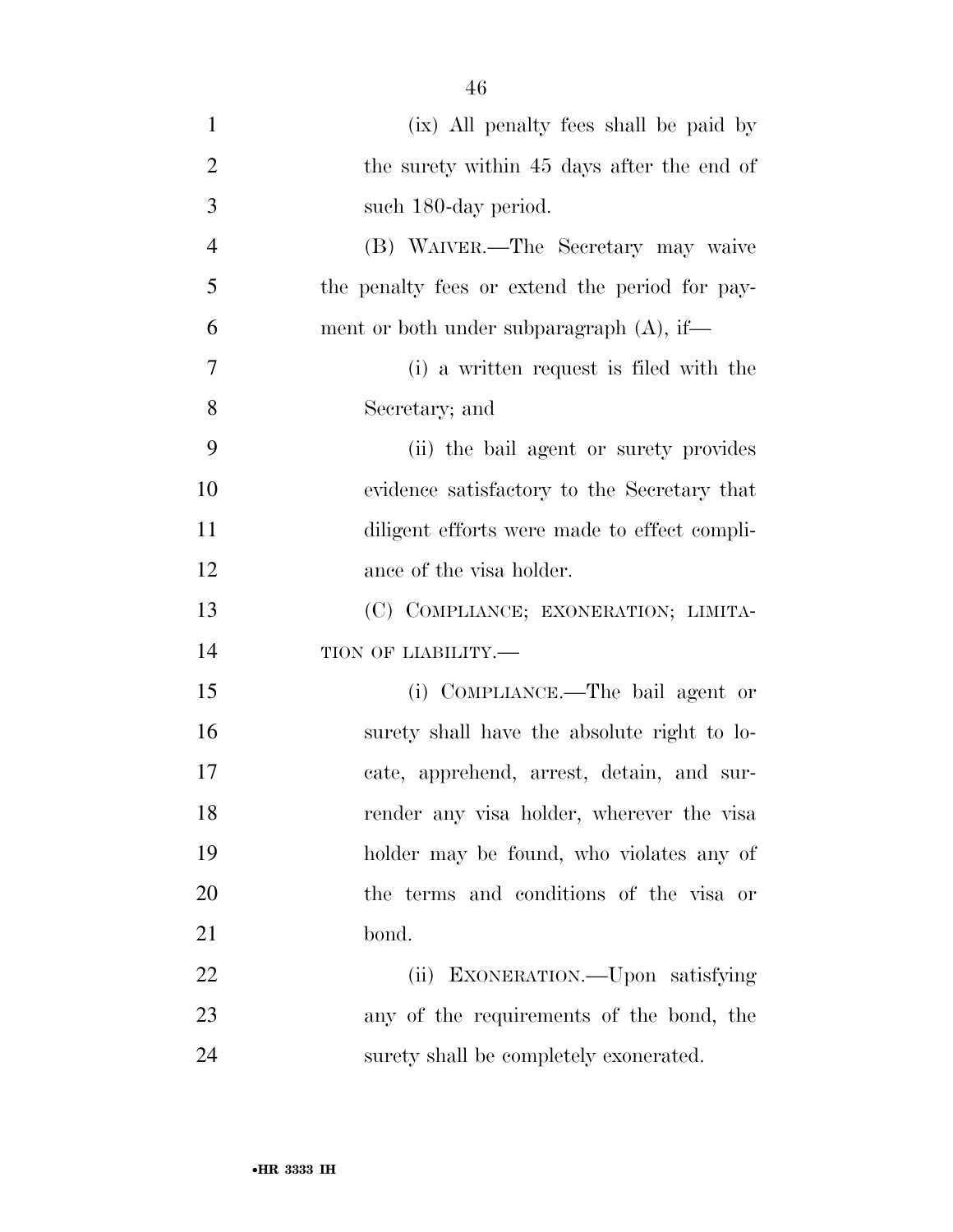| $\mathbf{1}$   | (iii) LIMITATION OF LIABILITY.—The                                  |
|----------------|---------------------------------------------------------------------|
| $\overline{2}$ | total liability on any undertaking shall not                        |
| 3              | exceed the face amount of the bond.                                 |
| 4              | SEC. 215. RELEASE OF ALIENS IN REMOVAL PROCEEDINGS.                 |
| 5              | Section $236(a)(2)$ of the Immigration and Nationality              |
| 6              | Act $(8 \text{ U.S.C. } 1226(a)(2))$ is amended to read as follows: |
| 7              | "(2) subject to section $241(a)(8)$ , may release                   |
| 8              | the alien on bond of at least $$10,000$ , with security             |
| 9              | approved by, and containing conditions prescribed                   |
| 10             | by, the Secretary of Homeland Security, but the                     |
| 11             | Secretary shall not release the alien on or to the                  |
| 12             | alien's own recognizance unless an order of an immi-                |
| 13             | gration judge expressly finds that the alien is not a               |
| 14             | flight risk and is not a threat to the United States;               |
| 15             | and".                                                               |
| 16             | SEC. 216. DETENTION OF ALIENS DELIVERED BY BONDS-                   |
| 17             | MEN.                                                                |
| 18             | (a) IN GENERAL.—Section $241(a)$ of the Immigra-                    |
| 19             | tion and Nationality Act $(8 \text{ U.S.C. } 1231(a))$ is amended   |
| 20             | by adding at the end the following:                                 |
| 21             | "(8) EFFECT OF PRODUCTION OF ALIEN BY                               |
| 22             | BONDSMAN.—Notwithstanding any other provision                       |

 of law, the Secretary of Homeland Security shall take into custody any alien subject to a final order of removal, and cancel any bond previously posted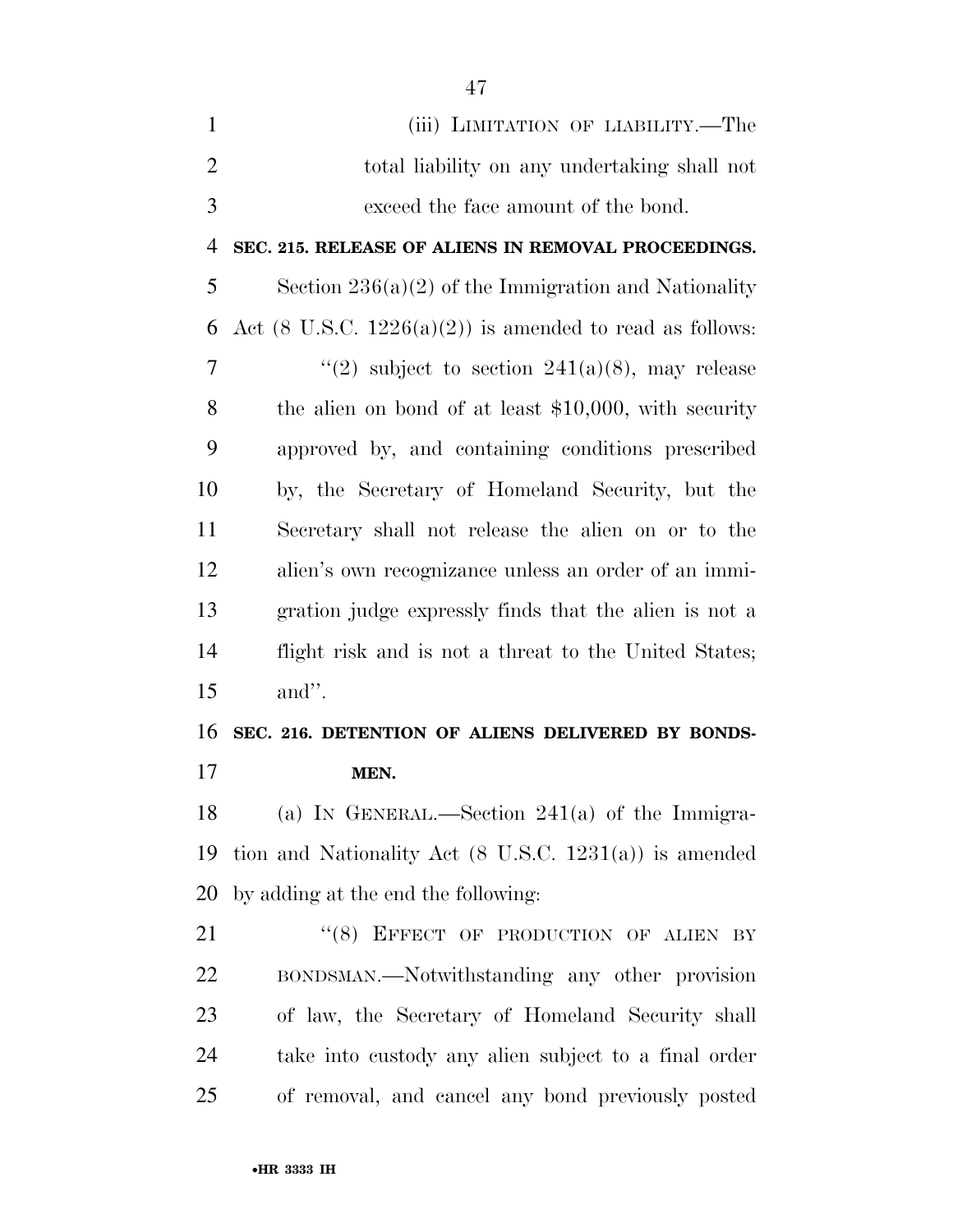for the alien, if the alien is produced within the pre- scribed time limit by the obligor on the bond. The obligor on the bond shall be deemed to have substan- tially performed all conditions imposed by the terms of the bond, and shall be released from liability on the bond, if the alien is produced within such time limit.''.

 (b) EFFECTIVE DATE.—The amendment made by subsection (a) shall take effect on the date of the enact- ment of this Act and shall apply to all immigration bonds posted before, on, or after such date.

 **SEC. 217. INDEPENDENT VERIFICATION OF BIRTH RECORDS PROVIDED IN SUPPORT OF APPLI- CATIONS FOR SOCIAL SECURITY ACCOUNT NUMBERS.** 

 (a) APPLICATIONS FOR SOCIAL SECURITY ACCOUNT NUMBERS.—Section 205(c)(2)(B)(ii) of the Social Secu-18 rity Act  $(42 \text{ U.S.C. } 405 \text{ (c)}(2) \text{ (B)}(\text{ii}))$  is amended

19 (1) by inserting " $(I)$ " after " $(ii)$ "; and

 (2) by adding at the end the following new sub-clause:

 $\cdot$  "(II) With respect to an application for a social secu- rity account number for an individual, other than for pur- poses of enumeration at birth, the Commissioner of Social Security shall require independent verification of any birth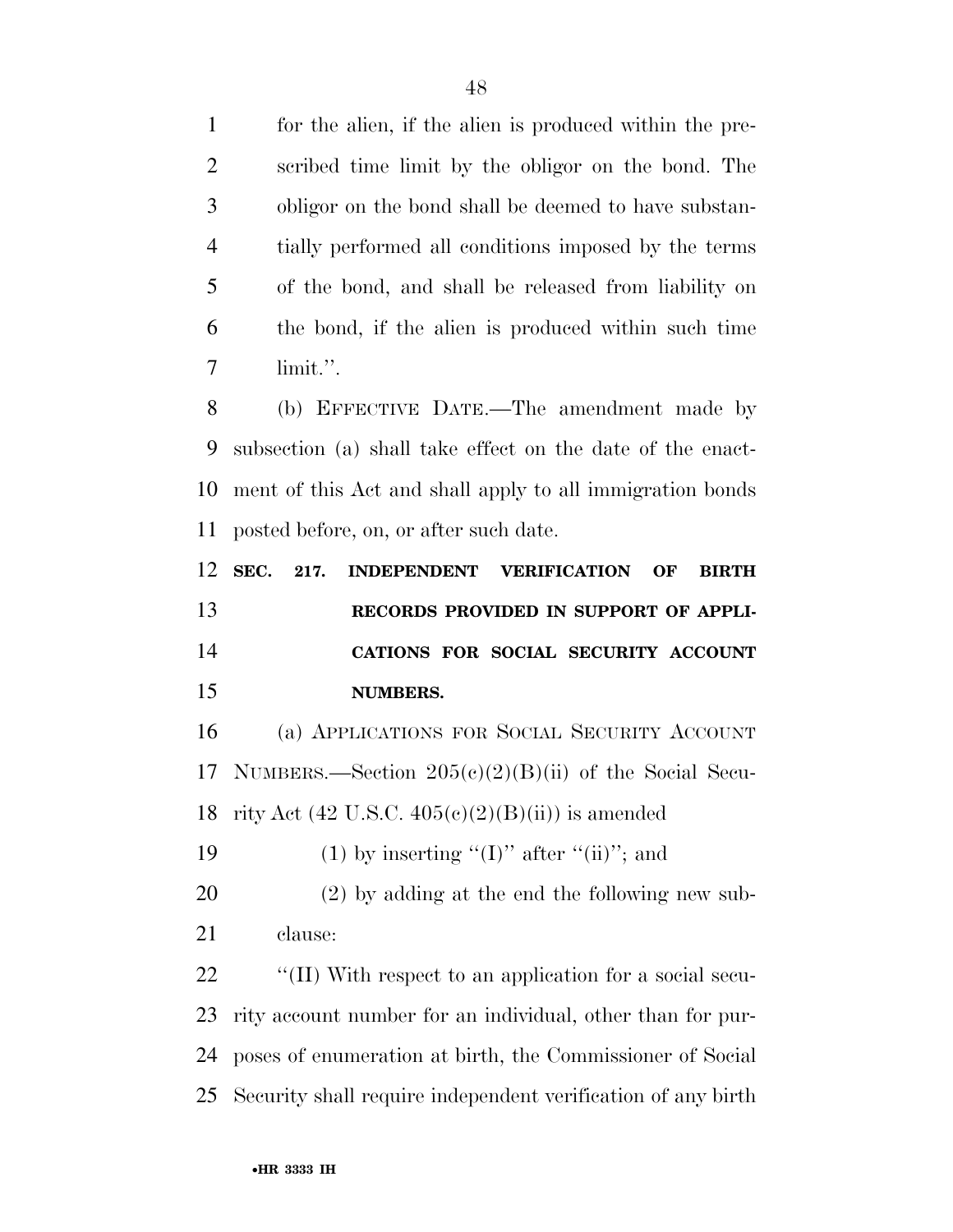record provided by the applicant in support of the applica-tion.''.

 (b) EFFECTIVE DATE.—The amendments made by subsection (a) shall apply with respect to applications filed more than 180 days after the date of the enactment of this Act.

#### **SEC. 218. BIRTH CERTIFICATES.**

 (a) APPLICABILITY OF MINIMUM STANDARDS TO LOCAL GOVERNMENTS.—The minimum standards in this section applicable to birth certificates issued by a State shall also apply to birth certificates issued by a local gov- ernment in the State. It shall be the responsibility of the State to ensure that local governments in the State comply with the minimum standards.

 (b) MINIMUM STANDARDS FOR FEDERAL RECOGNI-TION.—

 (1) MINIMUM STANDARDS FOR FEDERAL USE.—

 (A) IN GENERAL.—Beginning 3 years after 20 the date of the enactment of this Act, a Federal agency may not accept, for any official purpose, a birth certificate issued by a State to any per- son unless the State is meeting the require-ments of this section.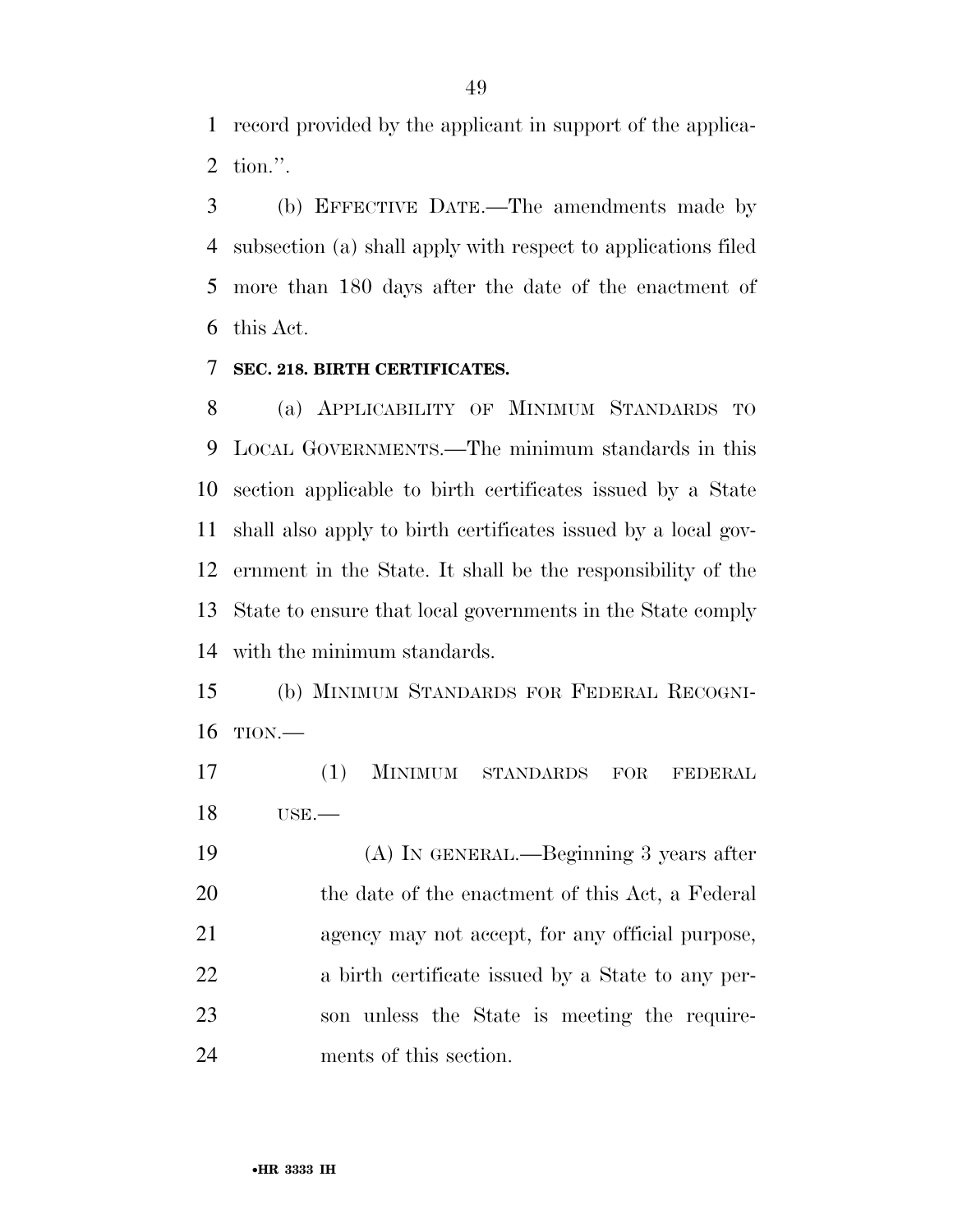(B) STATE CERTIFICATIONS.—The Sec- retary of Homeland Security shall determine whether a State is meeting the requirements of this section based on certifications made by the State to the Secretary. Such certifications shall be made at such times and in such manner as the Secretary, in consultation with the Sec- retary of Health and Human Services, may pre-scribe by regulation.

 (2) MINIMUM DOCUMENT STANDARDS.—To meet the requirements of this section, a State shall include, on each birth certificate issued to a person by the State, the use of safety paper, the seal of the issuing custodian of record, and such other features as the Secretary of Homeland Security may deter- mine necessary to prevent tampering, counterfeiting, and otherwise duplicating the birth certificate for fraudulent purposes. The Secretary may not require a single design to which birth certificates issued by all States must conform.

21 (3) MINIMUM ISSUANCE STANDARDS.—

22 (A) IN GENERAL.—To meet the require- ments of this section, a State shall require and verify the following information from the re-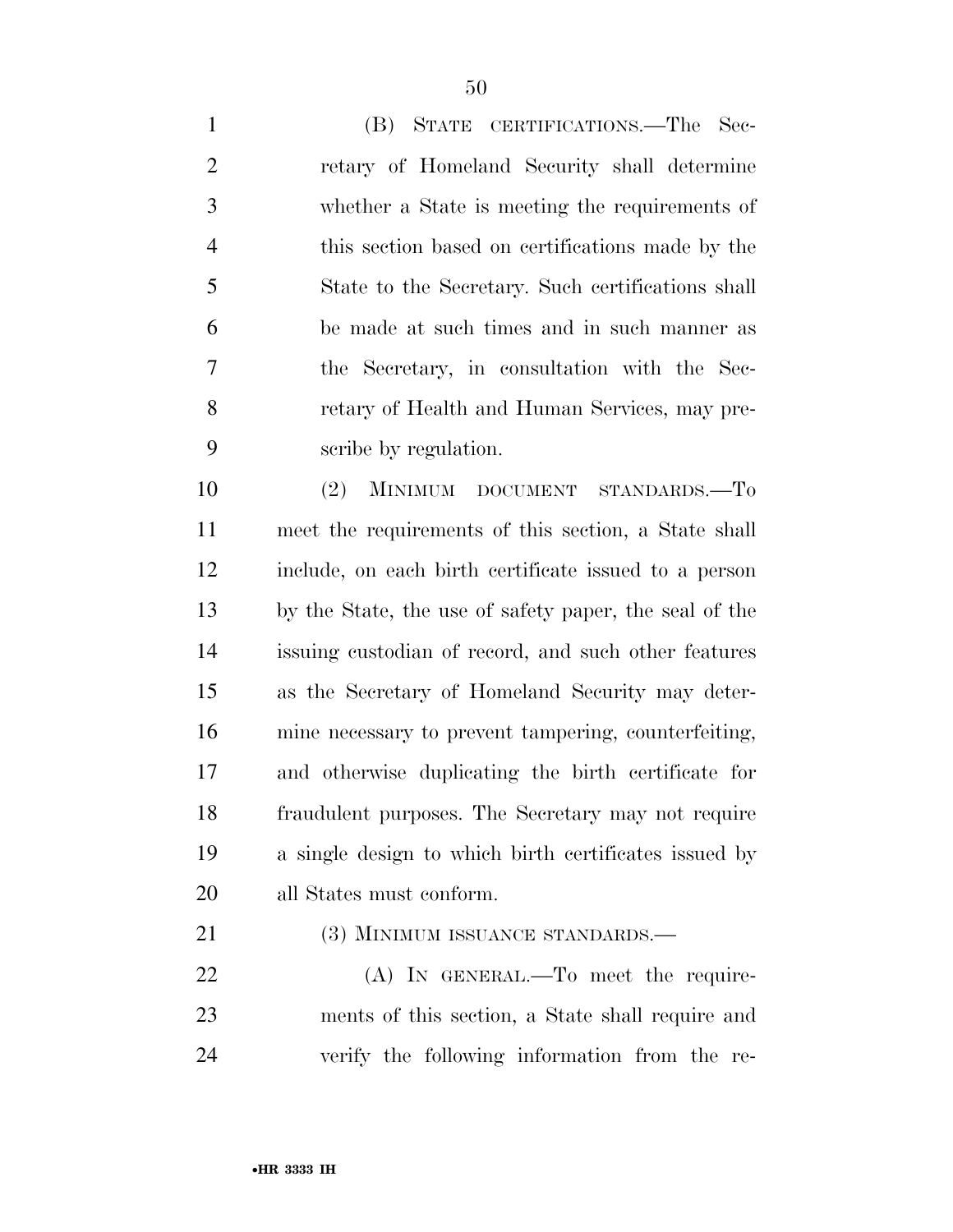| $\mathbf{1}$   | questor before issuing an authenticated copy of    |
|----------------|----------------------------------------------------|
| $\overline{2}$ | a birth certificate:                               |
| 3              | (i) The name on the birth certificate.             |
| $\overline{4}$ | (ii) The date and location of the birth.           |
| 5              | (iii) The mother's maiden name.                    |
| 6              | (iv) Substantial proof of the reques-              |
| 7              | tor's identity.                                    |
| 8              | (B) ISSUANCE TO PERSONS NOT NAMED                  |
| 9              | ON BIRTH CERTIFICATE.—To meet the require-         |
| 10             | ments of this section, in the case of a request    |
| 11             | by a person who is not named on the birth cer-     |
| 12             | tificate, a State must require the presentation    |
| 13             | of legal authorization to request the birth cer-   |
| 14             | tificate before issuance.                          |
| 15             | (C) ISSUANCE TO FAMILY MEMBERS.-Not                |
| 16             | later than one year after the date of the enact-   |
| 17             | ment of this Act, the Secretary of Homeland        |
| 18             | Security, in consultation with the Secretary of    |
| 19             | Health and Human Services and the States,          |
| 20             | shall establish minimum standards for issuance     |
| 21             | of a birth certificate to specific family members, |
| 22             | their authorized representatives, and others who   |
| 23             | demonstrate that the certificate is needed for     |
| 24             | the protection of the requestor's personal or      |
| 25             | property rights.                                   |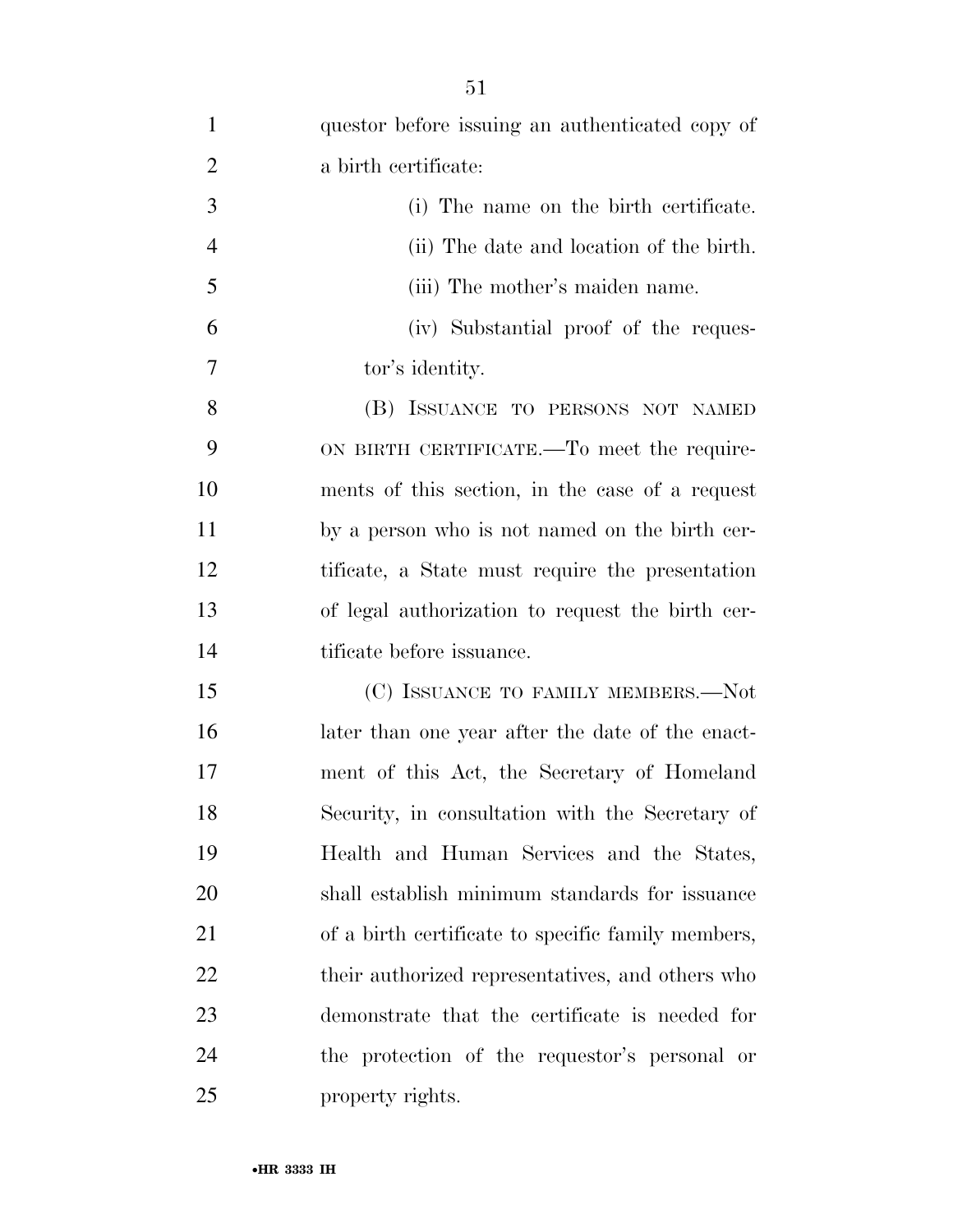| $\mathbf{1}$   | (D) WAIVERS.—A State may waive the re-                |
|----------------|-------------------------------------------------------|
| $\overline{2}$ | quirements set forth in clauses (i) through (iii)     |
| 3              | subparagraph (A) in exceptional cir-<br>of            |
| $\overline{4}$ | cumstances, such as the incapacitation of the         |
| 5              | registrant.                                           |
| 6              | APPLICATIONS<br>(E)<br>BY<br><b>ELECTRONIC</b>        |
| $\overline{7}$ | MEANS.—To meet the requirements of this sec-          |
| 8              | tion, for applications by electronic means,           |
| 9              | through the mail or by phone or fax, a State          |
| 10             | shall employ third party verification, or equiva-     |
| 11             | lent verification, of the identity of the re-         |
| 12             | questor.                                              |
| 13             | (F) VERIFICATION OF DOCUMENTS.-To                     |
| 14             | meet the requirements of this section, a State        |
| 15             | shall verify the documents used to provide proof      |
| 16             | of identity of the requestor.                         |
| 17             | $(4)$ OTHER REQUIREMENTS.—To meet the re-             |
| 18             | quirements of this section, a State shall adopt, at a |
| 19             | minimum, the following practices in the issuance      |
| 20             | and administration of birth certificates:             |
| 21             | (A) Establish and implement minimum                   |
| 22             | building security standards for State and local       |
| 23             | vital record offices.                                 |
| 24             | (B) Restrict public access to birth certifi-          |
| 25             | cates and information gathered in the issuance        |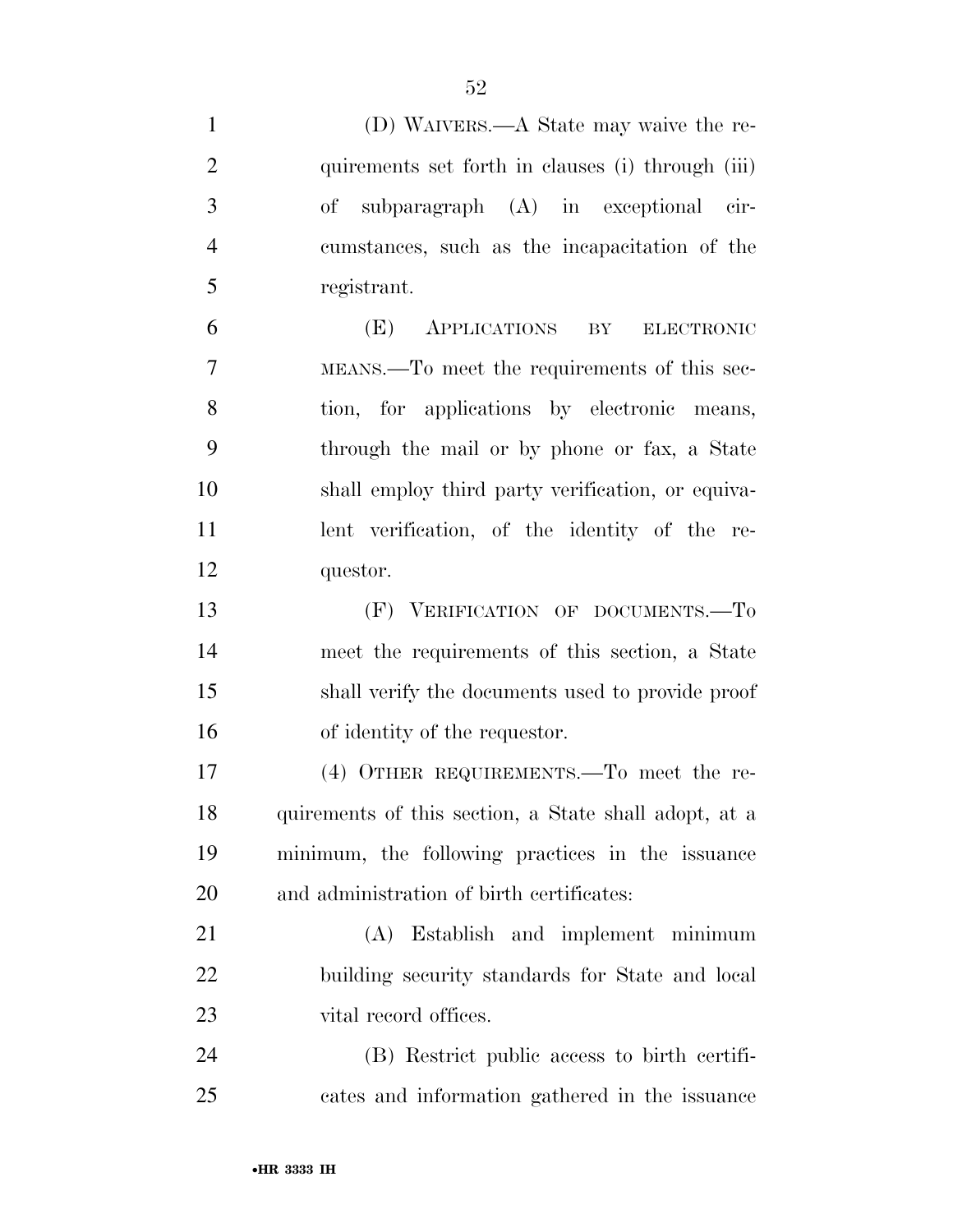| $\mathbf{1}$   | process to ensure that access is restricted to en- |
|----------------|----------------------------------------------------|
| $\overline{2}$ | tities with which the State has a binding pri-     |
| 3              | vacy protection agreement.                         |
| $\overline{4}$ | (C) Subject all persons with access to vital       |
| 5              | records to appropriate security clearance re-      |
| 6              | quirements.                                        |
| 7              | (D) Establish fraudulent document rec-             |
| 8              | ognition training programs for appropriate em-     |
| 9              | ployees engaged in the issuance process.           |
| 10             | (E) Establish and implement internal oper-         |
| 11             | ating system standards for paper and for elec-     |
| 12             | tronic systems.                                    |
| 13             | (F) Establish a central database that can          |
| 14             | provide interoperative data exchange with other    |
| 15             | States and with Federal agencies, subject to       |
| 16             | privacy restrictions and confirmation of the au-   |
| 17             | thority and identity of the requestor.             |
| 18             | (G) Ensure that birth and death records            |
| 19             | are matched in a comprehensive and timely          |
| 20             | manner, and that all electronic birth records      |
| 21             | and paper birth certificates of decedents are      |
| 22             | marked "deceased".                                 |
| 23             | (H) Cooperate with the Secretary of                |
| 24             | Homeland Security in the implementation of         |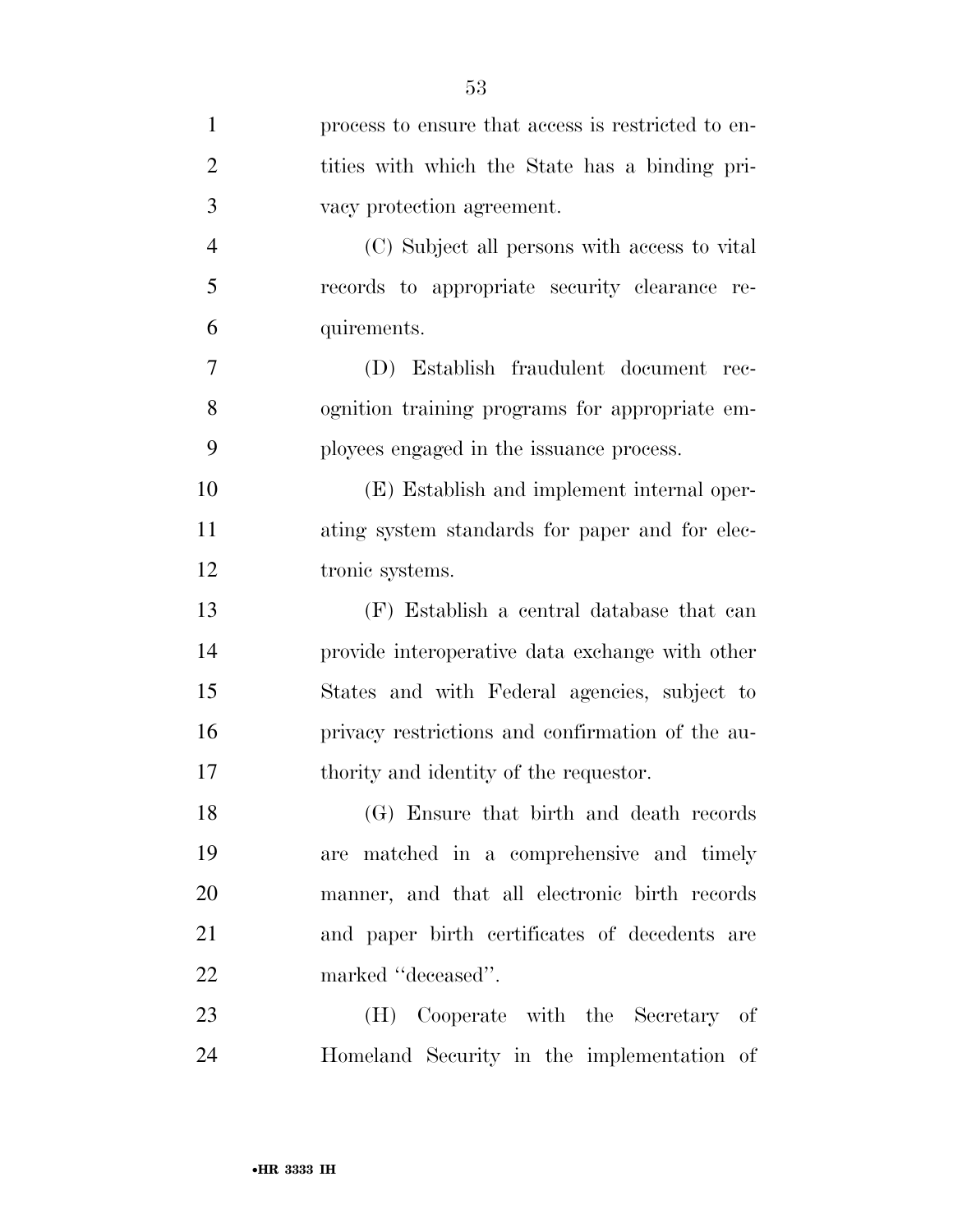electronic verification of vital events under sub-section (d).

 (c) ESTABLISHMENT OF ELECTRONIC BIRTH AND DEATH REGISTRATION SYSTEMS.—In consultation with the Secretary of Health and Human Services and the Commissioner of Social Security, the Secretary of Home-land Security shall take the following actions:

 (1) Work with the States to establish a common data set and common data exchange protocol for electronic birth registration systems and death reg-istration systems.

 (2) Coordinate requirements for such systems to align with a national model.

 (3) Ensure that fraud prevention is built into the design of electronic vital registration systems in the collection of vital event data, the issuance of birth certificates, and the exchange of data among government agencies.

 (4) Ensure that electronic systems for issuing birth certificates, in the form of printed abstracts of birth records or digitized images, employ a common format of the certified copy, so that those requiring such documents can quickly confirm their validity.

 (5) Establish uniform field requirements for State birth registries.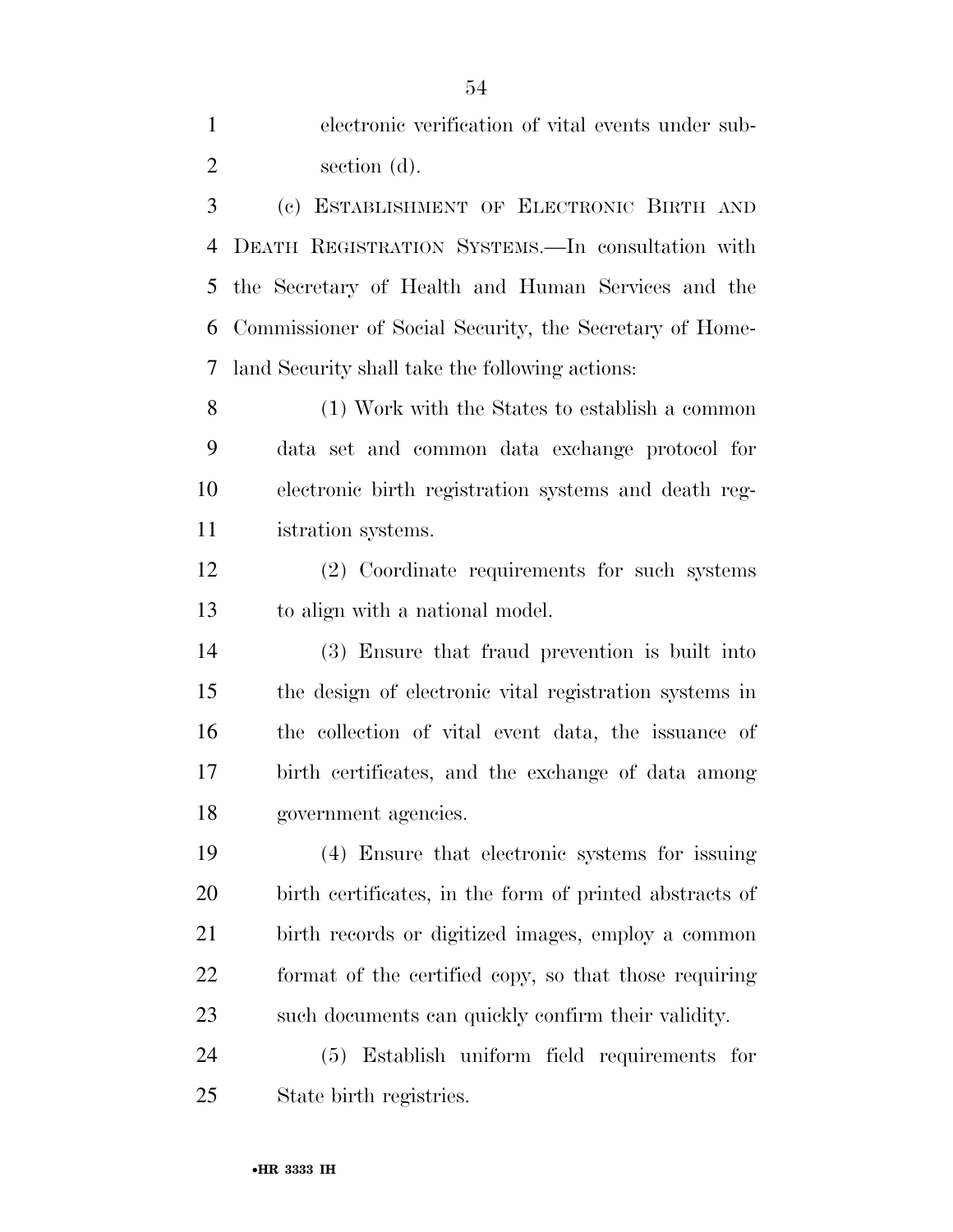(6) Not later than 1 year after the date of the enactment of this Act, establish a process with the Department of Defense that will result in the shar- ing of data, with the States and the Social Security Administration, regarding deaths of United States military personnel and the birth and death of their dependents.

 (7) Not later than 1 year after the date of the enactment of this Act, establish a process with the Department of State to improve registration, notifi- cation, and the sharing of data with the States and the Social Security Administration, regarding births and deaths of United States citizens abroad.

 (8) Not later than 3 years after the date of es- tablishment of databases provided for under this sec- tion, require States to record and retain electronic records of pertinent identification information col-lected from requestors who are not the registrants.

 (9) Not later than 6 months after the date of the enactment of this Act, submit to Congress, a re-21 port on whether there is a need for Federal laws to address penalties for fraud and misuse of vital records and whether violations are sufficiently en-forced.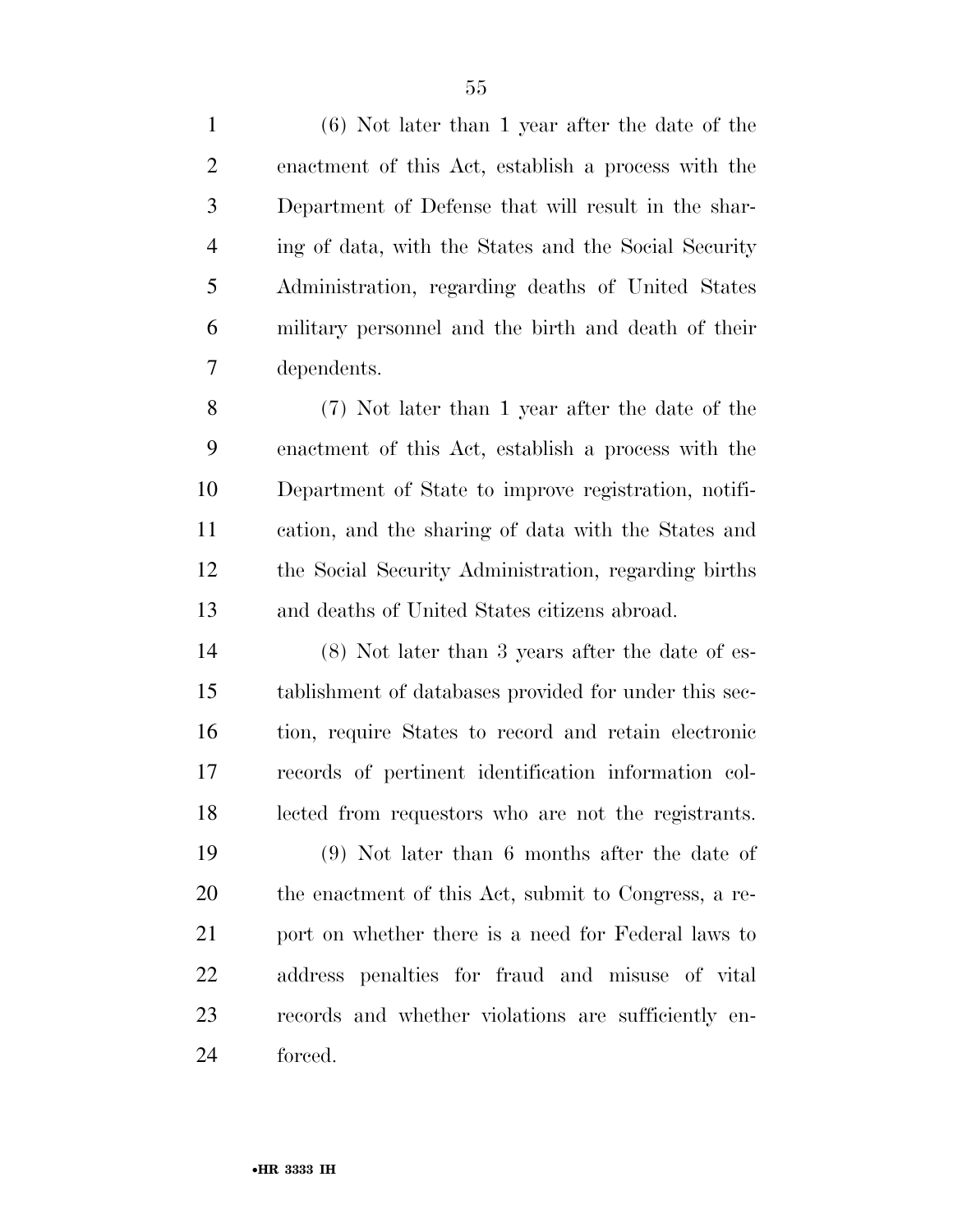(d) ELECTRONIC VERIFICATION OF VITAL EVENTS.—

 (1) LEAD AGENCY.—The Secretary of Home- land Security shall lead the implementation of elec-tronic verification of a person's birth and death.

 (2) REGULATIONS.—In carrying out paragraph (1), the Secretary shall issue regulations to establish a means by which authorized Federal and State agency users with a single interface will be able to generate an electronic query to any participating vital records jurisdiction throughout the United States to verify the contents of a paper birth certifi- cate. Pursuant to the regulations, an electronic re- sponse from the participating vital records jurisdic- tion as to whether there is a birth record in their database that matches the paper birth certificate will be returned to the user, along with an indication if the matching birth record has been flagged ''de- ceased''. The regulations shall take effect not later than 5 years after the date of the enactment of this Act.

(e) GRANTS TO STATES.—

 (1) IN GENERAL.—The Secretary of Homeland Security may make grants to States to assist the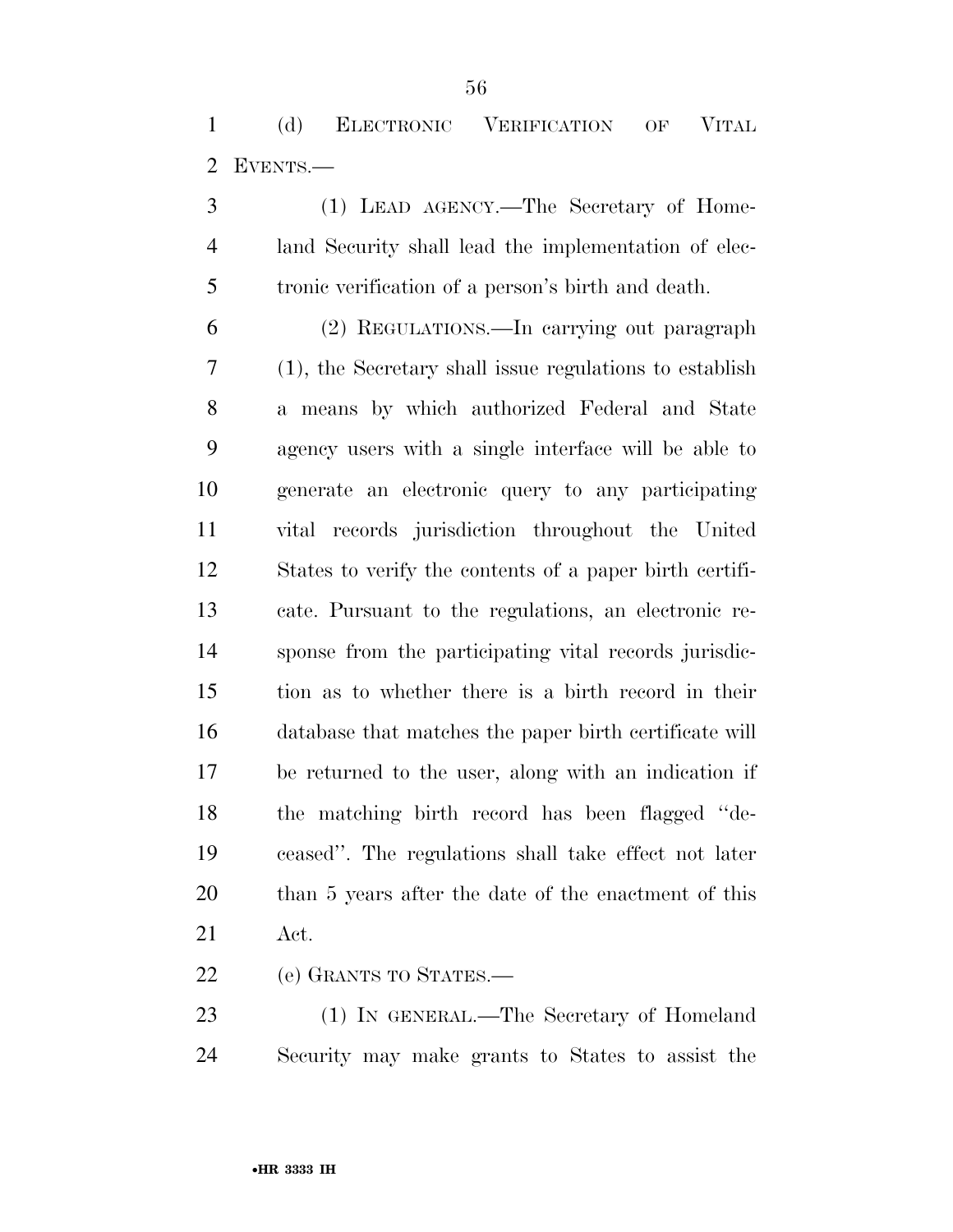States in conforming to the minimum standards set forth in this section.

 (2) AUTHORIZATION OF APPROPRIATIONS.— There are authorized to be appropriated to the Sec- retary of Homeland Security for each of the fiscal years 2006 through 2009 such sums as may be nec-essary to carry out this section.

(f) AUTHORITY.—

 (1) PARTICIPATION WITH FEDERAL AGENCIES AND 25 STATES.—All authority to issue regulations, certify standards, and issue grants under this sec- tion shall be carried out by the Secretary of Home- land Security, with the concurrence of the Secretary of Health and Human Services and in consultation with State vital statistics offices and appropriate Federal agencies.

 (2) EXTENSIONS OF DEADLINES.—The Sec- retary of Homeland Security may grant to a State an extension of time to meet the requirements of 20 subsection  $(b)(1)(A)$  if the State provides adequate 21 justification for noncompliance.

 (g) REPEAL.—Section 7211 of the Intelligence Re- form and Terrorism Prevention Act of 2004 (Public Law 108–458) is repealed.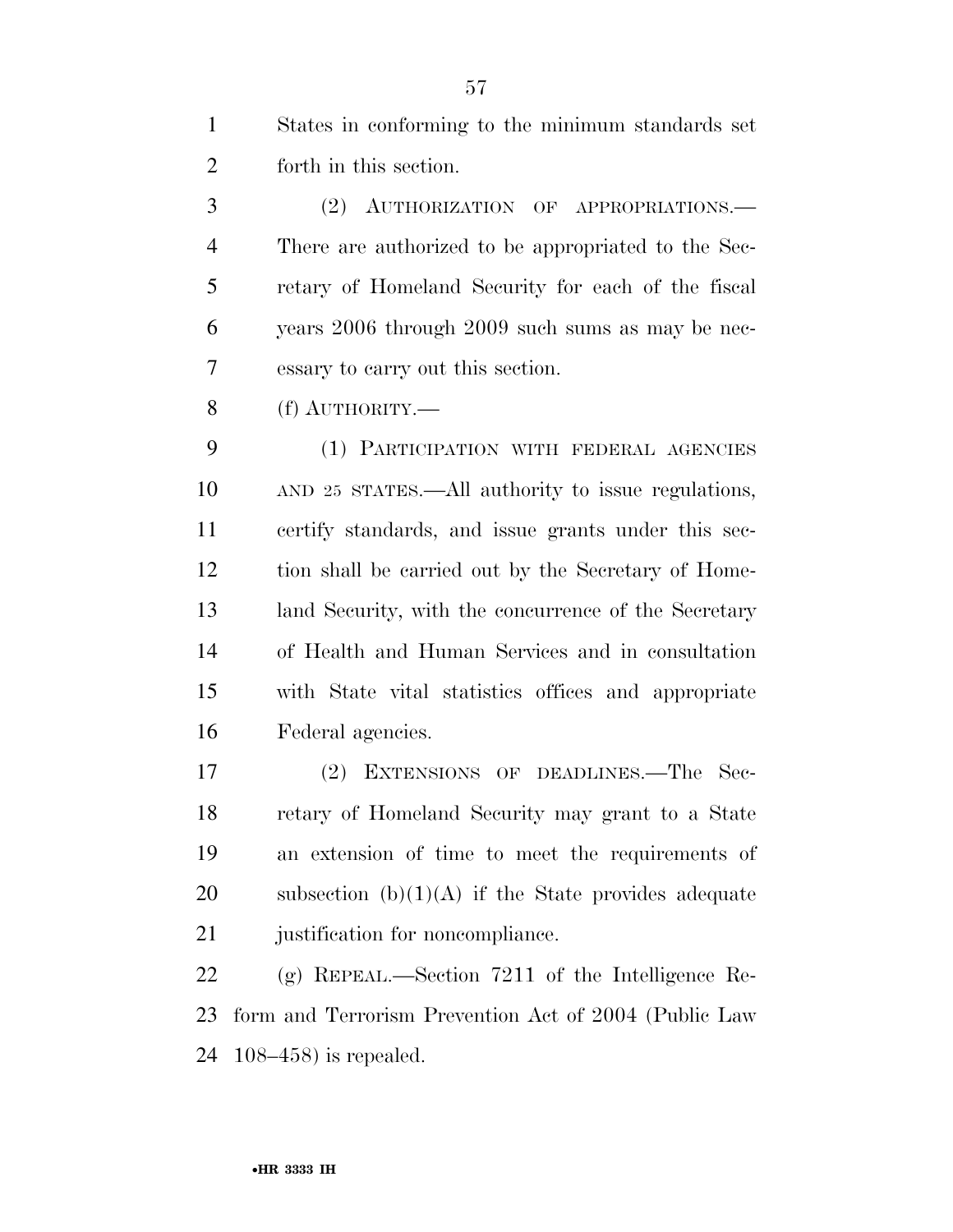**SEC. 219. MAXIMUM PERIOD OF VALIDITY FOR STATE LI- CENSES AND IDENTIFICATION DOCUMENTS.**  Section 202(d)(10) of the REAL ID Act of 2005 (di- vision B of Public Law 109–13) is amended by striking ''8 years'' and inserting ''5 years''. **SEC. 220. ESTABLISHMENT OF IMMIGRATION AND CUS- TOMS FIELD OFFICE IN TULSA, OKLAHOMA.**  (a) FINDINGS.—Congress finds the following: (1) On July 17, 2002, 18 illegal immigrants, including 3 minors, were taken into custody by the Tulsa County Sheriff's Department and later re- leased by the former Immigration and Naturaliza- tion Service. (2) On August 13, 2002, an immigration task force meeting convened in Tulsa, Oklahoma, with the goal of bringing together local law enforcement and the Immigration and Naturalization Service to open a dialogue to find effective ways to better en-

 force Federal immigration laws in the first District of Oklahoma. (3) On January 22, 2003, 4 new agents were hired at the Immigration and Naturalization Service

 (4) On January 30, 2003, 6 new special agents were added to the staff of the Immigration and Nat-uralization Service's Oklahoma office.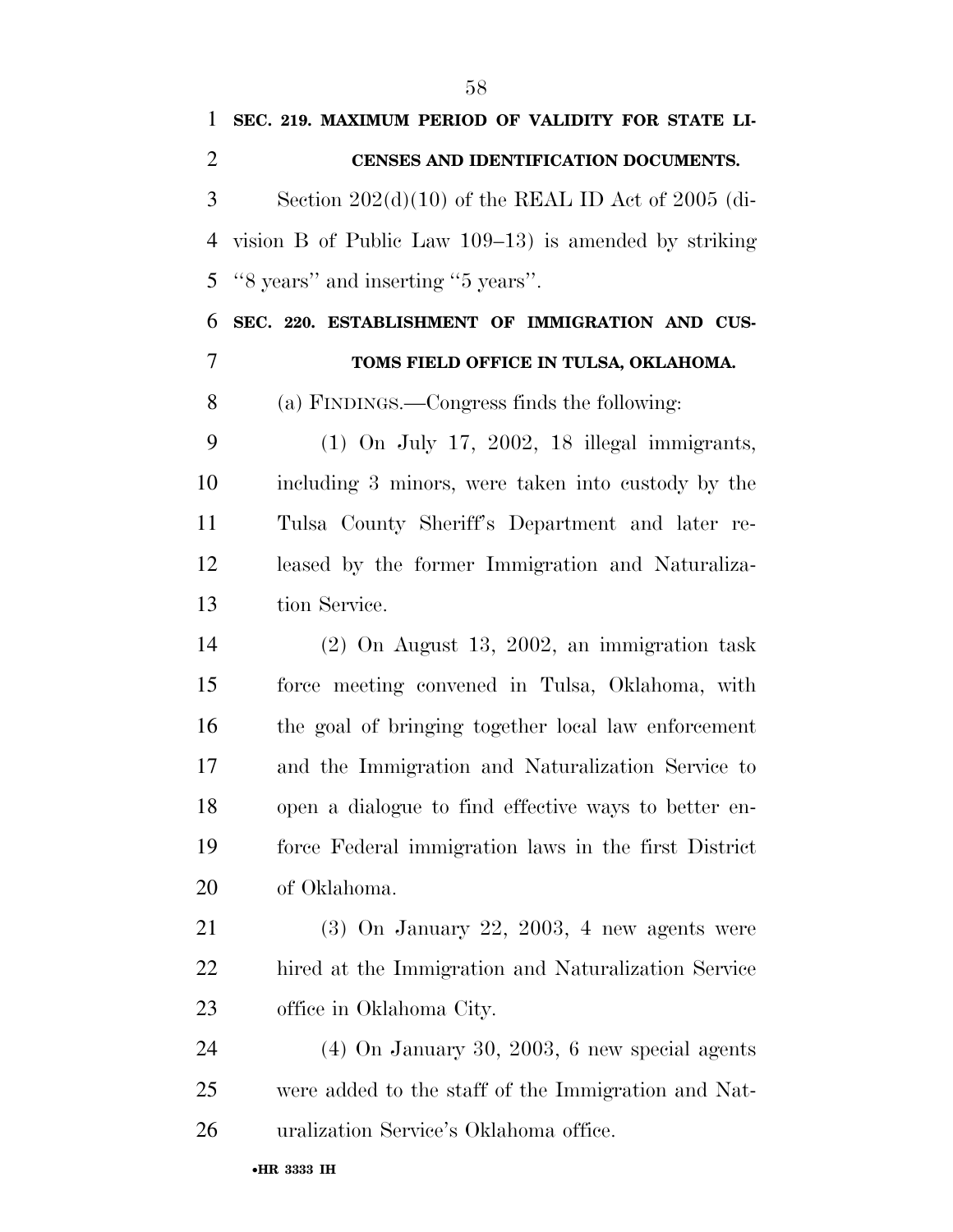| $\mathbf{1}$   | $(5)$ On September 22, 2004, U.S. Immigration          |
|----------------|--------------------------------------------------------|
| $\overline{2}$ | and Customs Enforcement authorized the release of      |
| 3              | 18 possible illegal aliens that were in the custody of |
| 4              | the City of Catoosa, Oklahoma Policy Department.       |
| 5              | Catoosa Police stopped a stuck carrying 18 persons,    |
| 6              | including children, in the early morning hours. Only   |
| 7              | 2 of the detainees produced identification. One adult  |
| 8              | was arrested on drug possession charges, while the     |
| 9              | remaining individuals were released.                   |
| 10             | $(6)$ There is 1 U.S. Immigration and Customs          |
| 11             | Enforcement Office of Investigations in Oklahoma,      |
| 12             | which is located in Oklahoma City and has 12           |
| 13             | agents serving $3,500,000$ people.                     |
| 14             | $(7)$ Interstate Highways I-44 and U.S.–75 are         |
| 15             | major roads through Tulsa, Oklahoma, and serve for     |
| 16             | the transportation of illegal immigrants to all areas  |
| 17             | of the United States.                                  |
| 18             | (8) The establishment of a U.S. Immigration            |
| 19             | and Customs Enforcement Office of Investigations       |
| <b>20</b>      | field office in Tulsa, Oklahoma, will help enforce     |
| 21             | Federal immigration laws in eastern Oklahoma.          |
| 22             | (9) There are 7 Drug Enforcement Administra-           |
| 23             | tion agents, and an estimated 22 Federal Bureau of     |
| 24             | Investigation agents, headquartered in Tulsa, Okla-    |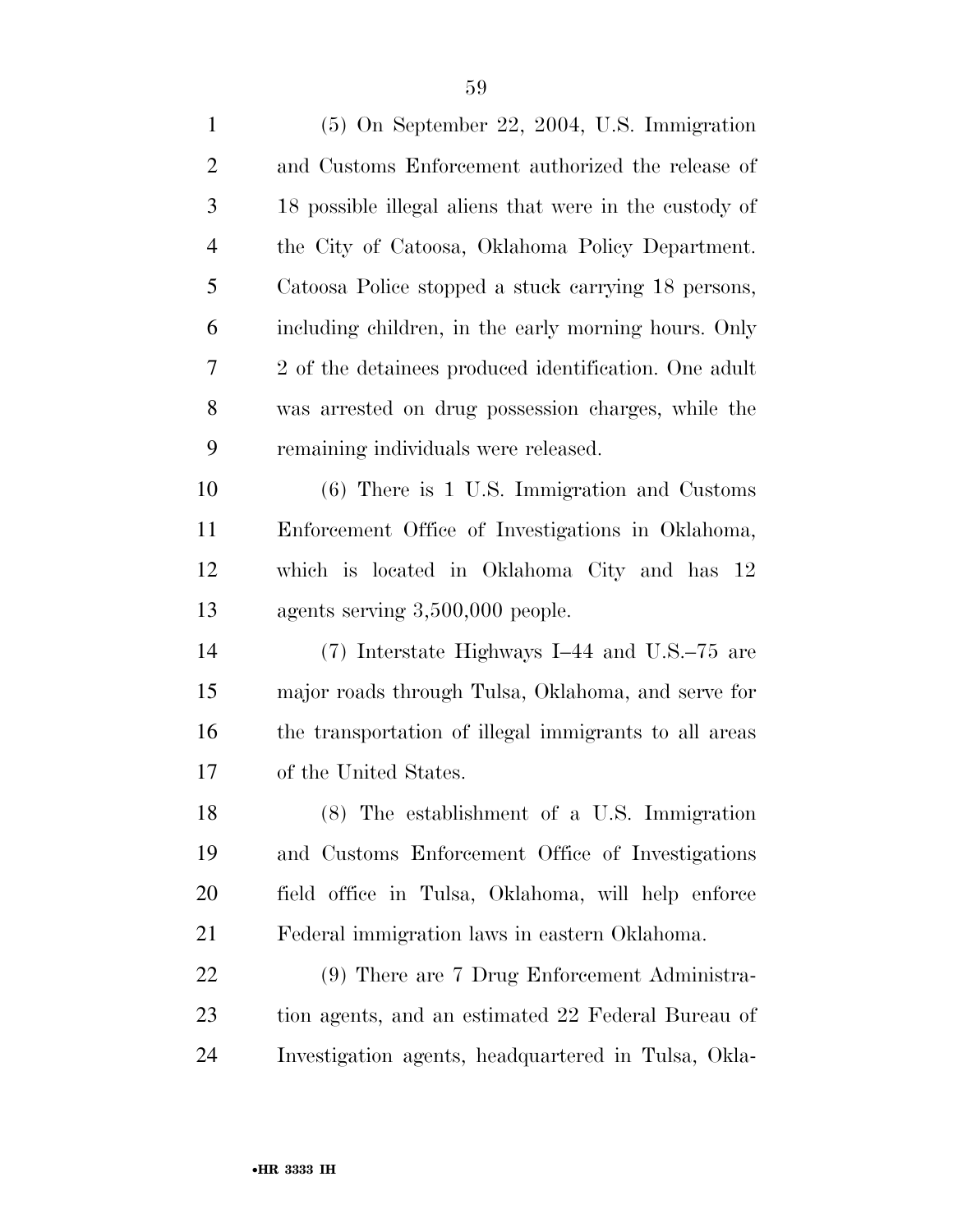homa, while no U.S. Immigration and Customs En- forcement agents are located in Tulsa, Oklahoma. (b) ESTABLISHMENT OF TULSA FIELD OFFICE.— Not later than 180 days after the date of enactment of this Act, the Secretary of Homeland Security shall, subject to the availability of appropriated funds, establish a U.S. Immigration and Customs Enforcement of Investigations field office in Tulsa, Oklahoma. **Subtitle B—Reversing Unlawful Migration** 

 **SEC. 221. MANDATORY EMPLOYMENT AUTHORIZATION VERIFICATION.** 

 (a) RENAMING OF BASIC PILOT PROGRAM.—The basic pilot program established under section 403(a) of the Illegal Immigration Reform and Immigrant Responsi- bility Act of 1996 (division C of Public Law 104–208; 8 U.S.C. 1324a note) is hereby renamed the ''Employment Authorization Status Instant Check'' or ''EASI Check'' system.

20 (b) PERMANENT OPERATION OF THE PROGRAM.— The EASI Check system shall continue in operation per-manently and shall not terminate.

 (c) MANDATORY USE OF EASI CHECK SYSTEM.— (1) IN GENERAL.—Subject to paragraphs (2) and (3), every person or other entity that hires one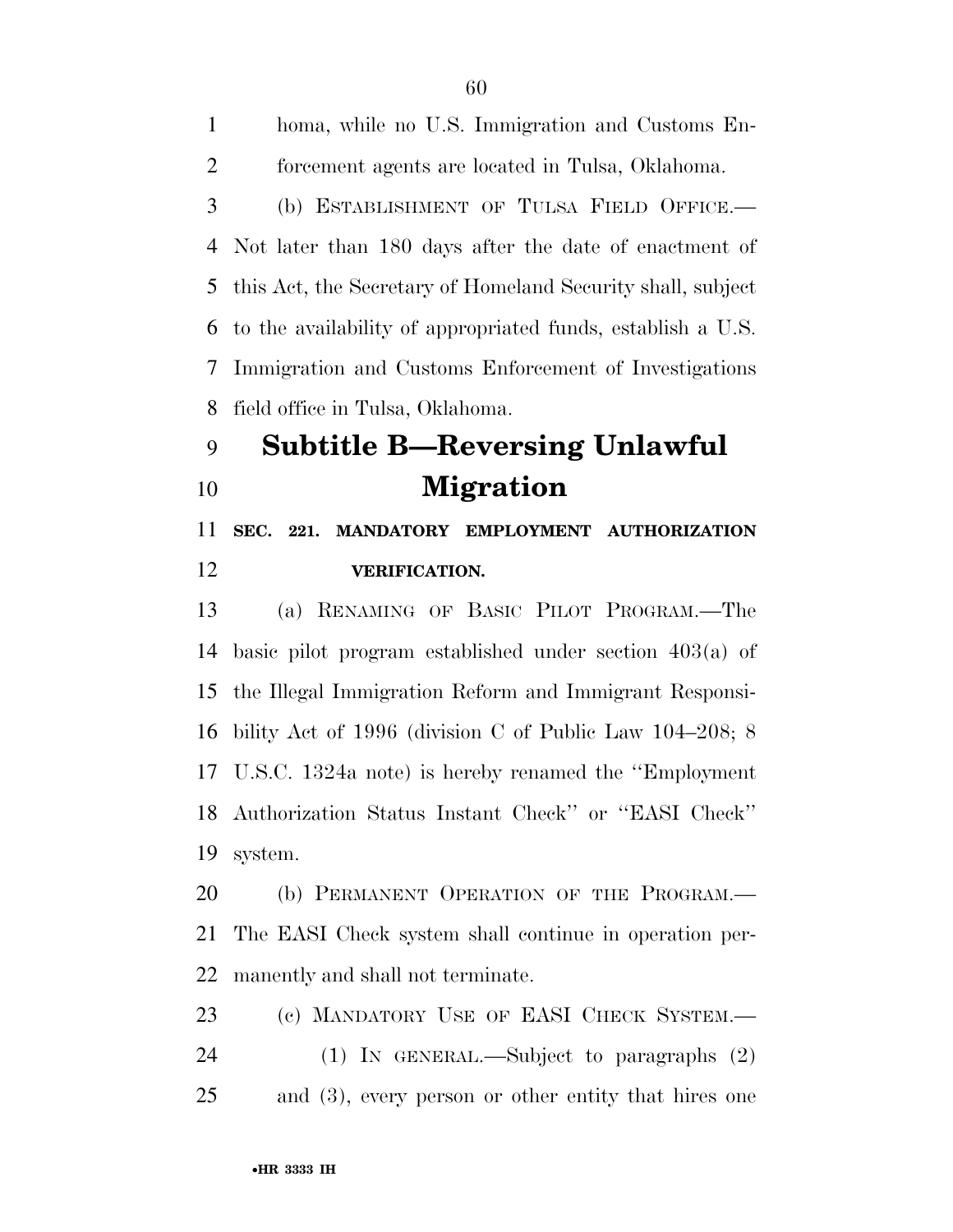| $\mathbf{1}$   | or more individuals for employment in the United     |
|----------------|------------------------------------------------------|
| $\overline{2}$ | States shall verify through the EASI Check system    |
| 3              | that each such individual is authorized to work in   |
| $\overline{4}$ | the United States.                                   |
| 5              | (2) SELECT ENTITIES REQUIRED TO USE EASI             |
| 6              | CHECK SYSTEM IMMEDIATELY.—The following enti-        |
| 7              | ties must satisfy the requirement in paragraph (1)   |
| 8              | by not later than one year after the date of the en- |
| 9              | actment of this Act:                                 |
| 10             | (A) FEDERAL AGENCIES.—Each depart-                   |
| 11             | ment and agency of the Federal Government;           |
| 12             | FEDERAL CONTRACTORS.- A con-<br>(B)                  |
| 13             | tractor that—                                        |
| 14             | (i) has entered into a contract with                 |
| 15             | the Federal Government to which section              |
| 16             | $2(b)(1)$ of the Service Contract Act of             |
| 17             | 1965 (41 U.S.C. 351(b)(1)) applies, and              |
| 18             | any subcontractor under such contract; or            |
| 19             | (ii) has entered into a contract ex-                 |
| 20             | empted from the application of such Act by           |
| 21             | section 6 of such Act (41 U.S.C. 356), and           |
| 22             | any subcontractor under such contract.               |
| 23             | (C) LARGER EMPLOYERS IN CERTAIN IN-                  |
| 24             | DUSTRIES.—An employer that employs more              |
| 25             | than 50 individuals in the United States in any      |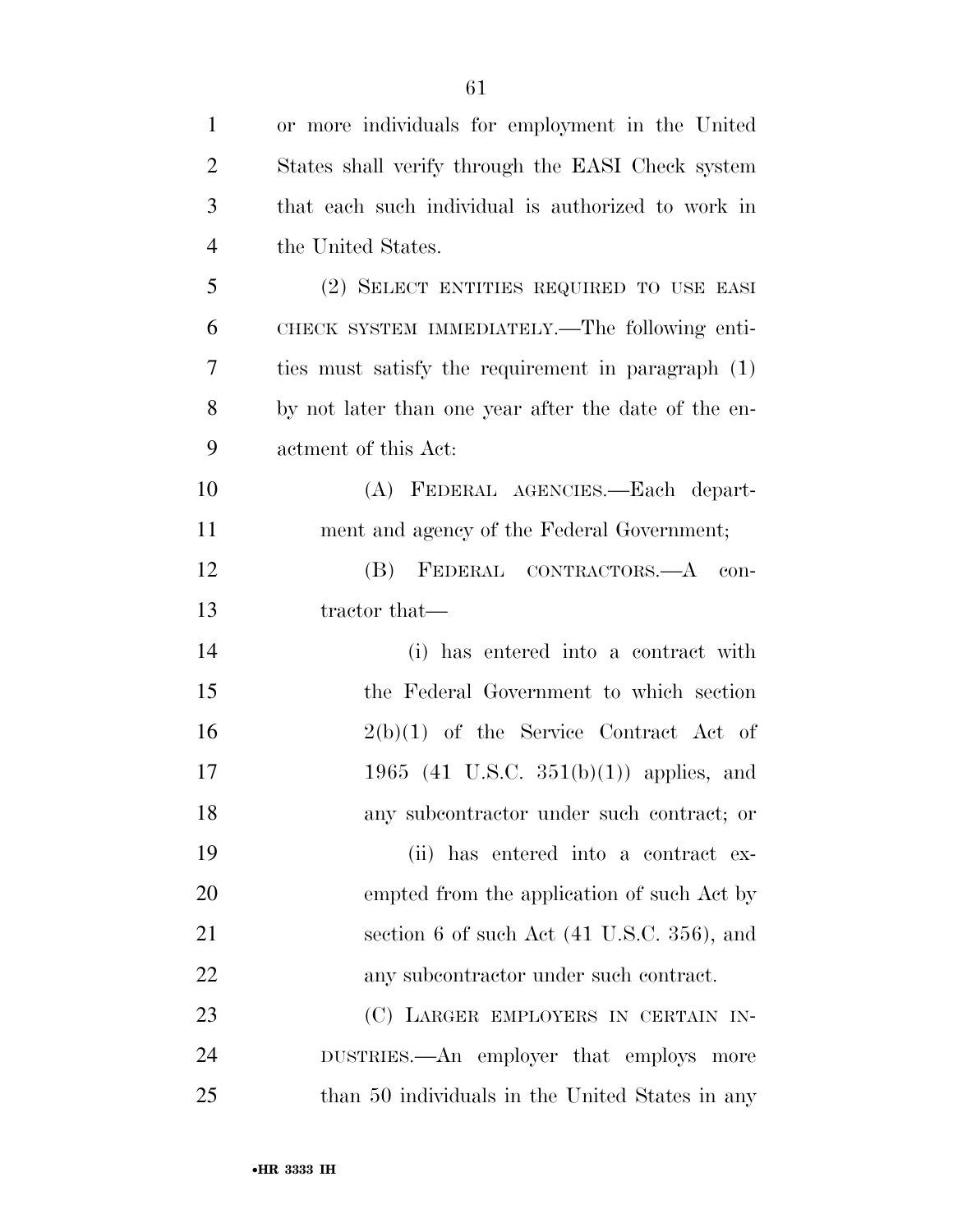| $\mathbf{1}$   | of the following industries, as defined by the     |
|----------------|----------------------------------------------------|
| $\overline{2}$ | Secretary of Labor:                                |
| 3              | (i) Agriculture.                                   |
| $\overline{4}$ | (ii) Meat packing.                                 |
| 5              | (iii) Construction.                                |
| 6              | (iv) Leisure and hospitality.                      |
| 7              | (3) PHASING-IN FOR OTHER EMPLOYERS.—               |
| 8              | $(A)$ 2 YEARS FOR EMPLOYERS OF 20 OR               |
| 9              | MORE.—Entities that employ 20 or more indi-        |
| 10             | viduals in the United States in any industry       |
| 11             | must satisfy the requirement in paragraph (1)      |
| 12             | by not later than two years after the date of the  |
| 13             | enactment of this Act.                             |
| 14             | (B) 3 YEARS FOR ALL EMPLOYERS.—All                 |
| 15             | entities that employ one or more individuals in    |
| 16             | the United States must satisfy the requirement     |
| 17             | in paragraph $(1)$ by not later than three years   |
| 18             | after the date of the enactment of this Act.       |
| 19             | (4) VERIFYING EMPLOYMENT AUTHORIZATION             |
| 20             | OF CURRENT EMPLOYEES.—Every person or other        |
| 21             | entity that employs one or more persons in the     |
| 22             | United States shall verify through the EASI Check  |
| 23             | system by no later than four years after enactment |
| 24             | that each employee is authorized to work in the    |
| 25             | United States.                                     |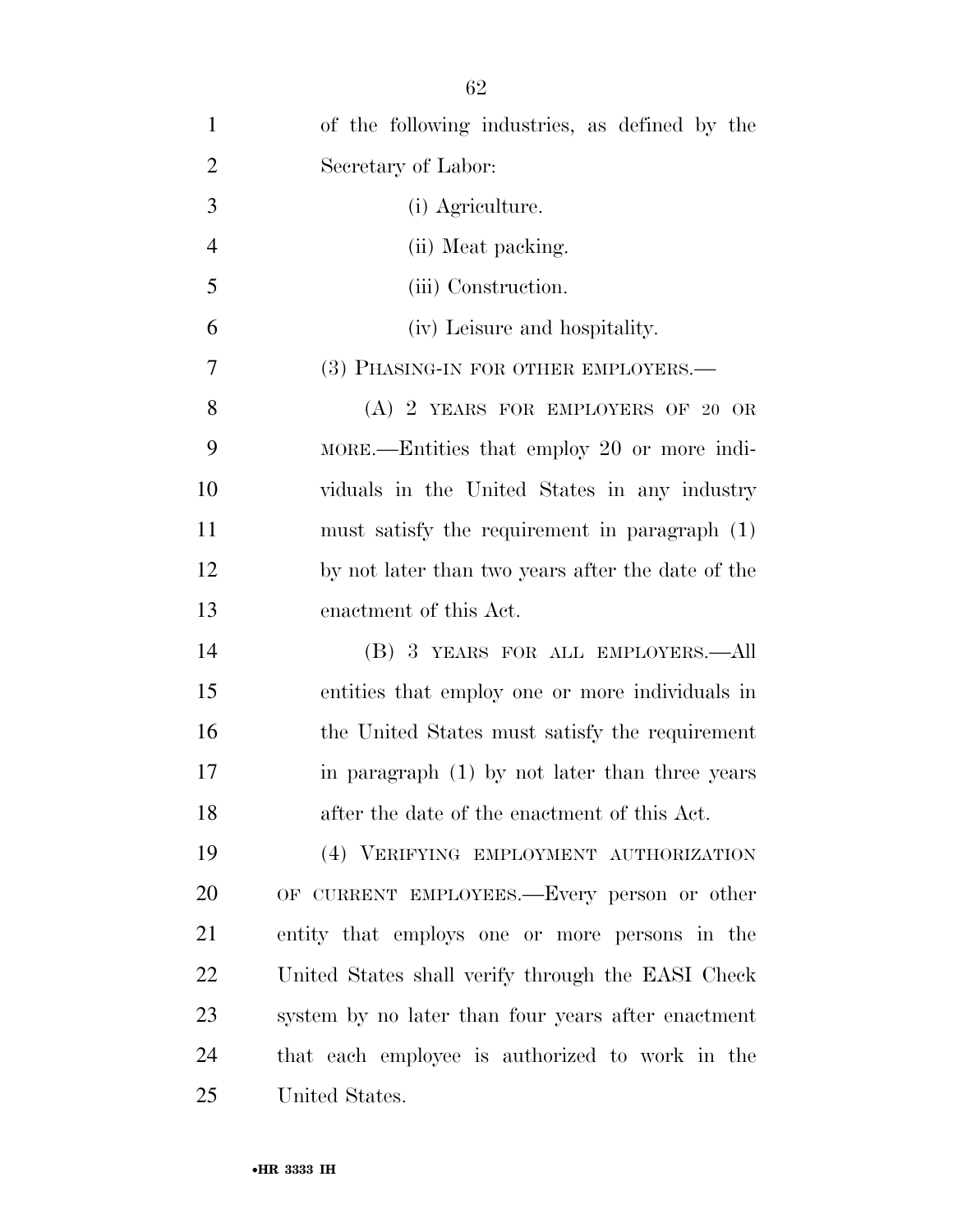| $\mathbf{1}$   | (5) DEFENSE.—An employer who establishes                |
|----------------|---------------------------------------------------------|
| $\overline{c}$ | that the employer complied in good faith with the re-   |
| 3              | quirements in paragraphs (1) and (4) shall not be       |
| $\overline{4}$ | liable for hiring an unauthorized alien, if—            |
| 5              | (A) such hiring occurred due to an error in             |
| 6              | the EASI Check system that was unknown to               |
| 7              | the employer at the time of such hiring; and            |
| 8              | (B) the employer terminates the employ-                 |
| 9              | ment of the alien upon being informed of the            |
| 10             | error.                                                  |
| 11             | (6) SANCTIONS FOR NONCOMPLIANCE.—The                    |
| 12             | failure of an employer to comply with the require-      |
| 13             | ments in paragraph $(1)$ or $(4)$ shall—                |
| 14             | $(A)$ be treated as a violation of section              |
| 15             | $274A(a)(1)(B)$ of the Immigration and Nation-          |
| 16             | ality Act $(8 \text{ U.S.C. } 1324a(a)(1)(B))$ with re- |
| 17             | spect to each individual whose employment au-           |
| 18             | thorization status was not verified; and                |
| 19             | (B) create a rebuttable presumption that                |
| 20             | the employer has violated section $274A(a)(1)(A)$       |
| 21             | of such Act.                                            |
| 22             | (7) VOLUNTARY PARTICIPATION OF EMPLOYERS                |
| 23             | IMMEDIATELY SUBJECT TO REQUIREMENT.<br><b>NOT</b>       |
| 24             | Nothing in this subsection shall be construed as pre-   |
| 25             | venting a person or other entity that is not imme-      |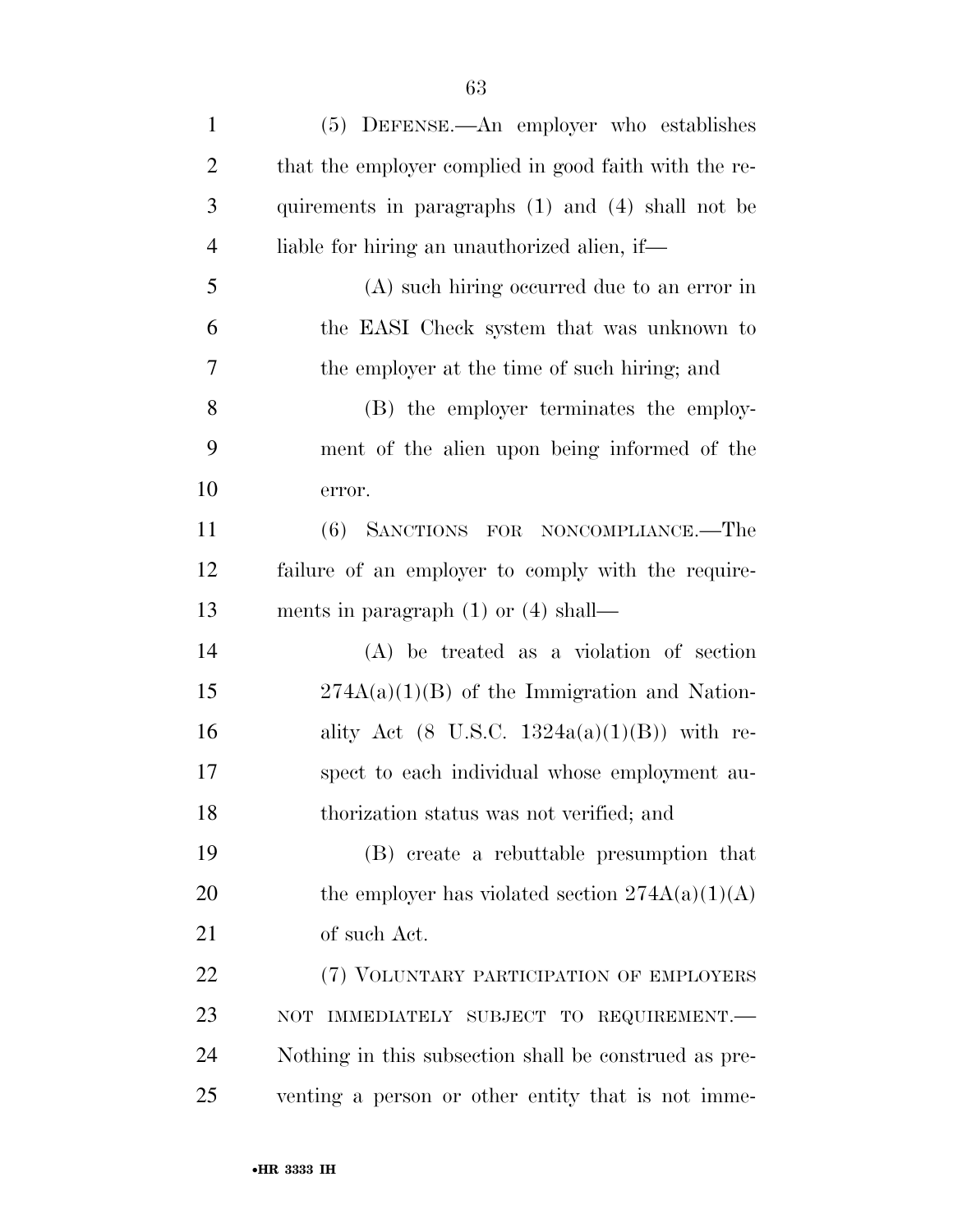diately subject to the requirement of paragraph (1) pursuant to paragraph (2) or (3) from voluntarily using the EASI Check system to verify the employ- ment authorization of new hires, current employees, or both.

 (d) AUTHORIZATION OF APPROPRIATIONS.—There are authorized to be appropriated such sums as may be required to carry out this section.

### **SEC. 222. EMPLOYER SANCTIONS.**

 (a) INCREASE IN PENALTY FOR VIOLATIONS.—Sub- section 274A(e)(4) of the Immigration and Nationality Act (8 U.S.C. 1324a(e)(4)) is amended—

13 (1) in subparagraph  $(A)(i)$ , by striking "not less than \$250 and not more than \$2,000'' and in-15 serting "\$5,000";

16 (2) in subparagraph  $(A)(ii)$ , by striking "not less than \$2,000 and not more than \$5,000'' and in-18 serting "\$10,000";

19 (3) in subparagraph  $(A)(iii)$ , by striking "not less than \$3,000 and not more than \$10,000'' and 21 inserting "\$25,000"; and

 (4) in subparagraph (B), by striking clause (i) and redesignating clause (ii) as clause (i).

 (b) ENFORCEMENT THROUGH LIMITATION ON H NONIMMIGRANT PETITIONS.—Subsection 274A(e) of such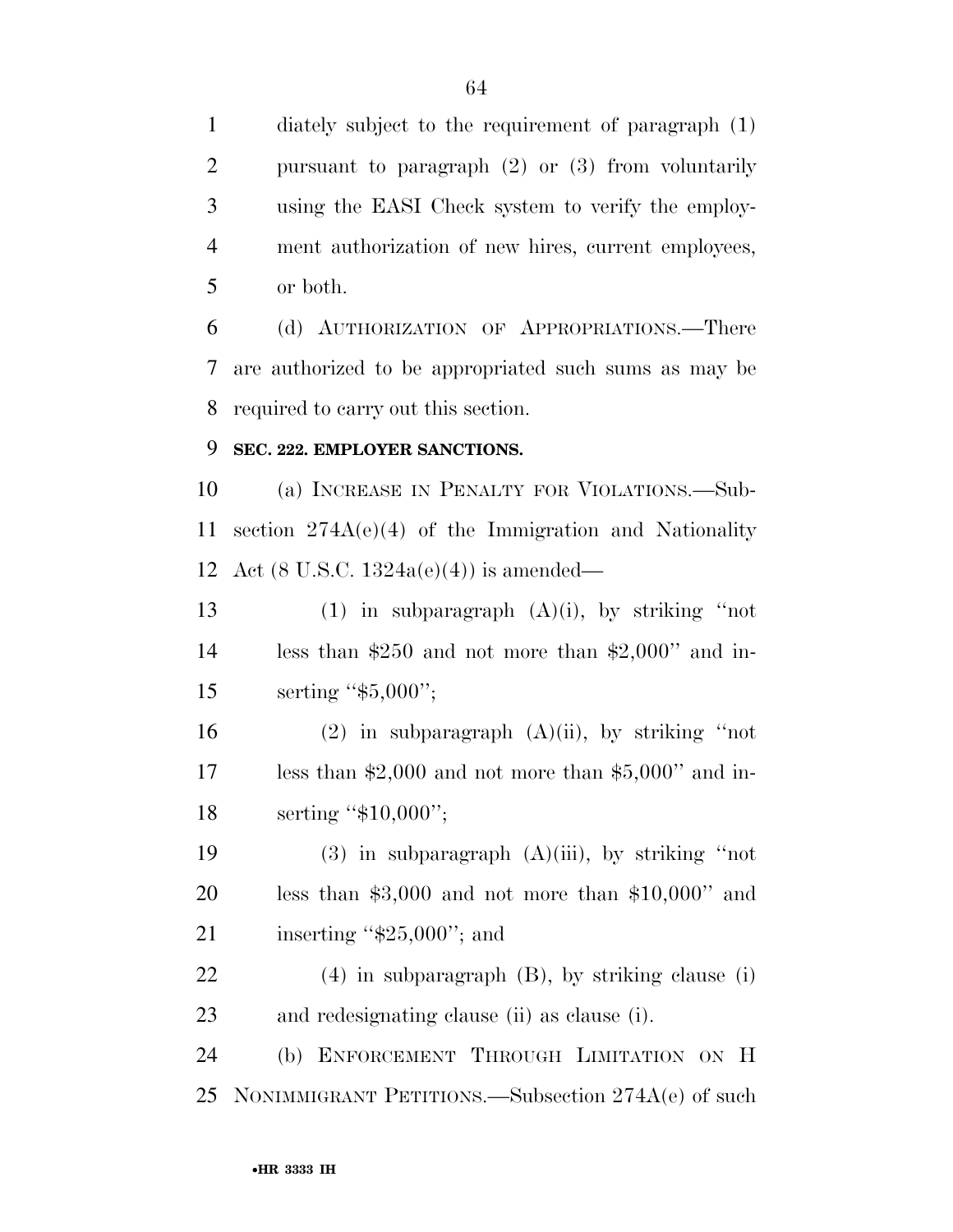Act (8 U.S.C. 1324a(e)) is further amended by adding at the end the following:

3 "(10) LIMITATION ON H NONIMMIGRANT PETI- TIONS.—Any person or entity found in violation of 5 subsection (a)(1)(A) or (a)(2) shall be ineligible for a period of 5 years following the first offense, and permanently following the second offense, to petition for a nonimmigrant described in section  $101(a)(15)(H)$ .".

 (c) INCREASE IN CRIMINAL PENALTY.—Section 11 274A(f)(1) of such Act (8 U.S.C. 1324a(f)(1)) is amended to read as follows:

13 "(1) CRIMINAL PENALTY.—Any person or enti- ty which engages in a pattern or practice of viola-15 tions of subsection  $(a)(1)(A)$  or  $(a)(2)$  shall be fined not more than \$25,000 for each unauthorized alien with respect to whom such a violation occurs, im- prisoned for not less than one year, or both, notwith- standing the provisions of any other Federal law re-lating to fine levels.''.

## **SEC. 223. LIMITED DURATION SOCIAL SECURITY ACCOUNT NUMBERS FOR NONIMMIGRANTS.**

 (a) TEMPORARY SOCIAL SECURITY CARDS FOR NON- IMMIGRANTS.—Section 205(c)(2)(G) of the Social Secu-25 rity Act (42 U.S.C.  $405(c)(2)(G)$ ) is amended by inserting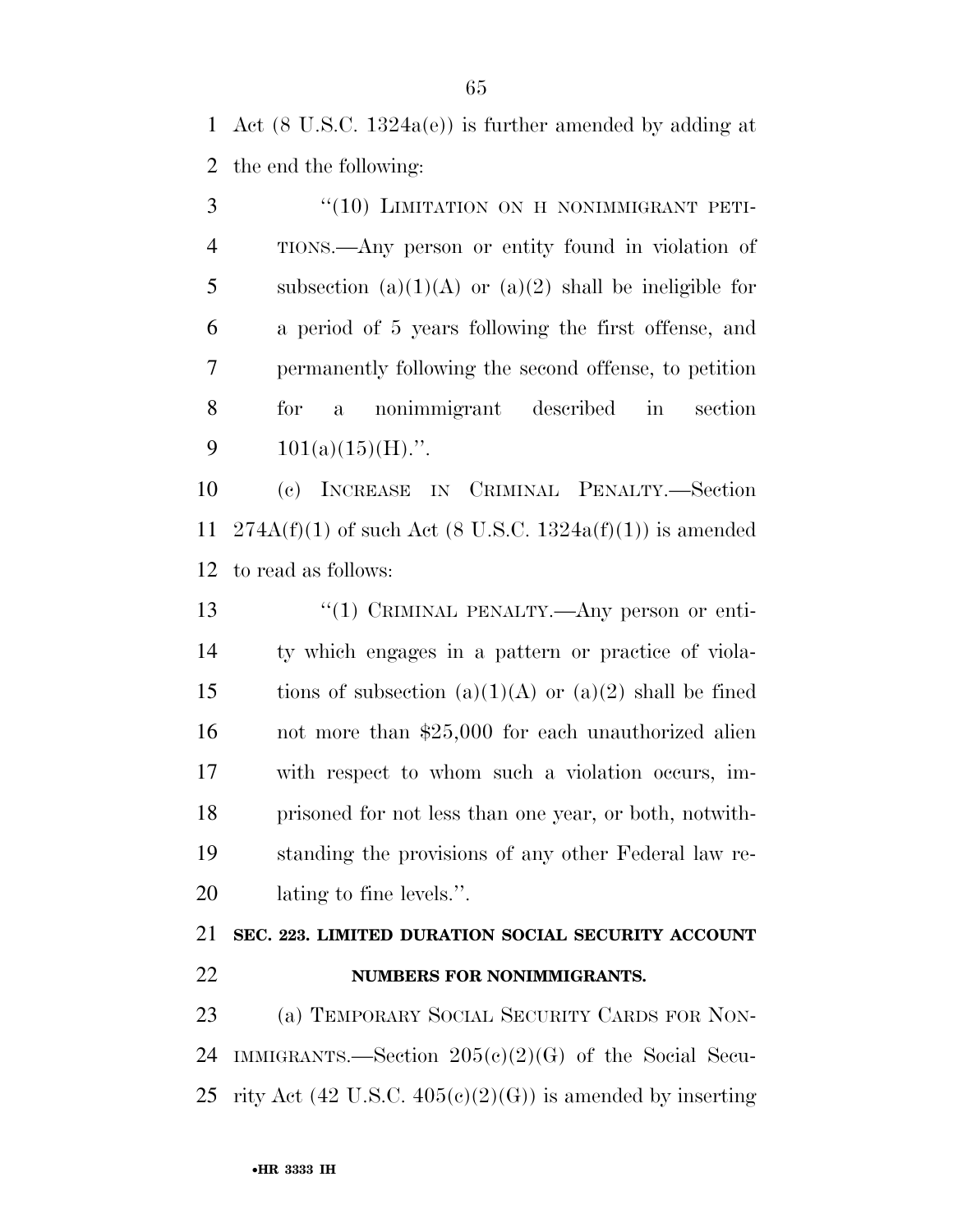after the first sentence the following: ''Social security cards issued to aliens who are not lawful permanent resi- dents, but who are authorized to engage in employment in the United States, shall bear on their face an expiration date that coincides with the expiration of the alien's per- mission to be employed in the United States. The social security account numbers on such cards shall not be valid to prove work authorization, either through the EASI Check system or otherwise, following their expiration.''.

 (b) TIMING OF ISSUANCE TO ALIENS.—Subclause (I) 11 of section  $205(c)(2)(B)(i)$  of the Social Security Act (42) 12 U.S.C.  $405(e)(2)(B)(i)(I))$  is amended to read as follows: 13  $\langle f(\mathbf{I})\rangle$  to aliens at the time of their lawful admis- sion to the United States for or adjustment of status to—

 ''(aa) permanent residence; or ''(bb) temporary or other short-term resi- dence in a category that permits them to en- gage in employment in the United States, ex- cept that these aliens shall be issued the social security cards described in the second sentence 22 of subparagraph  $(G)$ ;".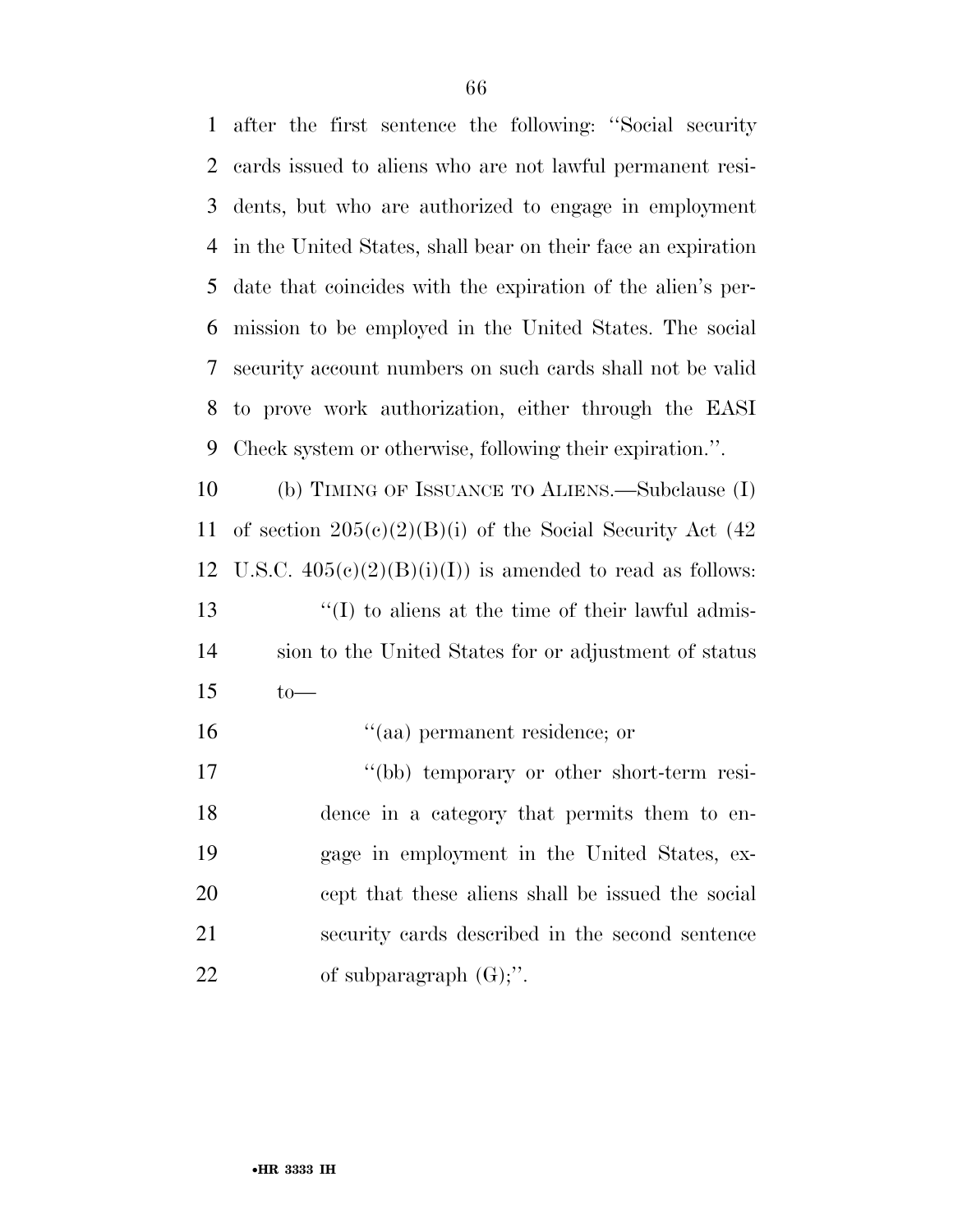# **SEC. 224. MANDATORY NOTIFICATION OF SOCIAL SECURITY ACCOUNT NUMBER MISMATCHES AND MUL-TIPLE USES.**

 (a) NOTIFICATION OF MISMATCHED NAME AND SO- CIAL SECURITY ACCOUNT NUMBER.—The Commissioner of Social Security shall notify on an annual basis each United States employer with one or more employees whose social security account number does not match the em- ployee's name or date of birth in the Commissioner's records. Such notification shall instruct employers to no- tify listed employees that they have 10 business days to correct the mismatch with the Social Security Administra- tion or the employer will be required to terminate their employment. The notification also shall inform employers that they may not terminate listed employees prior to the close of the 10-day period.

•**HR 3333 IH**  (b) NOTIFICATION OF MULTIPLE USES OF INDI- VIDUAL SOCIAL SECURITY ACCOUNT NUMBERS.—Prior to crediting any individual with concurrent earnings from more than one employer, the Commissioner of Social Secu- rity shall notify the individual that earnings from two or more employers are being reported under the individual's social security account number. Such notice shall include, at a minimum, the name and location of each employer and shall direct the individual to contact the Social Secu-rity Administration to present proof that the individual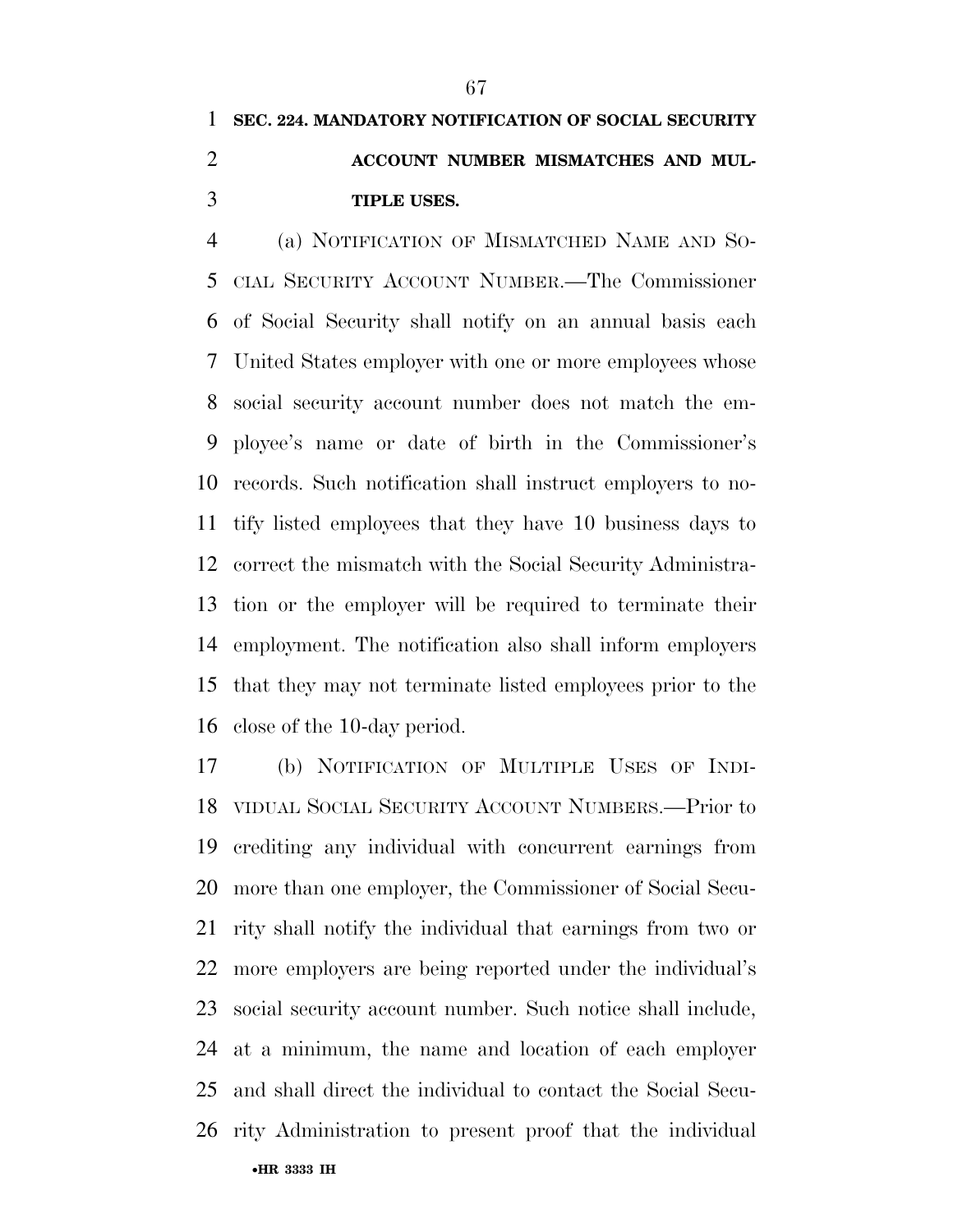is the person to whom the social security account number was issued and, if applicable, to present a pay stub or other documentation showing that such individual is em- ployed by both or all employers reporting earnings to that social security account number.

## **SEC. 225. NO SOCIAL SECURITY CREDIT FOR WORK PER-FORMED WHILE UNLAWFULLY PRESENT.**

8 Sections  $214(c)(1)$  and  $223(a)(1)(C)(i)$  of the Social 9 Security Act (42 U.S.C. 414(c)(1),  $423(a)(1)(C)(i)$ , as added by section 211 of the Social Security Protection Act of 2004 (Public Law 108–203), are each amended by striking ''at the time of assignment, or at any later time'' and inserting ''at the time any such quarters of coverage are earned''.

### **SEC. 226. REDUCING INDIVIDUAL TAXPAYER IDENTIFICA-TION NUMBER ABUSE.**

 (a) MODIFIED IT IN FORMAT AND LAWFUL PRES-ENCE REQUIREMENT.—

19 (1) IN GENERAL.—Section  $6109(c)$  of the Inter- nal Revenue Code of 1986 is amended to read as fol-lows:

22 " (c) REQUIREMENT OF INFORMATION.—

23 "(1) In GENERAL.—For purposes of this sec-tion, the Secretary is authorized to require such in-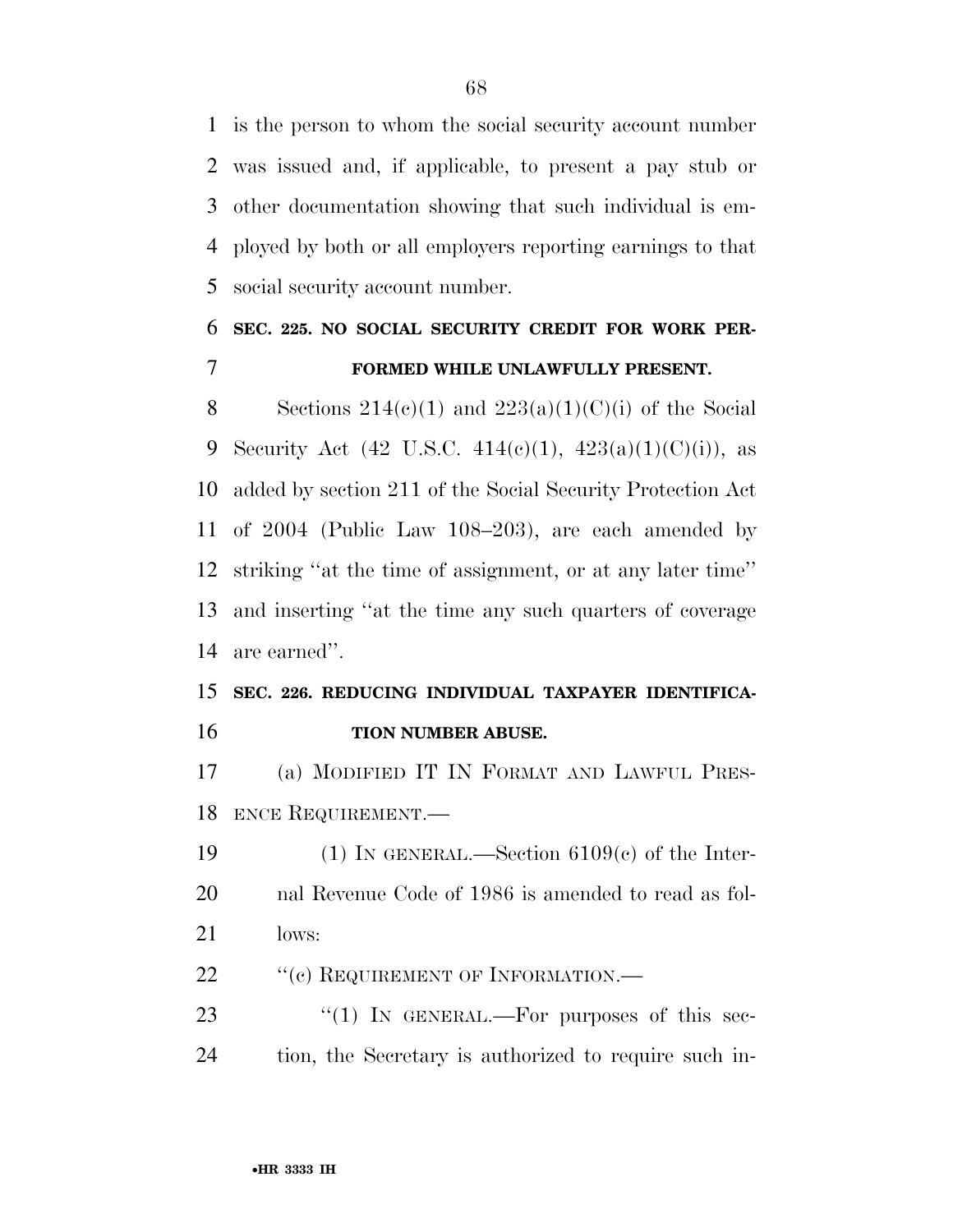| $\mathbf{1}$   | formation as may be necessary to assign an identi-   |
|----------------|------------------------------------------------------|
| $\overline{2}$ | fying number of any person.                          |
| 3              | "(2) SEPARATE FROM SOCIAL SECURITY AC-               |
| $\overline{4}$ | COUNT NUMBERS.—Any identifying number assigned       |
| 5              | by the Secretary shall be comprised of a sequence of |
| 6              | numerals and dashes that is visually distinguishable |
| 7              | from and will not be mistaken for a social security  |
| 8              | account number.                                      |
| 9              | "(3) VERIFICATION OF STATUS FOR ALIENS.—             |
| 10             | Prior to issuing any identifying number, the Sec-    |
| 11             | retary shall verify with the Department of Homeland  |
| 12             | Security that the applicant for such number is law-  |
| 13             | fully present in the United States.".                |
| 14             | (2) EFFECTIVE DATE.—Section $6109(c)(2)$ of          |
| 15             | the Internal Revenue Code of 1986, as added by       |
| 16             | paragraph (1), shall take effect no later than 30    |
| 17             | days after the date of enactment of this Act.        |
| 18             | (b) INFORMATION SHARING.                             |
| 19             | (1) IN GENERAL.—Section $6103(i)(3)$ of the In-      |
| 20             | ternal Revenue Code of 1986 is amended by adding     |
| 21             | at the end the following new subparagraph.           |
| 22             | "(D) POSSIBLE VIOLATIONS OF FEDERAL                  |
| 23             | IMMIGRATION LAW.—The Secretary shall dis-            |
| 24             | close in electronic format to the Secretary of       |
| 25             | Homeland Security the taxpayer identity (as de-      |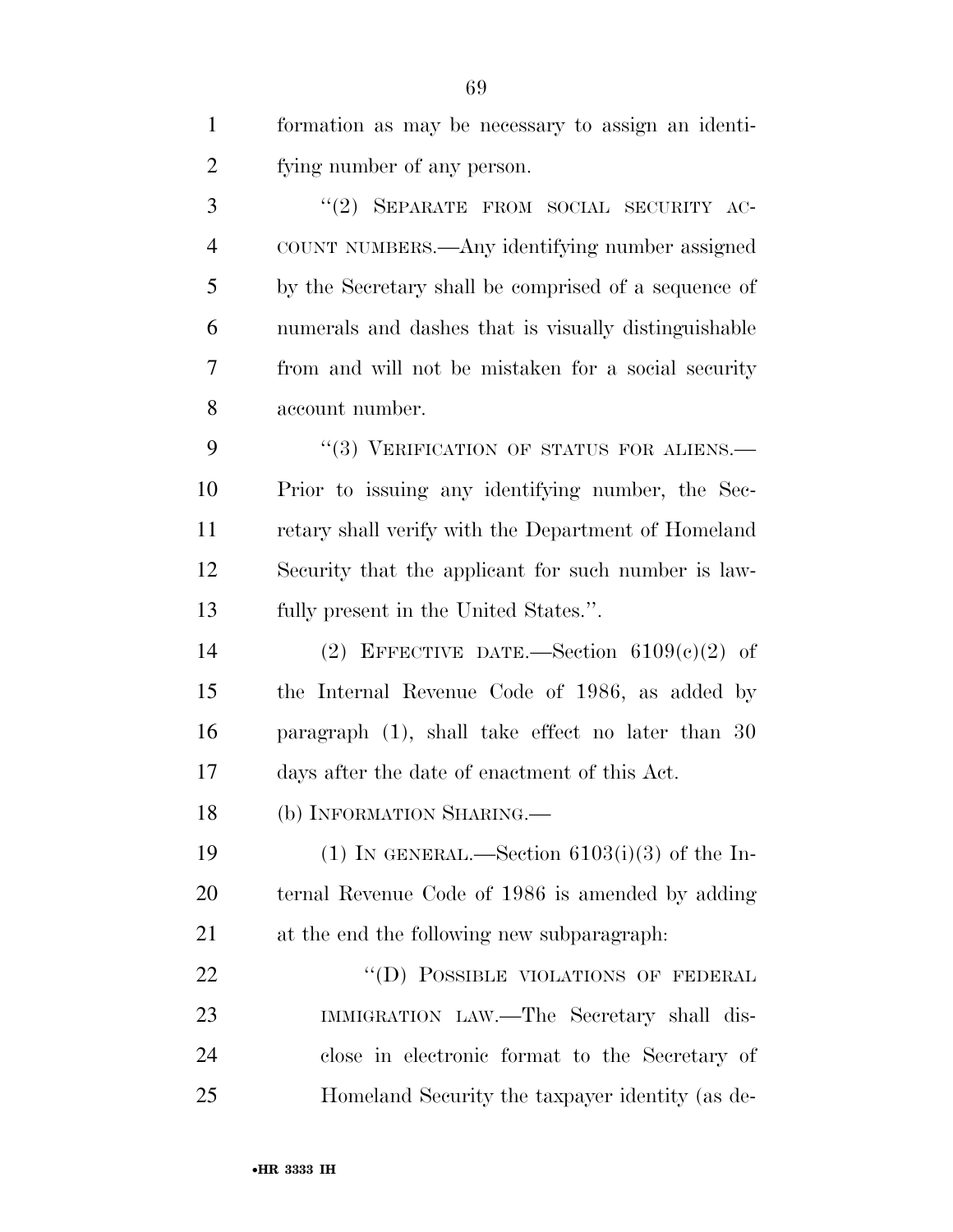1 fined in subsection  $(b)(6)$  of each taxpayer who has been assigned an individual taxpayer identi- fication number. The Secretary of Homeland Security may disclose such information to offi- cers and employees of the Department to the extent necessary to enforce Federal immigration laws.''

 (2) EFFECTIVE DATE.—The Secretary of the Treasury shall disclose information under the amendment made by paragraph (1) not later than 60 days after the date of the enactment of this Act. **SEC. 227. LIMITED ELIGIBILITY FOR TAX CREDITS AND RE-FUNDS.** 

 Notwithstanding any other provision of law, an indi- vidual who submits to the Internal Revenue Service an in- come tax return that relies on an individual taxpayer iden- tification number in lieu of a social security account num- ber shall not be eligible for any tax credit or refund, in- cluding the earned income tax credit under section 32 of the Internal Revenue Code of 1986.

## **SEC. 228. PENALTY FOR FAILURE TO FILE CORRECT INFOR-MATION RETURNS.**

 (a) MOST EGREGIOUS NONCOMPLIANT EMPLOY- ERS.—Section 6721 of the Internal Revenue Code is amended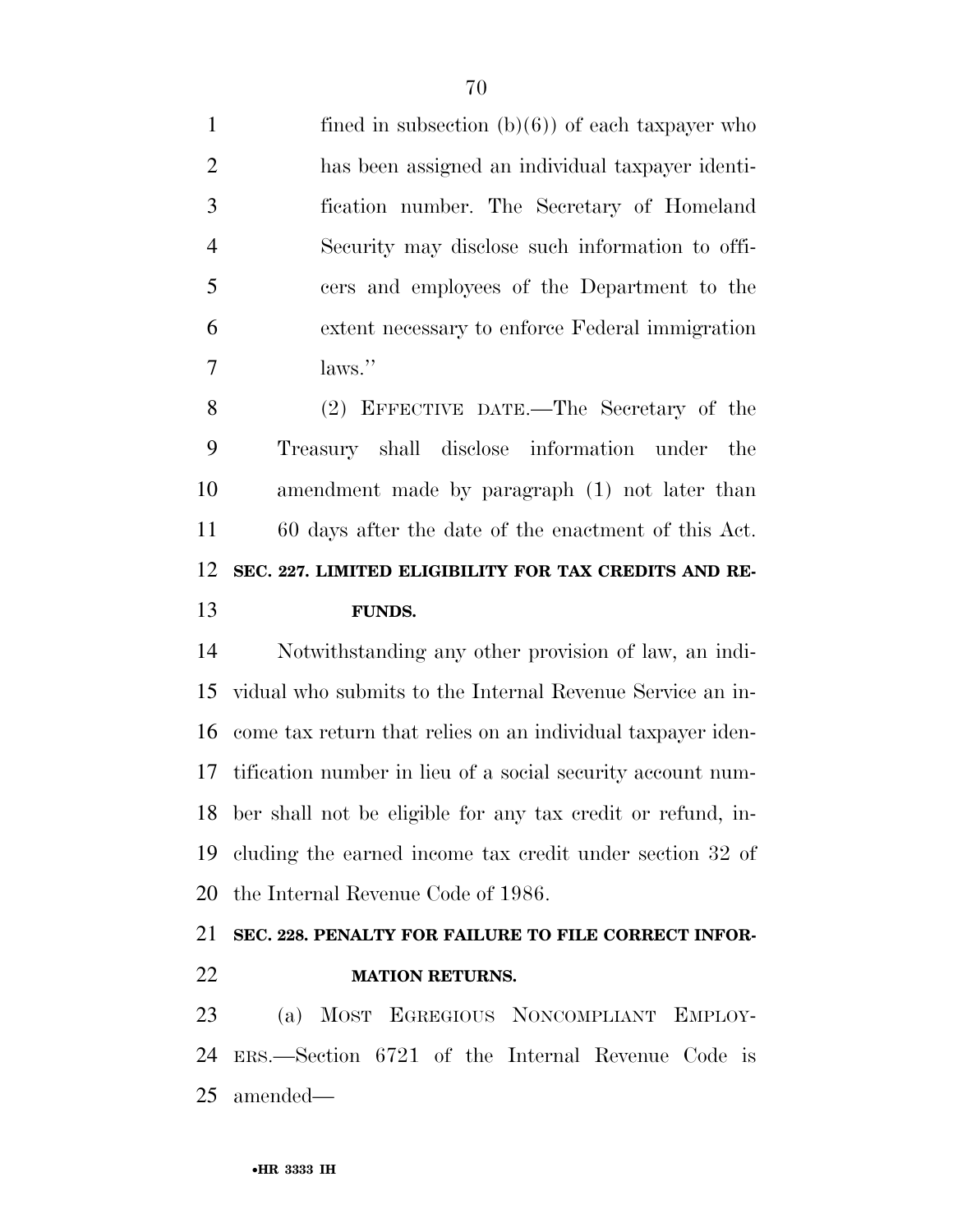(3) by adding at the end the following new sub-section:

 ''(c) PENALTY FOR EGREGIOUS NONCOMPLIANCE EMPLOYERS.—The Secretary shall assess the maximum allowable penalties on each employer designated in any taxable year by the Social Security Administration as one of the most egregious non-compliant employers.''.

(b) STANDARD COMPLIANCE PROGRAM.—

12 (1) IN GENERAL.—No later than 60 days after the date of enactment of this Act, the Secretary of the Treasury, in consultation with the Commissioner of Social Security and the Secretary of Homeland Security, shall implement a regularly scheduled pro- gram for proposing, assessing, and collecting pen- alties from the filers of incorrect information returns under the Internal Revenue Code of 1986.

 (2) REPORT.—The Secretary of the Treasury shall report to Congress no later than 180 days after the date of enactment of this Act on the results of the program required in paragraph (1). Such report shall include at least the following: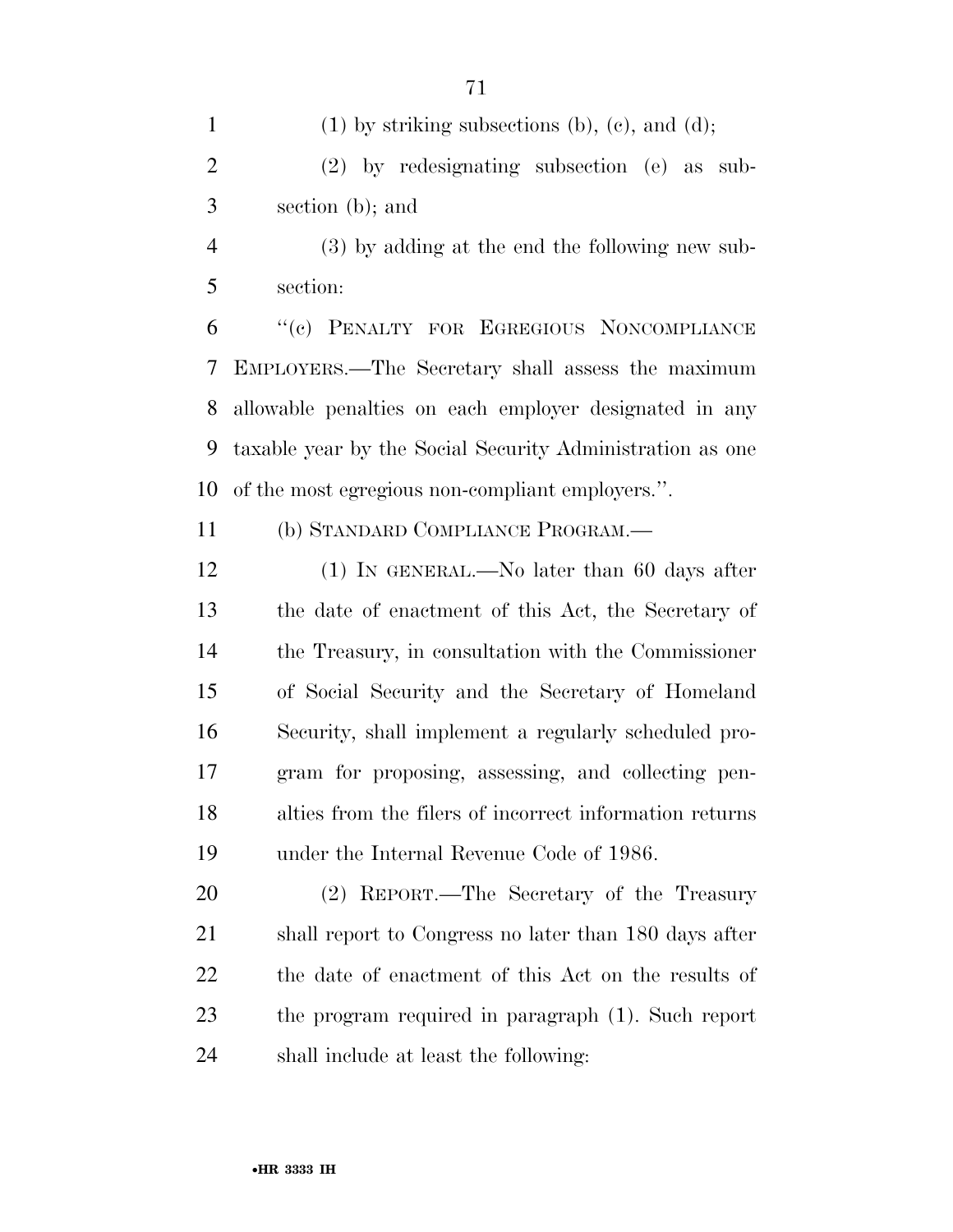| $\mathbf{1}$   | (A) The total number of filers who sub-            |
|----------------|----------------------------------------------------|
| $\overline{2}$ | mitted incorrect information returns.              |
| 3              | (B) The number of incorrect information            |
| $\overline{4}$ | returns submitted by such filers.                  |
| 5              | (C) The total amount of penalties pro-             |
| 6              | posed, assessed and collected through the pro-     |
| 7              | gram.                                              |
| 8              | (D) The number of waivers granted to fil-          |
| 9              | ers of incorrect information returns.              |
| 10             | SEC. 229. ADJUSTMENT OF STATUS.                    |
| 11             | Section 245 of the Immigration and Nationality Act |
| 12             | $(8 \text{ U.S.C. } 1255)$ is amended—             |
| 13             | (1) by striking subsections (a) through (i) and    |
| 14             | subsection $(k)$ ;                                 |
| 15             | $(2)$ by redesignating subsection $(j)$ as sub-    |
| 16             | section $(b)$ ;                                    |
| 17             | $(3)$ in subsection $(l)$ —                        |
| 18             | $(A)$ in paragraph $(1)$ , by striking ", in the   |
| 19             | opinion of the Attorney General,";                 |
| 20             | (B) in paragraph $(1)(C)(ii)$ , by striking ",     |
| 21             | or" and inserting ", and";                         |
| 22             | $(C)$ in paragraph $(4)$ , by striking "may        |
| 23             | waive" and all that follows and inserting "may     |
| 24             | waiver the application of paragraphs (1) and       |
| 25             | (4) of section $212(a)$ ";                         |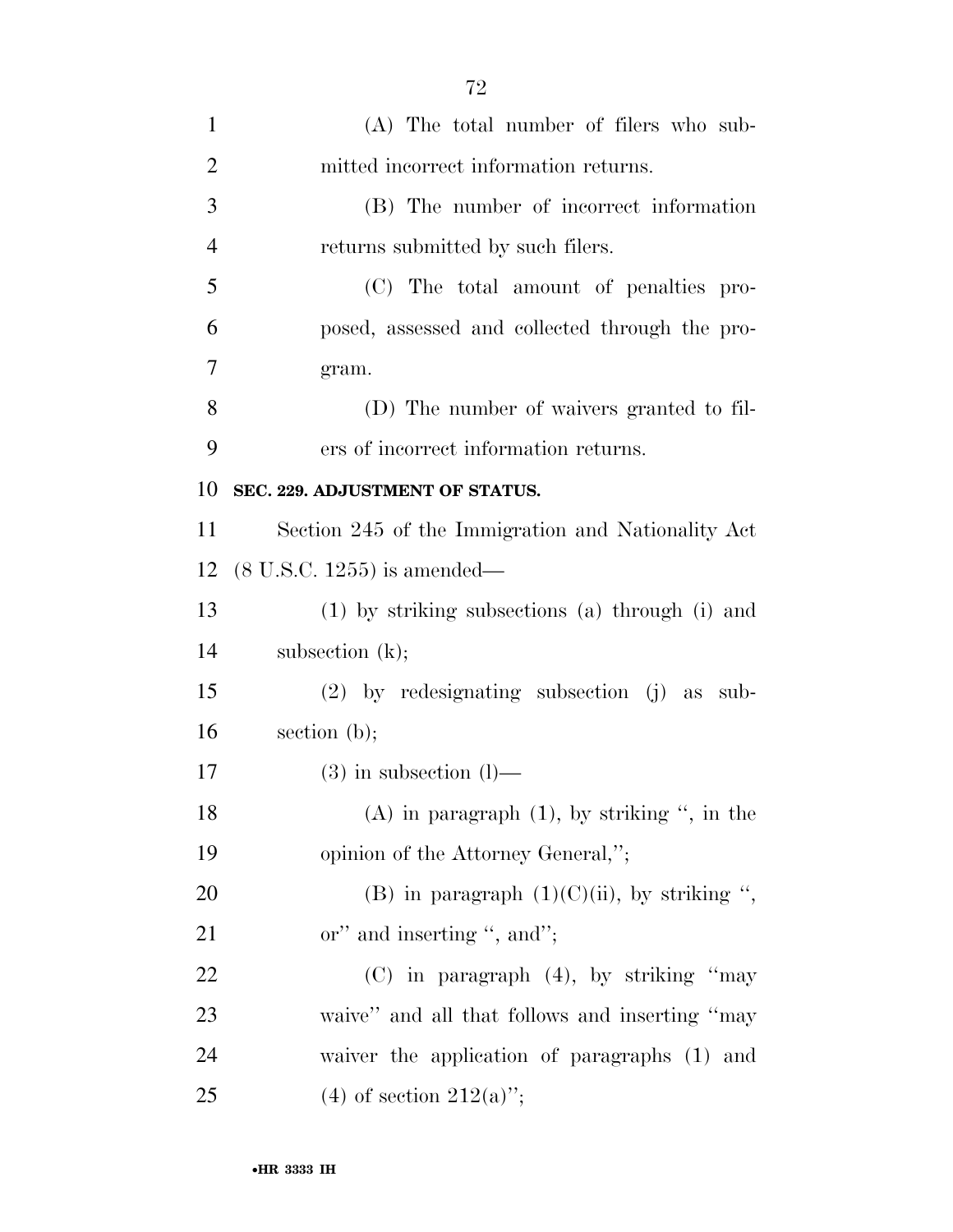| $\mathbf{1}$   | $(D)$ in paragraph $(5)$ , by inserting before       |
|----------------|------------------------------------------------------|
| $\overline{2}$ | the period at the end the following: "and the        |
| 3              | Secretary of State shall reduce by one the num-      |
| $\overline{4}$ | ber of visas authorized to be issued under sec-      |
| 5              | tions $201(e)$ and $203(e)$ for the fiscal year then |
| 6              | current"; and                                        |
| 7              | (E) by redesignating subsection (I) as sub-          |
| 8              | section $(c)$ ;                                      |
| 9              | $(4)$ in subsection $(m)$ —                          |
| 10             | (A) by amending paragraph $(1)(B)$ to read           |
| 11             | as follows:                                          |
| 12             | $\lq\lq$ the alien would suffer extreme hard-        |
| 13             | ship if removed from the United States.";            |
| 14             | $(B)$ in paragraph $(4)$ , by inserting before       |
| 15             | the period at the end the following: "and the        |
| 16             | Secretary of State shall reduce by one the num-      |
| 17             | ber of visas authorized to be issued under sec-      |
| 18             | tions $201(c)$ and $203(a)(4)$ for the fiscal year   |
| 19             | then current"; and                                   |
| 20             | (C) by redesignating subsection (m) as               |
| 21             | subsection $(d)$ ;                                   |
| 22             | (5) by striking "Attorney General" each place        |
| 23             | it appears and inserting "Secretary of Homeland Se-  |
| 24             | curity"; and                                         |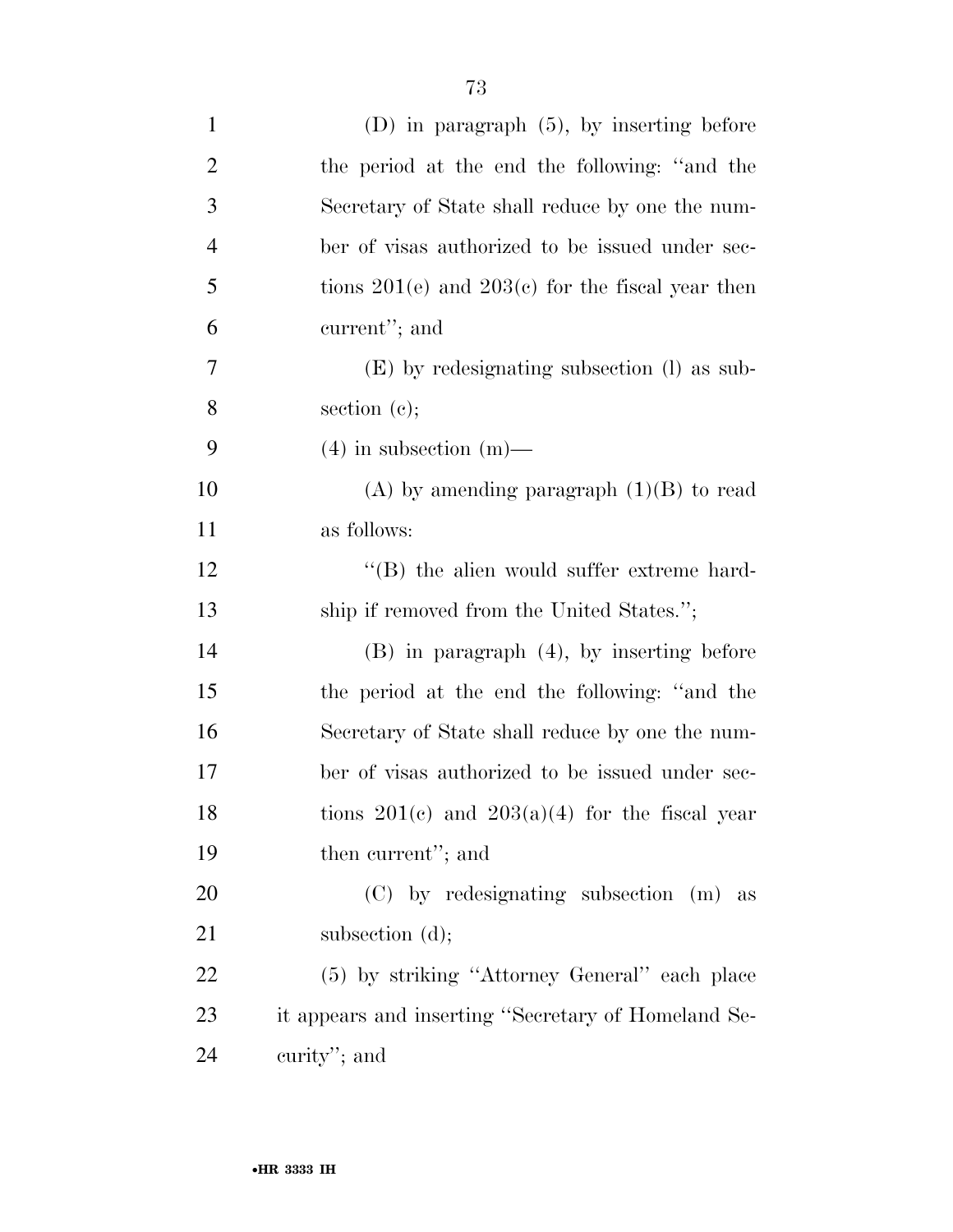(6) by inserting before subsection (b) (as so re-designated) the following:

 ''(a) IN GENERAL.—The Secretary of Homeland Se- curity may not adjust the status of any alien to that of an alien lawfully admitted for permanent residence except as authorized by subsections (b), (c), and (d) of this sec-tion and by section 209.''.

#### **SEC. 230. REVOCATION OF TEMPORARY STATUS.**

9 (a) TERMINATION OF ASYLUM.—Section  $208(e)(2)$  of the Immigration and Nationality Act (8 U.S.C. 11 1158 $(e)(2)$  is amended by striking "may be terminated if the Attorney General'' and inserting ''shall be termi-nated if the Secretary of Homeland Security''.

 (b) ALIENS ELIGIBLE FOR TEMPORARY PROTECTED STATUS.—Section 244(c) of such Act (8 U.S.C. 1254a(c)) is amended—

17 (1) in paragraph  $(3)(B)$ —

 (A) by striking ''except as provided in paragraph (4) and permitted in subsection 20 (f)(3),"; and

 (B) by inserting before the comma at the end the following: '', except where a brief trip abroad is required by emergency and is author- ized prior to the alien's travel by the Secretary of Homeland Security or is due to extenuating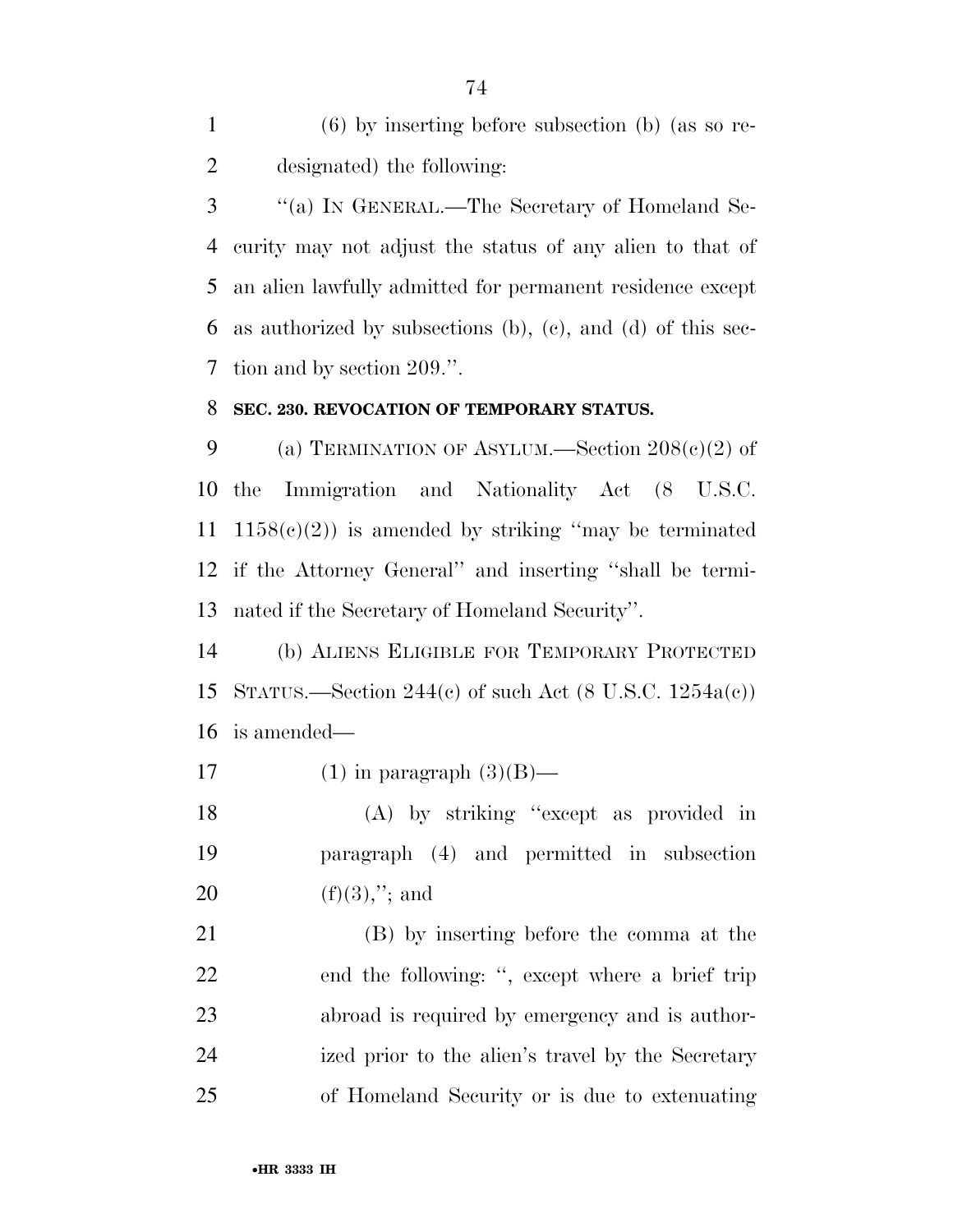circumstances outside the control of the alien''; and (2) by striking paragraph (4) and redesignating paragraphs (5) and (6) as paragraphs (4) and (5), respectively. (c) BENEFITS AND STATUS DURING PERIOD OF TEMPORARY PROTECTED STATUS.—Section 244(f) of such Act (8 U.S.C. 1254a(f)) is amended— (1) by adding ''and'' at the end of paragraph  $(2)$ ; (2) by striking paragraph (3); and (3) by redesignating paragraph (4) as para- graph (3). **SEC. 231. REPEAL OF AMNESTY PROVISION.**  (a) IN GENERAL.—Section 249 of the Immigration and Nationality Act (8 U.S.C. 1259) is repealed. (b) CLERICAL AMENDMENT.—The table of contents for the Immigration and Nationality Act is amended by striking the item relating to section 249. **SEC. 232. PENALTIES FOR VIOLATIONS OF FEDERAL IMMI- GRATION LAWS BY STATES AND LOCALITIES.**  (a) PREFERENTIAL TREATMENT OF ALIENS NOT LAWFULLY PRESENT FOR HIGHER EDUCATION BENE-FITS.—Section 505 of the Illegal Immigration Reform and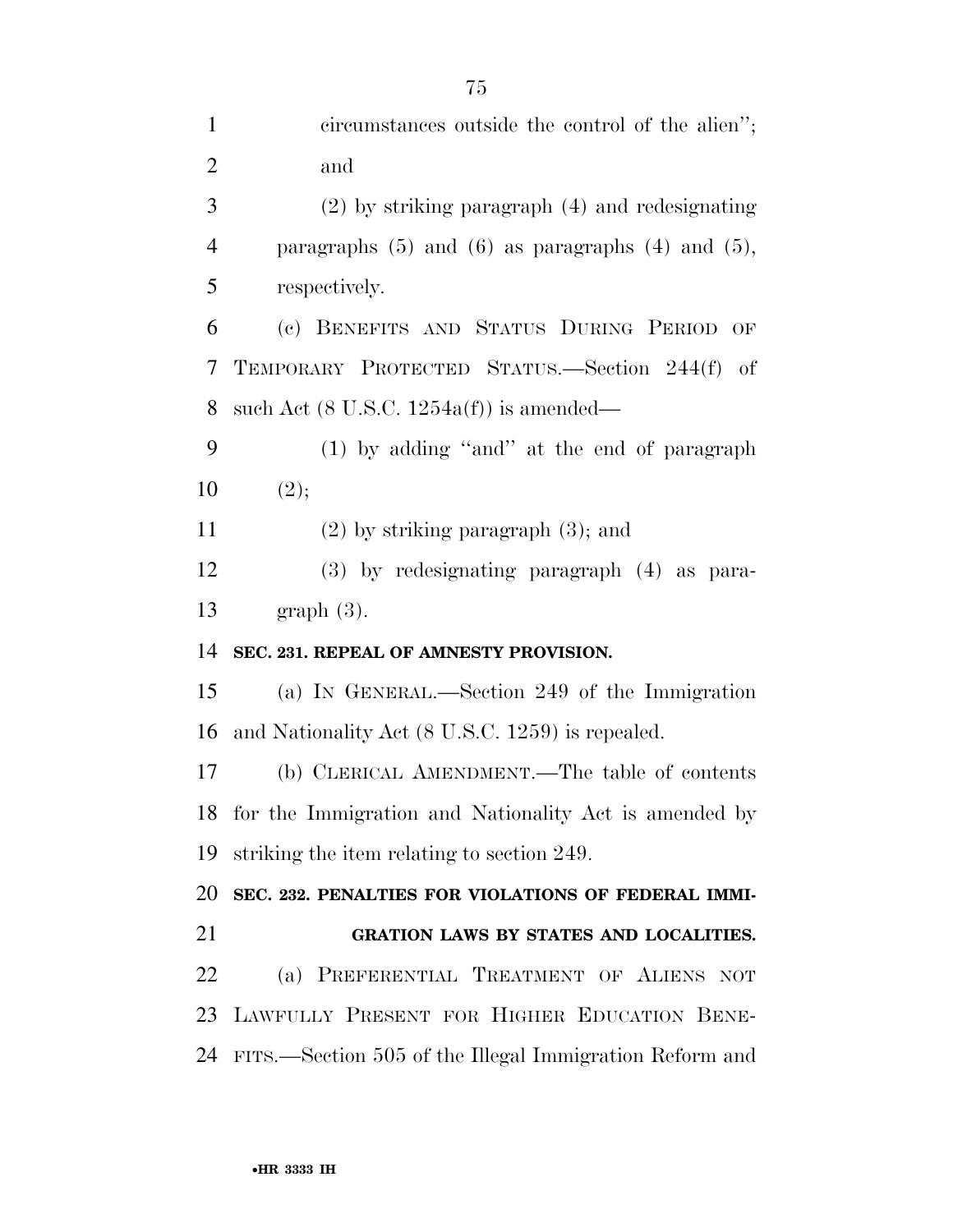Immigrant Responsibility Act of 1996 (Pub. Law 104– 208) is amended—

 (1) in subsection (a), by inserting ''or gradua- tion from a high school in the United States'' after ''on the basis of residence''; and

(2) by adding at the end the following:

 ''(c) ANNUAL REPORT.—The Attorney General shall report annually to Congress on which, if any, post-sec- ondary educational institutions are providing benefits in contravention of this section.

11 "(d) LIMITATION ON FEDERAL FINANCIAL ASSIST- ANCE.—No Federal agency shall provide any grant, reim- bursement, or other financial assistance to any post-sec- ondary educational institution determined under sub- section (c) to be providing benefits in contravention of this section. Any funds withheld under this subsection shall be reallocated among qualifying educational institutions that are in compliance with subsection (a).''.

 (b) NON-COOPERATION BY STATES AND LOCAL- ITIES.—Section 241(i) of the Immigration and Nationality Act (8 U.S.C. 1231(i)) is amended by adding at the end the following:

23  $\frac{4}{7}$  Prior to entering into a contractual ar- rangement with a State or political subdivision under paragraph (1), the Attorney General shall de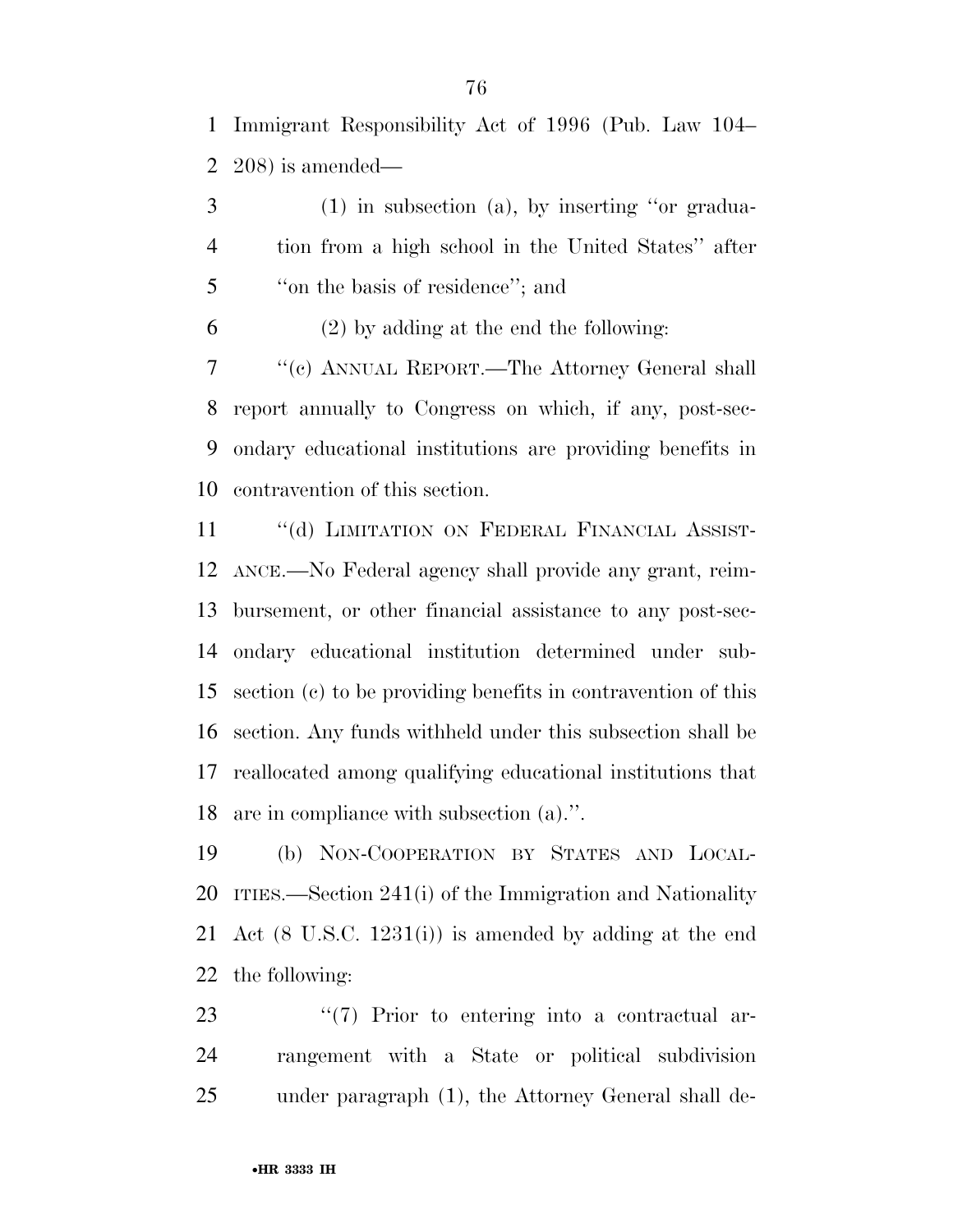termine whether such State or political subdivision has in place any formal or informal policy that vio- lates section 642 of the Illegal Immigration Reform and Immigrant Responsibility Act of 1996 (8 U.S.C. 1373). The Attorney General shall not enter into a contractual arrangement with, or allocate any of the funds made available under this section to, any State or political subdivision with a policy that vio-lates such section.''.

### **SEC. 233. CLARIFICATION OF INHERENT AUTHORITY OF STATE AND LOCAL LAW ENFORCEMENT.**

 Notwithstanding any other provision of law and re- affirming the existing inherent authority of States, law en- forcement personnel of a State or a political subdivision of a State have the inherent authority of a sovereign entity to apprehend, arrest, detain, or transfer to Federal cus- tody aliens in the United States (including the transpor- tation of such aliens across State lines to detention cen- ters), in the enforcement of the immigration laws of the United States. This State authority has never been dis-placed or preempted by Congress.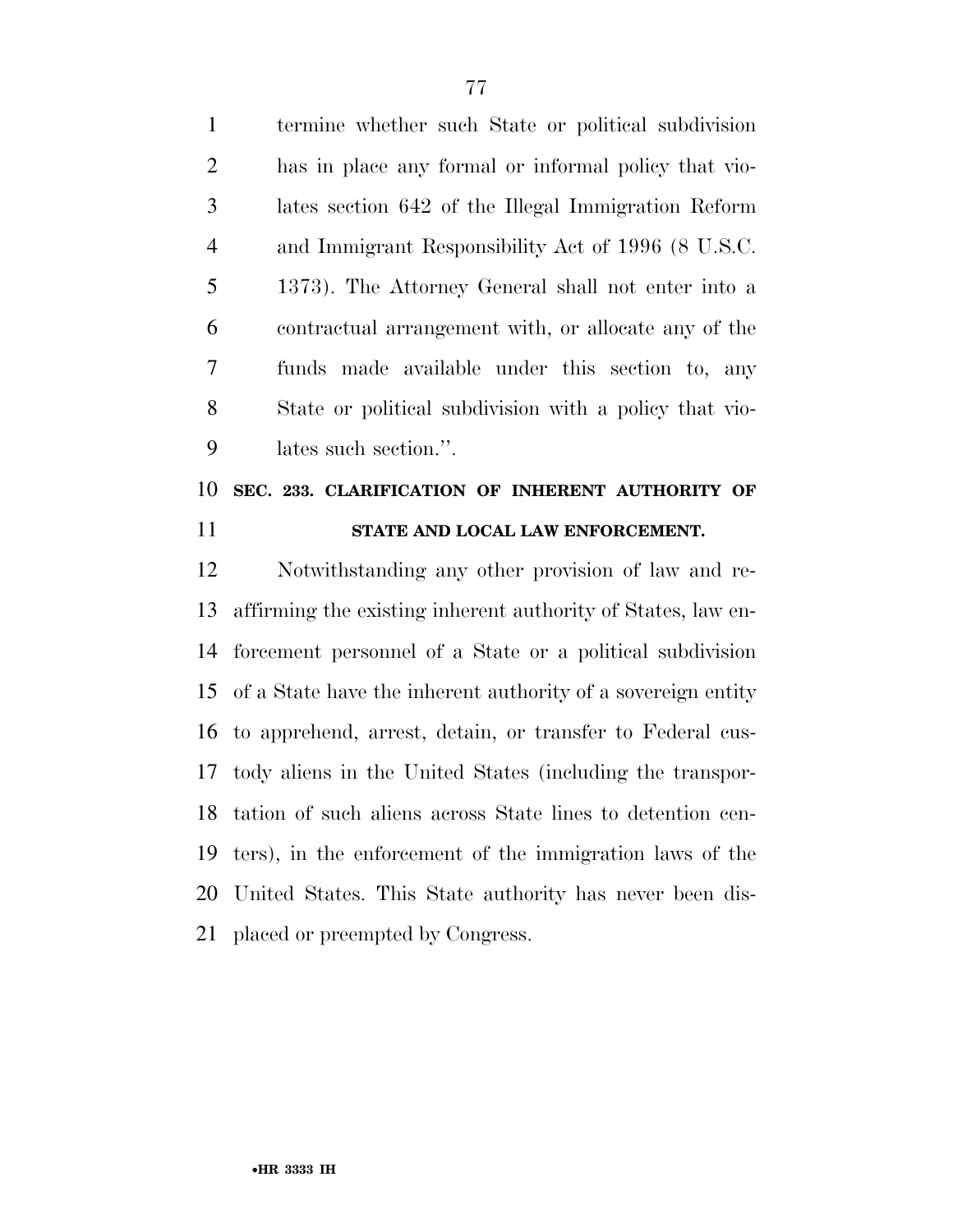## **SEC. 234. USICE RESPONSE TO REQUESTS FOR ASSISTANCE FROM STATE AND LOCAL LAW ENFORCE-MENT.**

 (a) IN GENERAL.—Title II of the Immigration and Nationality Act (8 U.S.C. 1151 et seq.) is amended by inserting after section 240C the following new section:

#### 7 "CUSTODY OF ILLEGAL ALIENS"

 ''SEC. 240D. (a) If the chief executive officer of a State (or, if appropriate, a political subdivision of the State) exercising authority with respect to the apprehen- sion of an illegal alien submits a request to the Secretary of Homeland Security that the alien be taken into Federal custody, the Secretary of Homeland Security—

14  $\frac{1}{2}$   $\frac{1}{2}$   $\frac{1}{2}$  shall—

15 "(A) not later than 48 hours after the con- clusion of the State charging process or dis- missal process, or if no State charging or dis- missal process is required, not later than 48 hours after the illegal alien is apprehended, take the illegal alien into the custody of the Federal Government and incarcerate the alien; or

23 ''(B) request that the relevant State or local law enforcement agency temporarily incar- cerate or transport the illegal alien for transfer to Federal custody; and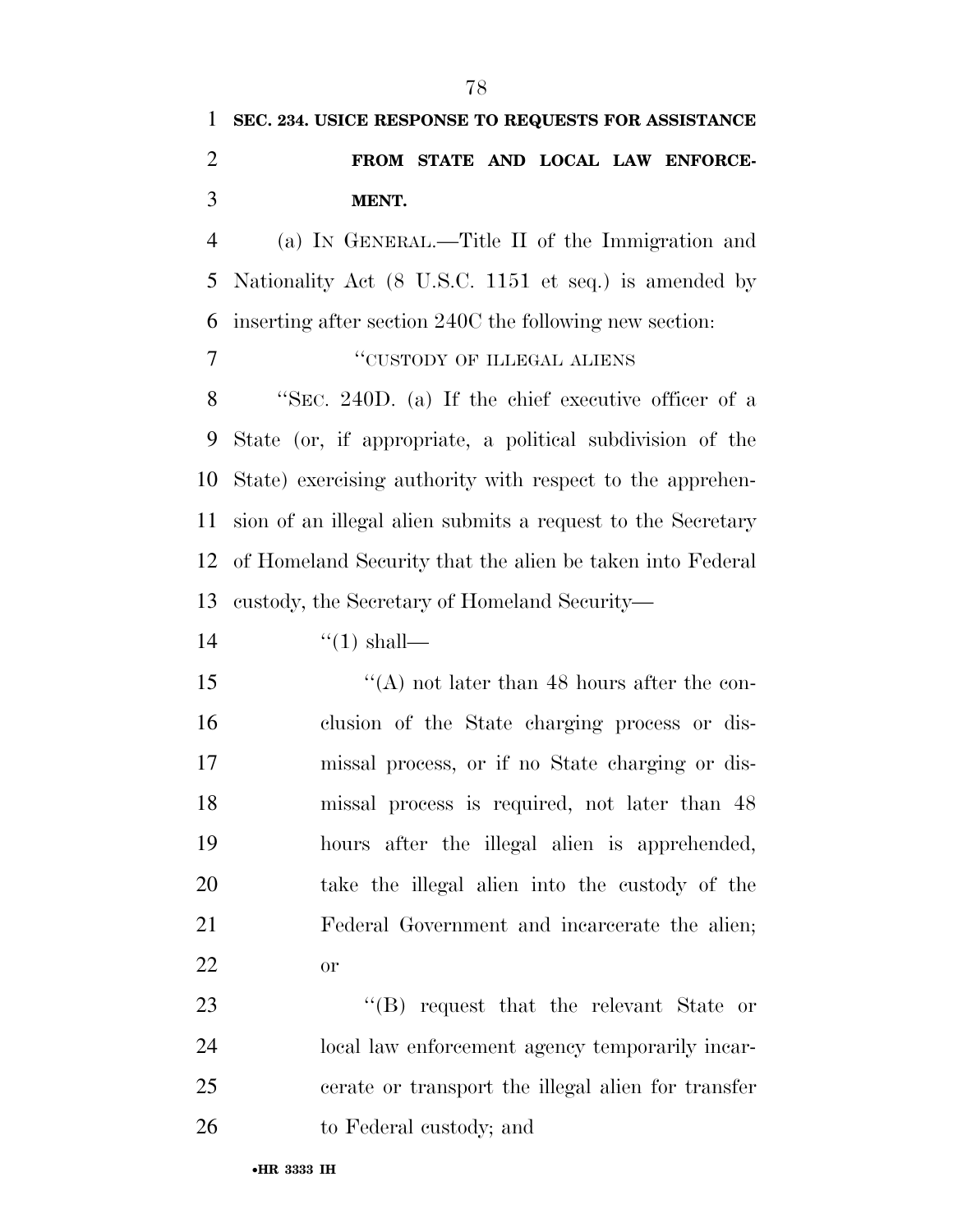1 ''(2) shall designate a Federal, State, or local prison or jail or a private contracted prison or deten- tion facility within each State as the central facility for that State to transfer custody of the criminal or illegal aliens to the Department of Homeland Secu-rity.

 ''(b) The Department of Homeland Security shall re- imburse States and localities for all reasonable expenses, as determined by the Secretary of Homeland Security, in- curred by a State or locality in the incarceration and transportation of an illegal alien as described in subpara- graphs (A) and (B) of subsection (a)(1). Compensation provided for costs incurred under such subparagraphs shall be the average cost of incarceration of a prisoner in the relevant State, as determined by the chief executive officer of a State (or, as appropriate, a political subdivi- sion of the State) plus the cost of transporting the crimi- nal or illegal alien from the point of apprehension, to the place of detention, and to the custody transfer point if the place of detention and place of custody are different.

21 "(c) The Secretary of Homeland Security shall en- sure that illegal aliens incarcerated in Federal facilities pursuant to this section are held in facilities which provide an appropriate level of security.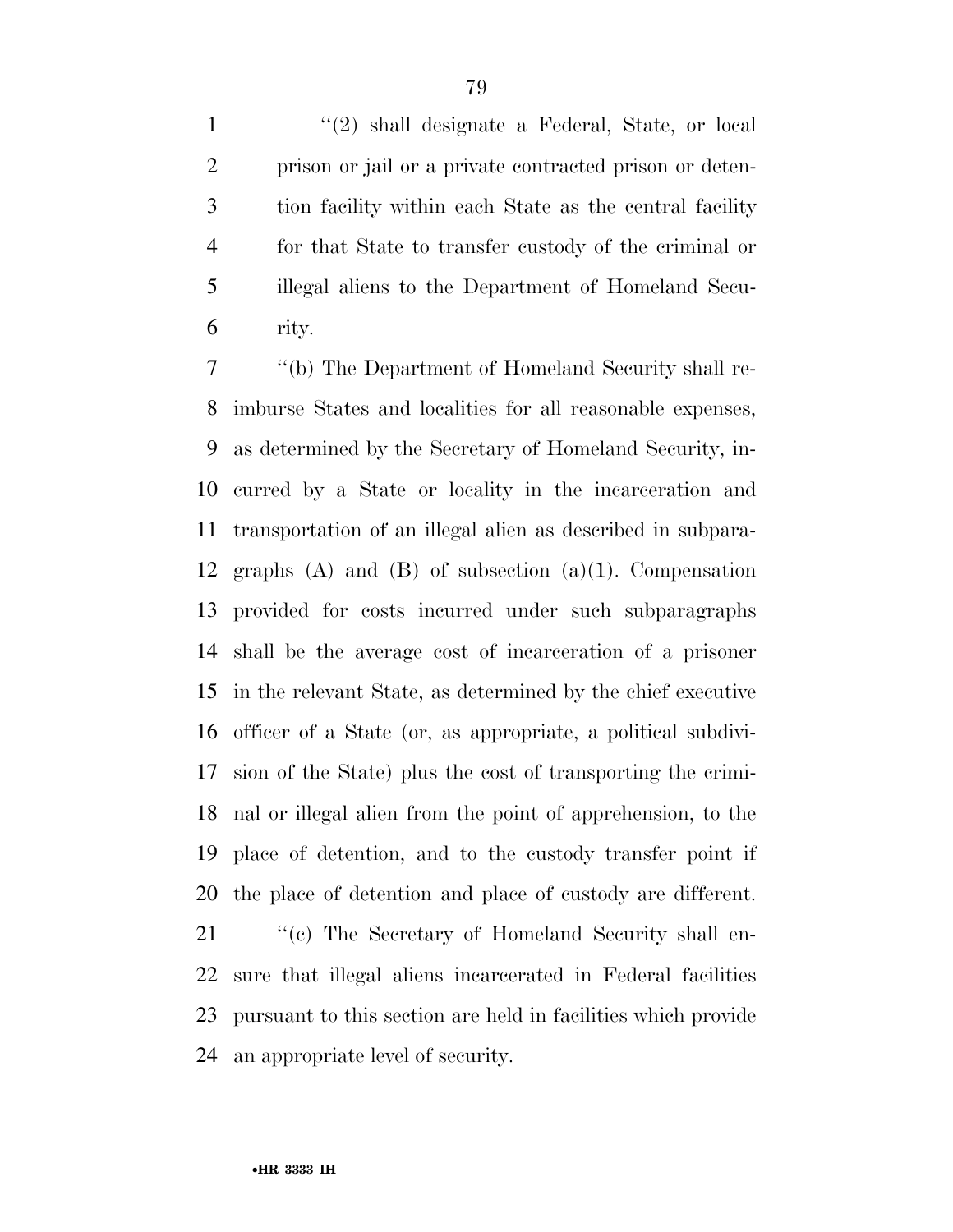$\langle d \rangle$ (1) In carrying out this section, the Secretary of Homeland Security may establish a regular circuit and schedule for the prompt transfer of apprehended illegal aliens from the custody of States and political subdivisions of States to Federal custody.

 ''(2) The Secretary of Homeland Security may enter into contracts with appropriate State and local law en- forcement and detention officials to implement this sec-tion.

 ''(e) For purposes of this section, the term 'illegal alien' means an alien who—

12 ''(1) entered the United States without inspec- tion or at any time or place other than that des-ignated by the Secretary of Homeland Security;

 $\frac{1}{2}$  was admitted as a nonimmigrant and who, at the time the alien was taken into custody by the State or a political subdivision of the State, had failed to—

 ''(A) maintain the nonimmigrant status in which the alien was admitted or to which it was changed under section 248; or

22 "'(B) comply with the conditions of any such status;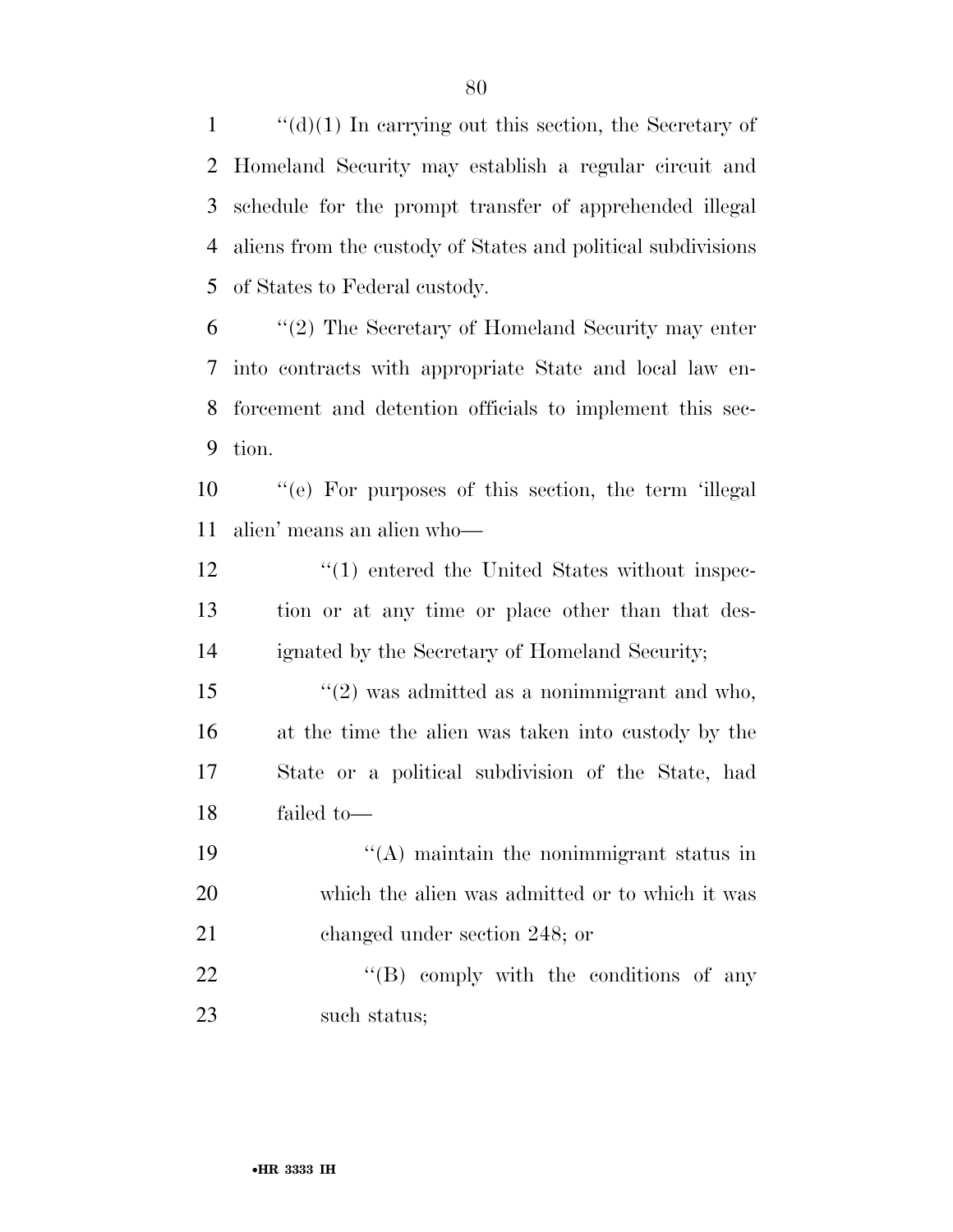1 ''(3) was admitted as an immigrant and has subsequently failed to comply with the requirements of that status; or

4 ''(4) failed to depart the United States under a voluntary departure agreement or under a final order of removal.''.

 (b) AUTHORIZATION OF APPROPRIATIONS FOR THE DETENTION AND TRANSPORTATION TO FEDERAL CUS- TODY OF ALIENS NOT LAWFULLY PRESENT.—There is authorized to be appropriated \$500,000,000 for the deten- tion and removal of aliens not lawfully present in the United States under the Immigration and Nationality Act (8 U.S.C. 1101 et seq.) for fiscal year 2006 and each sub-sequent fiscal year.

## **SEC. 235. BASIC IMMIGRATION ENFORCEMENT TRAINING FOR STATE, LOCAL, AND TRIBAL LAW EN-**

**FORCEMENT OFFICERS.** 

(a) DEMONSTRATION PROJECT.—

 (1) IN GENERAL.—Cameron University, located in Lawton, Oklahoma, shall establish and implement a demonstration project (in this section referred to as the ''demonstration project'') to assess the feasi- bility of establishing a nationwide e-learning training course, covering basic immigration law enforcement issues, to be used by State, local, and tribal law en-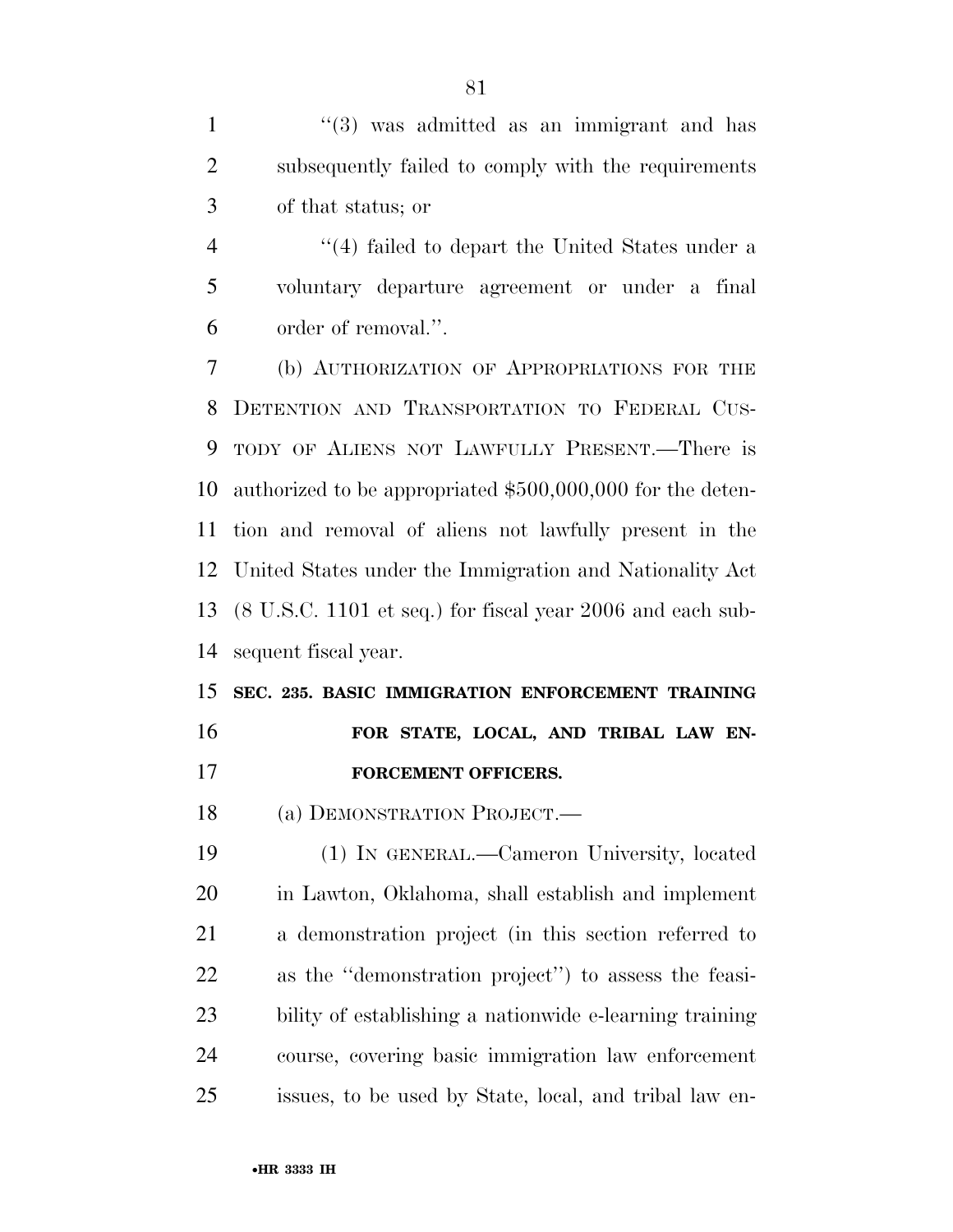| $\mathbf{1}$   | forcement officers in order to improve and enhance       |
|----------------|----------------------------------------------------------|
| $\overline{2}$ | their ability, during their routine course of duties, to |
| 3              | assist Federal immigration officers in the enforce-      |
| $\overline{4}$ | ment of Federal immigration laws.                        |
| 5              | (2) PROJECT DIRECTOR RESPONSIBILITIES.—                  |
| 6              | The Project Director charged with establishing and       |
| 7              | implementing the demonstration project shall do the      |
| 8              | following:                                               |
| 9              | (A) The Project Director shall develop an                |
| 10             | on-line, e-learning website to provide State,            |
| 11             | local, and tribal law enforcement officers access        |
| 12             | to the e-learning training course. Such website          |
| 13             | shall-                                                   |
| 14             | (i) have the capability to enroll offi-                  |
| 15             | cers in the e-learning training course,                  |
| 16             | record officers' performance on the course,              |
| 17             | and track officers' proficiency in learning              |
| 18             | the course's concepts;                                   |
| 19             | (ii) ensure a high level of security;                    |
| 20             | and                                                      |
| 21             | (iii) enerypt personal and sensitive in-                 |
| 22             | formation.                                               |
| 23             | (B) The Project Director shall develop an                |
| 24             | e-learning training course, which entails no             |
| 25             | more than four hours of training, is accessible          |
|                |                                                          |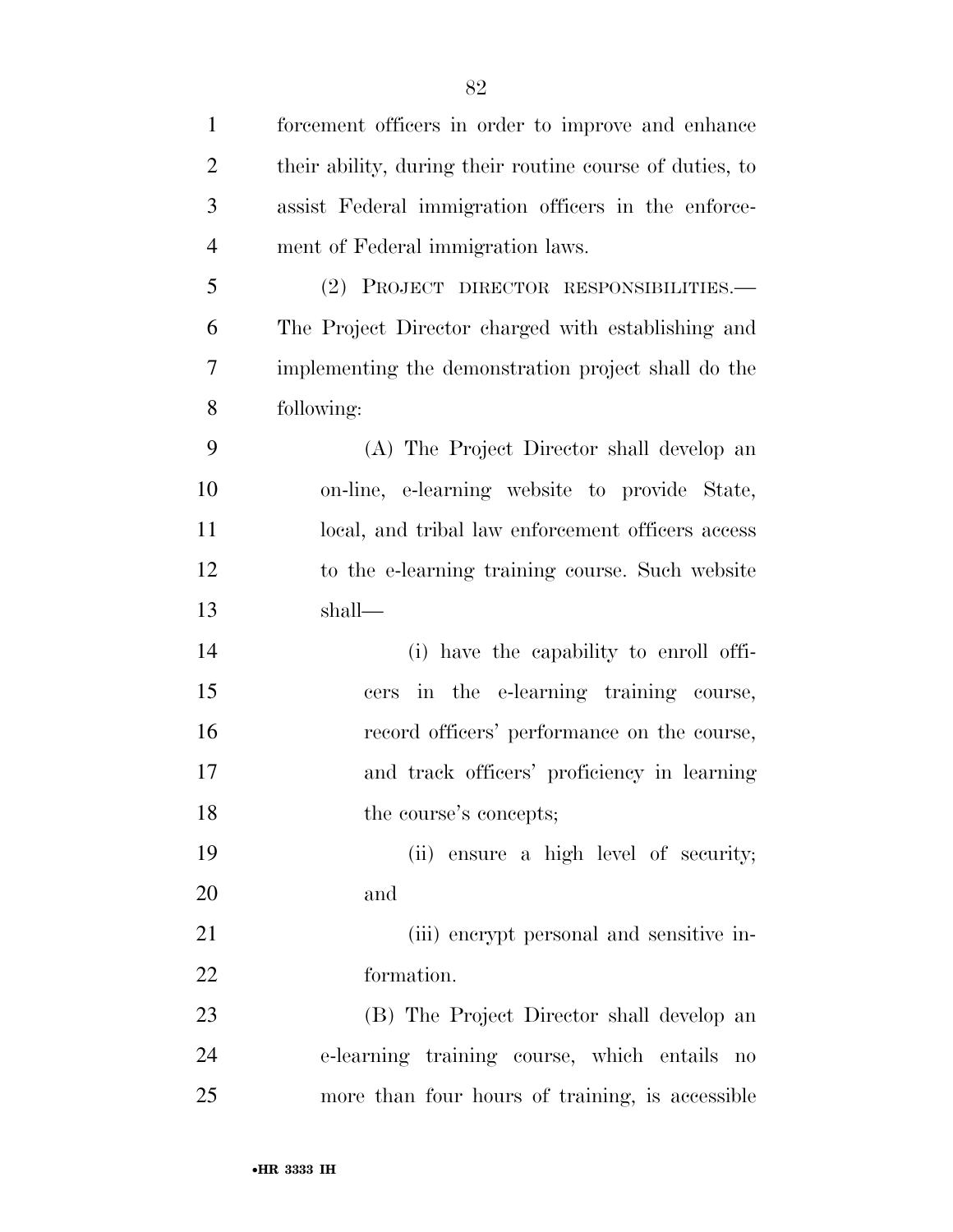| $\mathbf{1}$ | through the on-line, e-learning website under   |
|--------------|-------------------------------------------------|
| 2            | subparagraph (A), and covers both the basic     |
| 3            | principles and practices of immigration law and |
| 4            | the policies that relate to the enforcement of  |
| 5            | immigration laws. The e-learning training       |
| 6            | course shall—                                   |
|              |                                                 |

 (i) include, but not be limited to, in- struction about employment-based and family-based immigration, the various types of nonimmigrant visas, the dif- ferences between immigrant and non- immigrant status, the differences between lawful and unlawful presence, the criminal and civil consequences of unlawful pres- ence, the various grounds for removal, the types of false identification that illegal and criminal aliens commonly use, the common methods of alien smuggling and groups that commonly participate in alien smug- gling rings, the inherent legal authority of 21 local law enforcement officers to enforce federal immigration laws, and detention and removal procedures, including expedi-tious removal; and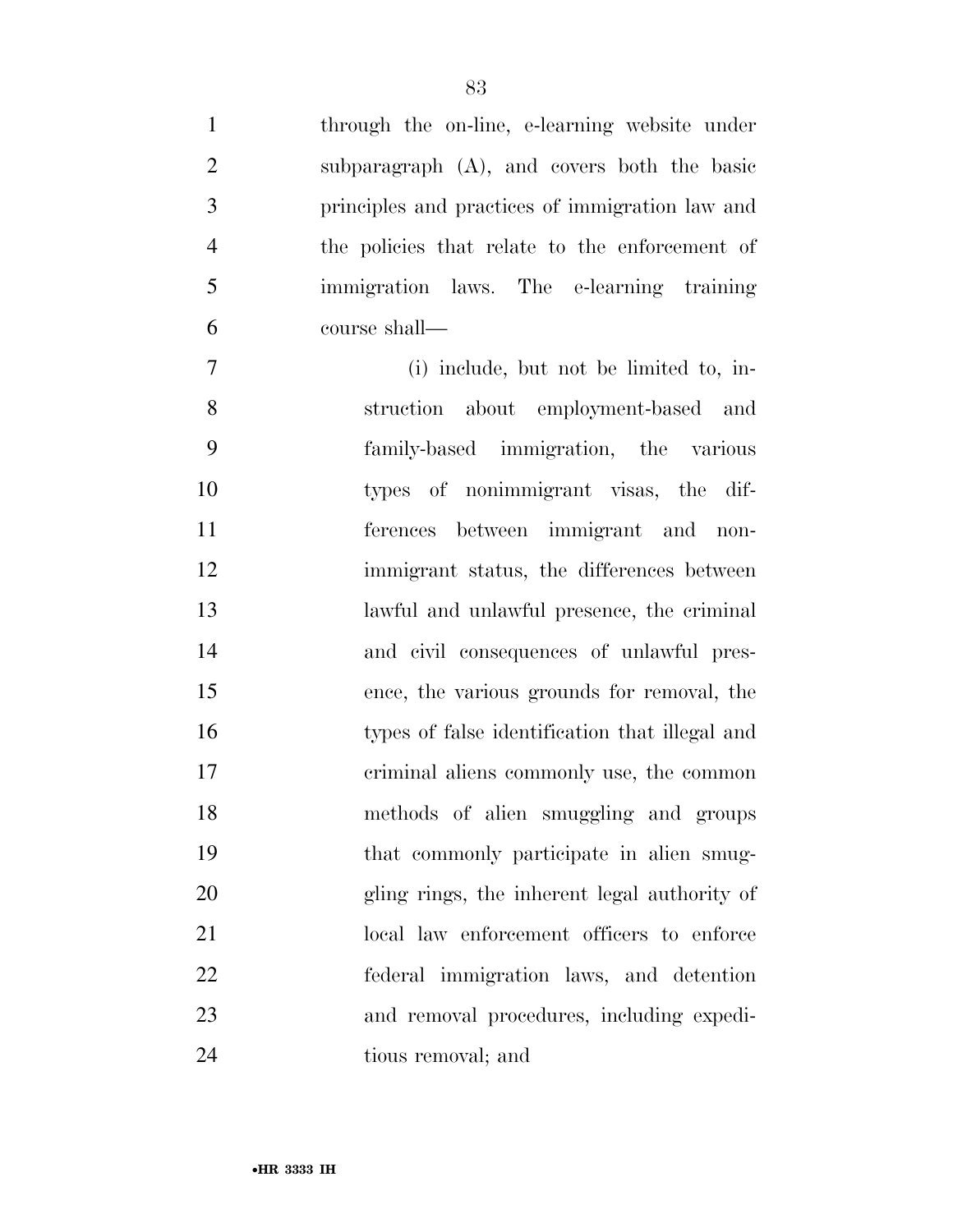(ii) incorporate content similar to that covered in the four-hour training course the Immigration and Naturalization Serv- ice provided to all Alabama State Troopers in 2003 (in addition to, and separate from, the training given pursuant to the State's 7 section  $287(g)$  agreement).

 (C) The Project Director shall assess the feasibility of expanding to State, local, and trib- al law enforcement agencies throughout the na- tion the on-line, e-learning website, including the e-learning training course, by using on-line technology.

 (b) PERIOD OF PROJECT.—The Project Director shall carry out the demonstration project for a one-year period beginning 90 days after the date of the enactment of this Act.

18 (c) LOCATION OF PROJECT.—

 (1) STATES COVERED.—The Project Director shall carry out the demonstration project by enroll-21 ing in the e-learning training course State, local, and tribal law enforcement officers from Alabama, Colo- rado, Florida, Oklahoma, and Texas, and from at least one, but not more than three, other additional States.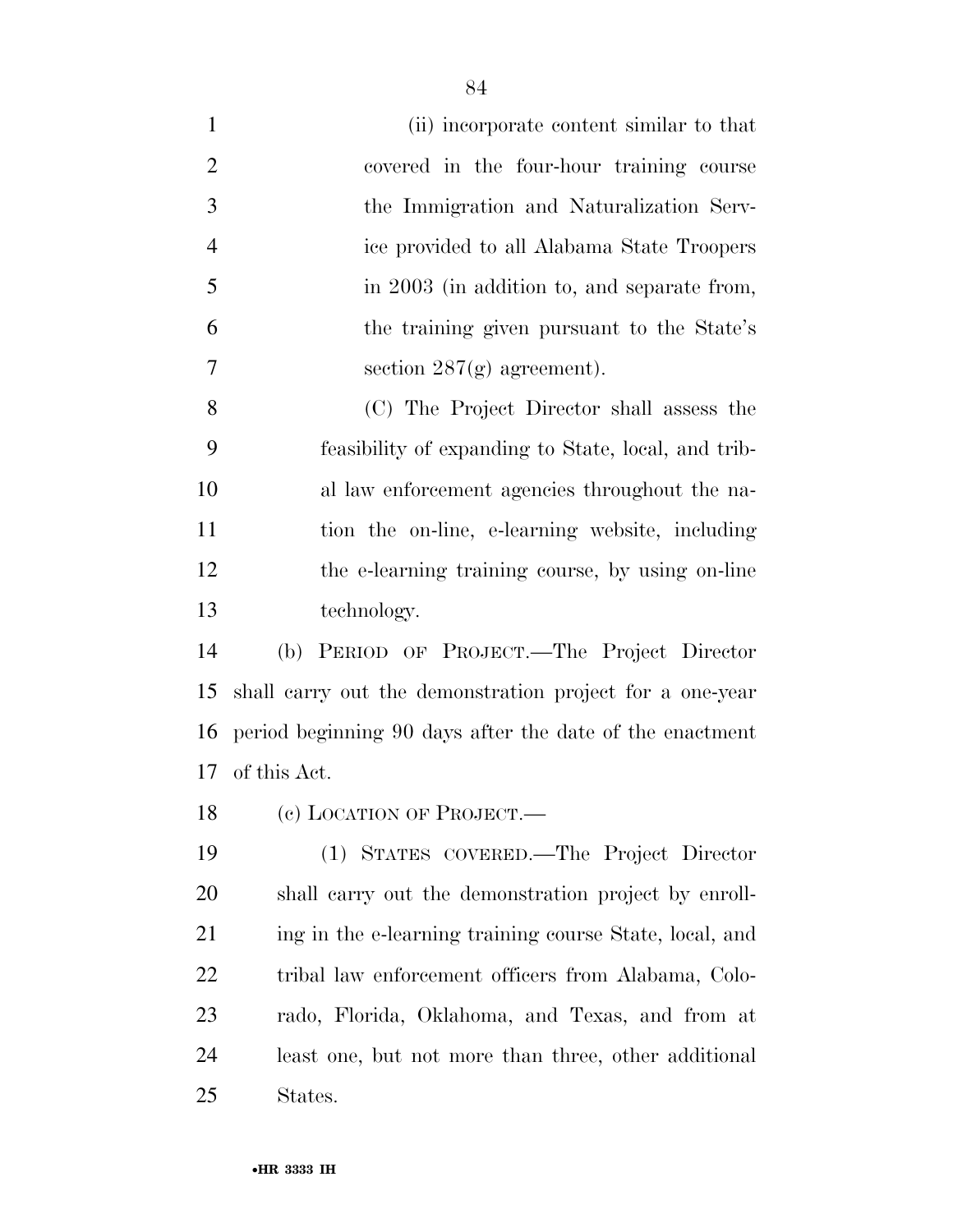| $\mathbf{1}$   | $(2)$ NUMBER OF OFFICERS.—A total of $100,000$          |
|----------------|---------------------------------------------------------|
| $\overline{2}$ | officers shall have access to, enroll in, and complete  |
| 3              | the e-learning training course provided under the       |
| $\overline{4}$ | demonstration project.                                  |
| 5              | (3) APPORTIONMENT.—The number of officers               |
| 6              | who are selected to participate in the demonstration    |
| $\overline{7}$ | project shall be apportioned according to the State     |
| 8              | populations of the participating States.                |
| 9              | (4) SELECTION.—Participation in the dem-                |
| 10             | onstration project shall—                               |
| 11             | (A) be equally apportioned between State,               |
| 12             | county, and municipal law enforcement agency            |
| 13             | officers;                                               |
| 14             | (B) include, when practicable, a significant            |
| 15             | subset of tribal law enforcement officers; and          |
| 16             | (C) include officers from urban, rural, and             |
| 17             | highly rural areas.                                     |
| 18             | (5) LIMITATION ON PARTICIPATION. - Officers             |
| 19             | shall be ineligible to participate in the demonstration |
| 20             | project if they are employed by a State, local, or      |
| 21             | tribal law enforcement agency that has in effect a      |
| 22             | statute, policy, or practice that prohibits its law en- |
| 23             | forcement officers from cooperating with Federal im-    |
| 24             | migration enforcement agents (or if the State, local,   |
| 25             | or tribal law enforcement agency is otherwise in con-   |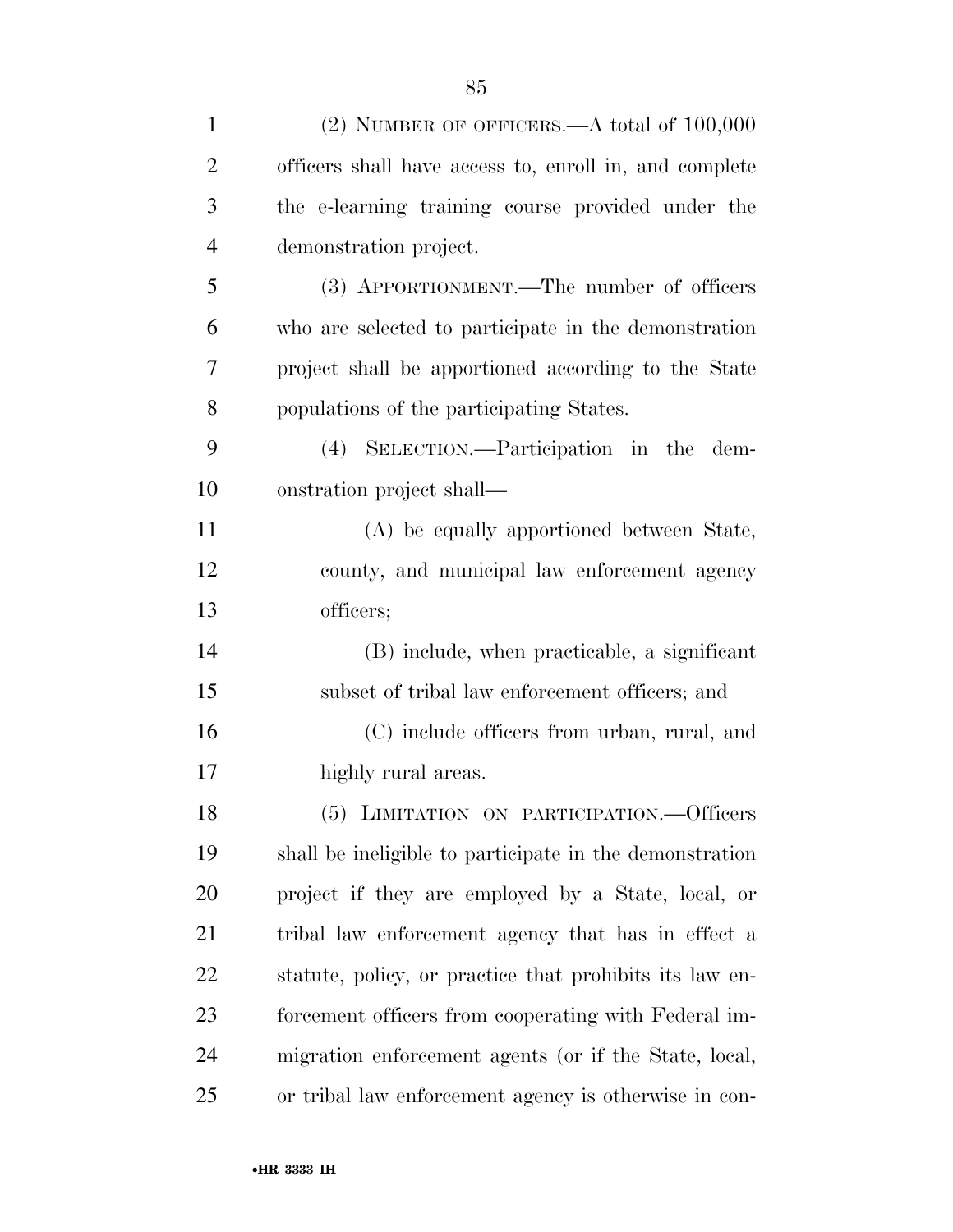travention of section 642(a) of the Illegal Immigra- tion Reform and Immigrant Responsibility Act of 3 1996 (8 U.S.C. 1373(a)).

 (d) DEMONSTRATION PROJECT REQUIREMENTS.— (1) The e-learning training course provided under the demonstration project shall be accessible through the se- cure, encrypted on-line, e-learning website, within 90 days of the date of the enactment of this Act, and recruitment of participants shall begin immediately, and occur concur- rently, with the e-learning training course's establishment and implementation.

 (2) The law enforcement officers selected to partici- pate in the e-learning training course provided under the demonstration project shall undergo standard vetting pro- cedures, pursuant to the Federal Law Enforcement Train- ing Center Distributed Learning Program, to ensure that each individual is a bona fide law enforcement officer.

 (3) The law enforcement officers selected to partici- pate in the e-learning training course provided under the demonstration project shall be granted continuous access, throughout the demonstration project's one-year period, to on-line course material and to other training and reference resources accessible through the on-line, e-learning website.

(e) REPORT.—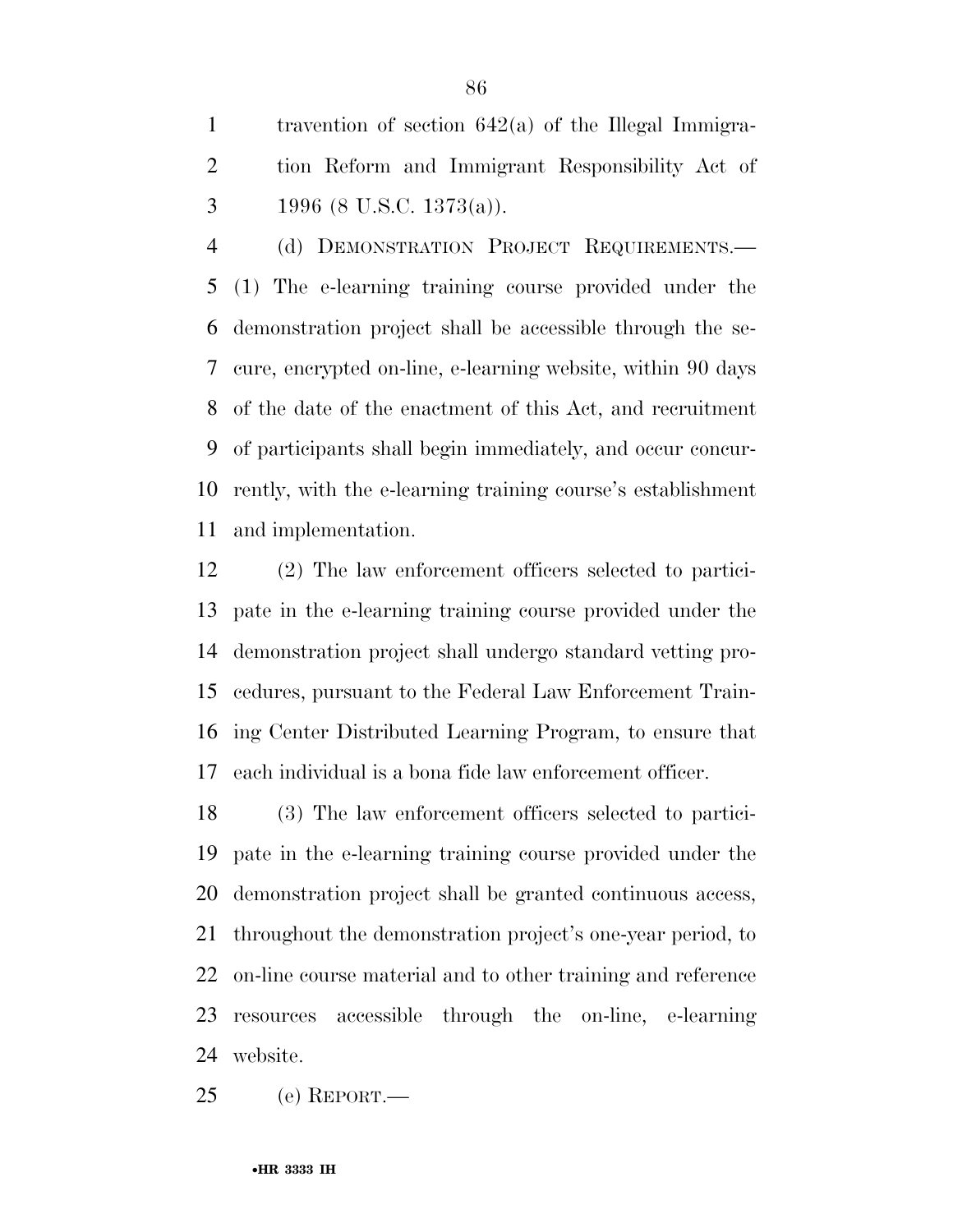| $\mathbf{1}$   | (1) IN GENERAL.—Not later than the end of            |
|----------------|------------------------------------------------------|
| $\overline{2}$ | the one-year period described in subsection (b), the |
| 3              | Project Director shall transmit to the Committees on |
| $\overline{4}$ | the Judiciary and on Homeland Security of the Sen-   |
| 5              | ate and the House of Representatives a report about  |
| 6              | the e-learning training course completed by State,   |
| 7              | local, and tribal law enforcement officers through   |
| 8              | the demonstration project.                           |
| 9              | (2) MATTERS TO BE INCLUDED.—The report               |
| 10             | under paragraph (1) shall include the following:     |
| 11             | (A) An estimate of the cost savings real-            |
| 12             | ized by offering training through the e-learning     |
| 13             | training course as opposed to offering similar       |
| 14             | training through the residential classroom           |
| 15             | method.                                              |
| 16             | (B) An estimate of the difference between            |
| 17             | the 100,000 law enforcement officers who re-         |
| 18             | ceived training through the e-learning training      |
| 19             | course and the number of law enforcement offi-       |
| 20             | cers who could have received training through        |
| 21             | the residential classroom method in the same         |
| 22             | one-year period.                                     |
| 23             | (C) The effectiveness of the e-learning              |
| 24             | training course with respect to student-officer      |
| 25             | performance.                                         |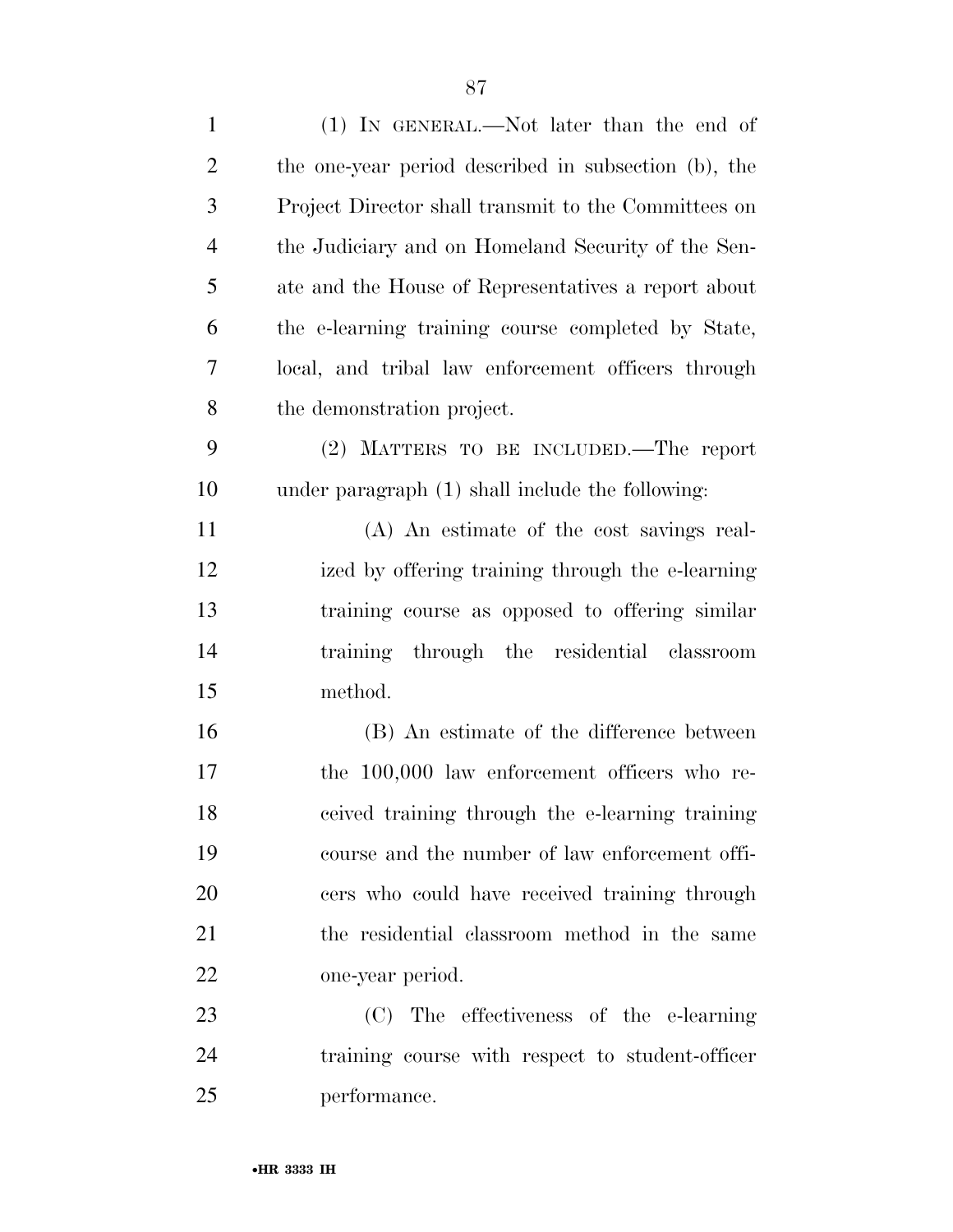| $\mathbf{1}$   | (D) The convenience accorded to student-               |
|----------------|--------------------------------------------------------|
| $\overline{2}$ | officers with respect to their ability to access       |
| 3              | the e-learning training course at their own con-       |
| $\overline{4}$ | venience and to return to the on-line, e-learning      |
| 5              | website for refresher training and reference.          |
| 6              | (E) The ability of the on-line, e-learning             |
| 7              | website to safeguard the student officers' pri-        |
| 8              | vate and personal information while providing          |
| 9              | supervisors with appropriate information about         |
| 10             | student performance and course completion.             |
| 11             | (f) EXPANSION OF PROGRAM.                              |
| 12             | (1) IN GENERAL.—Following the completion of            |
| 13             | the demonstration project, the Department of Home-     |
| 14             | land Security shall continue to make available the     |
| 15             | on-line, e-learning website and the e-learning train-  |
| 16             | ing course, enroll in the e-learning training course   |
| 17             | 100,000 new State, local, and tribal law enforcement   |
| 18             | officers annually, and consult with Congress regard-   |
| 19             | ing the addition, substitution, or removal of partici- |
| 20             | pating States.                                         |
| 21             | (2) LIMITATION ON PARTICIPATION.—Officers              |
| 22             | shall be ineligible to participate in the expansion of |
| 23             | this program if they are employed by a State, local,   |
| 24             | or tribal law enforcement agency that has in effect    |
| 25             | a statute, policy, or practice that prohibits its law  |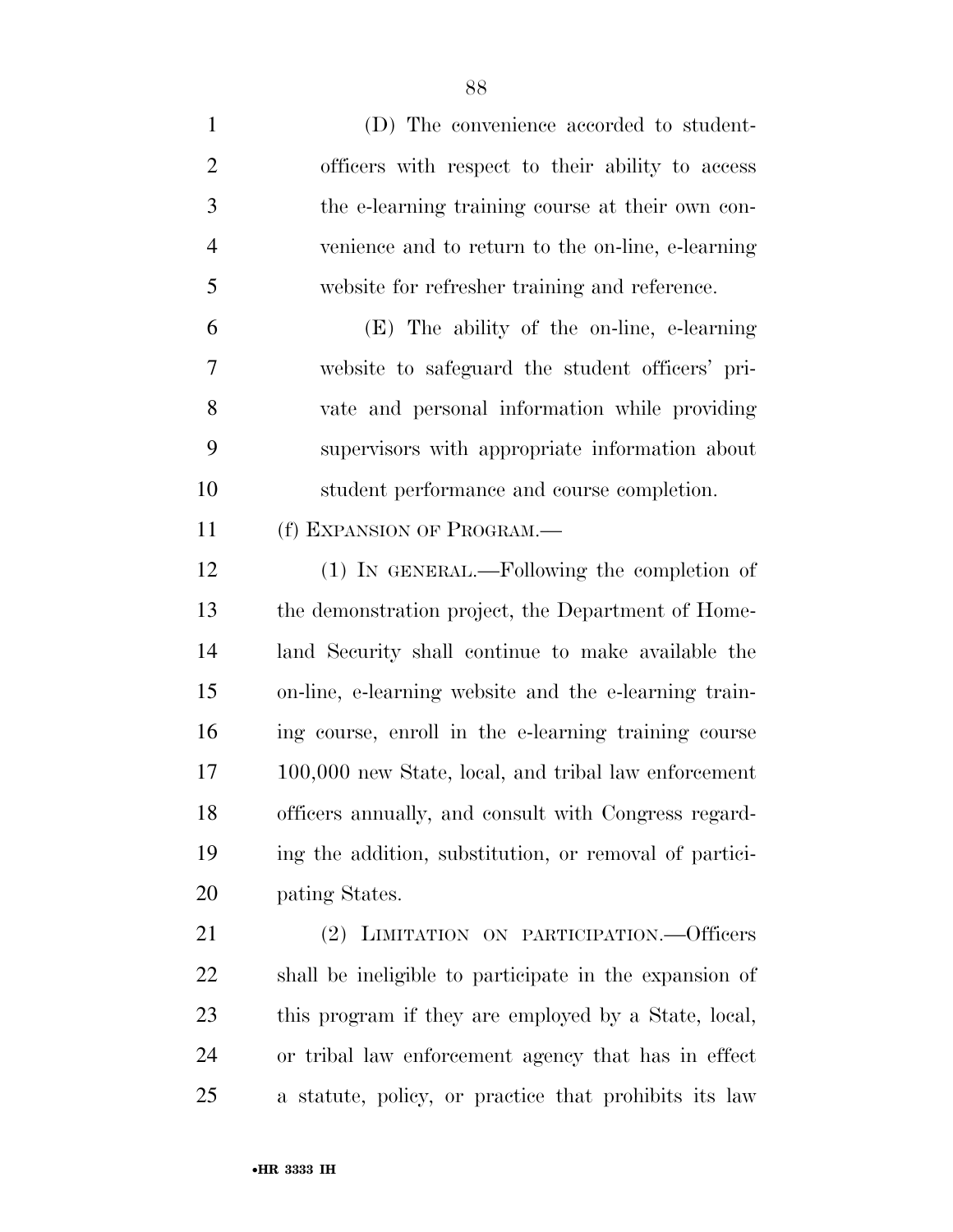enforcement officers from cooperating with Federal immigration enforcement agents (or if the State, local, or tribal law enforcement agency is otherwise in contravention of section 642(a) of the Illegal Im- migration Reform and Immigrant Responsibility Act 6 of 1996 (8 U.S.C. 1373(a)).

 (g) AUTHORIZATION OF APPROPRIATIONS.—There are authorized to be appropriated \$3,000,000 in fiscal year 2006 to carry out this section. Funds appropriated under this subsection shall remain available until ex- pended. There are authorized to be appropriated in each subsequent fiscal year such sums as are necessary to con- tinue to operate, promote, and recruit participants for the demonstration project and expansion program under this section.

# **TITLE III—REVISION OF FED- ERAL REIMBURSEMENT OF EMERGENCY HEALTH CARE SERVICES FURNISHED TO IL- LEGAL ALIENS SEC. 301. REVISION OF FEDERAL REIMBURSEMENT OF**

## **EMERGENCY HEALTH CARE SERVICES FUR-NISHED TO ILLEGAL ALIENS.**

 (a) ELIMINATION OF FUNDING LIMITATIONS; EX-TENSION OF APPROPRIATIONS THROUGH FISCAL YEAR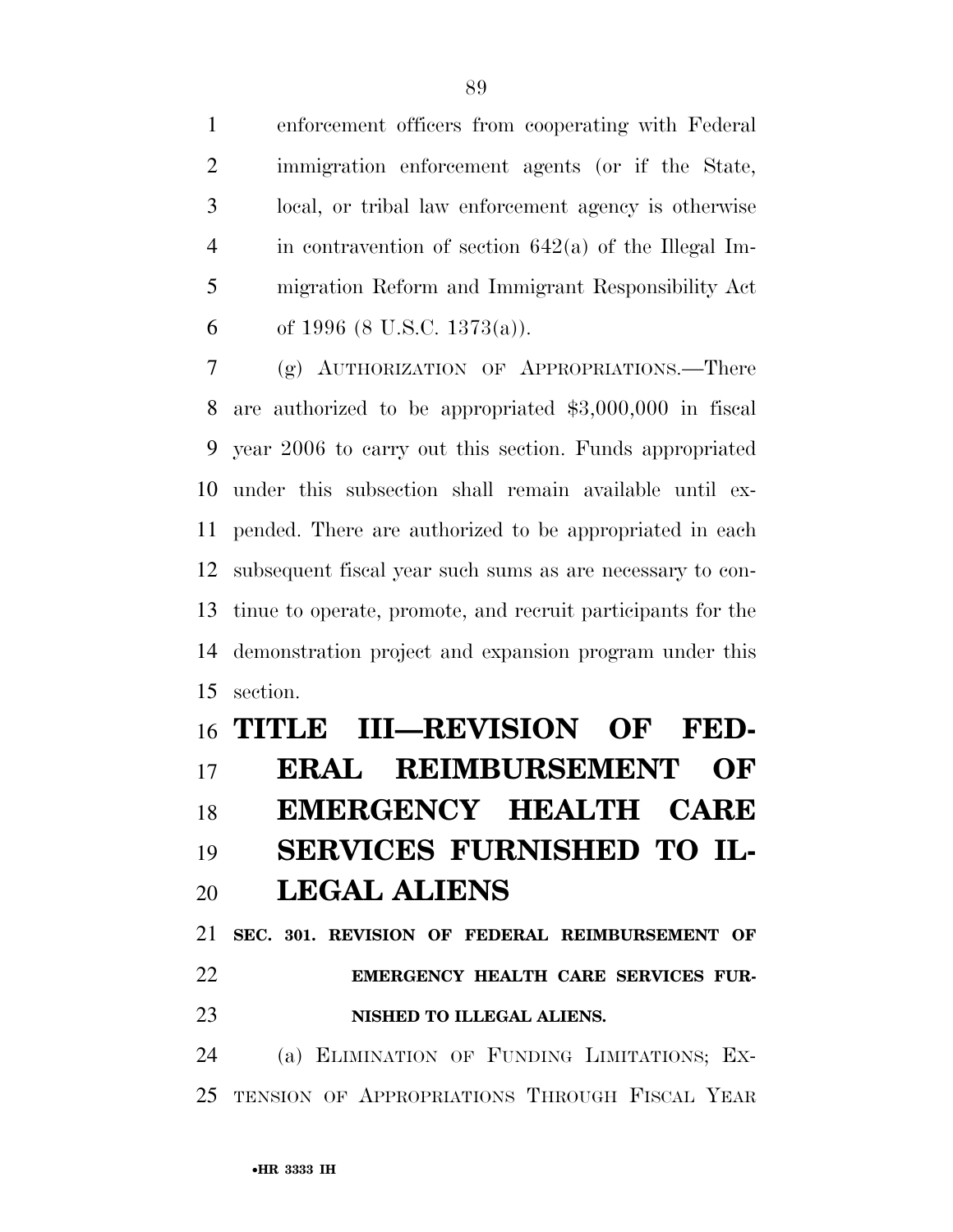2011.—Subsection (a) of section 1011 of the Medicare Prescription Drug, Improvement, and Modernization Act of 2003 (Public Law 108–173) is amended— (1) by striking ''for each of fiscal years 2005 5 through 2008" and inserting "for fiscal year 2005"; and

 (2) by adding at the end the following: ''Out of any funds in the Treasury not otherwise appro- priated, there are appropriated to the Secretary for each of fiscal years 2006 through 2011 such sums as may be necessary for the purpose of payments to eligible providers.''.

 (b) ELIMINATION OF STATE ALLOTMENTS.—Such section is further amended—

 (1) in subsection (b), by adding at the end the following new paragraph:

17 "(3) LIMITATION TO FISCAL YEAR 2005.—The preceding provisions of this subsection shall only apply to fiscal year 2005.'';

20 (2) by amending subsection  $(c)(1)$  to read as follows:

22 "(1) AUTHORITY TO MAKE PAYMENTS.—The Secretary shall pay directly to eligible providers lo- cated in a State for the provision of eligible services to aliens described in paragraph (5) the amount de-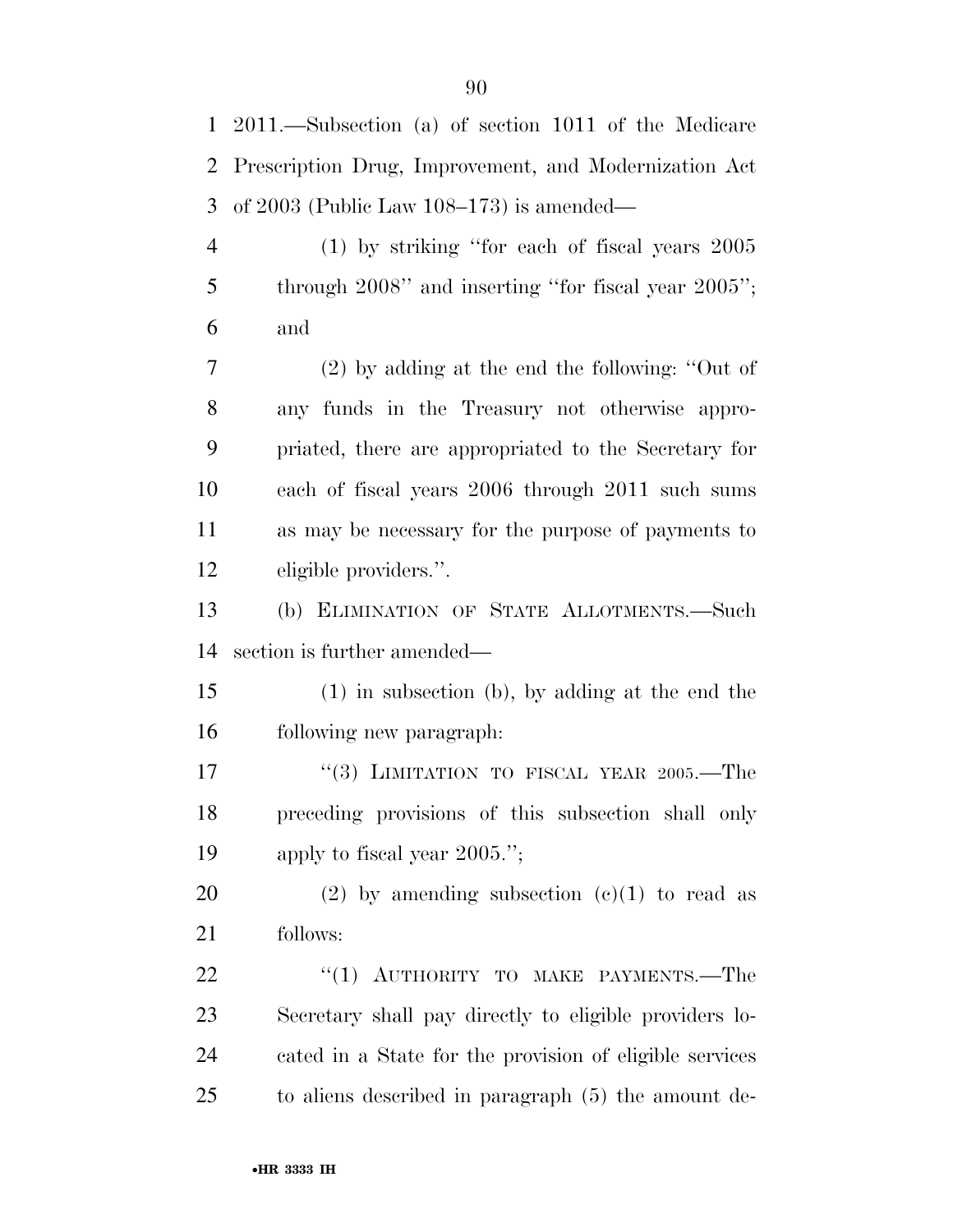| $\mathbf{1}$   | scribed in paragraph $(2)$ to the extent that the eligi- |
|----------------|----------------------------------------------------------|
| $\overline{2}$ | ble provider was not otherwise reimbursed (through       |
| 3              | insurance or otherwise) for such services.";             |
| $\overline{4}$ | (3) in subsection (c)(2)(B), by striking "If the         |
| 5              | amount" and inserting "For fiscal year 2005, if the      |
| 6              | amount"; and                                             |
| 7              | $(4)$ in subsection $(c)(4)$ , by striking "in a State"  |
| 8              | from allotments made under subsection (b) for a fis-     |
| 9              | cal year".                                               |
| 10             | (c) REQUIREMENT FOR PROVISION OF INFORMATION             |
| 11             | FOR HOSPITAL QUALIFICATIONS FOR FUNDING.-Sub-            |
| 12             | section (c) of such section is amended by adding at the  |
| 13             | end the following new paragraph.                         |
| 14             | "(6) REQUIREMENT FOR PAYMENT.--Be-                       |
| 15             | ginning with fiscal year 2006, payment shall             |
| 16             | not be made under this section to an eligible            |
| 17             | provider with respect to services furnished to an        |
| 18             | alien described in paragraph (5) unless the pro-         |
| 19             | vider obtains the citizenship information about          |
| 20             | the alien, and transmits such information and            |
| 21             | all other non-clinical information concerning the        |
| 22             | alien to Immigration and Customs Enforce-                |
| 23             | ment, not later than 72 hours after the time of          |
| 24             | discharge of the alien from the provider.".              |